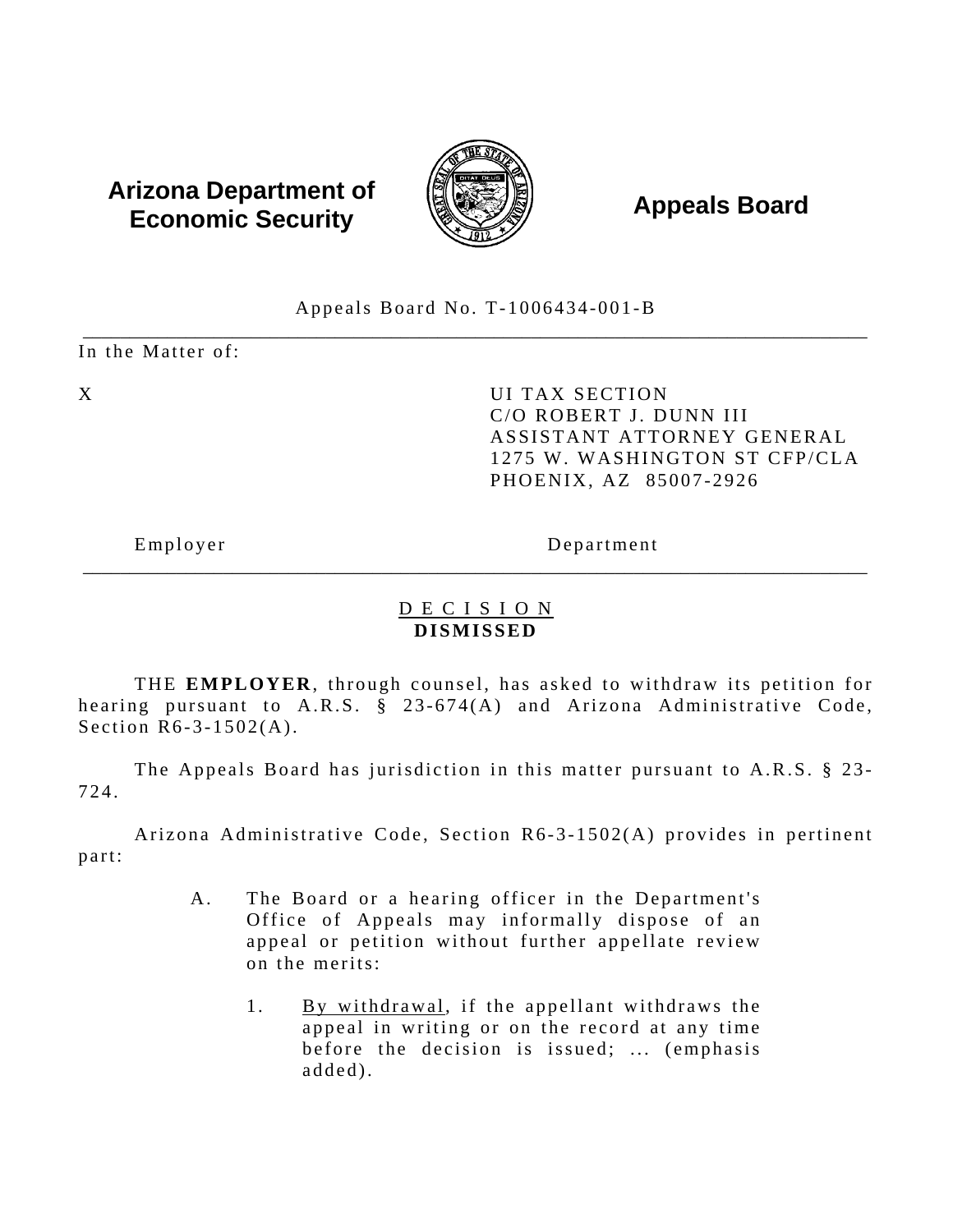We have carefully reviewed the record.

THE APPEALS BOARD FINDS there is no reason to withhold granting the request. Accordingly,

THE APPEALS BOARD **DISMISSES** the petition. Any scheduled hearing is cancelled. This decision does not affect any agreement entered into between the Employer and the Department, either concurrently with the withdrawal or subsequent thereto.

DATED:

APPEALS BOARD

MARILYN J. WHITE, Chairman

HUGO M. FRANCO, Member

ROBERT J. NALL, Acting Member

**PERSONS WITH DISABILITIES:** Under the Americans with Disabilities Act, the Department must make a reasonable accommodation to allow a person with a disability to take part in a program, service, or activity. For example, this means that if necessary, the Department must provide sign language interpreters for people who are deaf, a wheelchair accessible location, or enlarged print materials. It also means that the Department will take any other reasonable action that allows you to take part in and understand a program or activity, including making reasonable changes to an activity. If you believe that you will not be able to understand or take part in a program or activity because of your disability, please let us know of your disability needs in advance if at all possible. Please contact the Appeals Board Chairman at (602) 229-2806.

\_\_\_\_\_\_\_\_\_\_\_\_\_\_\_\_\_\_\_\_\_\_\_\_\_\_\_\_\_\_\_\_\_\_\_\_\_\_\_\_\_\_\_\_\_\_\_\_\_\_\_\_\_\_\_\_\_\_\_\_\_\_\_\_\_\_\_\_\_\_\_\_\_\_\_\_\_\_\_\_\_\_\_\_\_

\_\_\_\_\_\_\_\_\_\_\_\_\_\_\_\_\_\_\_\_\_\_\_\_\_\_\_\_\_\_\_\_\_\_\_\_\_\_\_\_\_\_\_\_\_\_\_\_\_\_\_\_\_\_\_\_\_\_\_\_\_\_\_\_\_\_\_\_\_\_\_\_\_\_\_\_\_\_\_\_\_\_\_\_\_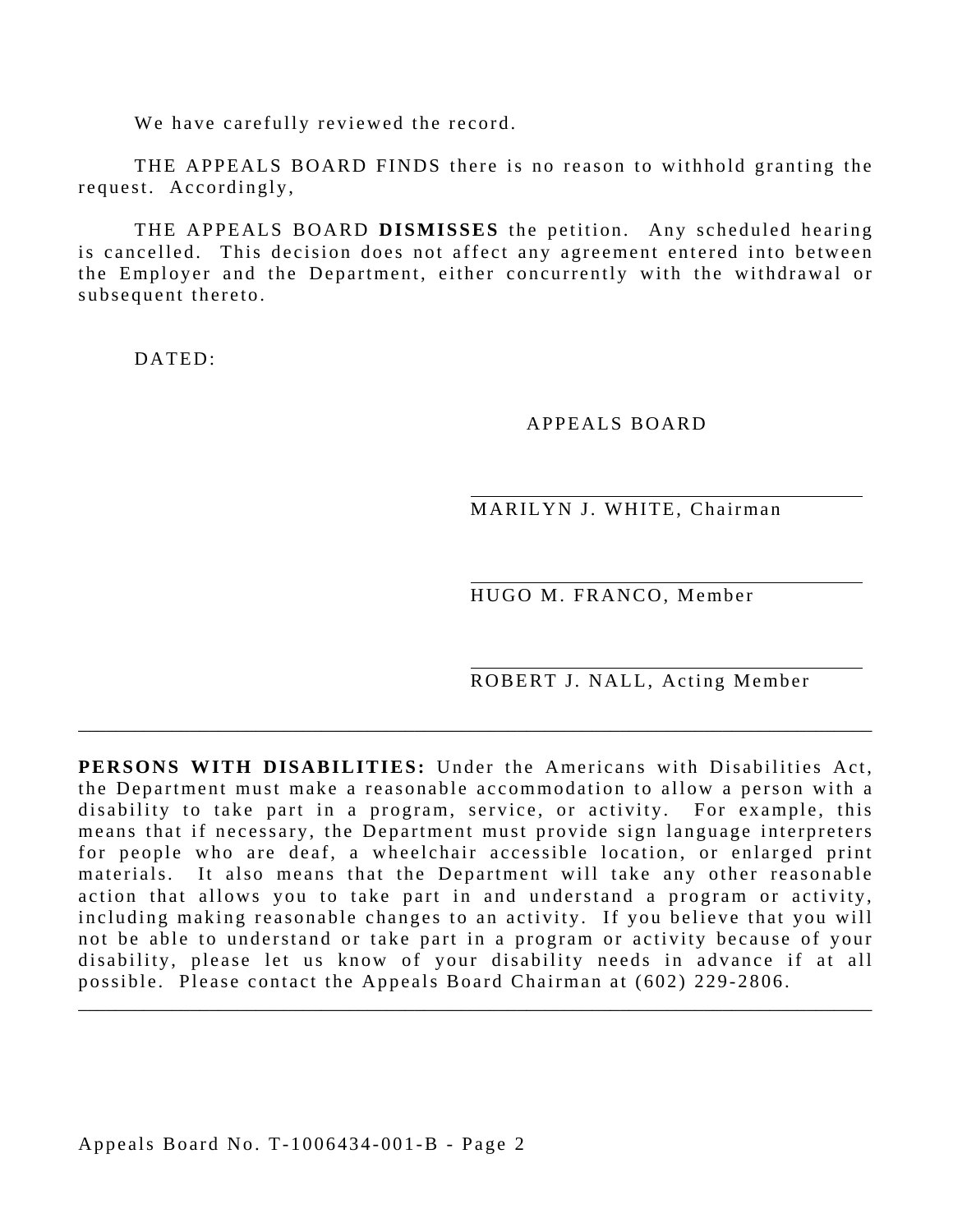#### **RIGHT TO FURTHER REVIEW BY THE APPEALS BOARD**

Pursuant to A.R.S.  $\S$  23-672(F), the final date for filing a request for

r e v i e w i s

#### **INSTRUCTIONS FOR FILING A REQUEST FOR REVIEW OF THE BOARD'S DECISION**

- received 1. A request for review must be filed in writing within 30 calendar days from the mailing date of the Appeals Board's decision. A request for review is considered filed on the date it is mailed via the United States Postal Service, as shown by the postmark, to any public employment office in the United States or Canada, or to the Appeals Board, 1140 E. Washington, Box 14, [Suite 104], Phoenix, Arizona 85034. Telephone: (602) 229-2806. A request for review may also be filed in person at the above locations or transmitted by a means other than the United States Postal Service. If it is filed in person or transmitted by a means other than the United States Postal Service, it will be considered filed on the date it is
- 2. Parties may be represented in the following manner:

An individual party (either claimant or opposing party) may represent himself or be represented by a duly authorized agent who is not charging a fee for the representation; an employer, including a corporate employer, may represent itself through an officer or employee; or a duly authorized agent who is charging a fee may represent any party, providing that an attorney authorized to practice law in the State of Arizona shall be responsible for and supervise such agent.

3. The request for review must be signed by the proper party and must be accompanied by a memorandum stating the reasons why the appeals board's decision is in error and containing appropriate citations of the record, rules and other authority. Upon motion, and for good cause, the Appeals Board may extend the time for filing a request for review. The timely filing of such a request for review is a prerequisite to any further appeal.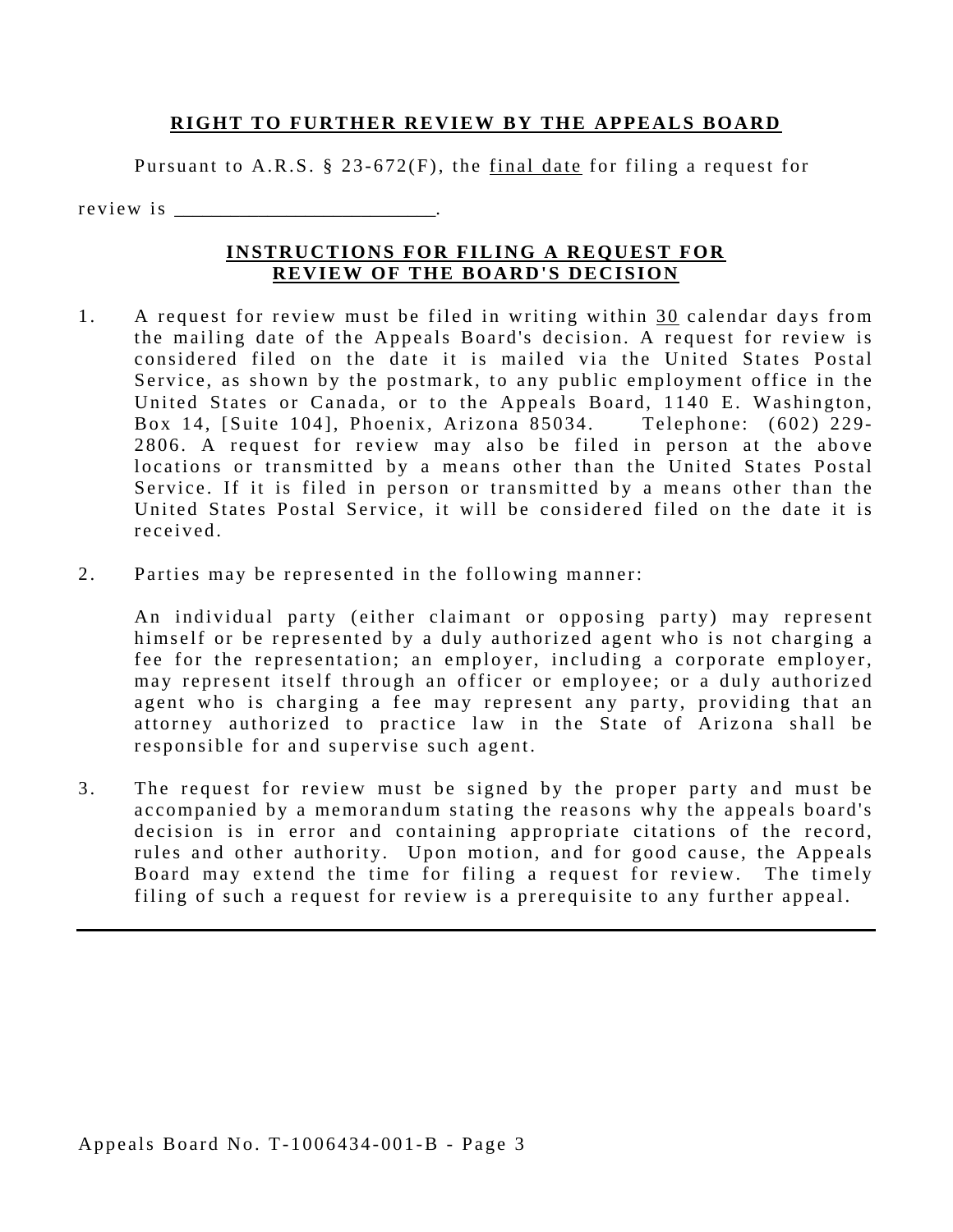A copy of the foregoing was mailed on to:

 $(x)$  Er: X Acct. No: X

- (x) ROBERT J. DUNN III ASSISTANT ATTORNEY GENERAL 1275 W. WASHINGTON ST CFP/CLA PHOENIX, AZ 85007-2926
- P. O. BOX 6028 911B (x) JOHN B. NORRIS, CHIEF OF TAX EMPLOYMENT SECURITY ADMINISTRATION PHOENIX, AZ 85005
- By : \_\_\_\_\_\_\_\_\_\_\_\_\_\_\_\_\_\_\_\_\_\_\_\_\_\_\_\_\_\_\_ For The Appeals Board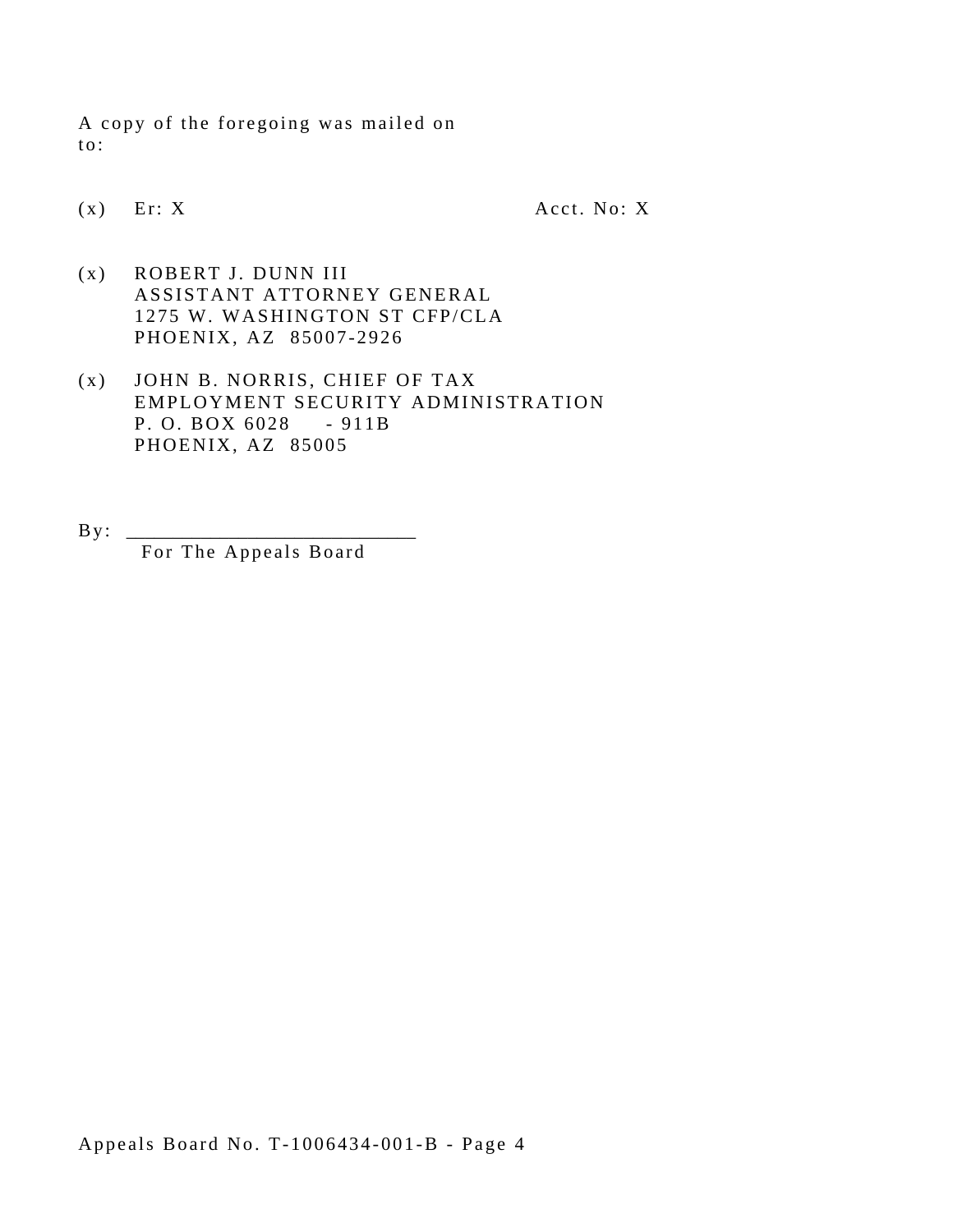### **Arizona Department of**  $\left(\begin{matrix} 1 & 0 & 0 \\ 0 & 0 & 0 \\ 0 & 0 & 0 \end{matrix}\right)$  **Appeals Board Economic Security**



#### \_\_\_\_\_\_\_\_\_\_\_\_\_\_\_\_\_\_\_\_\_\_\_\_\_\_\_\_\_\_\_\_\_\_\_\_\_\_\_\_\_\_\_\_\_\_\_\_\_\_\_\_\_\_\_\_\_\_\_\_\_\_\_\_\_\_\_\_\_\_\_\_\_\_\_\_\_\_\_\_\_\_\_\_\_ Appeals Board No. T-1018221-001-B

In the Matter of:

X STATE OF ARIZONA ESA - TAX UNIT ℅ ROBERT DUNN III, ASSISTANT ATTORNEY GENERAL 1275 W WASHINGTON ST - CFP/CLA PHOENIX, AZ 85005-2926

Employer Department

### DECISION **AFFIRMED**

\_\_\_\_\_\_\_\_\_\_\_\_\_\_\_\_\_\_\_\_\_\_\_\_\_\_\_\_\_\_\_\_\_\_\_\_\_\_\_\_\_\_\_\_\_\_\_\_\_\_\_\_\_\_\_\_\_\_\_\_\_\_\_\_\_\_\_\_\_\_\_\_\_\_\_\_\_\_\_\_\_\_\_\_\_

THE **EMPLOYER** petitions for a hearing from a Decision Letter of the Department issued on August 15, 2006, which stated:

> … that the Notice of Estimated Assessment for Delinquent Reports issued on April 11, 2006 for the quarters ending December 31, 2004, September 30, 2005 and December 31, 2005 is final and binding on X because the reports were not filed within the statutory period of 15 days.

The Employer filed a timely petition for hearing from the Department's Decision. The Appeals Board has jurisdiction in this matter pursuant to A.R.S. §§ 23-724(B), 23-672(D), and 23-738(B).

THE APPEALS BOARD gave notice to the parties, and held a telephone hearing before ROBERT T. NALL, an Administrative Law Judge, at **2:00 p.m.,**  Mountain Standard Time, on **Wednesday, December 13, 2006**.

The issues noticed for hearing were the following**:** 

A. Whether the Employer's petition for reassessment of the Department's delinquency assessment issued on April 11, 2006, was timely filed as permitted by provi-

Appeals Board No. T-1018221-001-B - Page 1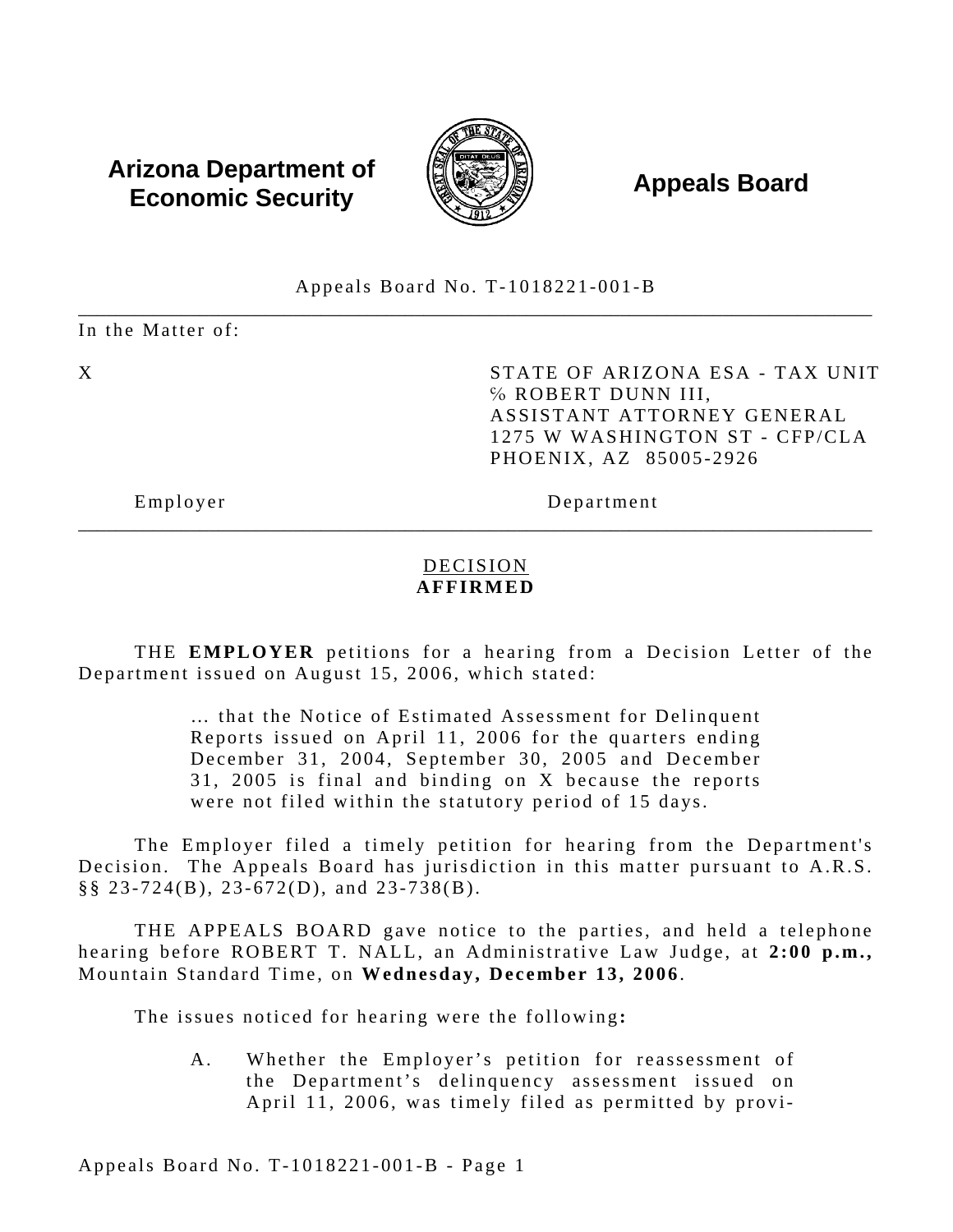sions of A.R.S. §23-738(B) and Arizona Administrative Code, Section R6-3-1404.

- B. Whether the Department's delinquency assessment issued on April 11, 2006, has become final and the lien imposed by A.R.S. §23-745 has attached, pursuant to A.R.S. §23-738(B) and Arizona Administrative Code, Section R6-3-1404.
- C. Whether statutory authority exists to grant the requested waiver of interest and penalties and, if authority to do so exists, whether not granting the requested waiver was an abuse of that discretion.

The Employer did not appear at the scheduled hearing. The Assistant Attorney General appeared, and two witnesses for the Department testified at the hearing. Twelve Board Exhibits were admitted into evidence.

THE APPEALS BOARD FINDS the facts pertinent to the issue before us and necessary to our decision are:

- 1. A Notice of Estimated Assessment for Delinquent Reports was sent by certified mail on April 11, 2006, to the Employer's last known address of record, for each of the quarters ending December 31, 2004; September 30, 2005; and December 31, 2005. The Notice advised the Employer that the assessment would become final unless a petition for reassessment was filed with the Department within 15 days of the Notice. The Notice also stated that the assessment would be cancelled if all delinquent reports indicated on the Notice were properly completed and submitted within 15 days of the notice. (Bd. Exh. 9).
- 2. On May 30, 2006, the Employer filed three Unemployment Tax and Wage reports (UC-018) bearing a date of May 17, 2006. The Employer also filed a separate letter on May 30, 2006, requesting waiver of "… the interest and penalties". The Employer described the late and delayed filing as "… just a major oversight". (Bd. Exhs. 5-8).
- 3. On August 15, 2006, the Department issued a decision advising the Employer that the Notice of Estimated Assessment for Delinquent Reports was final and binding because the petition for reassessment was not filed within the required statutory period. (Bd. Exh. 4).
- 4. By letter postmarked August 25, 2006, the Employer filed a timely petition for review of the Department's decision denying the reassessment. (Bd. Exh. 3).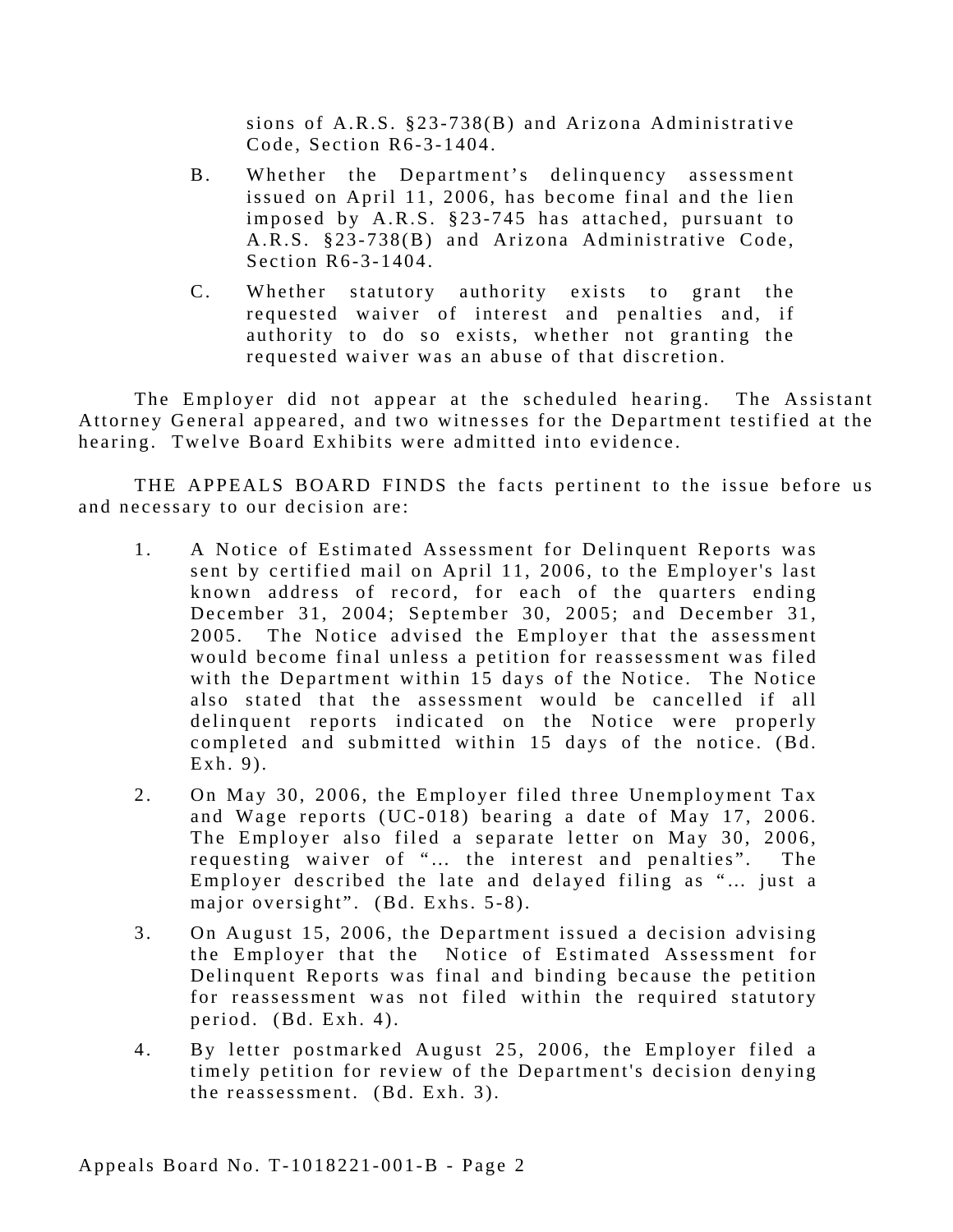Arizona Revised Statutes § 23-738(B) provides:

B. An employer against whom any delinquency assessment is made may petition for reassessment within fifteen days after written notice of the assessment is served personally or sent by certified mail to the employer's last known address. If the petition for reassessment is not filed within fifteen days the amount of the assessment shall become final and the lien imposed by § 23-745 shall attach.

In this case, the Employer could have filed a response, if the delinquent reports were filed within fifteen days after April 11, 2006. The Employer did not file any response until May 30, 2006, which is not within the 15-day time period permitted by law. The Employer did not appear at the hearing to explain any "extenuating circumstances" for the delay (Bd. Exh. 3A). The Employer did not file any additional documents for consideration by the Appeals Board. The only potential explanation advanced by the Employer was that the owner's mother had been diagnosed with cancer in November of 2004, and office procedures were not monitored until after her passing on April 19, 2006.

> I am very sorry that we let this get out of hand this way. I have some internal problems in my office that are just now coming to light. ... [After] April  $19<sup>th</sup> 2006$ , and then as we started to get things back to normal that was when we noticed that a lot of things that I was told was being taken care of wasn't. (Bd. Exh. 5).

Arizona Revised Statutes § 23-738(B) is unambiguous, declaring that: "If the petition for reassessment is not filed within fifteen days the amount of the assessment shall become final and the lien imposed by § 23-745 shall attach." In the absence of a timely petition for reassessment, the Appeals Board is without authority to consider the merits of this matter. In addition, the Employer has presented no legal authorities that would permit the Department, or the Appeals Board, to "… waive the interest and penalties on our account and amend the estimated tax to be the actual tax per attached reports." (Bd. Exh. 5).

The Arizona Court of Appeals has addressed the issue of timeliness of appeal from a prior determination, and has taken the position that the statutory prerequisites must be observed if an appeal is to be considered timely.

In *Wallis v. Arizona Department of Economic Security* , 126 Ariz. 582, 617 P. 2d 534 (Ariz. App. 1980) the court, interpreting A.R.S.  $\S$  23-773(B), held that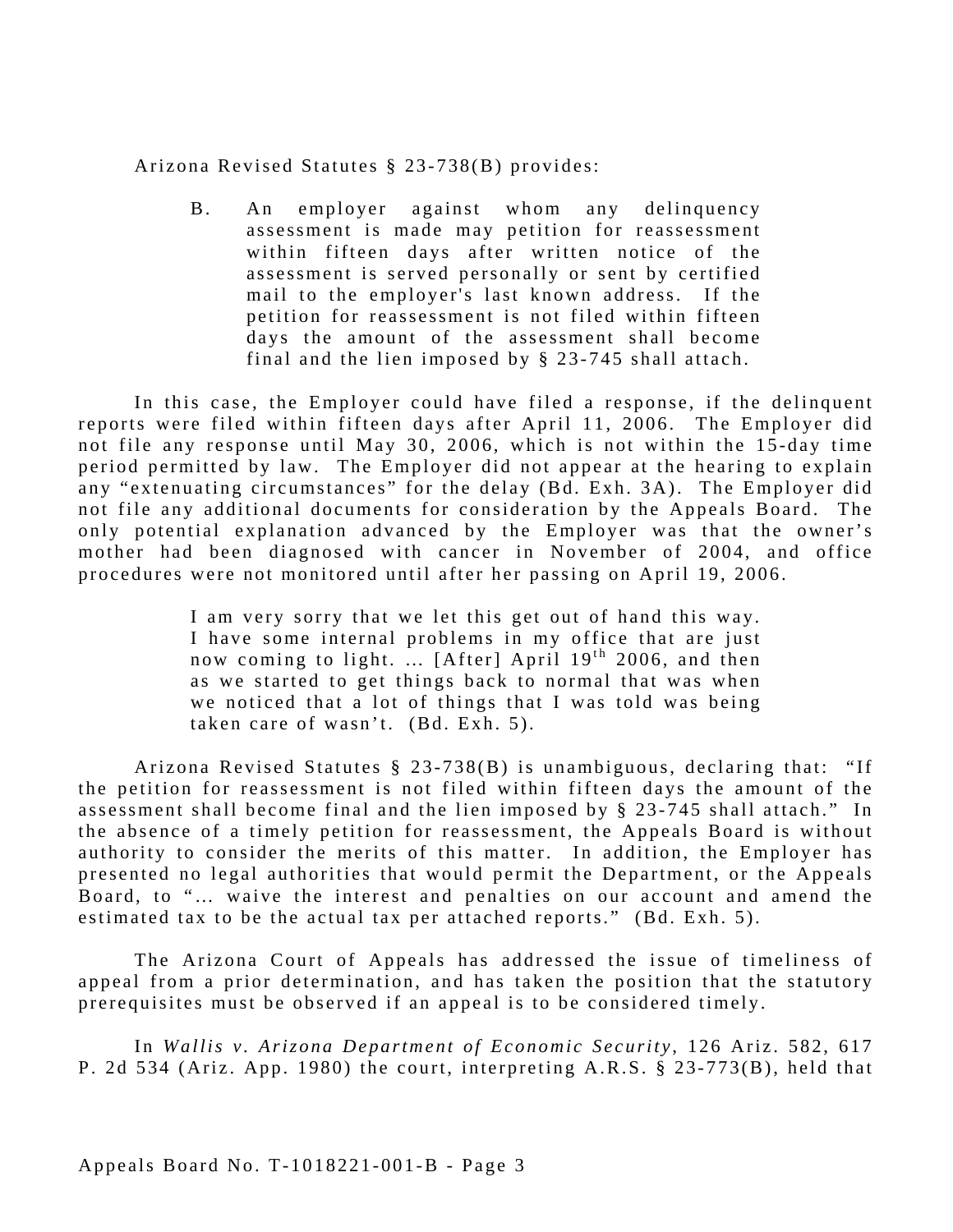a determination issued by a claims deputy becomes "final" unless there is a timely appeal to that determination. The Court stated:

> We must assume that the legislature meant what it said, and therefore hold that where the statutory prerequisites for finality to a deputy's determination are established, that decision becomes "final", unless a timely appeal is perfected.

In *Banta v. Arizona Department of Economic Security* , 130 Ariz. 472, 636 P.2d 1254 (Ariz. App. 1981) the court addressed virtually the identical issue before us in this case, i.e., an untimely request for reconsideration under A.R.S. § 23-724(A). In that decision the Court ruled:

> ... We therefore hold that a liability determination becomes final fifteen days after written notice is served personally or by certified mail addressed to the last known address of the employing unit, unless within this time the unit files a written request for reconsideration.

Arizona Administrative Code, Section R6-3-1404 provides in pertinent part as follows:

- A. Except as otherwise provided by statute or by Department regulation, any payment, appeal, application, request, notice, objection, petition, report, or other information or document submitted to the Department shall be considered received by and filed with the Department:
	- 1. If transmitted via the United States Postal Service or its successor, on the date it is mailed as shown by the postmark, or in the absence of a postmark the postage meter mark, of the envelope in which it is received; or if not postmarked or postage meter marked or if the mark is illegible, on the date entered on the document as the date of completion.
	- 2. If transmitted by any means other than the United States Postal Service or its successor, on the date it is received by the Department.

\* \* \* B. The submission of any payment, appeal, application, request, notice, objection, petition, report, or other information or document not within the specified statutory or regulatory period shall be considered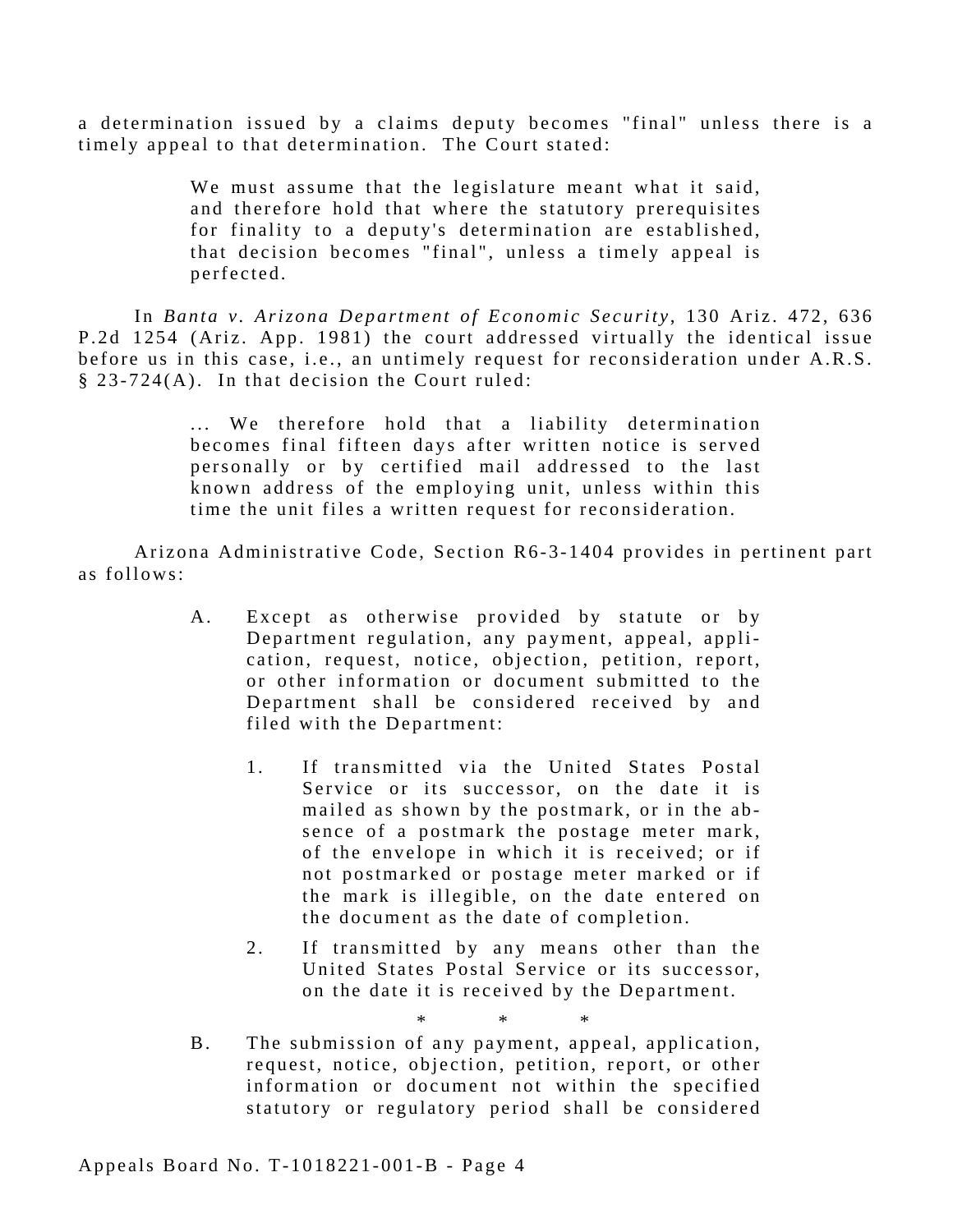timely if it is established to the satisfaction of the Department that the delay in submission was due to: Department error or misinformation, delay or other action of the United States Postal Service or its successor, or when the delay in submission was because the individual changed his mailing address at a time when there would have been no reason for him to notify the Department of the address change.

- 1. For submission that is not within the statutory or regulatory period to be considered timely, the interested party must submit a written explanation setting forth the circumstances of the delay.
- 2. The Director shall designate personnel who are to decide whether an extension of time shall be granted.
- 3. No submission shall be considered timely if the delay in filing was unreasonable, as determined by the Department after considering the circumstances in the case.
- \* \* \* C. Any notice, report form, determination, decision, assessment, or other document mailed by the Department shall be considered as having been served on the addressee on the date it is mailed to the addressee's last known address if not served in person. ... [Emphasis added].

Here, the Employer has asserted no reason for the late filing of the petition for reassessment which, if accepted as true, would establish a condition which would cause the Board to consider the request timely.

The court in *Banta*, *supra*, also addressed the application of Arizona Administrative Code, Section R6-3-1404(B), stating:

> The appellants have not established that their untimely request for reconsideration was the result of post office delay or other action. Their untimeliness, consequently, was inexcusable.

The evidence establishes that no petition for reassessment of the Notices of Estimated Assessment for Delinquent Reports issued on April 11, 2006, for the quarters in question was filed within the time prescribed by A.R.S. § 23-738(B). The Employer filed three quarterly reports bearing the date, May 17, 2006. The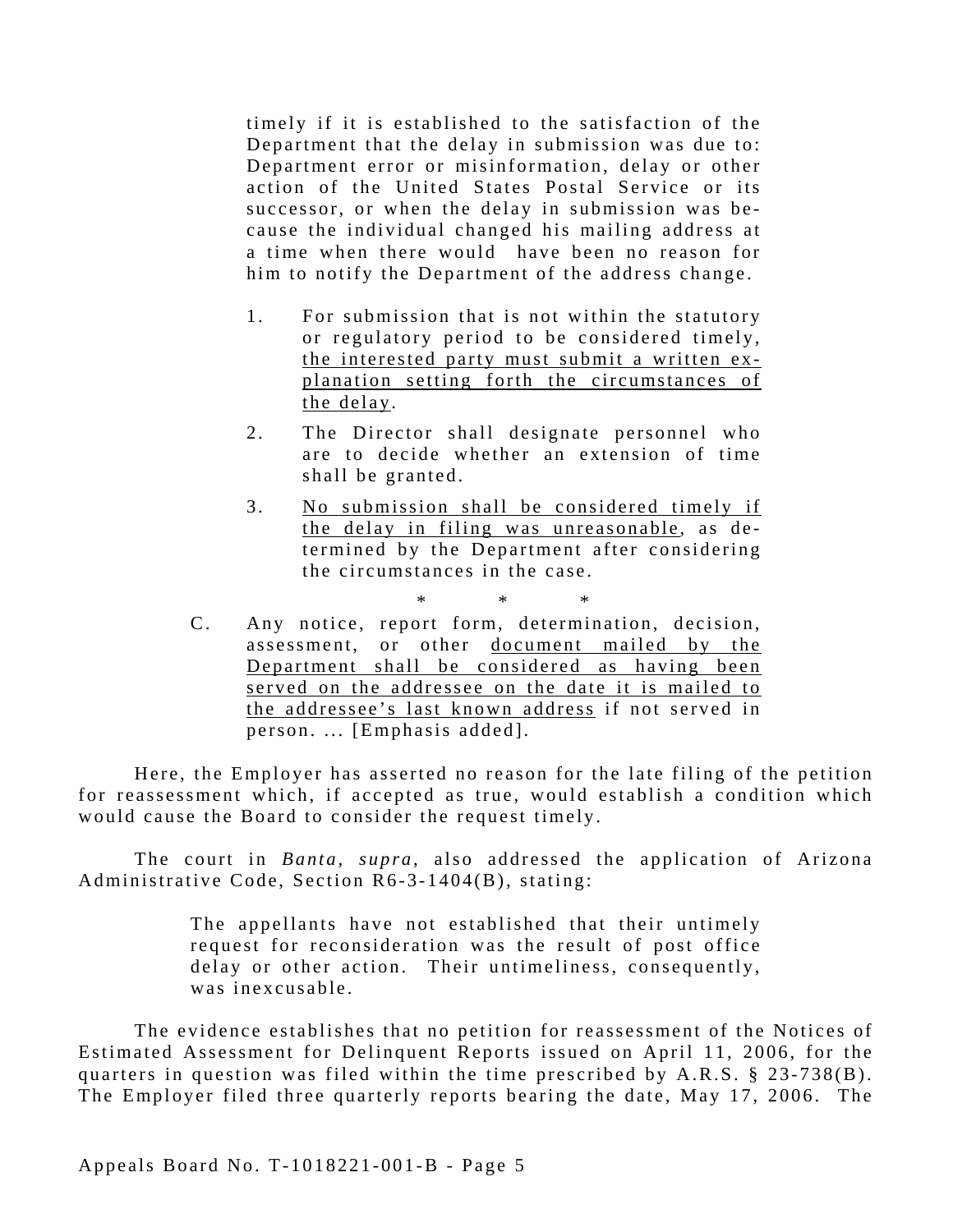Employer's undated letter and the reports were filed on May 30, 2006, which was beyond the appeal period. A petition filed outside the statutory period may be considered timely only if the untimely filing is due to Department error or misinformation, postal error, or a change of address when there is no reason to notify the Department of the change.

Based upon the evidence before us, the Appeals Board concludes that the Employer failed to timely file a petition for reassessment of the Notices of Estimated Assessment for Delinquent Reports issued on April 11, 2006. The Employer is not entitled to a hearing on the merit issues in this matter. Accordingly,

THE APPEALS BOARD **AFFIRMS** the Department's Decision of August 15, 2006.

The Notices of Estimated Assessment for Delinquent Reports issued on April 11, 2006, are final and binding on the Employer for the quarters ending December 31, 2004; September 30, 2005; and December 31, 2005.

DATED:

#### APPEALS BOARD

MARILYN J. WHITE, Chairman

HUGO M. FRANCO, Member

WILLIAM G. DADE, Member

**PERSONS WITH DISABILITIES:** Under the Americans with Disabilities Act, the Department must make a reasonable accommodation to allow a person with a disability to take part in a program, service, or activity. For example, this means that if necessary, the Department must provide sign language interpreters for people who are deaf, a wheelchair accessible location, or enlarged print materials. It also means that the Department will take any other reasonable action that allows you to take part in and understand a program or activity, including making reasonable changes to an activity. If you believe that you will

\_\_\_\_\_\_\_\_\_\_\_\_\_\_\_\_\_\_\_\_\_\_\_\_\_\_\_\_\_\_\_\_\_\_\_\_\_\_\_\_\_\_\_\_\_\_\_\_\_\_\_\_\_\_\_\_\_\_\_\_\_\_\_\_\_\_\_\_\_\_\_\_\_\_\_\_\_\_\_\_\_\_\_\_\_

Appeals Board No. T-1018221-001-B - Page 6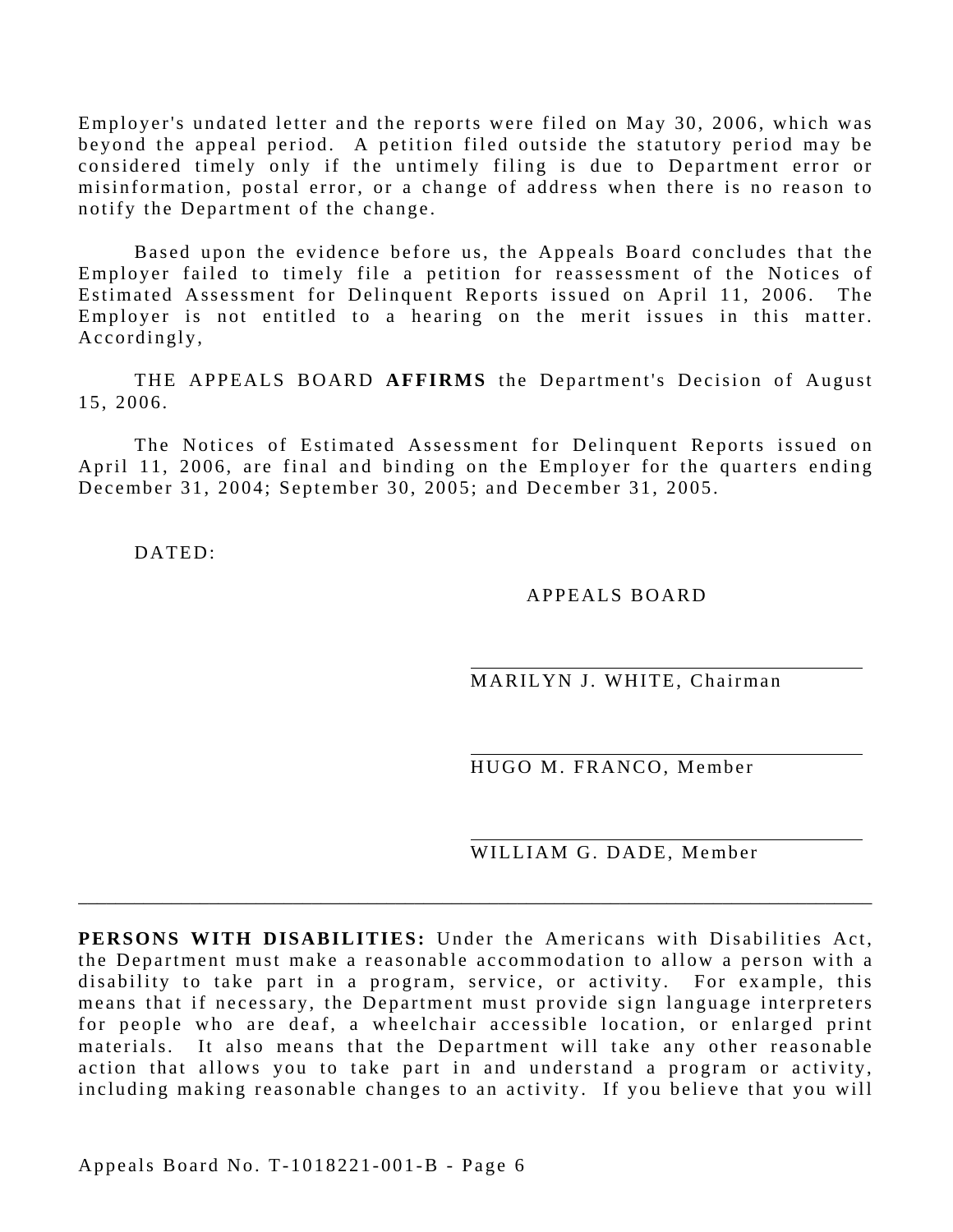not be able to understand or take part in a program or activity because of your disability, please let us know of your disability needs in advance if at all possible. Please contact the Appeals Board Chairman at (602) 229-2806.

#### **RIGHT TO FURTHER REVIEW BY THE APPEALS BOARD**

\_\_\_\_\_\_\_\_\_\_\_\_\_\_\_\_\_\_\_\_\_\_\_\_\_\_\_\_\_\_\_\_\_\_\_\_\_\_\_\_\_\_\_\_\_\_\_\_\_\_\_\_\_\_\_\_\_\_\_\_\_\_\_\_\_\_\_\_\_\_\_\_\_\_\_\_\_\_\_\_\_\_\_\_\_

Pursuant to A.R.S. § 23-672(F), the final date for filing a request for

r e view is

#### **INSTRUCTIONS FOR FILING A REQUEST FOR REVIEW OF THE BOARD'S DECISION**

- 1. A request for review must be filed in writing within 30 calendar days from the mailing date of the Appeals Board's decision. A request for review is considered filed on the date it is mailed via the United States Postal Service, as shown by the postmark, to any public employment office in the United States or Canada, or to the Appeals Board, 1140 E. Washington, Box 14, [Suite 104], Phoenix, Arizona 85034. Telephone: (602) 229-2806. A request for review may also be filed in person at the above locations or transmitted by a means other than the United States Postal Service. If it is filed in person or transmitted by a means other than the United States Postal Service, it will be considered filed on the date it is received.
- 2. Parties may be represented in the following manner:

An individual party (either claimant or opposing party) may represent himself or be represented by a duly authorized agent who is not charging a fee for the representation; an employer, including a corporate employer, may represent itself through an officer or employee; or a duly authorized agent who is charging a fee may represent any party, providing that an attorney authorized to practice law in the State of Arizona shall be responsible for and supervise such agent.

3. The request for review must be signed by the proper party and must be accompanied by a memorandum stating the reasons why the appeals board's decision is in error and containing appropriate citations of the record, rules and other authority. Upon motion, and for good cause, the Appeals Board may extend the time for filing a request for review. The timely filing of such a request for review is a prerequisite to any further appeal.

\_\_\_\_\_\_\_\_\_\_\_\_\_\_\_\_\_\_\_\_\_\_\_\_\_\_\_\_\_\_\_\_\_\_\_\_\_\_\_\_\_\_\_\_\_\_\_\_\_\_\_\_\_\_\_\_\_\_\_\_\_\_\_\_\_\_\_\_\_\_\_\_\_\_\_\_\_\_\_\_\_\_\_\_\_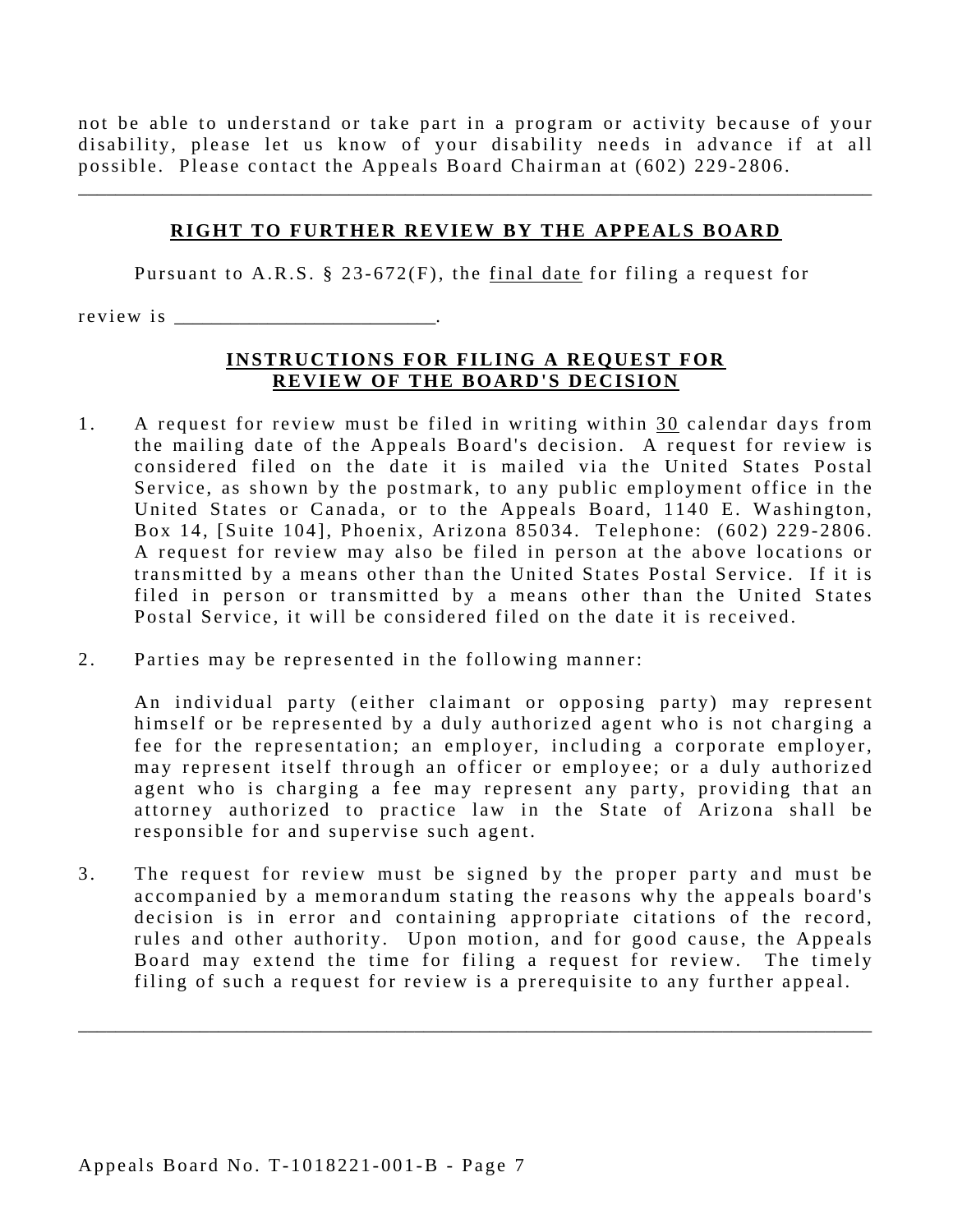A copy of the foregoing was mailed on to:

 $(x)$  Er: X Acct. No: X

- (x) ROBERT DUNN III Assistant Attorney General 1275 W Washington St Phoenix, AZ 85007-2926
- P O Box 6028 911B (x) JOHN NORRIS, Chief of Tax Employment Security Administration Phoenix, AZ 85005
- $By:$ For The Appeals Board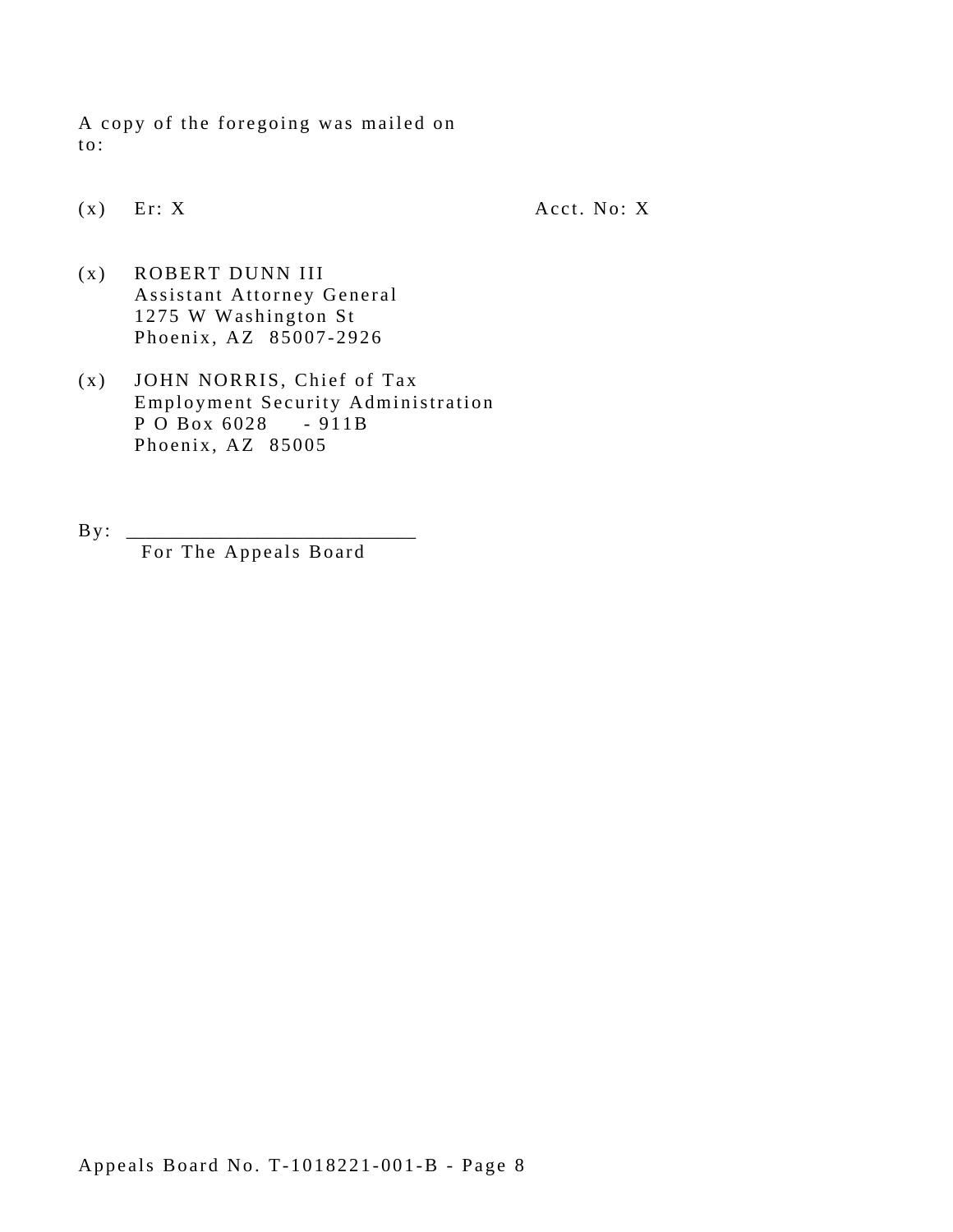### **Arizona Department of**  $\left(\begin{matrix} 1 & 0 & 0 \\ 0 & 0 & 0 \\ 0 & 0 & 0 \end{matrix}\right)$  **Appeals Board Economic Security**



#### \_\_\_\_\_\_\_\_\_\_\_\_\_\_\_\_\_\_\_\_\_\_\_\_\_\_\_\_\_\_\_\_\_\_\_\_\_\_\_\_\_\_\_\_\_\_\_\_\_\_\_\_\_\_\_\_\_\_\_\_\_\_\_\_\_\_\_\_\_\_\_\_\_\_\_\_\_\_\_\_\_\_\_\_\_ Appeals Board No. T-1002368-001-BR

In the Matter of:

X ESA- TAX UNIT ROBERT DUNN III ASSISTANT ATTORNEY GENERAL, 1275 W. WASHINGTON ST CFP/CLA PHOENIX, AZ 85007-2926

Employer Department

### D E C I S I O N **AFFIRMED UPON REVIEW**

\_\_\_\_\_\_\_\_\_\_\_\_\_\_\_\_\_\_\_\_\_\_\_\_\_\_\_\_\_\_\_\_\_\_\_\_\_\_\_\_\_\_\_\_\_\_\_\_\_\_\_\_\_\_\_\_\_\_\_\_\_\_\_\_\_\_\_\_\_\_\_\_\_\_\_\_\_\_\_\_\_\_\_\_\_

The **EMPLOYER** requests review of the Appeals Board decision issued on December 7, 2006, which affirmed the Reconsidered Determination issued on October 27, 2005, and held that:

- 1. The Employer is liable for Arizona Unemployment insurance taxes beginning October 1, 2000, under A.R.S. § 23-613.
- 2. Services performed by individuals as nurses constitute employment as defined in A.R.S. §§ 23-613.01, 23-615 or 23-617, and such individuals are employees within the meaning of A.R.S. § 23-613.01 and Arizona Administrative Code, Section R6-3-1723.
- 3. The remuneration paid to individuals for the services performed, constitutes wages within the meaning of A.R.S. § 23-622, which must be reported and on which state taxes for unemployment insurance are required to be paid.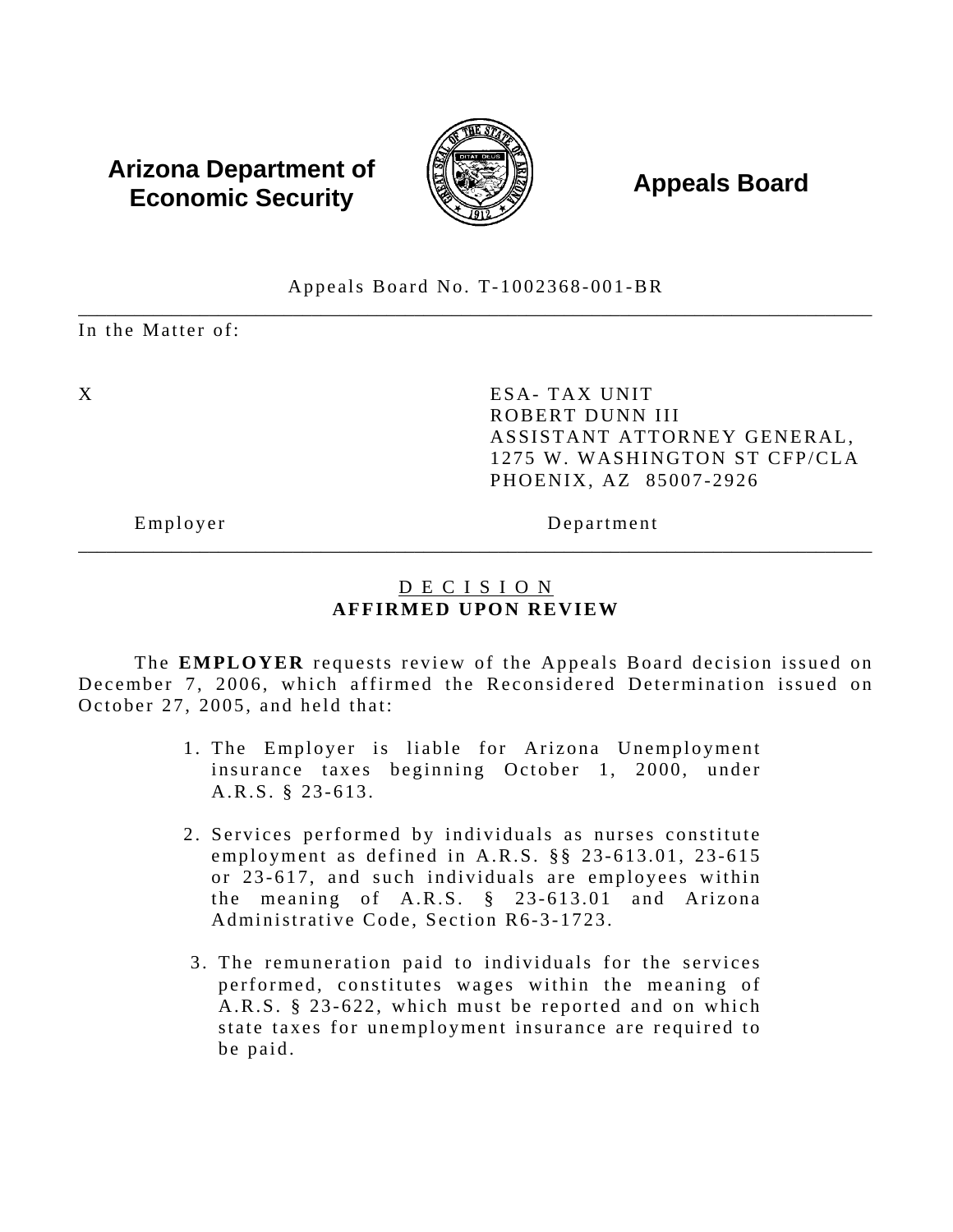The request has been timely filed and the Appeals Board has jurisdiction in this matter pursuant to A.R.S.  $\S$  23-672(F).

In the request for review, the Employer's owner (Tr. p. 27) contends that the Employer was a corporation, and that she should not be personally liable. We infer that the owner contends that, if the Department attempts to collect on a Notice of Assessment (such as Board Exh. 5), she should not be liable. The issue of the correctness of any Notice of Assessment is not before the Board in this case. In any event, the Appeals Board has no jurisdiction to determine what individuals or entities would be liable for obligations of the Employer.

The Employer contends that the business was started as a registry with nurses working under independent contractor agreements. The Employer contends that the nurses did not expect they would receive benefits, have taxes deducted from earnings, or that they would have workers compensation or unemployment benefits. The Claimant states that she paid an attorney to set up independent contractor agreements so that the work arrangements would be legal.

The issue is not whether the arrangement is legal or illegal, or whether workers accept or want a particular arrangement, but whether the individuals who performed services for the Employer were employees so as to constitute employment. Employment means any service of whatever nature performed by an employee for the person employing him. An employee means any individual who performs services for an employing unit and who is subject to the direction, rule or control of the employing unit as to both the method of performing or executing the services and the result to be effected or accomplished. An employee does not include an independent contractor.

The Employer has the burden of proving that a worker is an independent contractor. The Department has established that the nurses were employees. The Employer has not met the burden of proof to establish that the nurses were independent contractors.

The existence of an independent contractor agreement is some evidence of the proposed arrangement. However, the actual practice under the contract is more important in determining the degree of control the Employer can assert and the degree of independence the worker actually has. "Control" as used in A.R.S. § 23-613.01, includes the right to control as well as control in fact.

The reason a worker and a potential employer may not merely decide to use an independent contractor arrangement is set out in two cases:

> The Arizona Court of Appeals, in the case of Arizona Department of Economic Security v. Little, 24 Ariz. App  $\overline{480}$ , 539 P.2d 954 (1975), made it clear that all sections of the Employment Security Law should be given its long

Appeals Board No. T-1002368-001-BR - Page 2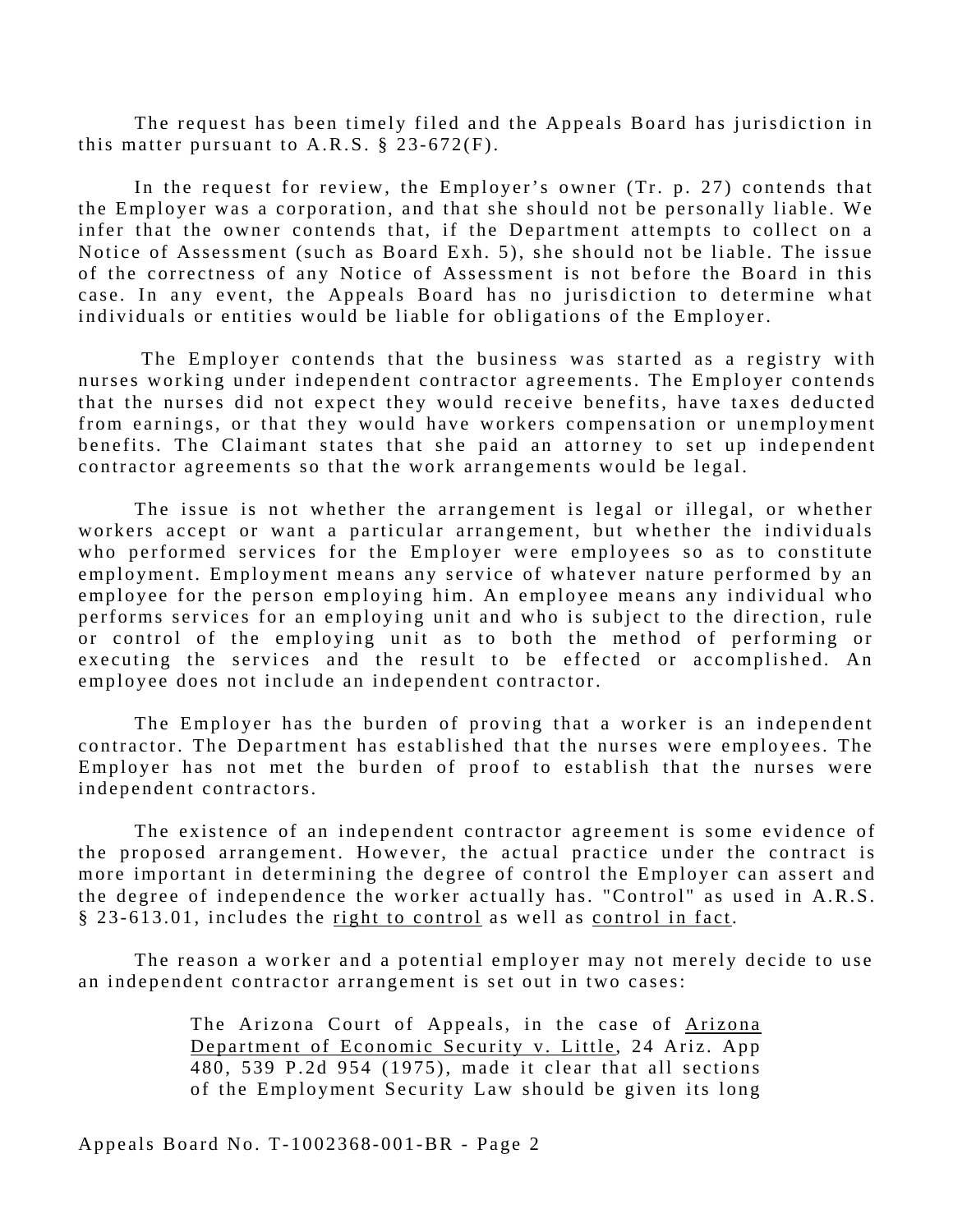established liberal construction in an effort to include as many types of employment relationships as possible, when it stated:

The declaration of policy in the Act itself is the achievement of social security by encouraging employers to provide more stable employment and by the systematic accumulation of funds during periods of employment to provide benefits for periods of unemployment [See A.R.S. § 23-601].

This view was reiterated by the Arizona Court of Appeals, in the case of Warehouse Indemnity Corporation v. Arizona Department of Economic Security, 128 Ariz. 504, 627 P.2d 235 (App. 1981), where it stated:

The Arizona Supreme Court has noted, however, that the Arizona Employment Security Act is remedial legislation. All sections, including the taxing section, should be given a liberal interpretation... (emphasis added).

We have thoroughly examined the facts present in this case, including the factors that have the practical effect of preventing a nurse, assigned to a client by the Employer, from becoming employed by a client. We have considered the relevant law and administrative rules as they are applicable to those facts. We also have considered the evidence as it relates to the factors set out in the Arizona Administrative Code, Section  $R6-3-1723(D)$  and  $(E)$ , and conclude that the services performed by individuals as nurses constitute employment. In our analysis, there were no factors leading to a conclusion that the nurses were independent contractors. There were 12 factors leading to the conclusion that the nurses were employees. There were 6 factors that were not applicable, given the facts and the type of work performed.

We continue to find that, based on the quarterly wages of those we find as employees, the Employer is liable for Arizona Unemployment insurance taxes.

The Board's prior decision is fully supported by the greater weight of the credible and probative evidence of record.

THE APPEALS BOARD FINDS that:

**1.** The **EMPLOYER** has not submitted any newly-discovered material evidence which, with reasonable diligence, could not have been discovered and produced at the time of any hearing;

2. There was no prejudicial irregularity in the administrative proceedings on the part of the Department. Specifically, there was no material

Appeals Board No. T-1002368-001-BR - Page 3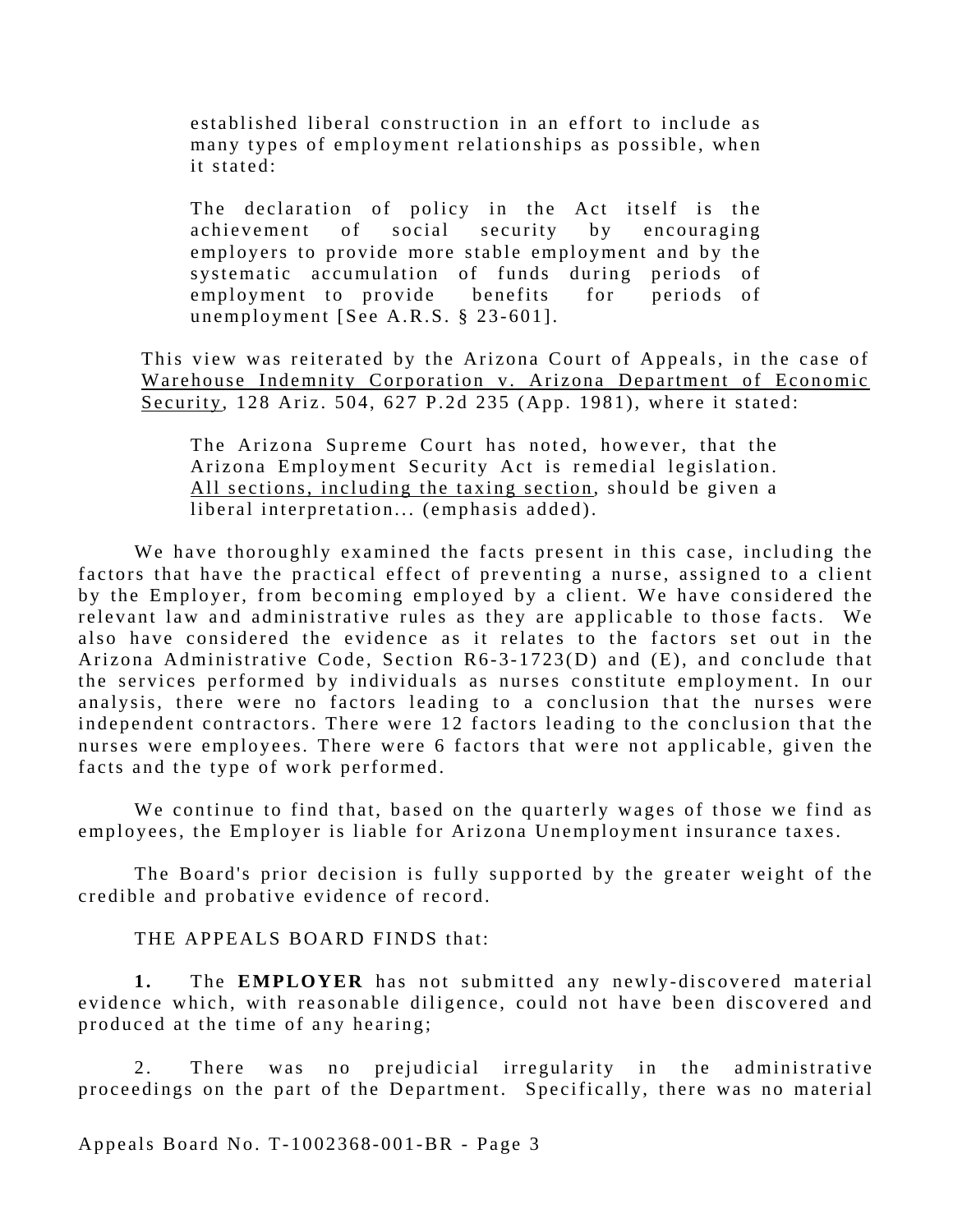or prejudicial error in the admission or exclusion of evidence and no prejudicial errors of law were made at any hearing or during the progress of this matter;

3. There was no accident or surprise in the proceedings which could not have been prevented by ordinary diligence;

4. The Appeals Board's decision involved no abuse of discretion depriving any party of a full and fair hearing, and it was supported by the greater weight of the credible evidence and by applicable law;

5. All interested parties were notified of the filing of the request for review, and were allowed at least 15 days in which to respond. Accordingly,

THE APPEALS BOARD **AFFIRMS** its decision, there having been established no good and sufficient grounds which would cause us to reverse or modify that decision, or to order the taking of additional evidence.

DATED:

#### APPEALS BOARD

MARILYN J. WHITE, Chairman

HUGO M. FRANCO, Member

WILLIAM G. DADE, Member

**PERSONS WITH DISABILITIES:** Under the Americans with Disabilities Act, the Department must make a reasonable accommodation to allow a person with a disability to take part in a program, service, or activity. For example, this means that if necessary, the Department must provide sign language interpreters for people who are deaf, a wheelchair accessible location, or enlarged print materials. It also means that the Department will take any other reasonable action that allows you to take part in and understand a program or activity, including making reasonable changes to an activity. If you believe that you will not be able to understand or take part in a program or activity because of your

\_\_\_\_\_\_\_\_\_\_\_\_\_\_\_\_\_\_\_\_\_\_\_\_\_\_\_\_\_\_\_\_\_\_\_\_\_\_\_\_\_\_\_\_\_\_\_\_\_\_\_\_\_\_\_\_\_\_\_\_\_\_\_\_\_\_\_\_\_\_\_\_\_\_\_\_\_\_\_\_\_\_\_\_\_

Appeals Board No. T-1002368-001-BR - Page 4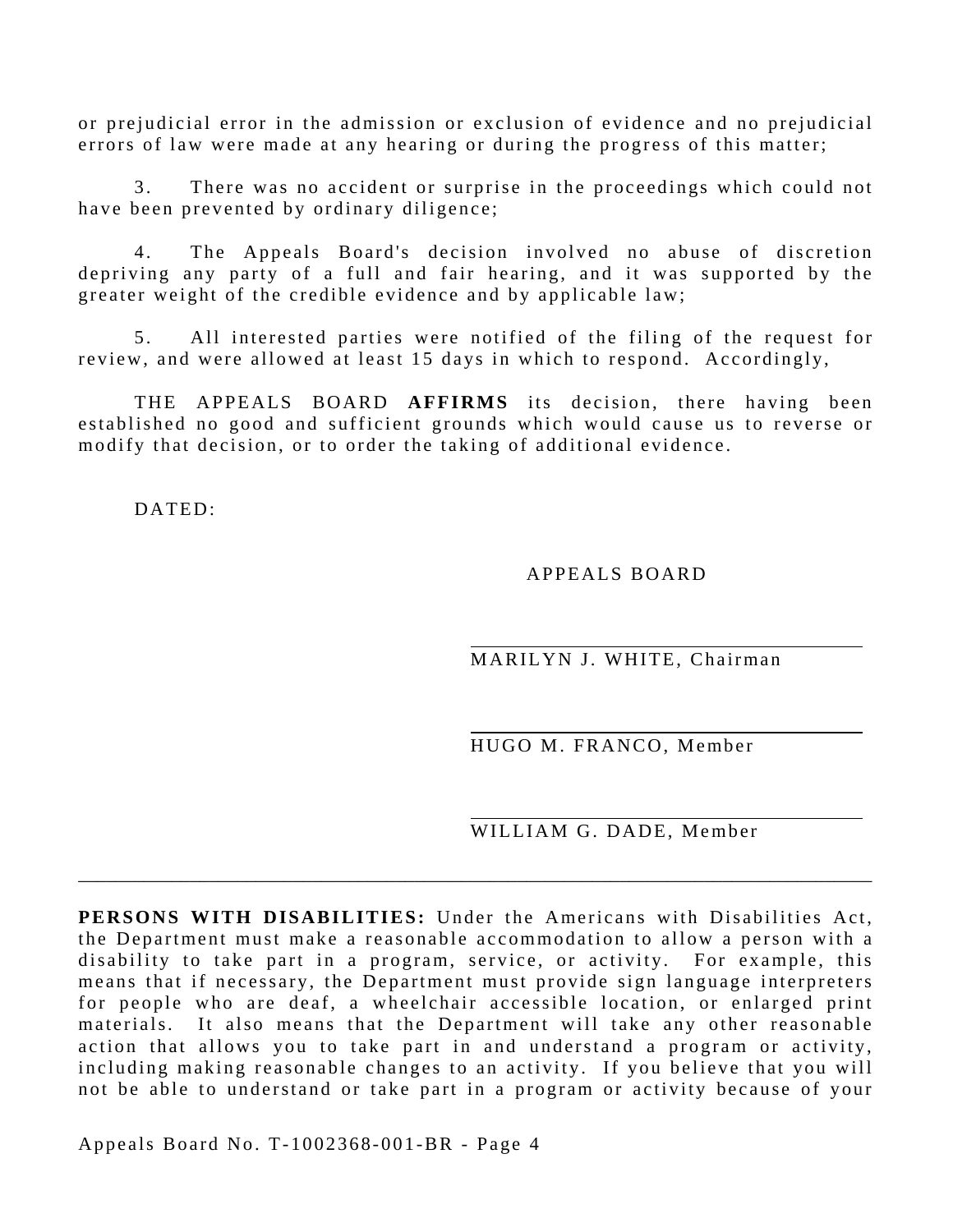disability, please let us know of your disability needs in advance if at all possible. Please contact the Appeals Board Chairman at (602) 229-2806.

\_\_\_\_\_\_\_\_\_\_\_\_\_\_\_\_\_\_\_\_\_\_\_\_\_\_\_\_\_\_\_\_\_\_\_\_\_\_\_\_\_\_\_\_\_\_\_\_\_\_\_\_\_\_\_\_\_\_\_\_\_\_\_\_\_\_\_\_\_\_\_\_\_\_\_\_\_\_\_\_\_\_\_\_\_

#### **RIGHT OF APPEAL TO THE ARIZONA TAX COURT**

This decision on review by the Appeals Board, is the final administrative decision of the Department of Economic Security. However, any party may appeal the decision to the Arizona Tax Court, which is the Tax Department of the Superior Court in Maricopa County. If you have questions about the procedures on filing an appeal, you must contact the Tax Court at (602) 506 - 3763.

For your information, we set forth the provisions of Arizona Revised Statutes,  $§$  41-1993(C) and (D):

> C . Any party aggrieved by a decision on review of the appeals board concerning tax liability, collection or enforcement may appeal to the tax court, as defined in section 12-161, within thirty days after the date of mailing of the decision on review. The appellant need not pay any of the tax penalty or interest upheld by the appeals board in its decision on review before initiating, or in order to maintain an appeal to the tax court pursuant to this section.

> D. Any appeal that is taken to tax court pursuant to this section is subject to the following provisions:

- 1 . No injunction, writ of mandamus or other legal or equitable process may issue in an action in any court in this state against an officer of this state to prevent or enjoin the collection of any tax, penalty or interest.
- 2. The action shall not begin more than thirty days after the date of mailing of the appeals board's decision on review. Failure to bring the action within thirty days after the date of mailing of the appeals board's decision on review constitutes a waiver of the protest and a waiver of all claims against this state arising from or based on the illegality of the tax, penalties and interest at issue.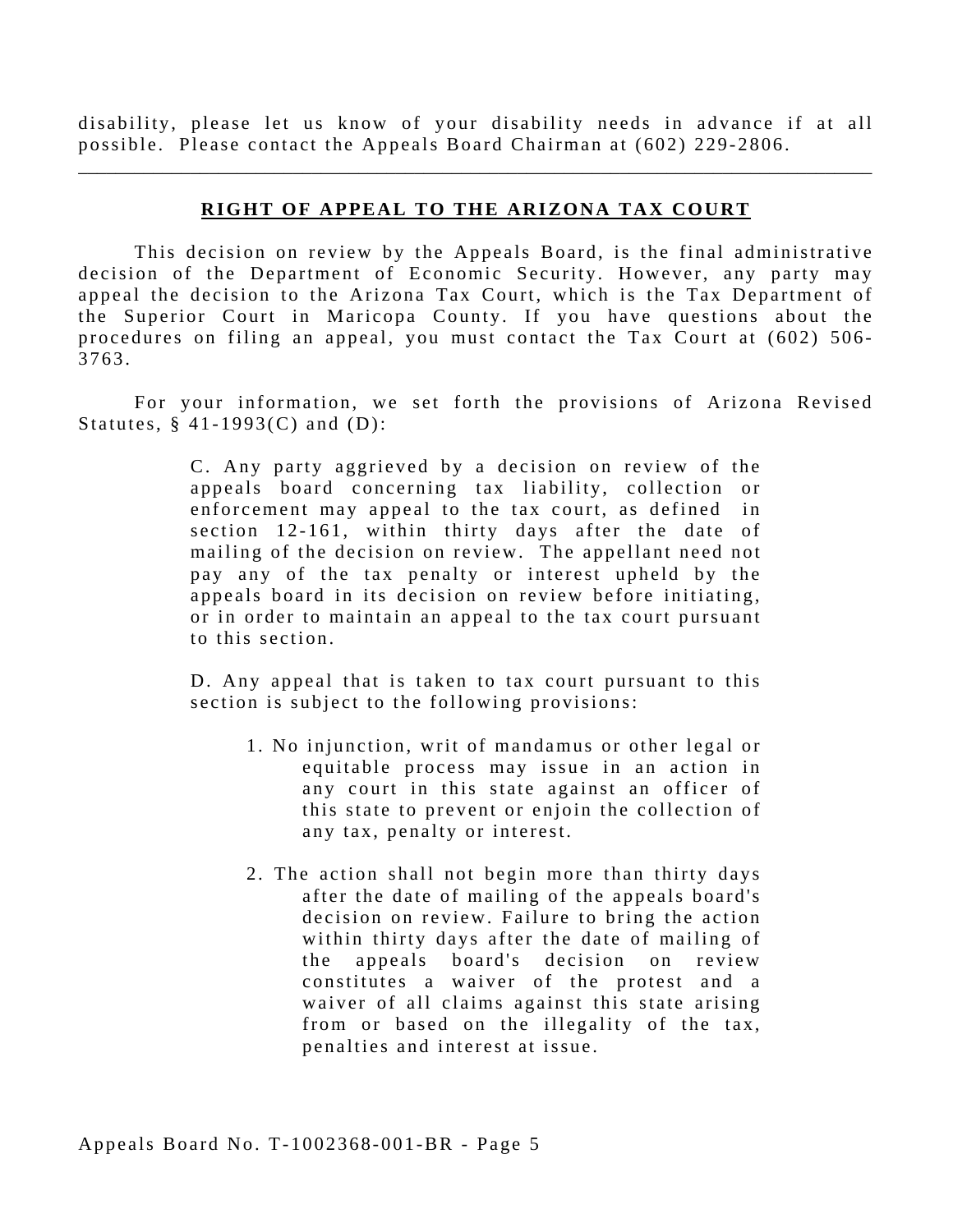- 3. The scope of review of an appeal to tax court pursuant to this section shall be governed by section 12-910, applying section 23-613.01 as that section reads on the date the appeal is filed to the tax court or as thereafter amended. Either party to the action may appeal to the court of appeals or supreme court as provided by law.
- 4. The action cannot be initiated or maintained unless the appellant has previously filed a timely request for review under section 23-672 or 41-1992 and a decision on review has been issued.

\_\_\_\_\_\_\_\_\_\_\_\_\_\_\_\_\_\_\_\_\_\_\_\_\_\_\_\_\_\_\_\_\_\_\_\_\_\_\_\_\_\_\_\_\_\_\_\_\_\_\_\_\_\_\_\_\_\_\_\_\_\_\_\_\_\_\_\_\_\_\_\_\_\_\_\_\_\_\_\_\_\_\_\_\_

A copy of the foregoing was mailed by certified mail on to:

 $(x)$  Er: X Acct. No: X

- $(x)$  ROBERT DUNN ASSISTANT ATTORNEY GENERAL 1275 W. WASHINGTON ST., CFP/CLA PHOENIX, AZ 85007-2926
- (x) JOHN B. NORRIS, CHIEF OF TAX EMPLOYMENT SECURITY ADMINISTRATION P. O. BOX 6028 SITE CODE - 911B PHOENIX, AZ 85005

 $\mathbf{By:}$ 

For The Appeals Board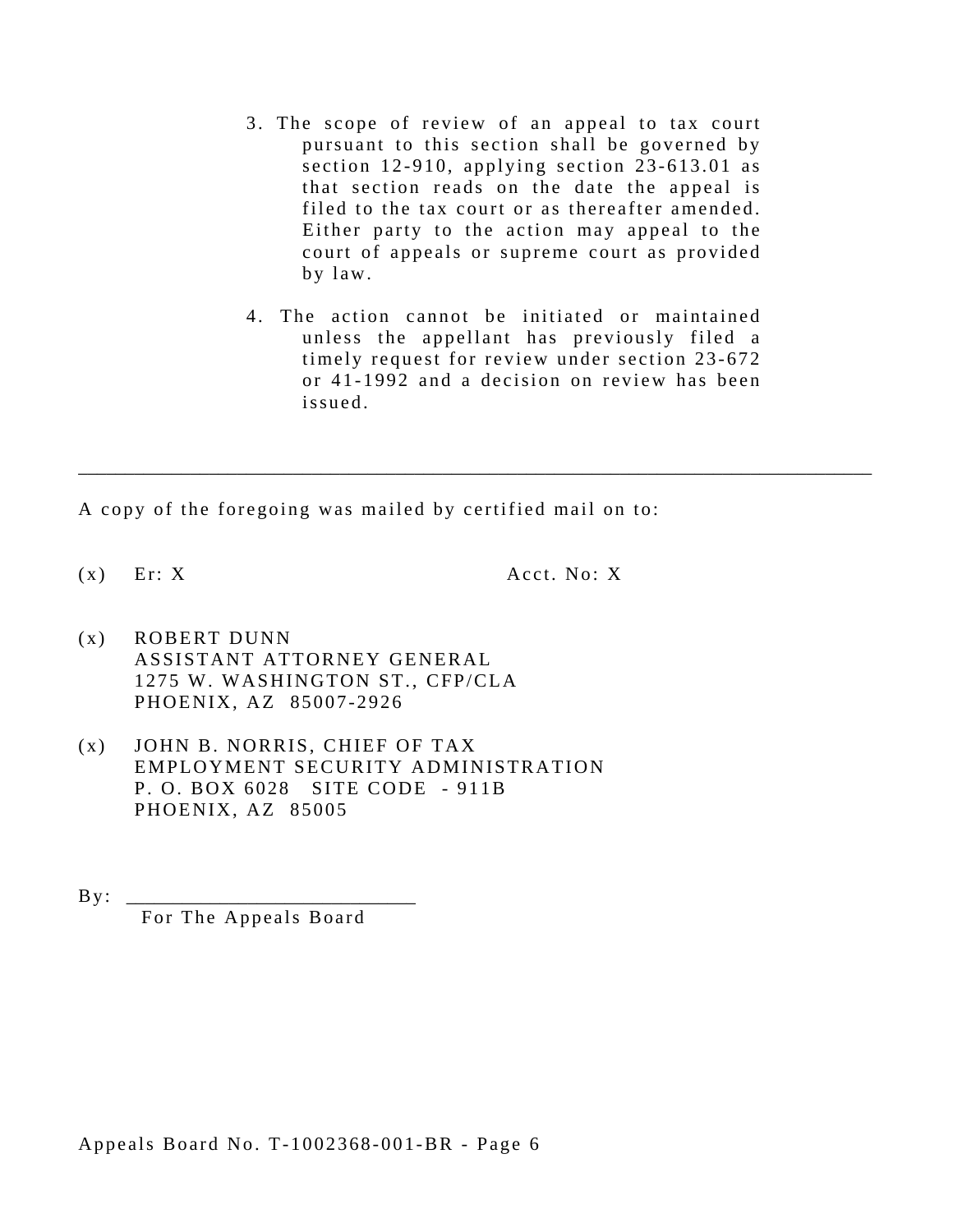# **Arizona Department of**  $\left(\begin{matrix} 1 & 0 & 0 \\ 0 & 0 & 0 \\ 0 & 0 & 0 \end{matrix}\right)$  **Appeals Board Economic Security**



Appeals Board No. T-1006039-001-B

\_\_\_\_\_\_\_\_\_\_\_\_\_\_\_\_\_\_\_\_\_\_\_\_\_\_\_\_\_\_\_\_\_\_\_\_\_\_\_\_\_\_\_\_\_\_\_\_\_\_\_\_\_\_\_\_\_\_\_\_\_\_\_\_\_\_\_\_\_\_\_\_\_\_\_\_\_\_\_\_\_\_\_\_ In the Matter of:

X ESA TAX UNIT C/O ROBERT J. DUNN III ASSISTANT ATTORNEY GENERAL 1225 W. WASHINGTON ST CFP/CLA PHOENIX, AZ 85007-2976

Employer Department

### D E C I S I O N **DISMISSED**

\_\_\_\_\_\_\_\_\_\_\_\_\_\_\_\_\_\_\_\_\_\_\_\_\_\_\_\_\_\_\_\_\_\_\_\_\_\_\_\_\_\_\_\_\_\_\_\_\_\_\_\_\_\_\_\_\_\_\_\_\_\_\_\_\_\_\_\_\_\_\_\_\_\_\_\_\_\_\_\_\_\_\_\_

THE **EMPLOYER**, through counsel, has asked to withdraw its petition for hearing pursuant to A.R.S. § 23-674(A) and Arizona Administrative Code, Section R6-3-1502(A).

The Appeals Board has jurisdiction in this matter pursuant to A.R.S. § 23-724.

Arizona Administrative Code, Section R6-3-1502(A) provides in pertinent part:

- A. The Board or a hearing officer in the Department's Office of Appeals may informally dispose of an appeal or petition without further appellate review on the merits:
	- 1. By withdrawal, if the appellant withdraws the appeal in writing or on the record at any time before the decision is issued; ... (emphasis added).

We have carefully reviewed the record.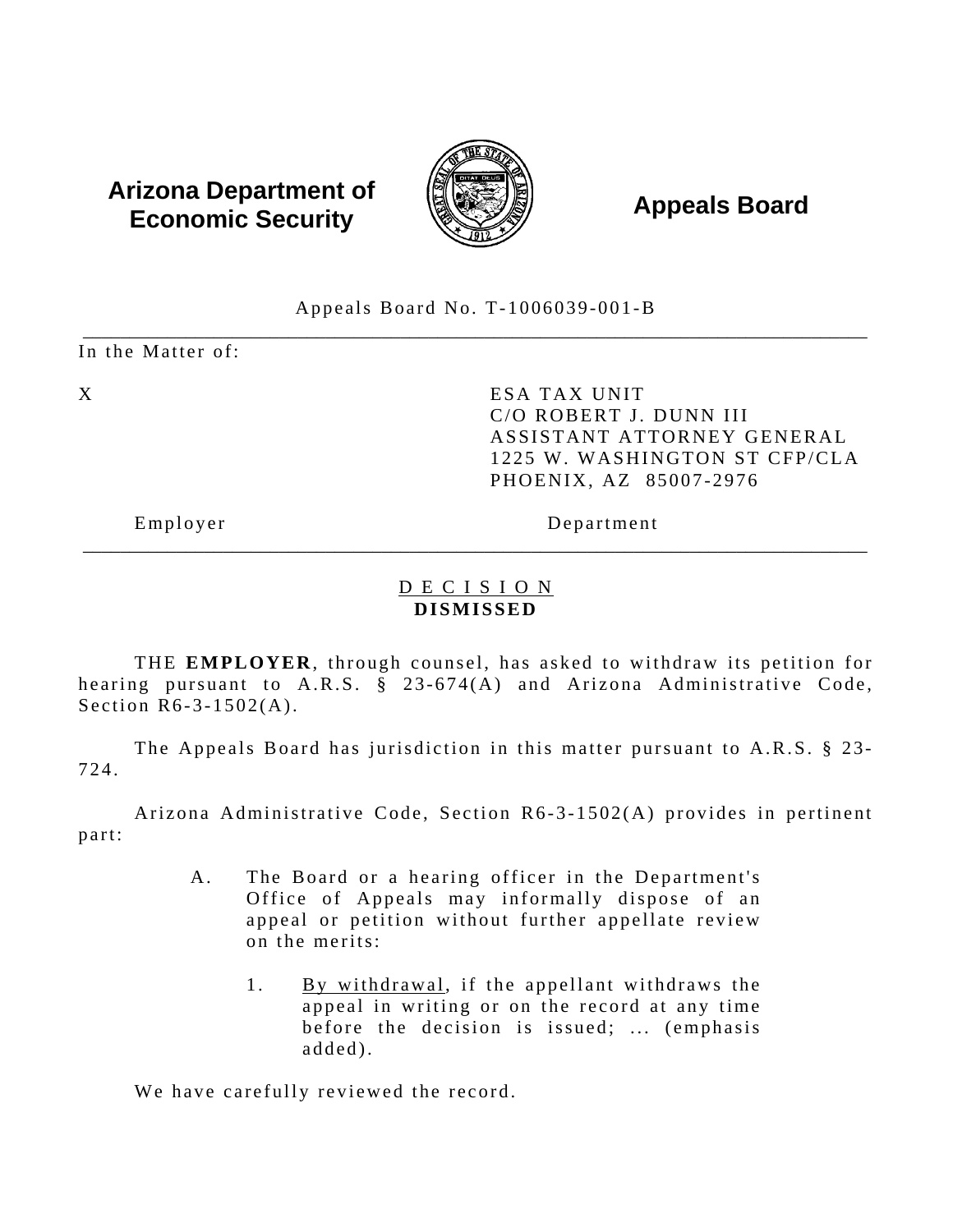THE APPEALS BOARD FINDS there is no reason to withhold granting the request. Accordingly,

THE APPEALS BOARD **DISMISSES** the petition. Any scheduled hearing is cancelled. This decision does not affect any agreement entered into between the Employer and the Department, either concurrently with the withdrawal or subsequent thereto.

DATED:

APPEALS BOARD

MARILYN J. WHITE, Chairman

HUGO M. FRANCO, Member

WILLIAM G. DADE, Member

**PERSONS WITH DISABILITIES:** Under the Americans with Disabilities Act, the Department must make a reasonable accommodation to allow a person with a disability to take part in a program, service, or activity. For example, this means that if necessary, the Department must provide sign language interpreters for people who are deaf, a wheelchair accessible location, or enlarged print materials. It also means that the Department will take any other reasonable action that allows you to take part in and understand a program or activity, including making reasonable changes to an activity. If you believe that you will not be able to understand or take part in a program or activity because of your disability, please let us know of your disability needs in advance if at all possible. Please contact the Appeals Board Chairman at (602) 229-2806.

\_\_\_\_\_\_\_\_\_\_\_\_\_\_\_\_\_\_\_\_\_\_\_\_\_\_\_\_\_\_\_\_\_\_\_\_\_\_\_\_\_\_\_\_\_\_\_\_\_\_\_\_\_\_\_\_\_\_\_\_\_\_\_\_\_\_\_\_\_\_\_\_\_\_\_\_\_\_\_\_\_\_\_\_\_

\_\_\_\_\_\_\_\_\_\_\_\_\_\_\_\_\_\_\_\_\_\_\_\_\_\_\_\_\_\_\_\_\_\_\_\_\_\_\_\_\_\_\_\_\_\_\_\_\_\_\_\_\_\_\_\_\_\_\_\_\_\_\_\_\_\_\_\_\_\_\_\_\_\_\_\_\_\_\_\_\_\_\_\_\_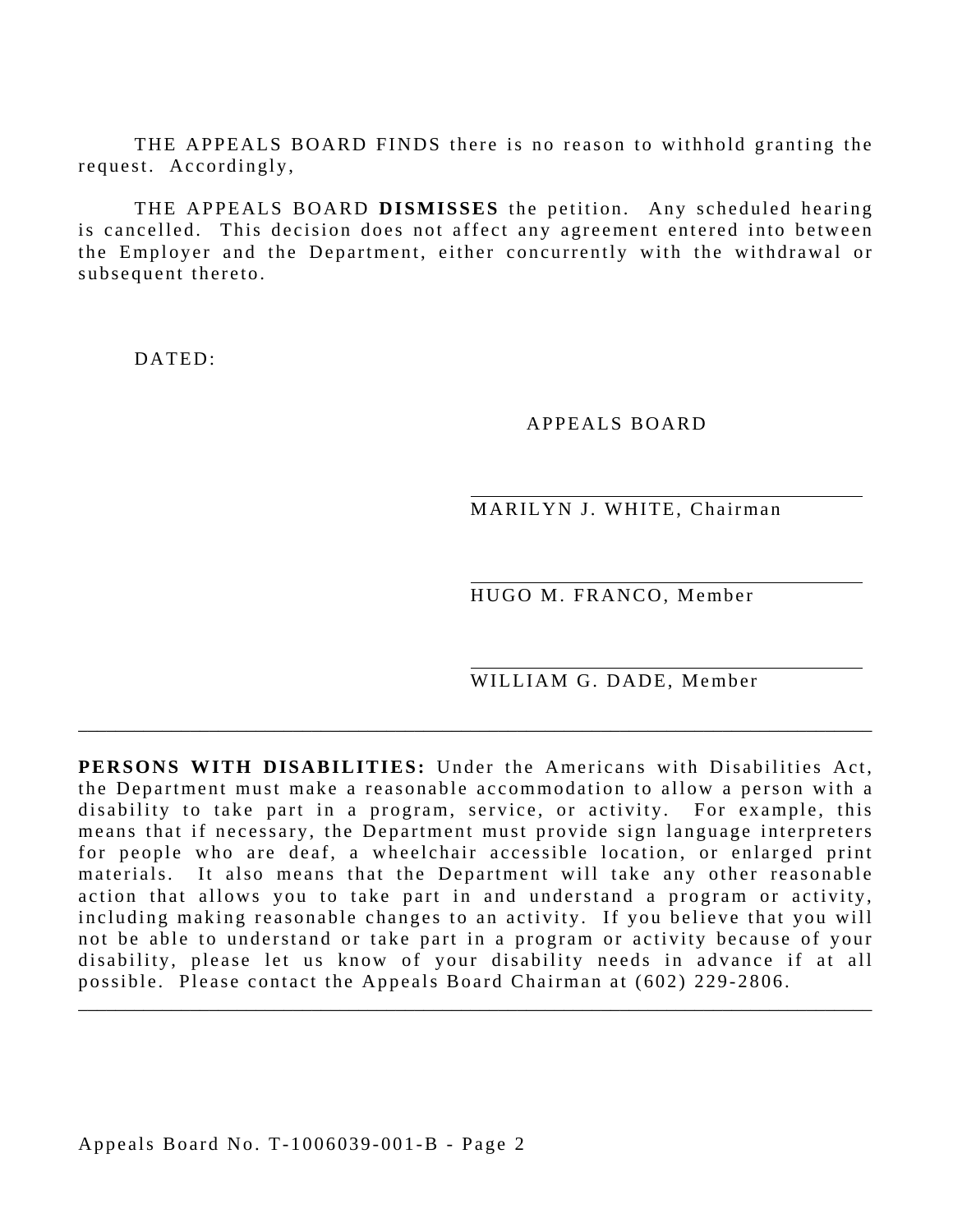#### **RIGHT TO FURTHER REVIEW BY THE APPEALS BOARD**

Pursuant to A.R.S. § 23-672(F), the final date for filing a request for

r e v i e w i s

#### **INSTRUCTIONS FOR FILING A REQUEST FOR REVIEW OF THE BOARD'S DECISION**

- received 1. A request for review must be filed in writing within 30 calendar days from the mailing date of the Appeals Board's decision. A request for review is considered filed on the date it is mailed via the United States Postal Service, as shown by the postmark, to any public employment office in the United States or Canada, or to the Appeals Board, 1140 E. Washington, Box 14, [Suite 104], Phoenix, Arizona 85034. Telephone: (602) 229-2806. A request for review may also be filed in person at the above locations or transmitted by a means other than the United States Postal Service. If it is filed in person or transmitted by a means other than the United States Postal Service, it will be considered filed on the date it is
- 2. Parties may be represented in the following manner:

An individual party (either claimant or opposing party) may represent himself or be represented by a duly authorized agent who is not charging a fee for the representation; an employer, including a corporate employer, may represent itself through an officer or employee; or a duly authorized agent who is charging a fee may represent any party, providing that an attorney authorized to practice law in the State of Arizona shall be responsible for and supervise such agent.

3. The request for review must be signed by the proper party and must be accompanied by a memorandum stating the reasons why the appeals board's decision is in error and containing appropriate citations of the record, rules and other authority. Upon motion, and for good cause, the Appeals Board may extend the time for filing a request for review. The timely filing of such a request for review is a prerequisite to any further appeal.

\_\_\_\_\_\_\_\_\_\_\_\_\_\_\_\_\_\_\_\_\_\_\_\_\_\_\_\_\_\_\_\_\_\_\_\_\_\_\_\_\_\_\_\_\_\_\_\_\_\_\_\_\_\_\_\_\_\_\_\_\_\_\_\_\_\_\_\_\_\_\_\_\_\_\_\_\_\_\_\_\_\_\_\_\_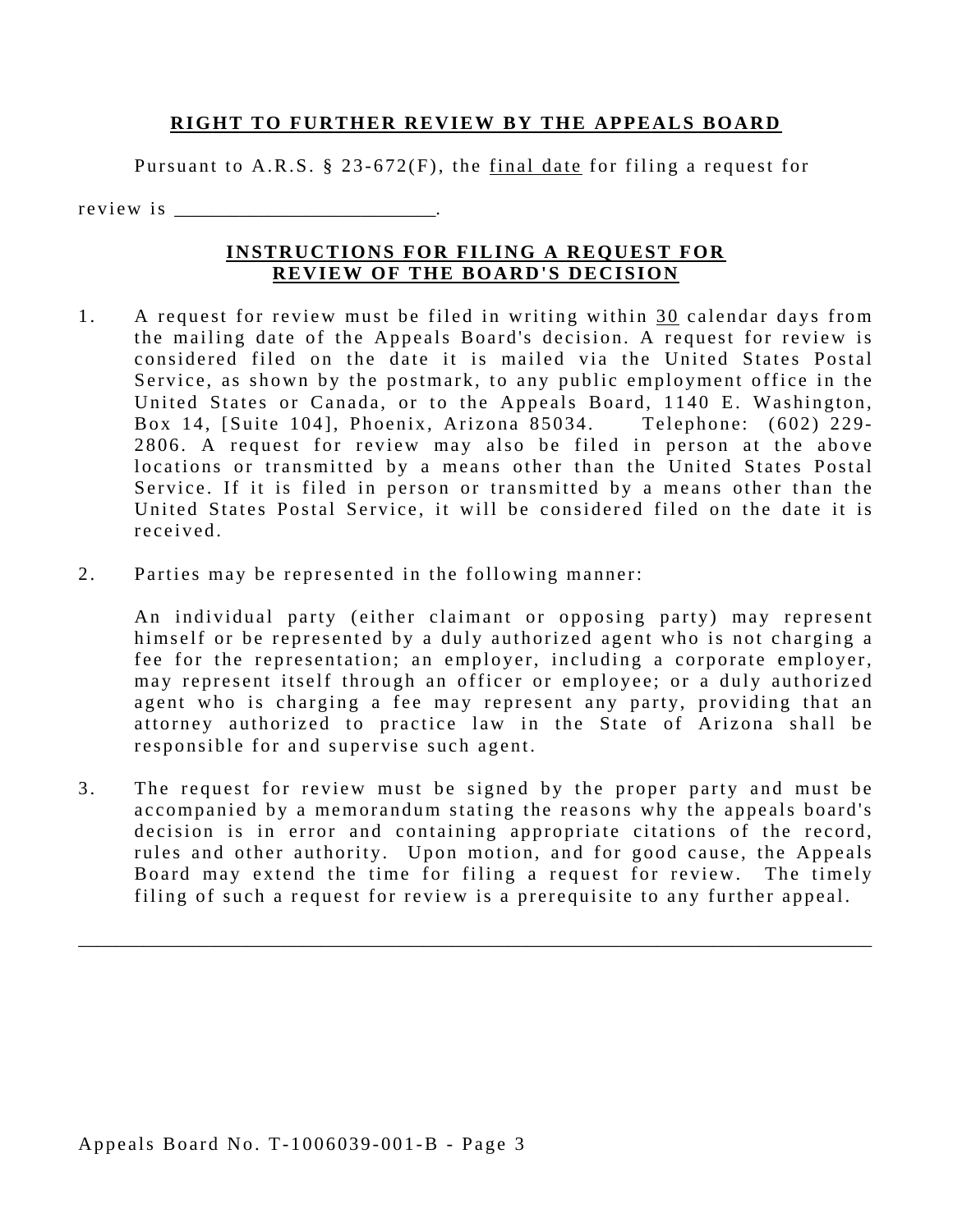A copy of the foregoing was mailed mail on to:

 $(x)$  Er: X Acct. No: X

- (x) ROBERT J. DUNN, III ASSISTANT ATTORNEY GENERAL 1275 W. WASHINGTON ST - 040A PHOENIX, AZ 85007-2976
- (x) JOHN B. NORRIS, CHIEF OF TAX EMPLOYMENT SECURITY ADMINISTRATION P. O. BOX 6028 SITE CODE- 911B PHOENIX, AZ 85005

 $By:$ For The Appeals Board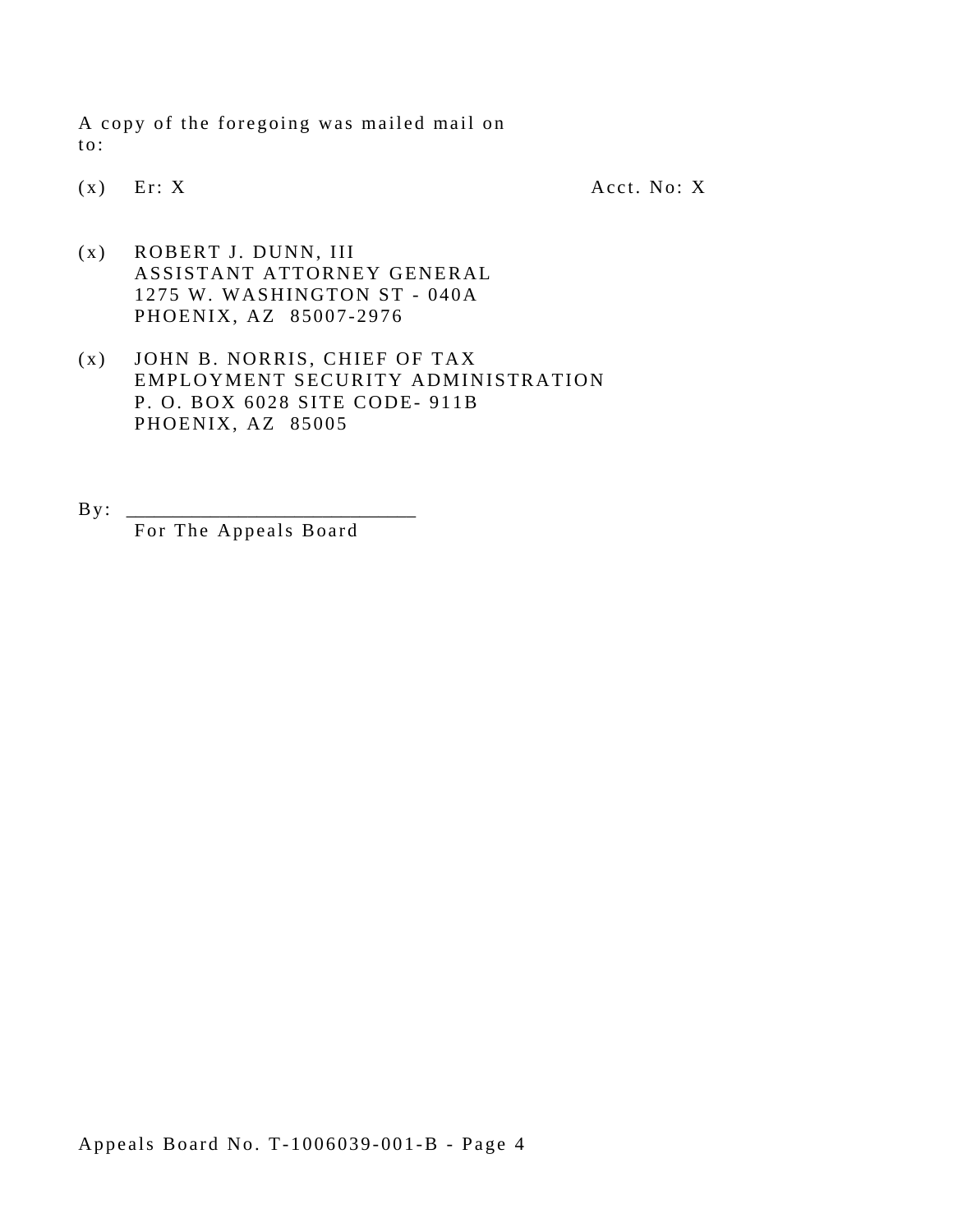# **Arizona Department of**  $\left(\begin{matrix} 1 & 0 & 0 \\ 0 & 0 & 0 \\ 0 & 0 & 0 \end{matrix}\right)$  **Appeals Board Economic Security**



Appeals Board No. T-1008005-001-B

\_\_\_\_\_\_\_\_\_\_\_\_\_\_\_\_\_\_\_\_\_\_\_\_\_\_\_\_\_\_\_\_\_\_\_\_\_\_\_\_\_\_\_\_\_\_\_\_\_\_\_\_\_\_\_\_\_\_\_\_\_\_\_\_\_\_\_\_\_\_\_\_\_\_\_\_\_\_\_\_\_\_\_\_ In the Matter of:

X ESA TAX UNIT C/O ROBERT J DUNN III ASSISTANT ATTORNEY GENERAL 1225 W WASHINGTON ST CFP/CLA PHOENIX, AZ 85007-2976

Employer Department

### D E C I S I O N **DISMISSED**

\_\_\_\_\_\_\_\_\_\_\_\_\_\_\_\_\_\_\_\_\_\_\_\_\_\_\_\_\_\_\_\_\_\_\_\_\_\_\_\_\_\_\_\_\_\_\_\_\_\_\_\_\_\_\_\_\_\_\_\_\_\_\_\_\_\_\_\_\_\_\_\_\_\_\_\_\_\_\_\_\_\_\_\_

THE **EMPLOYER**, through counsel, has asked to withdraw its petition for hearing pursuant to A.R.S. § 23-674(A) and Arizona Administrative Code, Section R6-3-1502(A).

The Appeals Board has jurisdiction in this matter pursuant to A.R.S. § 23-724.

Arizona Administrative Code, Section R6-3-1502(A) provides in pertinent part:

- A. The Board or a hearing officer in the Department's Office of Appeals may informally dispose of an appeal or petition without further appellate review on the merits:
	- 1. By withdrawal, if the appellant withdraws the appeal in writing or on the record at any time before the decision is issued; ... (emphasis added).

We have carefully reviewed the record.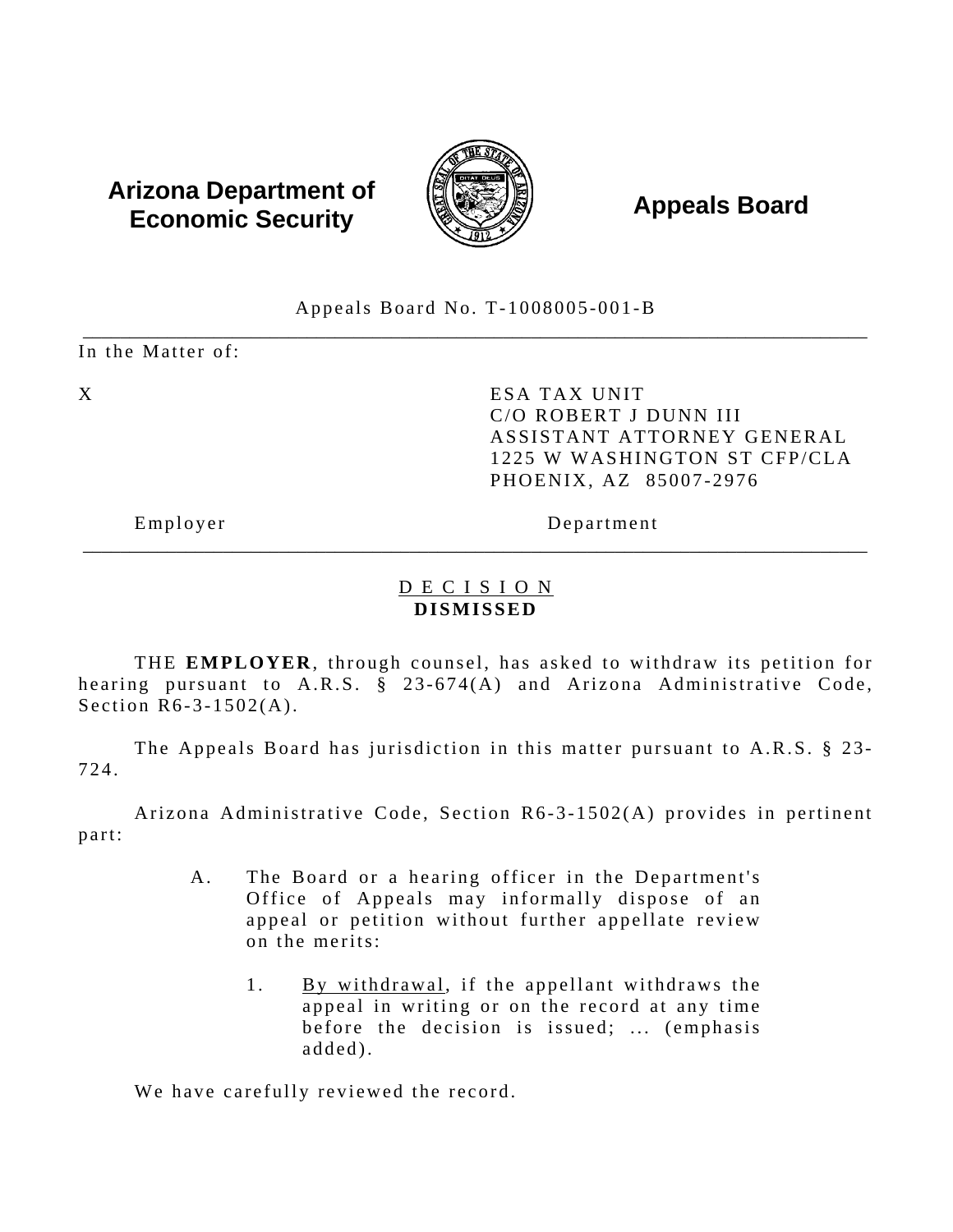THE APPEALS BOARD FINDS there is no reason to withhold granting the request. Accordingly,

THE APPEALS BOARD **DISMISSES** the petition. Any scheduled hearing is cancelled. This decision does not affect any agreement entered into between the Employer and the Department, either concurrently with the withdrawal or subsequent thereto.

DATED:

APPEALS BOARD

MARILYN J. WHITE, Chairman

HUGO M. FRANCO, Member

WILLIAM G. DADE, Member

**PERSONS WITH DISABILITIES:** Under the Americans with Disabilities Act, the Department must make a reasonable accommodation to allow a person with a disability to take part in a program, service, or activity. For example, this means that if necessary, the Department must provide sign language interpreters for people who are deaf, a wheelchair accessible location, or enlarged print materials. It also means that the Department will take any other reasonable action that allows you to take part in and understand a program or activity, including making reasonable changes to an activity. If you believe that you will not be able to understand or take part in a program or activity because of your disability, please let us know of your disability needs in advance if at all possible. Please contact the Appeals Board Chairman at (602) 229-2806.

\_\_\_\_\_\_\_\_\_\_\_\_\_\_\_\_\_\_\_\_\_\_\_\_\_\_\_\_\_\_\_\_\_\_\_\_\_\_\_\_\_\_\_\_\_\_\_\_\_\_\_\_\_\_\_\_\_\_\_\_\_\_\_\_\_\_\_\_\_\_\_\_\_\_\_\_\_\_\_\_\_\_\_\_\_

\_\_\_\_\_\_\_\_\_\_\_\_\_\_\_\_\_\_\_\_\_\_\_\_\_\_\_\_\_\_\_\_\_\_\_\_\_\_\_\_\_\_\_\_\_\_\_\_\_\_\_\_\_\_\_\_\_\_\_\_\_\_\_\_\_\_\_\_\_\_\_\_\_\_\_\_\_\_\_\_\_\_\_\_\_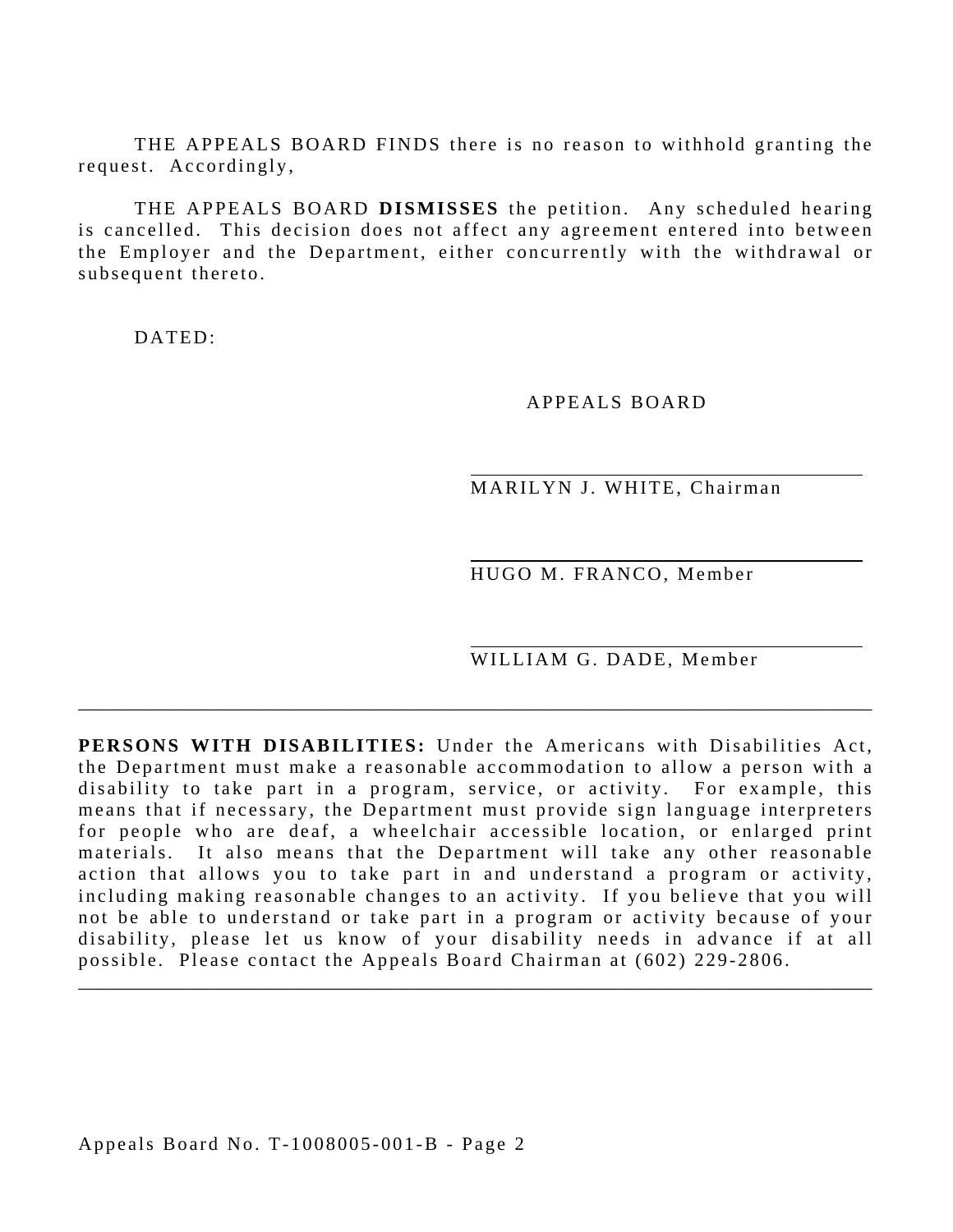#### **RIGHT TO FURTHER REVIEW BY THE APPEALS BOARD**

Pursuant to A.R.S. § 23-672(F), the final date for filing a request for

r e v i e w i s

#### **INSTRUCTIONS FOR FILING A REQUEST FOR REVIEW OF THE BOARD'S DECISION**

- received 1. A request for review must be filed in writing within 30 calendar days from the mailing date of the Appeals Board's decision. A request for review is considered filed on the date it is mailed via the United States Postal Service, as shown by the postmark, to any public employment office in the United States or Canada, or to the Appeals Board, 1140 E. Washington, Box 14, [Suite 104], Phoenix, Arizona 85034. Telephone: (602) 229-2806. A request for review may also be filed in person at the above locations or transmitted by a means other than the United States Postal Service. If it is filed in person or transmitted by a means other than the United States Postal Service, it will be considered filed on the date it is
- 2. Parties may be represented in the following manner:

An individual party (either claimant or opposing party) may represent himself or be represented by a duly authorized agent who is not charging a fee for the representation; an employer, including a corporate employer, may represent itself through an officer or employee; or a duly authorized agent who is charging a fee may represent any party, providing that an attorney authorized to practice law in the State of Arizona shall be responsible for and supervise such agent.

3. The request for review must be signed by the proper party and must be accompanied by a memorandum stating the reasons why the appeals board's decision is in error and containing appropriate citations of the record, rules and other authority. Upon motion, and for good cause, the Appeals Board may extend the time for filing a request for review. The timely filing of such a request for review is a prerequisite to any further appeal.

\_\_\_\_\_\_\_\_\_\_\_\_\_\_\_\_\_\_\_\_\_\_\_\_\_\_\_\_\_\_\_\_\_\_\_\_\_\_\_\_\_\_\_\_\_\_\_\_\_\_\_\_\_\_\_\_\_\_\_\_\_\_\_\_\_\_\_\_\_\_\_\_\_\_\_\_\_\_\_\_\_\_\_\_\_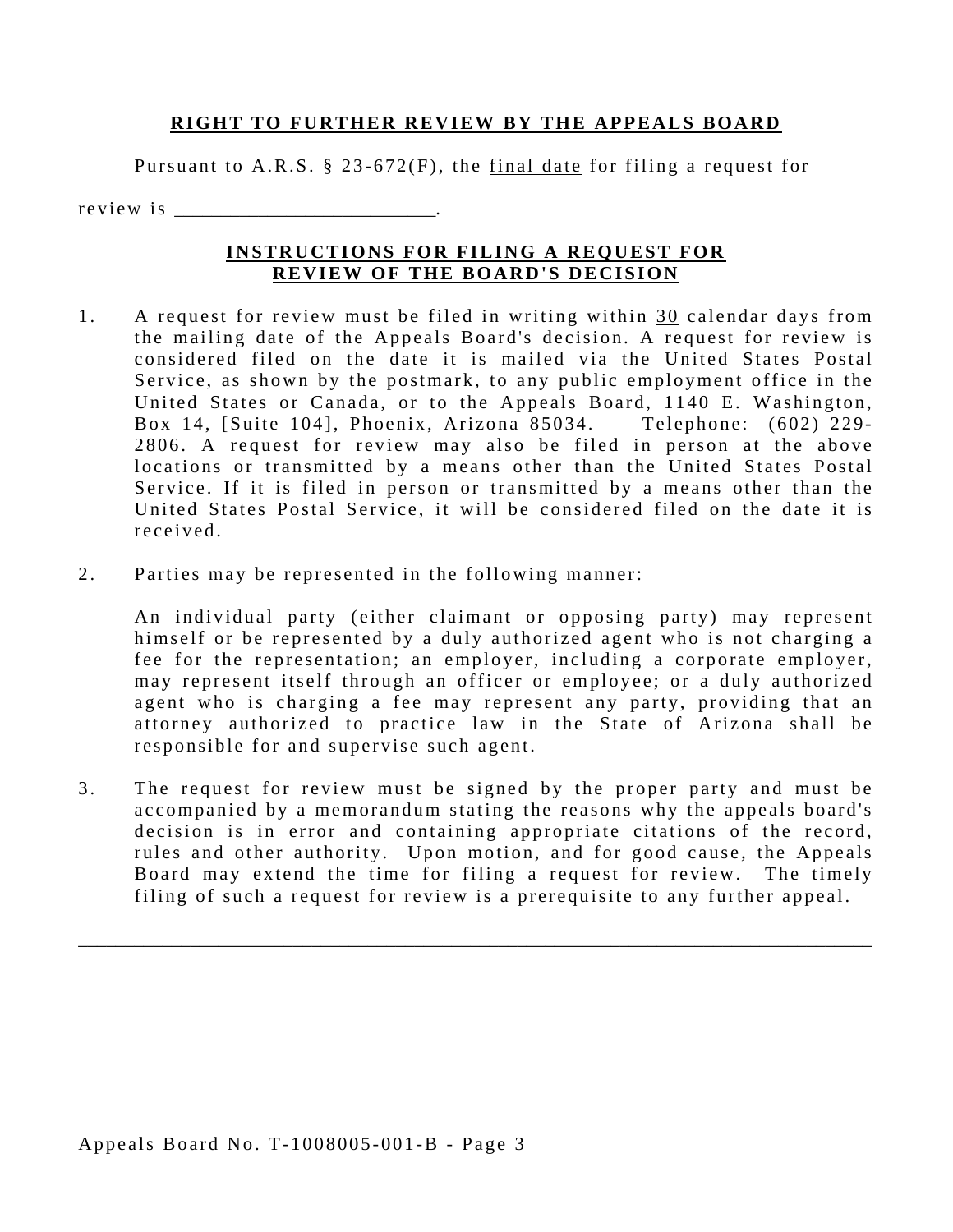A copy of the foregoing was mailed on to:

Er: X Acct. No: X

- (x) ROBERT J. DUNN, III ASSISTANT ATTORNEY GENERAL 1275 W. WASHINGTON ST - 040A PHOENIX, AZ 85007-2976
- (x) JOHN B. NORRIS, CHIEF OF TAX EMPLOYMENT SECURITY ADMINISTRATION P. O. BOX 6028 SITE CODE- 911B PHOENIX, AZ 85005

By : \_\_\_\_\_\_\_\_\_\_\_\_\_\_\_\_\_\_\_\_\_\_\_\_\_\_\_\_\_\_\_

For The Appeals Board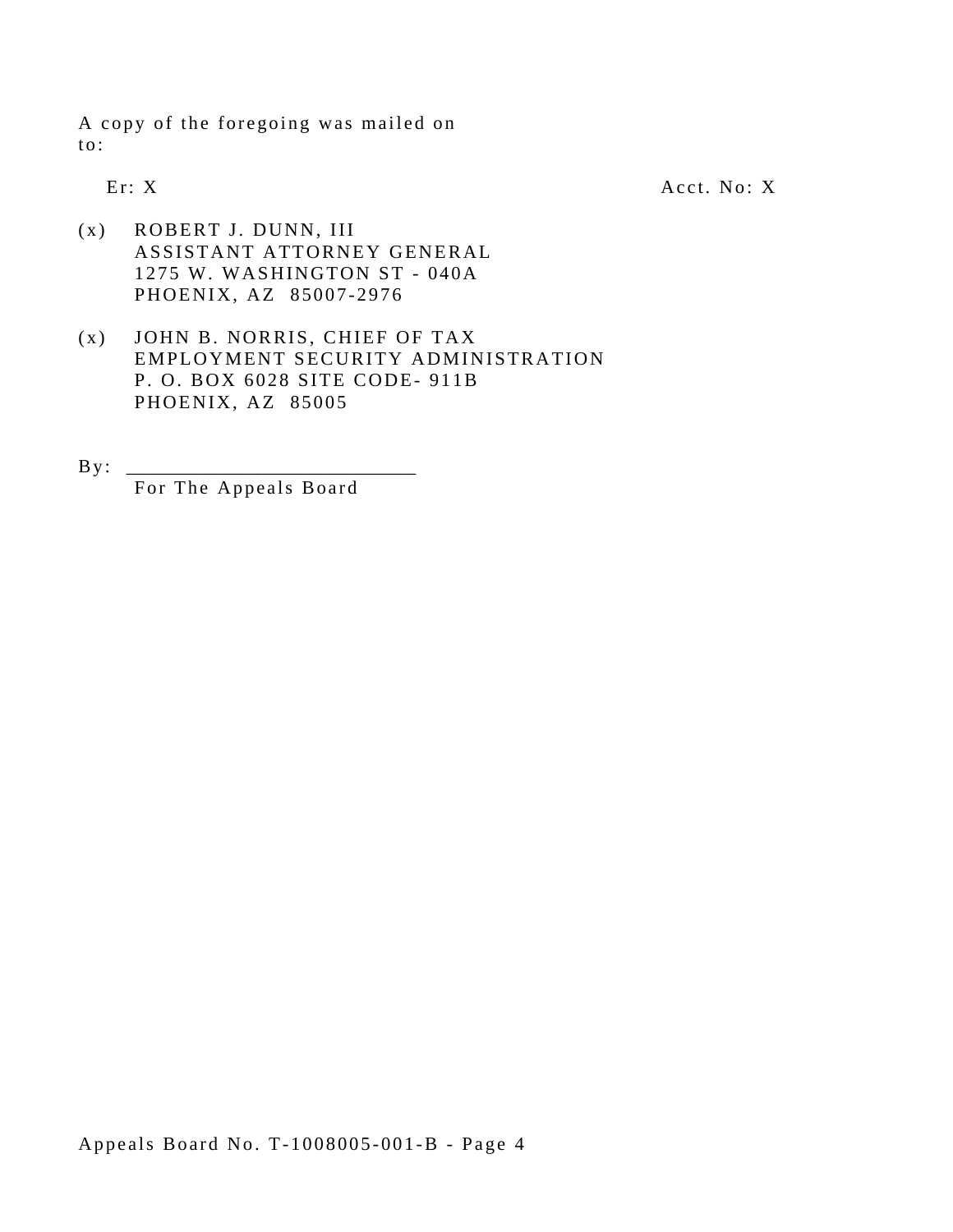### **Arizona Department of**  $\left(\begin{matrix} 1 & 0 & 0 \\ 0 & 0 & 0 \\ 0 & 0 & 0 \end{matrix}\right)$  **Appeals Board Economic Security**



#### \_\_\_\_\_\_\_\_\_\_\_\_\_\_\_\_\_\_\_\_\_\_\_\_\_\_\_\_\_\_\_\_\_\_\_\_\_\_\_\_\_\_\_\_\_\_\_\_\_\_\_\_\_\_\_\_\_\_\_\_\_\_\_\_\_\_\_\_\_\_\_\_\_\_\_\_\_\_\_\_\_\_\_\_\_ Appeals Board No. T-1002418-001-BR

In the Matter of:

X E S A TAX UNIT C/O ROBERT DUNN III ASSISTANT ATTORNEY GENERAL 1275 W WASHINGTON ST CFP/CLA PHOENIX, AZ 85007-2926

Employer Department

#### D E C I S I O N **AFFIRMED UPON REVIEW**

\_\_\_\_\_\_\_\_\_\_\_\_\_\_\_\_\_\_\_\_\_\_\_\_\_\_\_\_\_\_\_\_\_\_\_\_\_\_\_\_\_\_\_\_\_\_\_\_\_\_\_\_\_\_\_\_\_\_\_\_\_\_\_\_\_\_\_\_\_\_\_\_\_\_\_\_\_\_\_\_\_\_\_\_\_

The **EMPLOYER**, through counsel, requests review of the Appeals Board decision issued on December 1, 2006, which affirmed the Department's Decision of June 14, 2005, and held that the Determination of Unemployment Insurance Liability and the Determination of Liability for Employment or Wages, both issued May 27, 2004, are final and binding on the Employer

The request has been timely filed and the Appeals Board has jurisdiction in this matter pursuant to A.R.S.  $\S$  23-672(F).

In the request for review, the Employer, through counsel, contends that the Department failed to serve the Determinations on the last known address, or in the alternative, that the delay in submission was "…due to Department error or misinformation or other action of the post office."

Counsel contends that the dispute arose when a Notice to Employer about a worker, X, was mailed to a company in the same building as the Employer at the X address. Counsel contends that X was the Employer's address to which its mail is delivered and is the address that is registered with the Arizona Corporation Commission. The Department is not privy to the address used by other parties for mailing to the Employer, and does not rely on the address a business may have registered with the Arizona Corporation Commission. In conducting the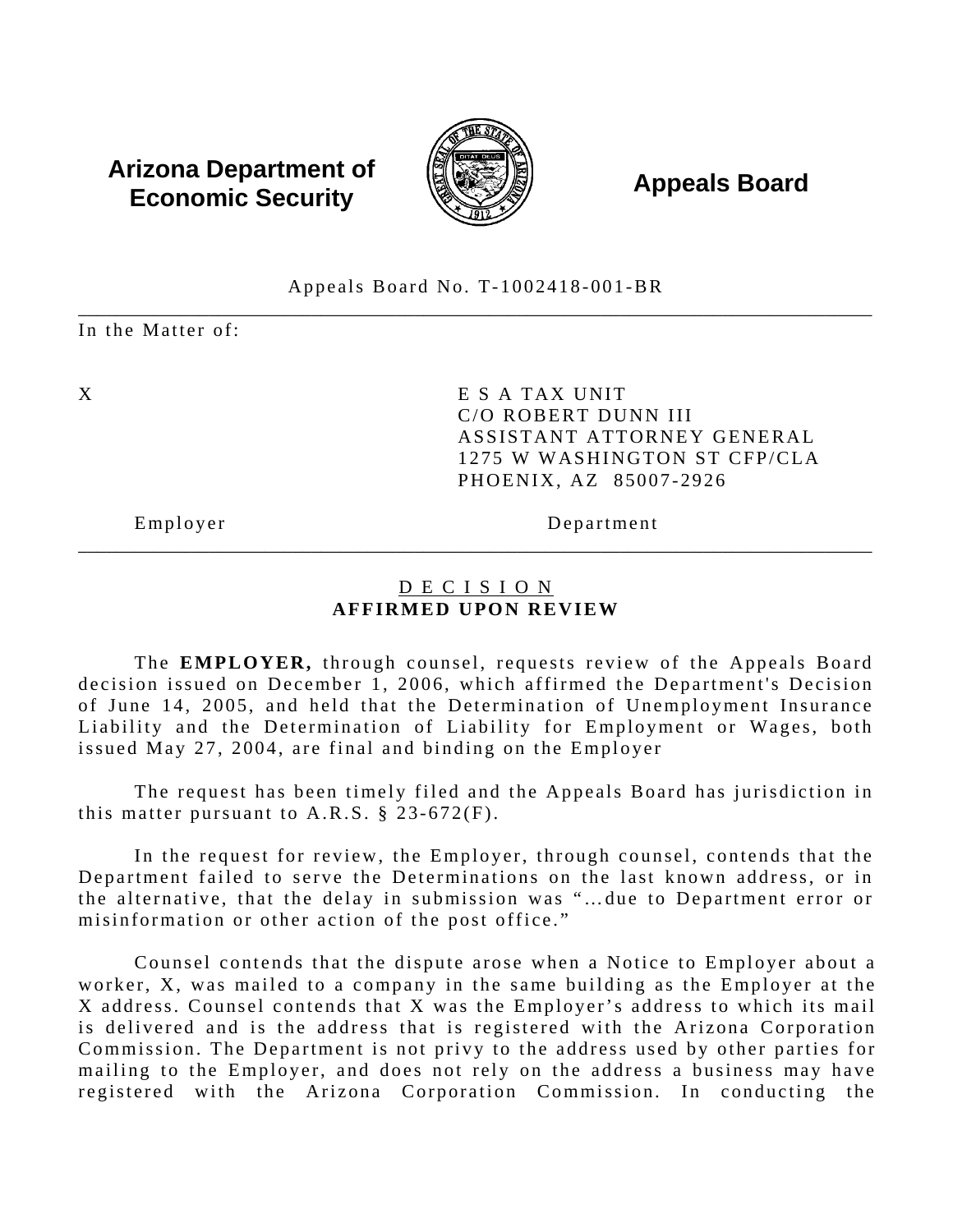investigation about the correct employer for X, Department relied on information from X, and a 1099 form issued to X by the Employer and showing the PO Box (Bd. Exhs. 1A-4, 8A, 30). When an employer issues a form 1099, it is assumed that this is an address is one to which mail should be sent.

Counsel contends that the audit letter was sent on April 21, 2004 to the PO Box, but that notations on the letter indicate that the audit of May 10, 2004, would be conducted at the X address (Bd. Exh. 31). Counsel ignores the fact that an entity may have one address for mail and a different address for conducting business. It is obvious that an audit could not be conducted at a PO Box. The Department's knowledge of a physical address does not constitute notice of an entity's change of address for mailing purposes. In connection with the audit letter, the fact that the Employer received it at the PO Box, and was able to respond with a request for a new date and physical location indicates that the PO Box was still a good mailing address. Counsel contends that the Employer's receipt of other items mailed by the Department to the PO Box was fortuitous because another entity in the same building uses the PO Box. It may be that the other entity is the one that prepared the 1099 form which counsel now states was an "error". Any error in completing the form listing the Employer's address is imputed to the Employer.

Counsel also contends that the Employer responded to the Determinations within 13 days after receiving them. The 15 day time period for filing a timely response starts running when the Determinations were mailed to the last known address. They were mailed to the Employer's last known mailing address. If personal service was required by the statute, the Department would have had to secure a physical location for the Employer. Even if the Employer had not received the Determinations until after the fifteenth day, the Determinations would still have been correctly served on the Employer.

Counsel further contends that claims should be heard on their merits, and cites Cummins v. Dept of Econ Sec., 182 Ariz. 68, 70, 893 P.2d 68, 70 (App. 1995) for the proposition that "[c]laims *should* be heard on their merits if the failure to comply with a deadline or attend a hearing is of the type which can be said to be excusable." That citation is from Maldonado v. Arizona Department of Economic Security and Broadway Southwest Stores, 182 Ariz. 476, 897 P.2d 1362 (Ariz. App. 1994). It is not a holding in the case citing it. The Cummins court held that, because the appeal rights did not state that an appeal mailing date would be judged by the postmark, the document was timely filed, although postmarked one day late. Excusable neglect, from Maldonado was not part of the decision in Cummings.

Department error or postal error or delay is not present in this case. Counsel contends that there is an excusable situation. There is no "good cause" exception to the 15-day deadline for filing appeals found in A.R.S. § 23-671(D) or in Arizona Administrative Code, Section R6-3-1404. In Roman v. Arizona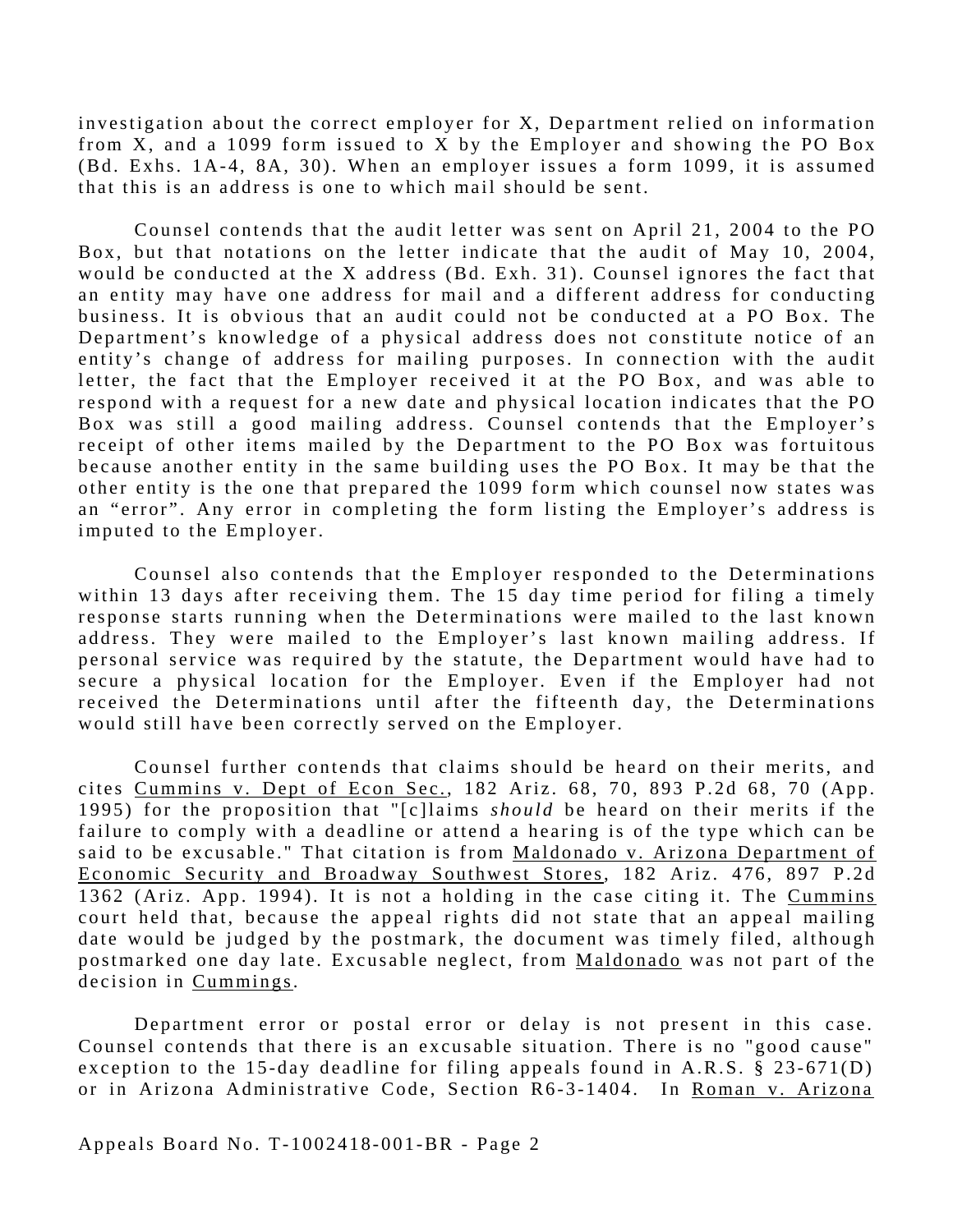Department of Economic Security, 130 Ariz. 581, 637 P.2d 1084 (App. 1981), the Arizona Court of Appeals specifically held at page 1085:

> The language of A.R.S. § 23-671(C) [now A.R.S.  $§$  23-671(D)], unambiguously states that the Appeals Tribunal decision shall become final unless within fifteen days an appeal is filed. There is no statutory authority for a "good cause" exception to this rule. Thus, to interpret A.C.R.R. [now A.A.C.] R6-3-1404 as appellant urges would amount to an amendment of the statute contrary to the legislative intent. Ferguson v. Arizona Department of Economic Security, 122 Ariz. 290, 594 P.2d 544 (App. 1979).

We find that this is equally applicable to cases arising under Arizona Revised Statutes § 23-724(A)

A Determination of Unemployment Insurance Liability and a Determination of Liability for Employment or Wages were sent by certified mail on May 27, 2004, to the Employer's last known address of record. The Determinations advised the Employer that the Determinations would become final unless written request for reconsideration was filed within fifteen days of the date of the Determinations (Bd. Exhs. 7-10).

The envelope was addressed to the Employer at P O Box X, Phoenix, AZ 85080. The documents and the envelope were returned to sender with the notation "FORWARDING ORDER EXPIRED" (Bd. Exh. 9). The Department had only one mailing address of record for the Employer at the time it mailed the two Determinations. This was P O Box X, Phoenix, AZ 85080 (Tr. pp. 14, 15, 33, 36, 39-47, 64; Bd. Exhs. 1-3, 30, 31, 33, 36, 39).

The Employer received the two Determinations on June 11, 2006 (Tr. pp. 72, 73; Bd. Exhs. 14, 15).

On June 24, 2004, as indicated by the date of the document, the Employer filed a request for reconsideration (Tr. p. 12; Bd. Exh. 15).

Arizona Revised Statutes § 23-724(A) provides:

A. When the department makes a determination, which determination shall be made either on the motion of the department or upon application of an employing unit, that an employing unit constitutes an employer as defined in § 23-613 or that services performed for or in connection with the business of an employing unit constitute employment as defined in

Appeals Board No. T-1002418-001-BR - Page 3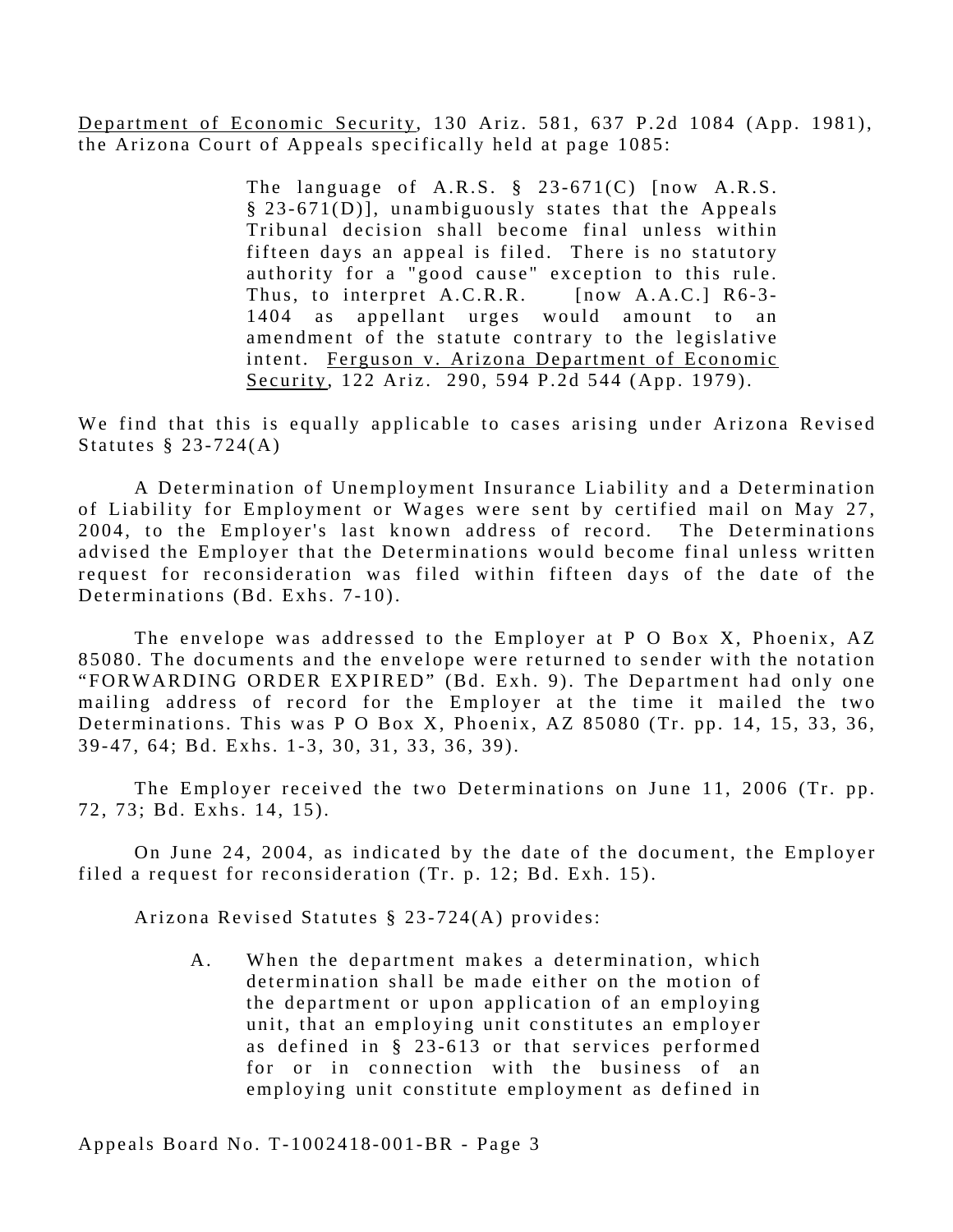§ 23-615 which is not exempt under § 23-617 or that remuneration for services constitutes wages as defined in § 23-622, the determination shall become final with respect to the employing unit fifteen days after written notice is served personally or by certified mail addressed to the last known address of the employing unit, unless within such time the employing unit files a written request for reconsideration (emphasis added).

Here, there were two Determinations mailed to the address that the Employer used as a mailing address. The Employer received the determinations on June 11, 2004, and could have filed timely appeals on that date. The Employer did not file appeals until June 24, 2004.

Based upon the evidence before us, the Board concludes that the Employer failed to timely request reconsideration of the Determination of Unemployment Insurance Liability and the Determination of Liability for Employment or Wages, both issued May 27, 2004, and the Employer is not entitled to a hearing on the merit issues in this matter.

The Board's prior decision is fully supported by the greater weight of the credible and probative evidence of record.

THE APPEALS BOARD FINDS that:

1. The **EMPLOYER,** through counsel, has not submitted any newlydiscovered material evidence which, with reasonable diligence, could not have been discovered and produced at the time of any hearing;

2. There was no prejudicial irregularity in the administrative proceedings on the part of the Department. Specifically, there was no material or prejudicial error in the admission or exclusion of evidence and no prejudicial errors of law were made at any hearing or during the progress of this matter;

3. There was no accident or surprise in the proceedings which could not have been prevented by ordinary diligence;

4. The Appeals Board's decision involved no abuse of discretion depriving any party of a full and fair hearing, and it was supported by the greater weight of the credible evidence and by applicable law;

5. All interested parties were notified of the filing of the request for review, and were allowed at least 15 days in which to respond. Accordingly,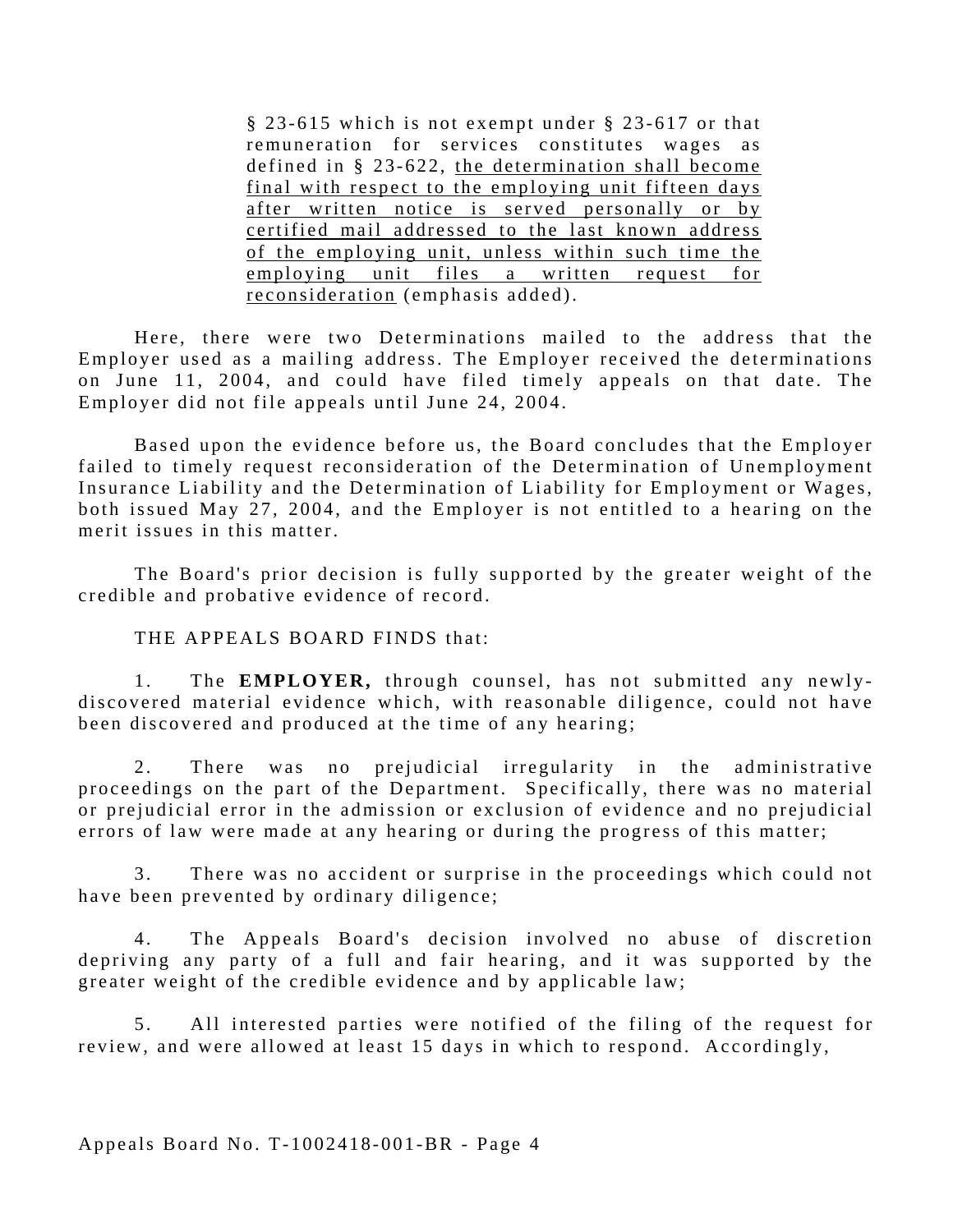THE APPEALS BOARD **AFFIRMS** its decision, there having been established no good and sufficient grounds which would cause us to reverse or modify that decision, or to order the taking of additional evidence.

DATED:

#### APPEALS BOARD

#### MARILYN J. WHITE, Chairman

HUGO M. FRANCO, Member

WILLIAM G. DADE, Dissenting:

After reviewing the Employer's request for review of the Appeals Board's decision dated December 1, 2006, I am persuaded that the decision is incorrect. Accordingly, I respectfully dissent from the Affirmed Upon Review decision of the majority of the Board (hereafter called "the majority") wherein the majority affirms the previous Board decision dated December 1, 2006. I would reverse the Board decision dated December 1, 2006, for the reasons that follow.

This case involves whether the Employer filed a timely request for reconsideration of the Determination of Liability for Employment or Wages and the Determination of Unemployment Insurance Liability the Department issued on May 27, 2004 (Exhs. 7, 8). The Determinations were sent to the Employer by certified mail addressed to PO Box X, Phoenix, AZ 85080 (Exh. 9). The Employer did not receive the certified mail.

The Employer contends that the Department did not send the Determinations to the Employer's last known address, i.e., 1101-A, West X, Phoenix, Arizona 85027, which has been its address since it was incorporated in December 2002 (Tr. pp. 59-61). The Employer also asserts that the Arizona Corporation Commission document (Exh. 13), a copy of a Federal Deposit Coupon (Exh. 23), and its July 14, 2004 letter to the Department indicate that its last known address is 1101-A West X, not PO Box X.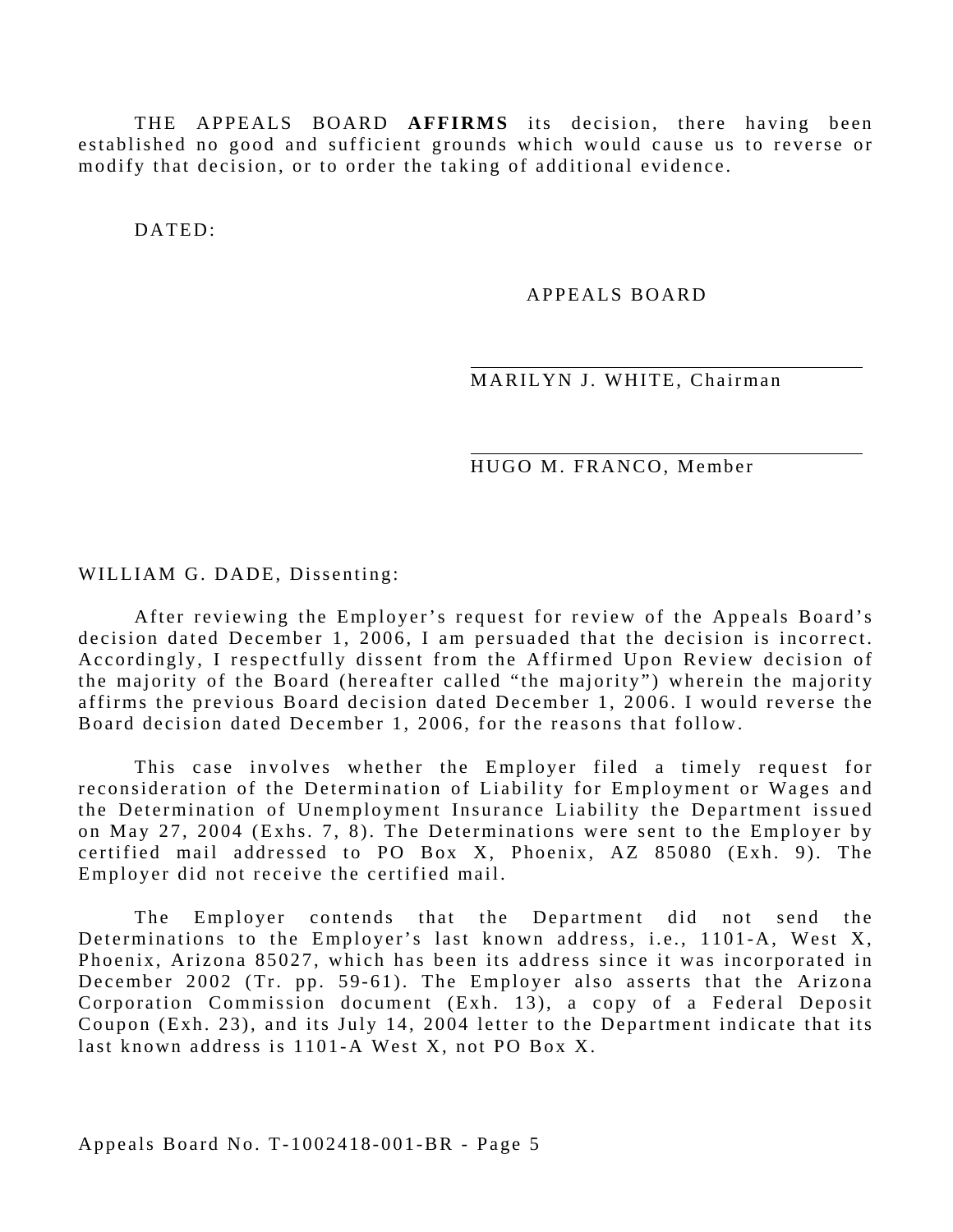Prior to mailing the Determinations to the Employer, the Department on April 21, 2004, sent a letter to the Employer indicating that it had scheduled on May 5, 2004, an audit of the Employer's financial records to determine if the Employer pays wages subject to unemployment insurance tax (Exh. 31). The letter was addressed to "PO Box X, Phoenix, AZ 85080." The Department obtained such address from a 1099 form that an unemployment insurance claimant, X, provided to the Department. The business that was using PO box X occupied the same building as the Employer, and the Employer received the Department's April 21, 2004 letter. The Employer called the Department to reschedule the audit to May 10, 2004, at 1101 West X, Suite A (Tr. p. 16). The audit was conducted on May 10, 2004. During the audit the Department auditor did not ask the Employer for its current mailing address. On May 27, 2004, the Department sent to the Employer a Determination of Liability for Employment or Wages and a Determination of Unemployment Insurance Liability (Exhs. 7, 8) by certified mail addressed to PO Box X.

At the time the Department sent the certified mail to the Employer, the forwarding order for PO Box X had expired (Exh. 9), and the certified mail was returned to the Department on June 6, 2004 (Exh. 11, p. 2). PO Box X was the post office box of Franchise Signs, Inc., a business entity separate from the Employer, but both the Employer and Franchise occupied the same building (Tr. pp. 62, 63). CB, an office manager/bookkeeper, prepared 1099 forms for three companies, including the Employer. A receptionist prepared the 1099s for the companies, but they were not proofread for the correct address. CB indicated that PO Box X on the Employer's 1099 form for unemployment claimant, X, "was a major screw-up" (Tr. pp. 64, 72).

Although PO Box  $X$  was not the Employer's mailing address, the Employer received the Determinations by regular mail on June 11, 2004 (Tr. pp. 72, 73). The company that used PO Box X occupied the same building as the Employer. On June 24, 2004, the Employer, by counsel, mailed to the Department a request for reconsideration of the Determinations (Exh. 15), which was thirteen days from June 11, 2004, the date the Employer actually received the Determinations. The Department by letter dated June 14, 2005, virtually a year later, responded to the Employer's request (Exh. 11). In the letter, the Department stated, among other things, that the Employer did not file its request within the statutory time period of fifteen days from the date of the Determinations and that under Arizona Administrative Code, Section  $R6-3-1404(B)$  the Employer's request could not be considered timely.

The majority concluded that the Employer failed to timely request reconsideration of the Determinations that the Department issued on May 27, 2004. I disagree. I find that the Employer's request for reconsideration of the Determinations was timely because:  $(1)$  under A.R.S.  $§23-724(A)$ , the Department failed to serve the Determinations by certified mail addressed to the Employer's last known address; and (2) under Arizona Administrative Code,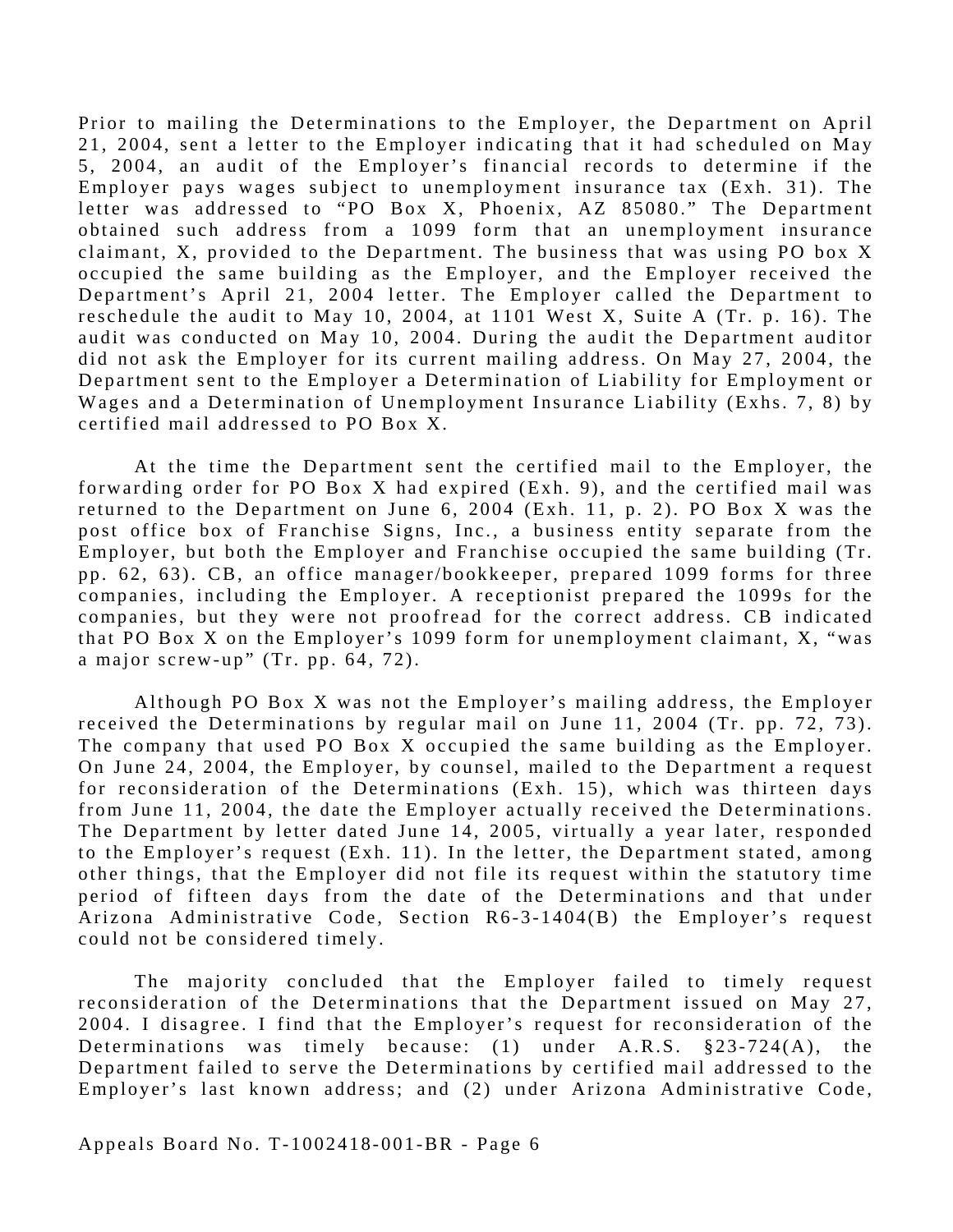Section R6-3-1404(B), the Employer did not delay from May 27, 2004, in submitting its request for reconsideration of the Determinations because the Department erred by sending the certified mail to PO Box X, instead of the Employer's last known address, i.e., 1101-A West X.

Under A.R.S. § 23-724(A), the Department is required to serve the Determinations on the Employer by certified mail addressed to the Employer's last known address. A.R.S. § 23-724(A) provides as follows:

> A. When the department makes a determination, which determination shall be made either on the motion of the department or upon application of an employing unit, that an employing unit constitutes an employer as defined in § 23-613 or that services performed for or in connection with the business of an employing unit constitute employment as defined in § 23-615 which is not exempt under § 23-617 or that remuneration for services constitutes wages as defined in § 23-622, the determination shall become final with respect to the employing unit fifteen days after written notice is served personally or by certified mail addressed to the last known address of the employing unit, unless within such time the employing unit files a written request for reconsideration. (emphasis added).

In 1977 Mercury Coupe, I.D. #7A93S623012 License Number 300TMI (CA) State v. Gallarzo, 129 Ariz. 378, 631 P.2d 533 (1981), the Supreme Court of Arizona considered the Arizona Department of Public Safety's requirement to mail a copy of a forfeiture notice to the last known address of the defendant. The State argued that it complied with the statute requiring it to mail a copy of the notice of forfeiture by sending the notice to the address stated in the departmental report of the arresting officers. Gallarzo pointed out that the Tijuana, Mexico address was not his last known address. That his last known address was the address stated in his bail release form. After considering other case law regarding an interpretation of last known address, the Court said:

> The interpretation we prefer requires the State to use reasonable diligence in ascertaining the last address of the claimant or owner. \*\*\*Requiring the State in a forfeiture proceeding to exercise due diligence to ascertain the last address of the owner is consistent with the requirements of due process. (citation omitted). In Mullane it was held that the due process clause of the United States Constitution demands that the notice given be that which is 'reasonably calculated under all the circumstances to apprise interested parties of the

Appeals Board No. T-1002418-001-BR - Page 7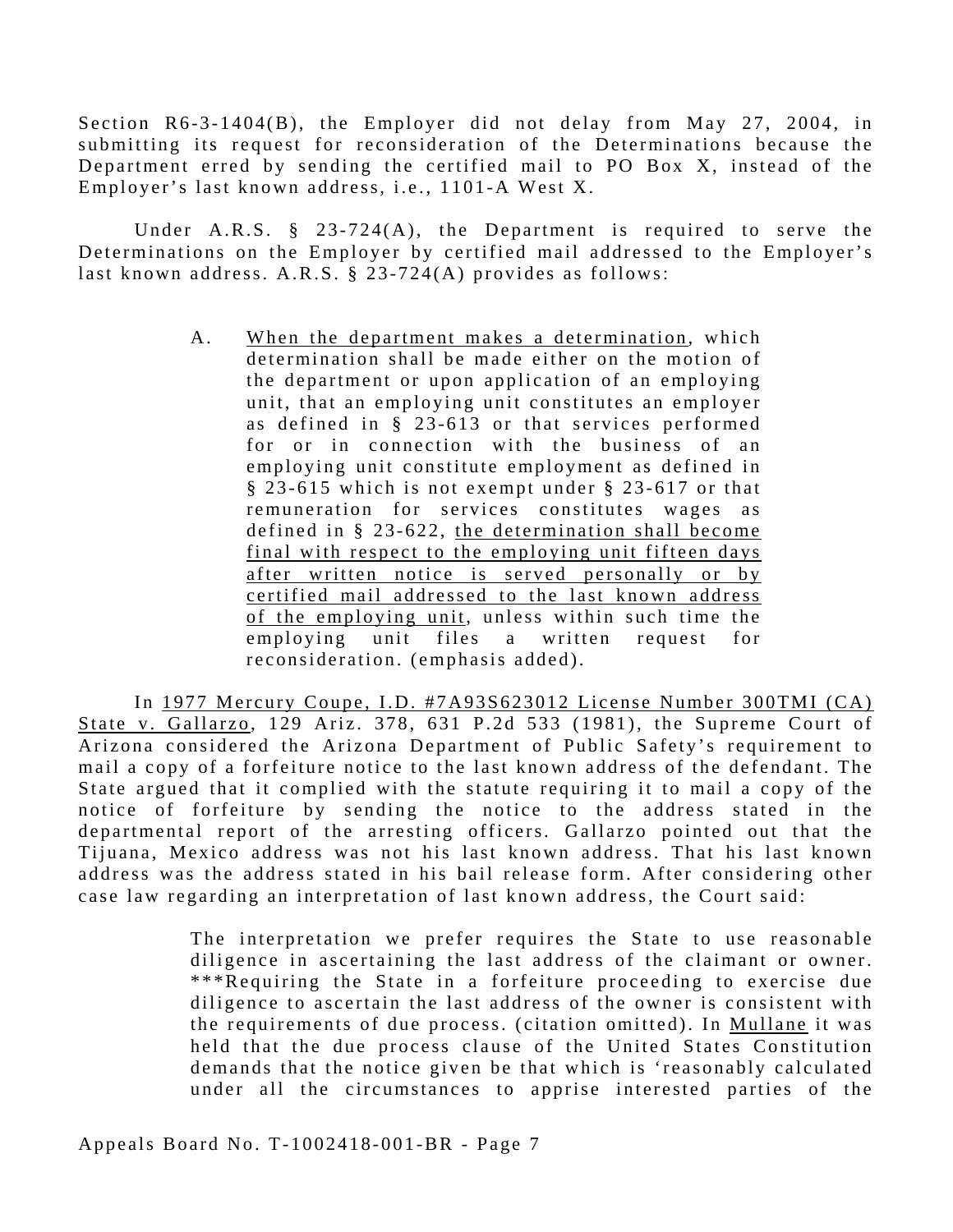pendency of the action.' In forfeiture proceedings, this goal can be met by requiring the State to use reasonable diligence in ascertaining the last known address of the known claimants. Id, 129 Ariz. at 381, 631 P.2d at 536.

Here, the Department, as the State did in Gallarzo, failed to use reasonable diligence to ascertain the Employer's last known address. Contacting the Employer to ask for its current mailing address would have been the most commonsense direct way for the Department to have used reasonable diligence to ascertain the Employer's last known address. Contacting the Arizona Corporation Commission would have been the most commonsense indirect way to use reasonable diligence for the Department to ascertain the Employer's last known address. See, A.R.S. §§ 10-501 and 10-502. Moreover, when the Department conducted the audit at the Employer's place of business on May 10, 2004, the Department could have used reasonable diligence to ascertain the Employer's current address by asking the Employer for its current mailing address. Since the Department knew that it would be mailing the Determinations by certified mail, reasonable diligence should have compelled the Department to ascertain the Employer's current mailing address while conducting the audit on May 10, 2004.

The Department did not comply with A.R.S. §23-724(A) because it did not serve the Employer by certified mail addressed to the Employer's last known address. As the Court said in Gallarzo, supra, "It was the duty of the State to comply with the applicable statutory provision and provide [defendant] with the notice the law requires."  $\underline{Id}$ , 129 Ariz. at 382, 631 P.2d at 537. Here, as in Gallarzo, it was the duty of the Department to comply with the applicable statutory provision, i.e., A.R.S. §23-724(A), and provide the Employer with the notice the statute requires. Since the Department did not comply with the statute, the Determinations did not become final fifteen days from May 27, 2004, because the Determinations become final only after the Determinations are served by certified mail addressed to the last known address of the Employer. The fifteen-day period for the Determinations to become final had not begun to run because the Department had not sent the certified mail addressed to the last known address of the Employer, as required by A.R.S. §23-724(A). The Employer actually received the Determinations by regular mail on June 11, 2004, and the Employer responded to the Determinations within fifteen days from June 11, 2004. Accordingly, since the Determinations had not become final, the Employer's request for reconsideration of the Determinations was timely filed.

In addition to the foregoing, under Arizona Administrative Code, Section  $R6-3-1404(B)$ , the Employer's request for reconsideration of the Determinations was timely because the Department erred by failing to mail the Determinations to the Employer's last known address. The Department's error was the result of its failure to use reasonable diligence to ascertain the Employer's current address. Arizona Administrative Code, Section R6-3-1404(B) provides as follows: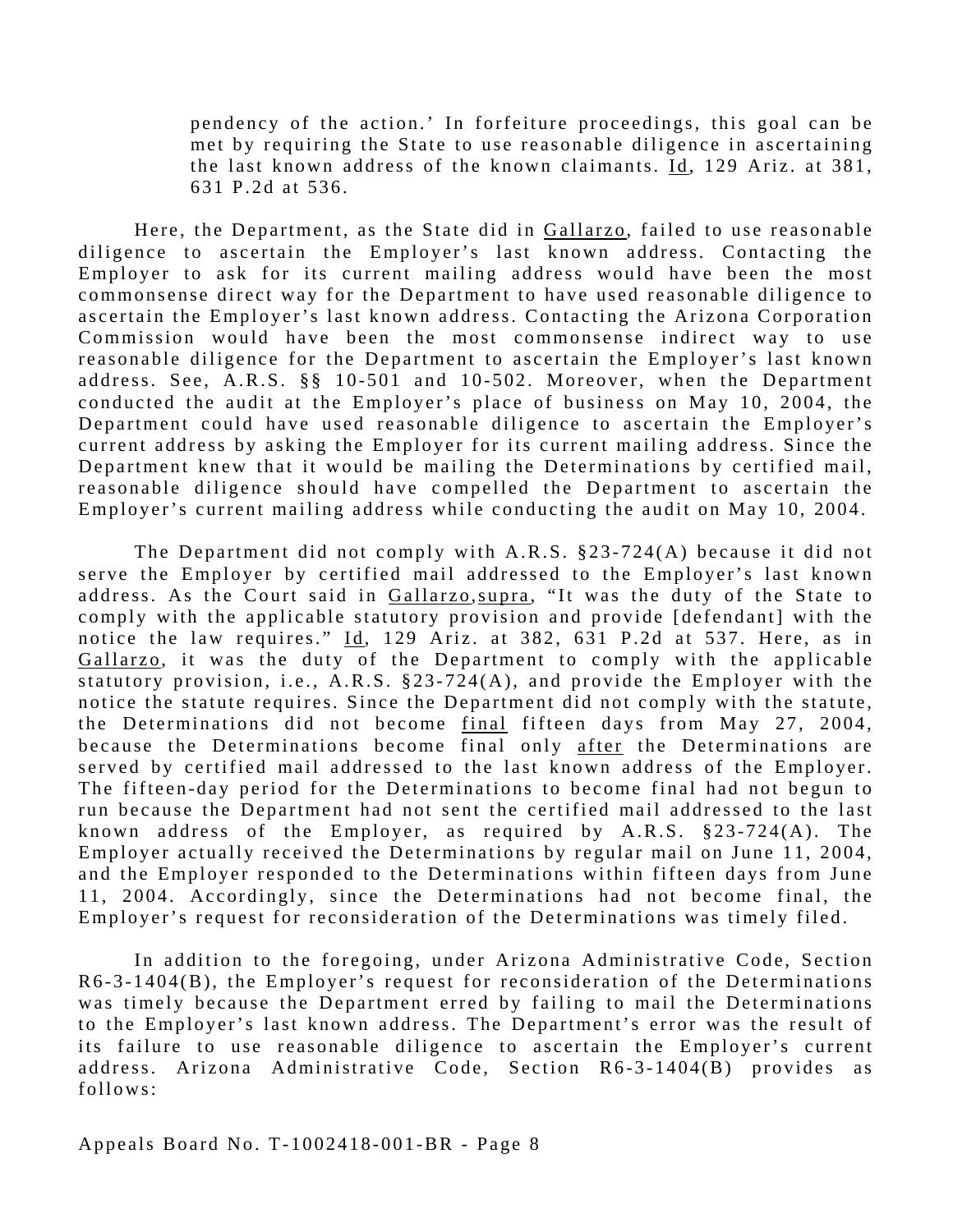- B. The submission of any payment, appeal, application, request, notice, objection, petition, report, or other information or document not within the specified statutory or regulatory period shall be considered timely if it is established to the satisfaction of the Department that the delay in submission was due to: Department error or misinformation, delay or other action of the United States Postal Service or its successor, or when the delay in submission was because the individual changed his mailing address at a time when there would have been no reason for him to notify the Department of the address change.
	- 1. For submission that is not within the statutory or regulatory period to be considered timely, the interested party must submit a written explanation setting forth the circumstances of the delay.
	- 2. The Director shall designate personnel who are to decide whether an extension of time shall be granted.
	- 3. No submission shall be considered timely if the delay in filing was unreasonable, as determined by the Department after considering the circumstances in the case.
	- appealable decision to the interested party. The decision shall contain the reasons 4. If submission is not considered timely, and the subject matter is one for which Chapter 4, Title 23, A.R.S., provides administrative appeal rights, the Department shall issue an therefor, a statement that the party has the right to appeal the decision, and the period and manner in which such appeal must be filed under the provisions of the Arizona Employment Security Law. (emphasis added).

The Department erred by sending the Determinations to PO Box X. The error occurred because of the Department's misinformation about the Employer's last known address. The Department obtained the PO Box X address from a 1099 form provided by an unemployment insurance claimant, X. The Department did

Appeals Board No. T-1002418-001-BR - Page 9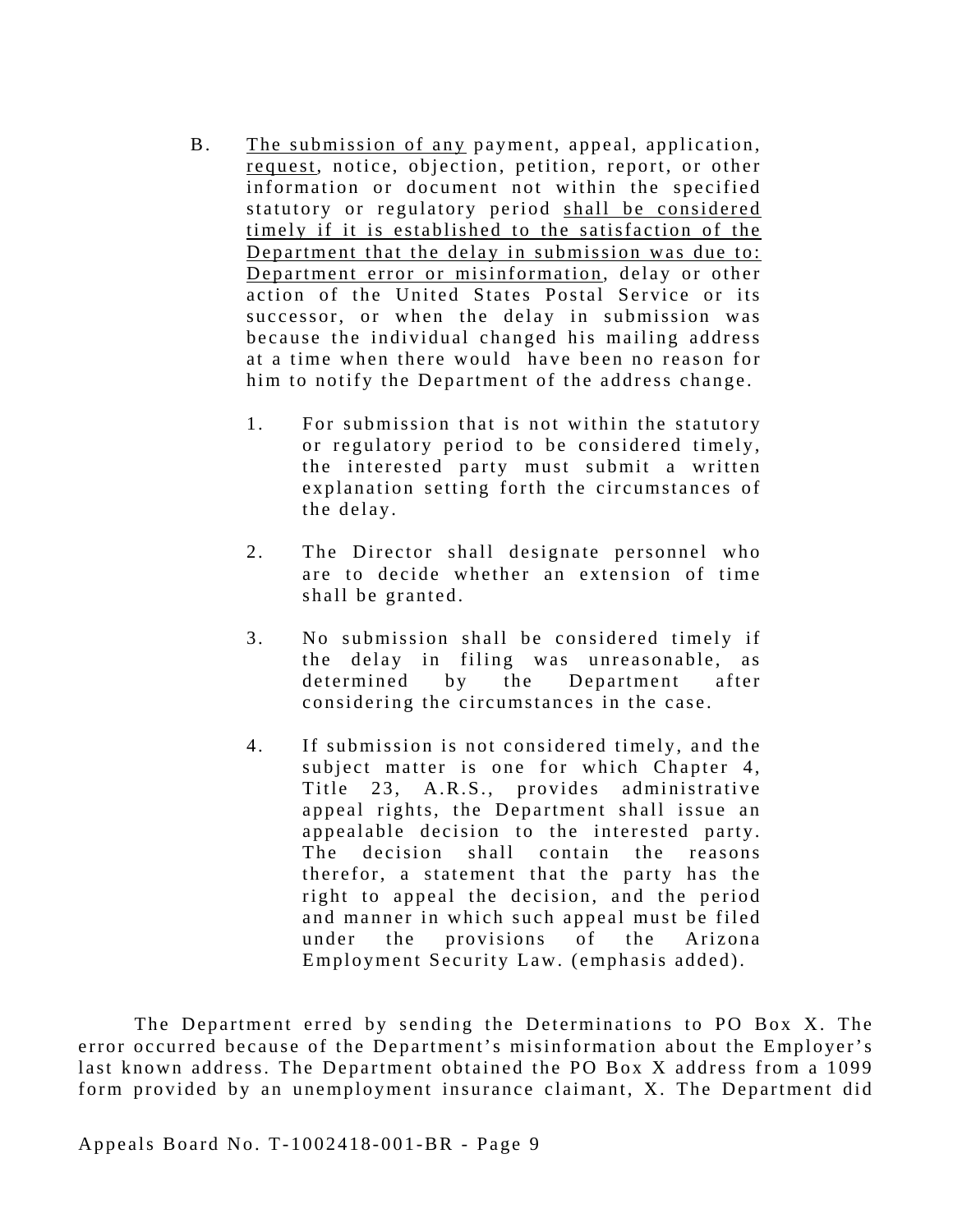not attempt to verify whether PO Box X was the Employer's last known address. Even though the Employer is a corporation, the Department did not check with the Arizona Corporation Commission to obtain the Employer's last known address or the address of the Employer's statutory agent, despite the Employer's requirement to maintain its current address on file with the Commission.

The Department also relied on an Arizona Joint Tax Application (Exh. 39) that it received on May 26, 2004, which indicated that the Employer's mailing address was PO Box X, rather than its physical address,  $1101$  W. X #A, which was also indicated on the Application. The Department merely compounded its error about the Employer's last known address by relying on the mailing address information on the Application. The Department's reliance was misplaced. The Department's witness conceded that the Application does not indicate that any officer of the Employer provided the information indicated on the Application or that any officer of the Employer signed the Application. The Department's witness did not know who provided the information on the Application (Tr. pp. 43-45).

Before May 27, 2004, the Department did not receive any correspondence or any document directly from the Employer indicating that its address was PO Box X. Instead, the Department relied on other sources, except the Arizona Corporation Commission where the Employer is required to maintain its correct address on file with the Commission. Moreover, the Department never asked the Employer for its correct mailing address, even though it should have done so on May 10, 2004, when it conducted the audit of the Employer at the Employer's physical address at 1101-A West X.

In essence, the department contends that it has the right to rely on the mailing address indicated by third party sources rather than use reasonable diligence to ascertain the Employer's current mailing address by contacting the Employer directly and asking for the Employer's current address. The Department's contention is unreasonable and contrary to the reasonable diligence required by the Court in Gallarzo, supra . As a result, the Department erred in sending the Determinations by certified mail to PO Box X, instead of the Employer's last known address, 1101-A West X.

For the foregoing reasons, I respectfully dissent. I find that the Appeals Board should reverse the Appeals Board decision dated December 1, 2006, because: (1) the Department did not use reasonable diligence to ascertain the Employer's current address and as a result, the Department failed to serve the Employer by certified mail addressed to the Employer's last known address, as required by A.R.S.  $§23-724(A);$  and (2) under Arizona Administrative Code, Section 1404(B), the Department erred by sending the Determinations by certified mail to PO Box X, instead of the Employer's last known address, 1101-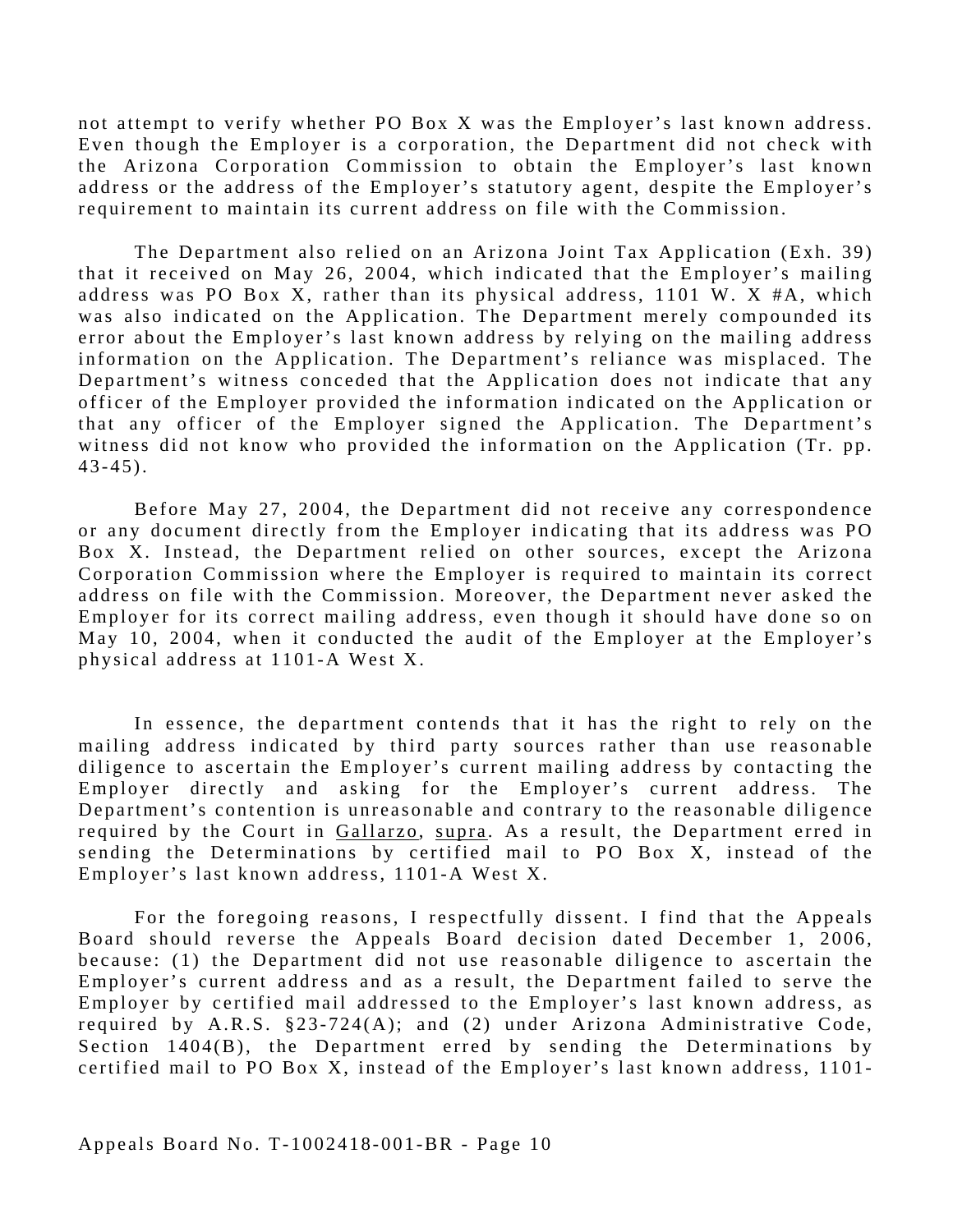A West X. Accordingly, I find that the Employer timely filed its request for reconsideration of the Determinations.

WILLIAM G. DADE, Member

Dissenting

**PERSONS WITH DISABILITIES:** Under the Americans with Disabilities Act, the Department must make a reasonable accommodation to allow a person with a disability to take part in a program, service, or activity. For example, this means that if necessary, the Department must provide sign language interpreters for people who are deaf, a wheelchair accessible location, or enlarged print materials. It also means that the Department will take any other reasonable action that allows you to take part in and understand a program or activity, including making reasonable changes to an activity. If you believe that you will not be able to understand or take part in a program or activity because of your disability, please let us know of your disability needs in advance if at all possible. Please contact the Appeals Board Chairman at (602) 229-2806.

\_\_\_\_\_\_\_\_\_\_\_\_\_\_\_\_\_\_\_\_\_\_\_\_\_\_\_\_\_\_\_\_\_\_\_\_\_\_\_\_\_\_\_\_\_\_\_\_\_\_\_\_\_\_\_\_\_\_\_\_\_\_\_\_\_\_\_\_\_\_\_\_\_\_\_\_\_\_\_\_\_\_\_

## **RIGHT OF APPEAL TO THE ARIZONA TAX COURT**

\_\_\_\_\_\_\_\_\_\_\_\_\_\_\_\_\_\_\_\_\_\_\_\_\_\_\_\_\_\_\_\_\_\_\_\_\_\_\_\_\_\_\_\_\_\_\_\_\_\_\_\_\_\_\_\_\_\_\_\_\_\_\_\_\_\_\_\_\_\_\_\_\_\_\_\_\_\_\_\_\_\_\_\_\_

This decision on review by the Appeals Board, is the final administrative decision of the Department of Economic Security. However, any party may appeal the decision to the Arizona Tax Court, which is the Tax Department of the Superior Court in Maricopa County. If you have questions about the procedures on filing an appeal, you must contact the Tax Court at (602) 506- 3763.

For your information, we set forth the provisions of Arizona Revised Statutes, § 41-1993(C) and (D):

> C . Any party aggrieved by a decision on review of the appeals board concerning tax liability, collection or enforcement may appeal to the tax court, as defined in section 12-161, within thirty days after the date of mailing of the decision on review. The appellant need not pay any of the tax penalty or interest upheld by the appeals board in its decision on review before initiating, or in order to maintain an appeal to the tax court pursuant to this section.

Appeals Board No. T-1002418-001-BR - Page 11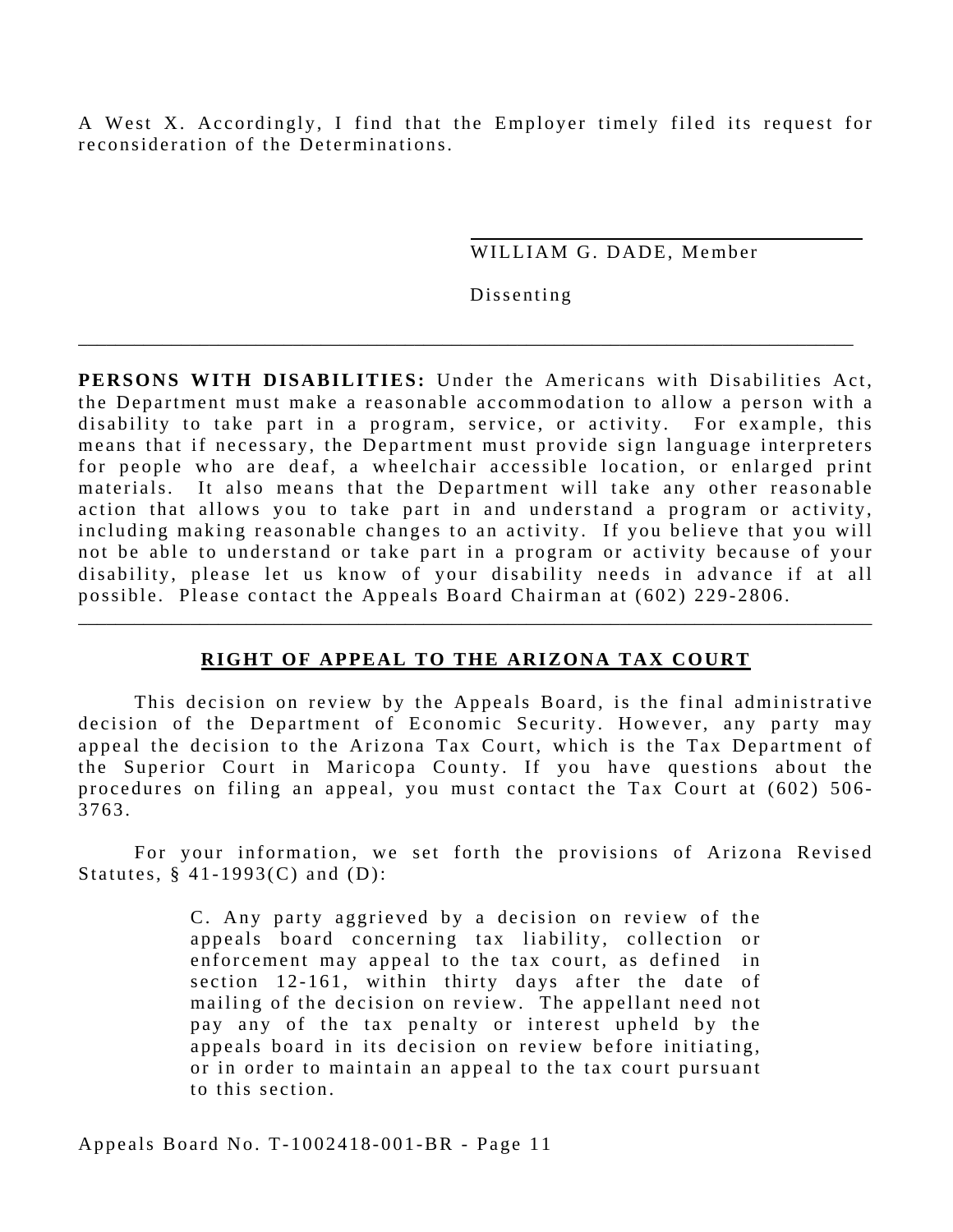D. Any appeal that is taken to tax court pursuant to this section is subject to the following provisions:

- 1 . No injunction, writ of mandamus or other legal or equitable process may issue in an action in any court in this state against an officer of this state to prevent or enjoin the collection of any tax, penalty or interest.
- 2. The action shall not begin more than thirty days after the date of mailing of the appeals board's decision on review. Failure to bring the action within thirty days after the date of mailing of the appeals board's decision on review constitutes a waiver of the protest and a waiver of all claims against this state arising from or based on the illegality of the tax, penalties and interest at issue.
- 3. The scope of review of an appeal to tax court pursuant to this section shall be governed by section 12-910, applying section 23-613.01 as that section reads on the date the appeal is filed to the tax court or as thereafter amended. Either party to the action may appeal to the court of appeals or supreme court as provided by law.
- 4. The action cannot be initiated or maintained unless the appellant has previously filed a timely request for review under section 23-672 or 41-1992 and a decision on review has been issued.

\_\_\_\_\_\_\_\_\_\_\_\_\_\_\_\_\_\_\_\_\_\_\_\_\_\_\_\_\_\_\_\_\_\_\_\_\_\_\_\_\_\_\_\_\_\_\_\_\_\_\_\_\_\_\_\_\_\_\_\_\_\_\_\_\_\_\_\_\_\_\_\_\_\_\_\_\_\_\_\_\_\_\_\_\_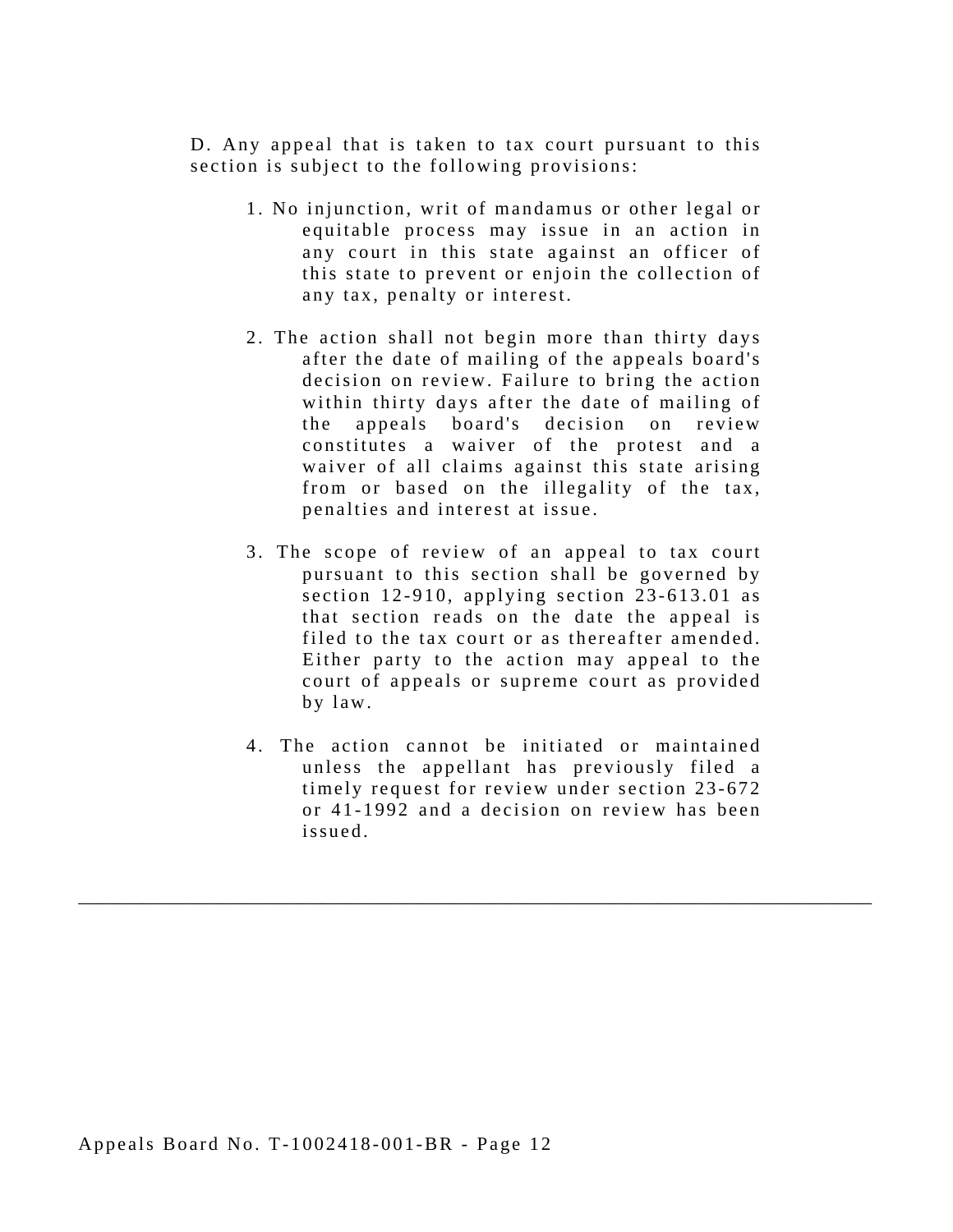A copy of the foregoing was mailed by certified mail on to:

 $(x)$  Er: X. Acct. No:

- $(x)$  ROBERT DUNN ASSISTANT ATTORNEY GENERAL 1275 W. WASHINGTON ST SITE CODE 040A PHOENIX, AZ 85007
- P. O. BOX 6028 SITE CODE 911B (x) JOHN B. NORRIS, CHIEF OF TAX EMPLOYMENT SECURITY ADMINISTRATION PHOENIX, AZ 85005
- $\mathbf{B} \mathbf{y}$ : For The Appeals Board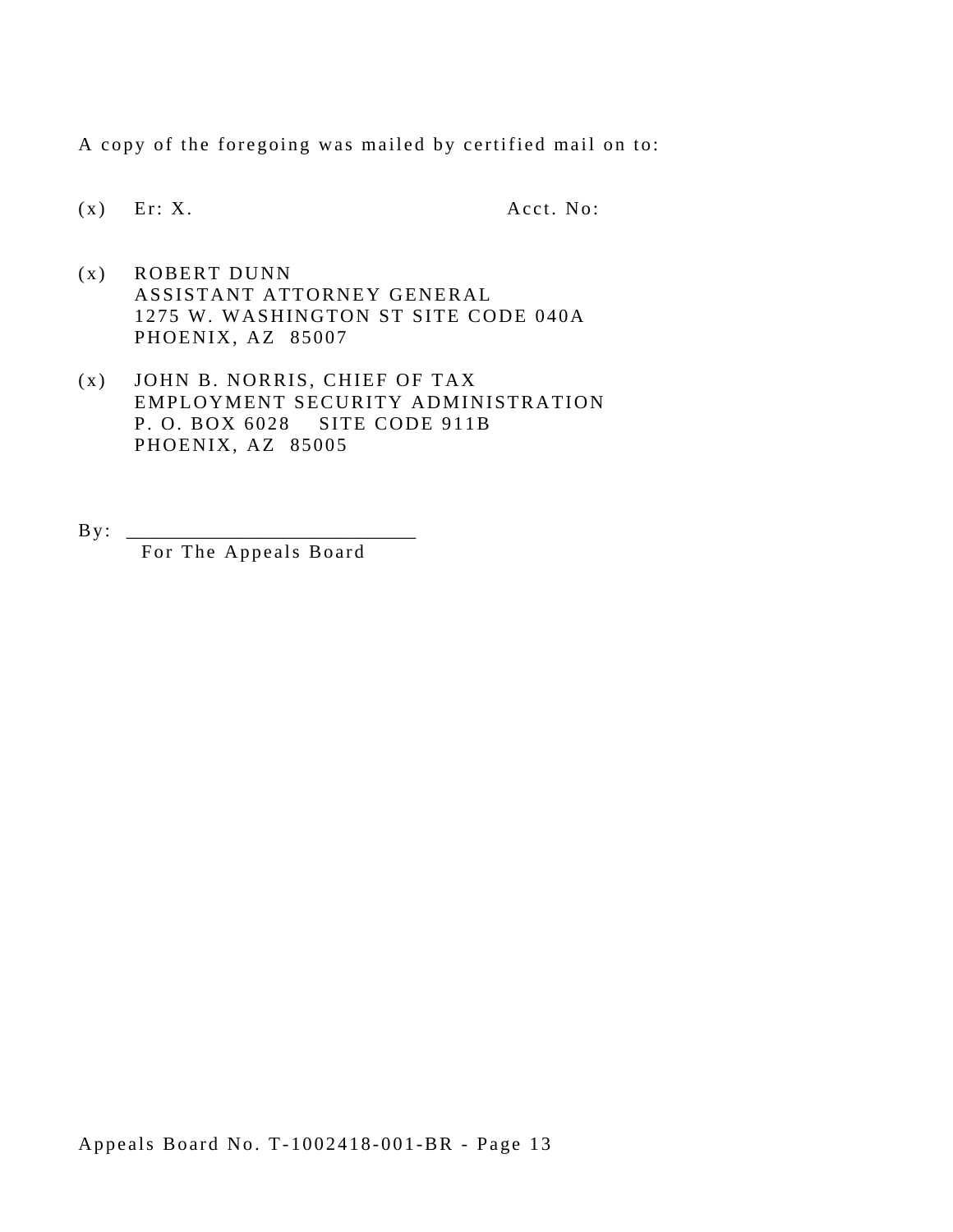# **Arizona Department of**  $\left(\begin{matrix} 1 & 0 & 0 \\ 0 & 0 & 0 \\ 0 & 0 & 0 \end{matrix}\right)$  **Appeals Board Economic Security**



### \_\_\_\_\_\_\_\_\_\_\_\_\_\_\_\_\_\_\_\_\_\_\_\_\_\_\_\_\_\_\_\_\_\_\_\_\_\_\_\_\_\_\_\_\_\_\_\_\_\_\_\_\_\_\_\_\_\_\_\_\_\_\_\_\_\_\_\_\_\_\_\_\_\_\_\_\_\_\_\_\_\_\_\_\_ Appeals Board No. T-1018221-001-BR

In the Matter of:

X STATE OF ARIZONA ESA - TAX UNIT ℅ ROBERT DUNN III, ASSISTANT ATTORNEY GENERAL 1275 W WASHINGTON ST – CFP/CLA PHOENIX, AZ 85007-2926

Employer Department

## D E C I S I O N **DISMISSED**

\_\_\_\_\_\_\_\_\_\_\_\_\_\_\_\_\_\_\_\_\_\_\_\_\_\_\_\_\_\_\_\_\_\_\_\_\_\_\_\_\_\_\_\_\_\_\_\_\_\_\_\_\_\_\_\_\_\_\_\_\_\_\_\_\_\_\_\_\_\_\_\_\_\_\_\_\_\_\_\_\_\_\_\_\_

The **EMPLOYER** requests review of the decision of the Appeals Board issued on March 1, 2007, which affirmed the Department's Decision of August 15, 2006, and held:

> The Notices of Estimated Assessment for Delinquent Reports issued on April 11, 2006, are final and binding on the Employer for the quarters ending December 31, 2004; September 30, 2005; and December 31, 2005.

We have carefully reviewed the record, and

THE APPEALS BOARD FINDS that we are unable to proceed to a review on the merits of this case.

Arizona Revised Statutes § 23-672(F) states in pertinent part:

A party dissatisfied with the decision of the appeals board may file a request for review within thirty days from the date of the decision, which shall be a written request and memorandum stating the reasons why the appeals board's decision is in error and containing appropriate citations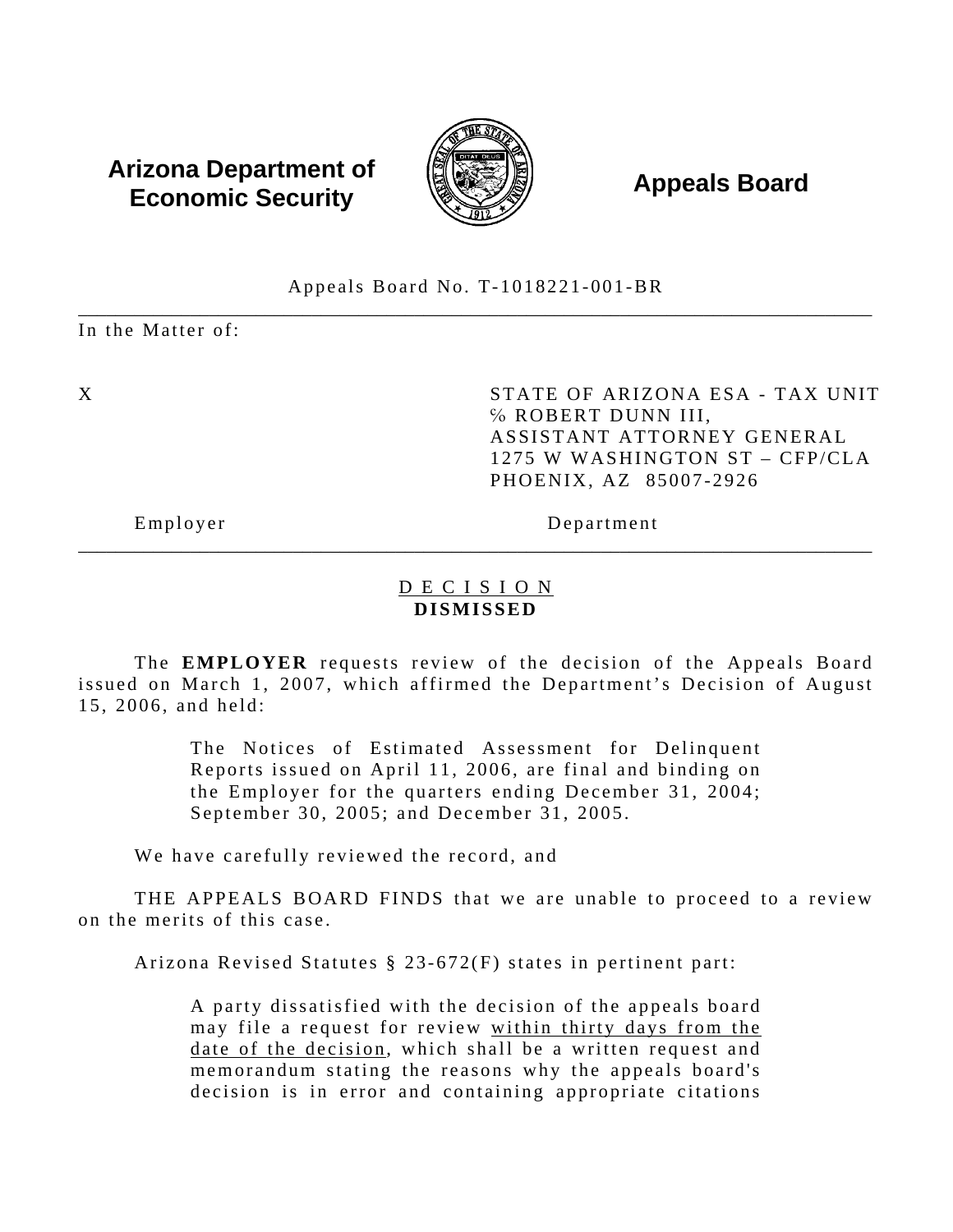of the record, rules and other authority. Upon motion, and for good cause, the appeals board may extend the time for filing a request for review. The timely filing of such a request for review is a prerequisite to any further appeal ... (emphasis added).

Arizona Administrative Code, Section R6-3-1404 provides in pertinent part:

- A. Except as otherwise provided by statute or by Department regulation, any payment, appeal, application, request, notice, objection, petition, report, or other information or document submitted to the Department shall be considered received by and filed with the Department:
	- 1. If transmitted via the United States Postal Service or its successor, on the date it is mailed as shown by the postmark, or in the absence of a postmark the postage meter mark, of the envelope in which it is received; or if not postmarked or postage meter marked or if the mark is illegible, on the date entered on the document as the date of completion.
	- 2. If transmitted by any means other than the United States Postal Service or its successor, on the date it is recei ved by the Department.

\* \* \*

- B. The submission of any payment, appeal, application, request, notice, objection, petition, report, or other information or document not within the specified statutory or regulatory period shall be considered timely if it is established to the satisfaction of the Department that the delay in submission was due to: Department error or misinformation, delay or other action of the United States Postal Service or its successor, or when the delay in submission was be cause the individual changed his mailing address at a time when there would have been no reason for him to notify the Department of the address change.
	- 1. For submission that is not within the statutory or regulatory period to be considered timely, the interested party must submit a written explanation setting forth the circumstances of the delay.

Appeals Board No. T-1018221-001-BR - Page 2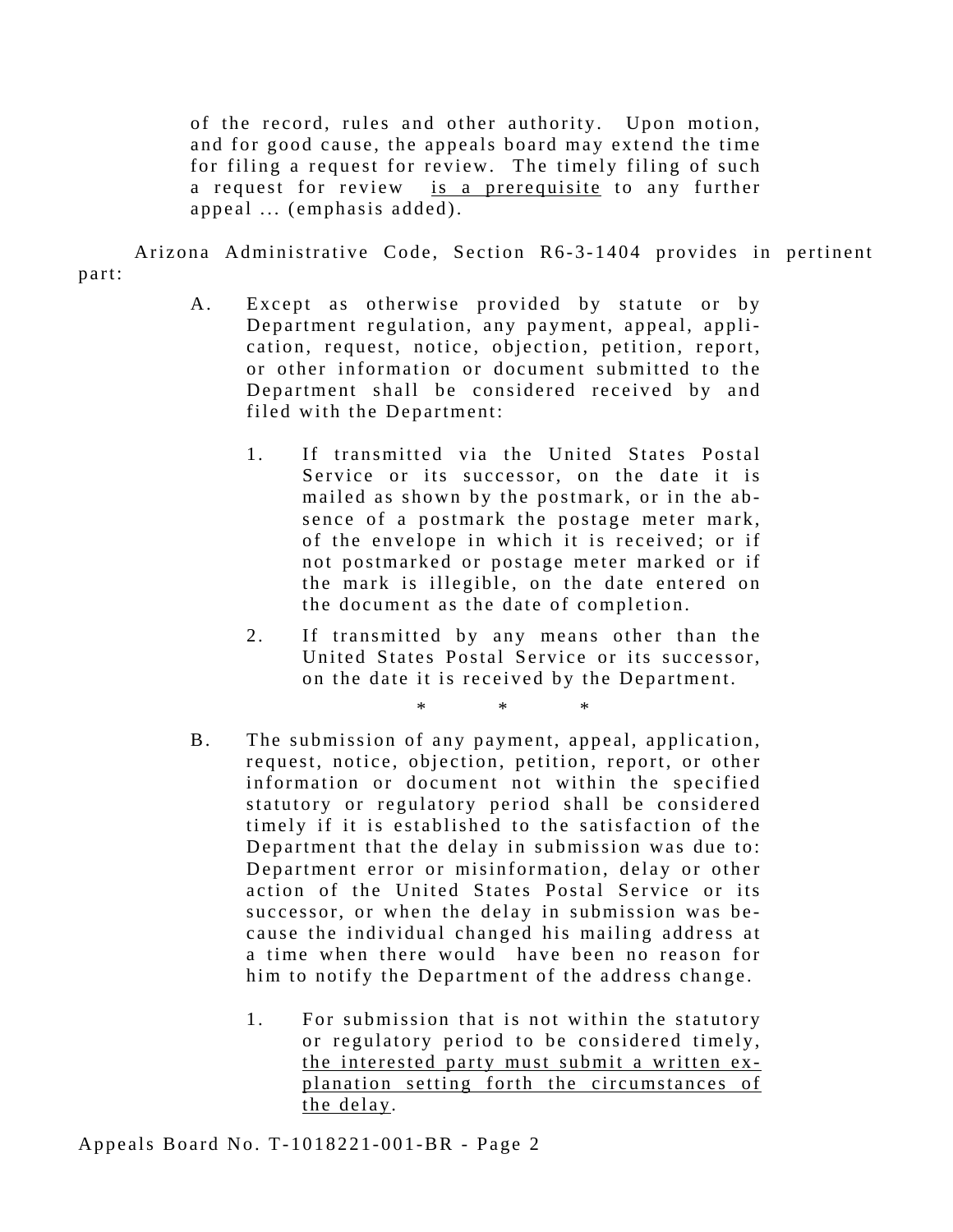- 2. The Director shall designate personnel who are to decide whether an extension of time shall be granted.
- 3. No submission shall be considered timely if the delay in filing was unreasonable, as  $de$ termined by the Department after considering the circumstances in the case.

\* \* \*

C. Any notice, report form, determination, decision, assessment, or other document mailed by the Department shall be considered as having been served on the addressee on the date it is mailed to the addressee's last known address if not served in person. ... [Emphasis added].

The record reveals that a copy of our previous decision was sent by mail on March 1, 2007, to the Employer's last known address of record. A request for review of that decision had to be filed by April 2, 2007. Neither a request for review nor a request for an extension of time to file the request for review was filed within this time. The request for review was postmarked, and therefore was filed, pursuant to Arizona Administrative Code, Section R6-3-1404, on April 11, 2007.

In the request for review, the Employer notes that he is "... in the unfortunate position of missing a phone hearing. This was a hearing that I requested …". He explains that his accountant advised him there had been a phone hearing set up for him:

> … to explain what transpired within our office during these time frames. I did not see, or do not remember seeing any letter sent to me in regards to this phone hearing, I apologize for this oversight sincerely. ... We have had all of the addresss's [sic] changed back to our P.O. Box.

The Employer offers no further explanation for filing a late request for review.

The Employer has not alleged any fact which, if accepted as true, would invoke the provisions of Arizona Administrative Code, Section R6-3-1404(B), and permit finding the request for review timely filed. Therefore, the Employer has failed to meet the statutory requirements for review. Accordingly,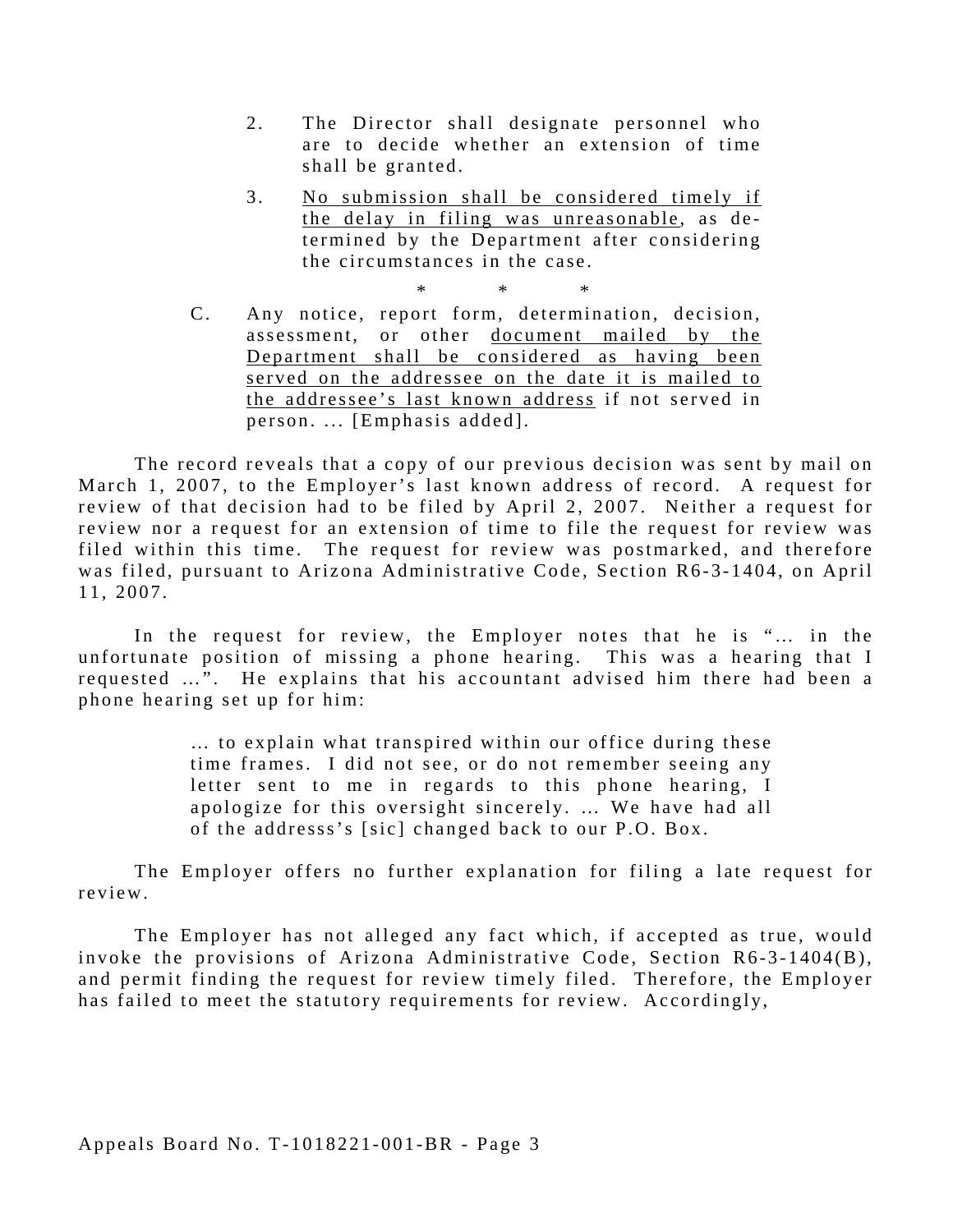THE APPEALS BOARD **DISMISSES** the request for review. The Appeals Board decision issued on March 1, 2007, remains in full force and effect.

DATED:

### APPEALS BOARD

MARILYN J. WHITE, Chairman

HUGO M. FRANCO, Member

WILLIAM G. DADE, Member

**PERSONS WITH DISABILITIES:** Under the Americans with Disabilities Act, the Department must make a reasonable accommodation to allow a person with a disability to take part in a program, service, or activity. For example, this means that if necessary, the Department must provide sign language interpreters for people who are deaf, a wheelchair accessible location, or enlarged print materials. It also means that the Department will take any other reasonable action that allows you to take part in and understand a program or activity, including making reasonable changes to an activity. If you believe that you will not be able to understand or take part in a program or activity because of your disability, please let us know of your disability needs in advance if at all possible. Please contact the Appeals Board Chairman at (602) 229-2806.

\_\_\_\_\_\_\_\_\_\_\_\_\_\_\_\_\_\_\_\_\_\_\_\_\_\_\_\_\_\_\_\_\_\_\_\_\_\_\_\_\_\_\_\_\_\_\_\_\_\_\_\_\_\_\_\_\_\_\_\_\_\_\_\_\_\_\_\_\_\_\_\_\_\_\_\_\_\_\_\_\_\_\_\_\_

#### **RIGHT OF APPEAL TO THE ARIZONA TAX COURT**

\_\_\_\_\_\_\_\_\_\_\_\_\_\_\_\_\_\_\_\_\_\_\_\_\_\_\_\_\_\_\_\_\_\_\_\_\_\_\_\_\_\_\_\_\_\_\_\_\_\_\_\_\_\_\_\_\_\_\_\_\_\_\_\_\_\_\_\_\_\_\_\_\_\_\_\_\_\_\_\_\_\_\_\_\_

This decision on review by the Appeals Board, is the final administrative decision of the Department of Economic Security. However, any party may appeal the decision to the Arizona Tax Court, which is the Tax Department of the Superior Court in Maricopa County. If you have questions about the procedures on filing an appeal, you must contact the Tax Court at (602) 506 - 3763.

For your information, we set forth the provisions of Arizona Revised Statutes,  $§ 41-1993(C)$  and  $(D)$ :

Appeals Board No. T-1018221-001-BR - Page 4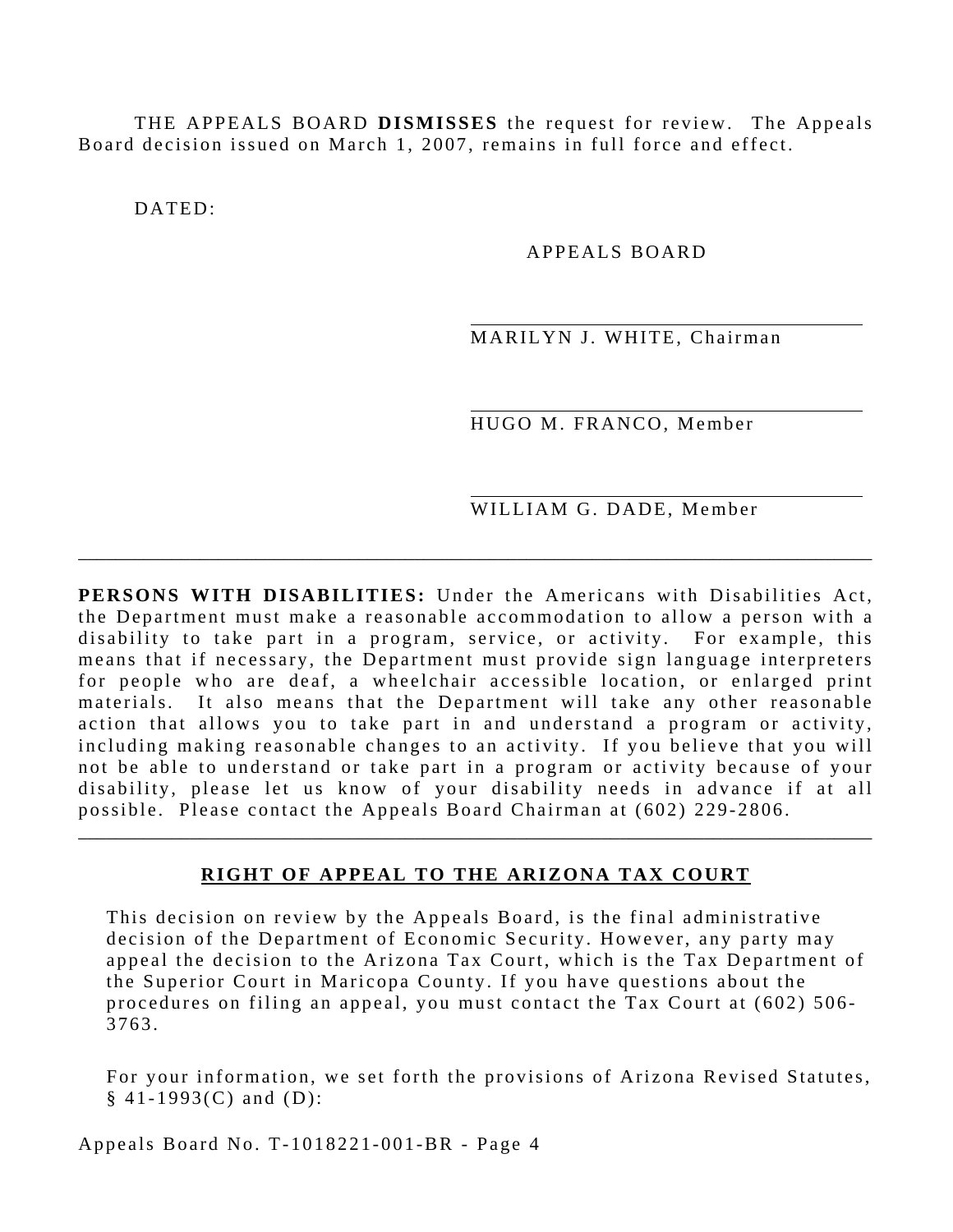C . Any party aggrieved by a decision on review of the appeals board concerning tax liability, collection or enforcement may appeal to the tax court, as defined in section 12-161, within thirty days after the date of mailing of the decision on review. The appellant need not pay any of the tax penalty or interest upheld by the appeals board in its decision on review before initiating, or in order to maintain an appeal to the tax court pursuant to this section.

D. Any appeal that is taken to tax court pursuant to this section is subject to the following provisions:

- 1 . No injunction, writ of mandamus or other legal or equitable process may issue in an action in any court in this state against an officer of this state to prevent or enjoin the collection of any tax, penalty or interest.
- 2. The action shall not begin more than thirty days after the date of mailing of the appeals board's decision on review. Failure to bring the action within thirty days after the date of mailing of the appeals board's decision on review constitutes a waiver of the protest and a waiver of all claims against this state arising from or based on the illegality of the tax, penalties and interest at issue.
- 3. The scope of review of an appeal to tax court pursuant to this section shall be governed by section 12-910, applying section 23-613.01 as that section reads on the date the appeal is filed to the tax court or as thereafter amended. Either party to the action may appeal to the court of appeals or supreme court as provided by law.
- 4. The action cannot be initiated or maintained unless the appellant has previously filed a timely request for review under section 23-672 or 41-1992 and a decision on review has been issued.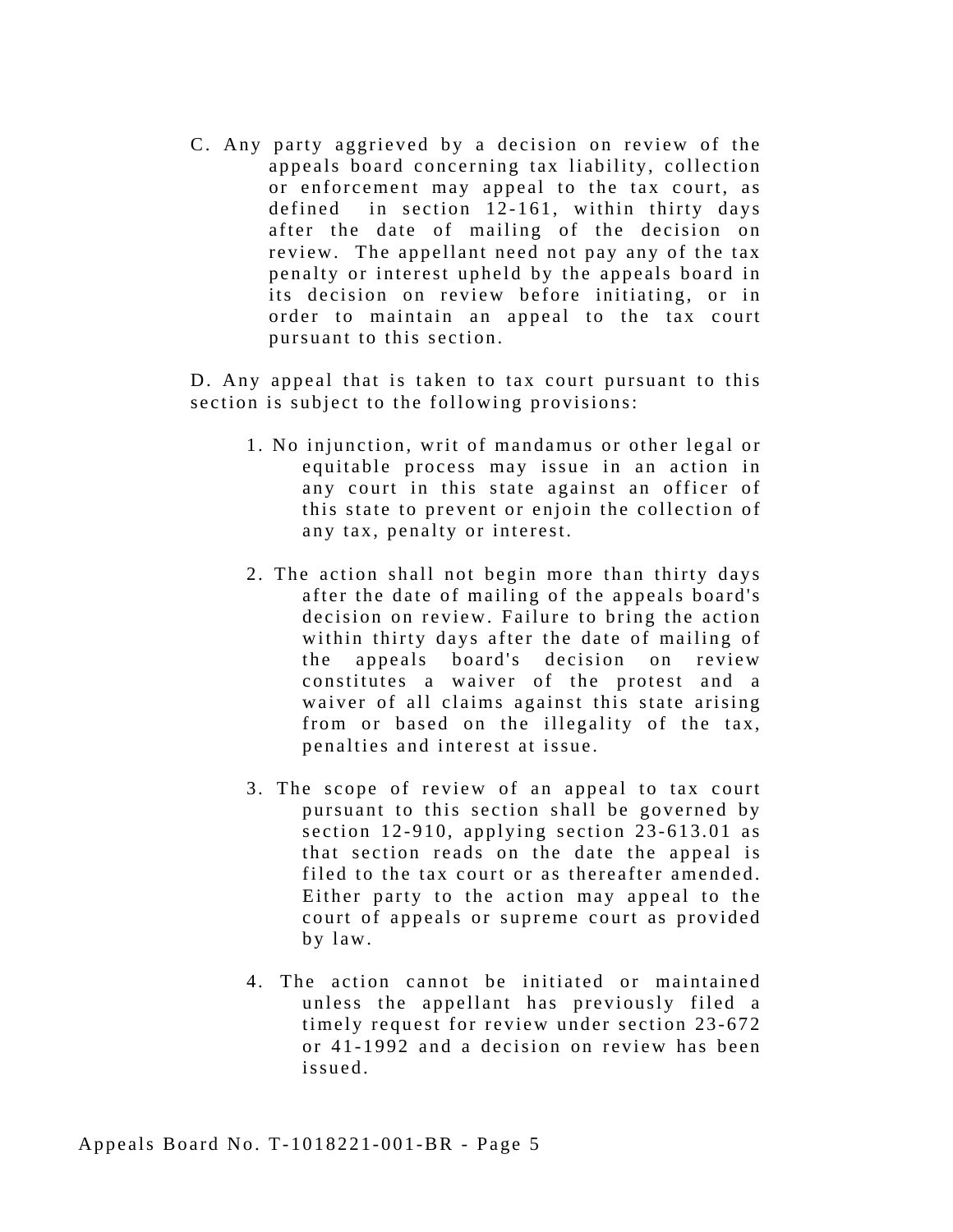A copy of the foregoing was mailed by certified mail on to:

\_\_\_\_\_\_\_\_\_\_\_\_\_\_\_\_\_\_\_\_\_\_\_\_\_\_\_\_\_\_\_\_\_\_\_\_\_\_\_\_\_\_\_\_\_\_\_\_\_\_\_\_\_\_\_\_\_\_\_\_\_\_\_\_\_\_\_\_\_\_\_\_\_\_\_\_\_\_\_\_\_\_\_\_\_

 $(x)$  Er.: X  $Acct. No: X$ 

(x) ROBERT J DUNN III ASSISTANT ATTORNEY GENERAL 1275 W. WASHINGTON CFP/CLA PHOENIX, AZ 85007-2926

(x) JOHN P. NORRIS, CHIEF OF TAX EMPLOYMENT SECURITY ADMINISTRATION P. O. BOX 6028 –SITE CODE- 911B PHOENIX, AZ 85005

 $\mathbf{By:}$ 

For The Appeals Board –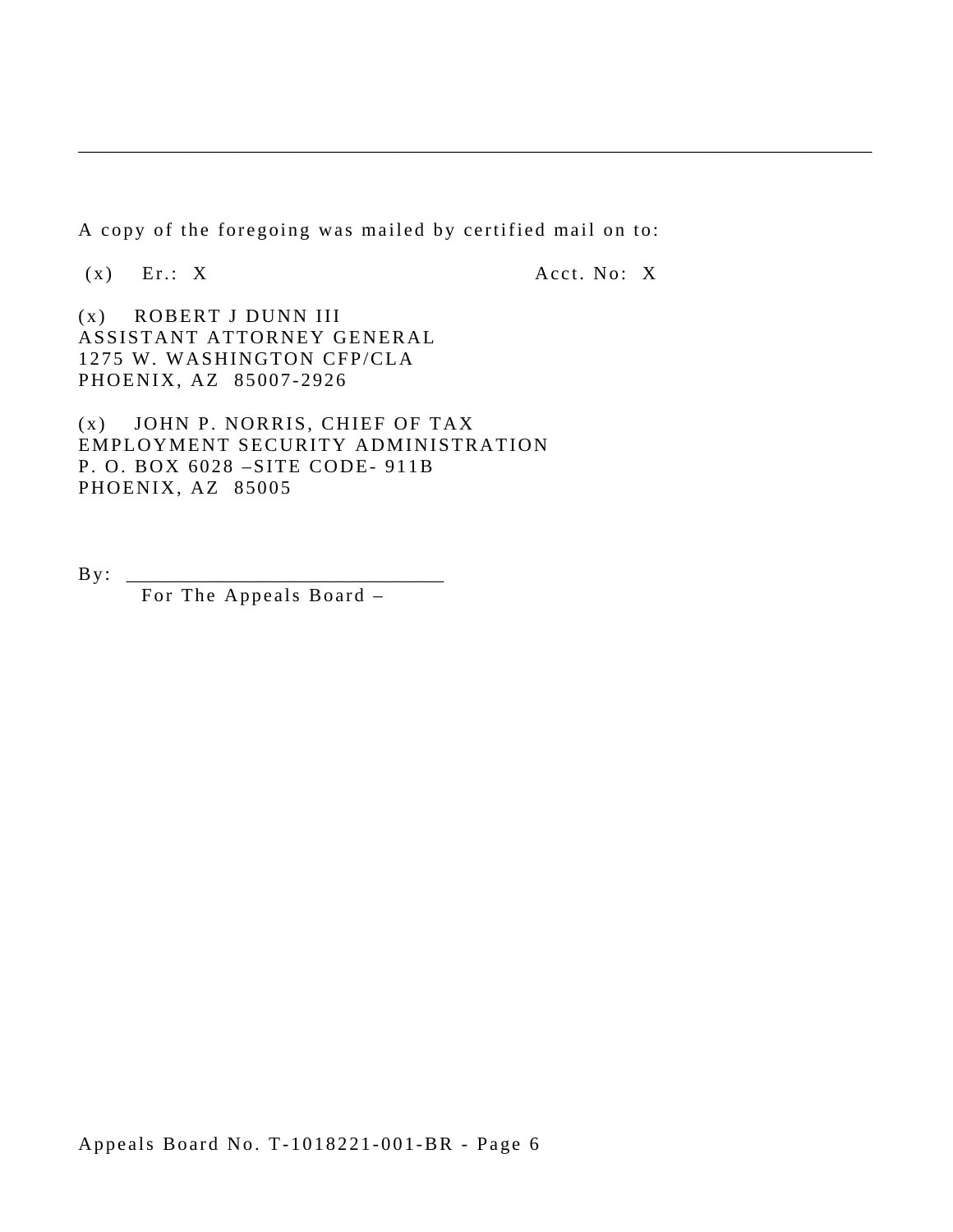# **Arizona Department of**  $\left(\begin{matrix} 1 & 0 & 0 \\ 0 & 0 & 0 \\ 0 & 0 & 0 \end{matrix}\right)$  **Appeals Board Economic Security**



### Appeals Board No. T-1031507-001-B \_\_\_\_\_\_\_\_\_\_\_\_\_\_\_\_\_\_\_\_\_\_\_\_\_\_\_\_\_\_\_\_\_\_\_\_\_\_\_\_\_\_\_\_\_\_\_\_\_\_\_\_\_\_\_\_\_\_\_\_\_\_\_\_\_\_\_\_\_\_\_\_\_\_\_\_\_\_\_\_\_\_\_\_

In the Matter of:

X E A, TAX UNIT C/O ROBERT J DUNN III ASSISTANT ATTORNEY GENERAL 1275 W WASHINGTON ST CFP/CLA PHOENIX, AZ 85007-2926

Employer Department

## D E C I S I O N **DISMISSED**

\_\_\_\_\_\_\_\_\_\_\_\_\_\_\_\_\_\_\_\_\_\_\_\_\_\_\_\_\_\_\_\_\_\_\_\_\_\_\_\_\_\_\_\_\_\_\_\_\_\_\_\_\_\_\_\_\_\_\_\_\_\_\_\_\_\_\_\_\_\_\_\_\_\_\_\_\_\_\_\_\_\_\_\_

THE **EMPLOYER**, through counsel, has asked to withdraw its petition for hearing pursuant to A.R.S. § 23-674(A) and Arizona Administrative Code, Section R6-3-1502(A).

The Appeals Board has jurisdiction in this matter pursuant to A.R.S. § 23-724.

Arizona Administrative Code, Section R6-3-1502(A) provides in pertinent part:

- A. The Board or a hearing officer in the Department's Office of Appeals may informally dispose of an appeal or petition without further appellate review on the merits:
	- 1. By withdrawal, if the appellant withdraws the appeal in writing or on the record at any time before the decision is issued; ... (emphasis added).

We have carefully reviewed the record.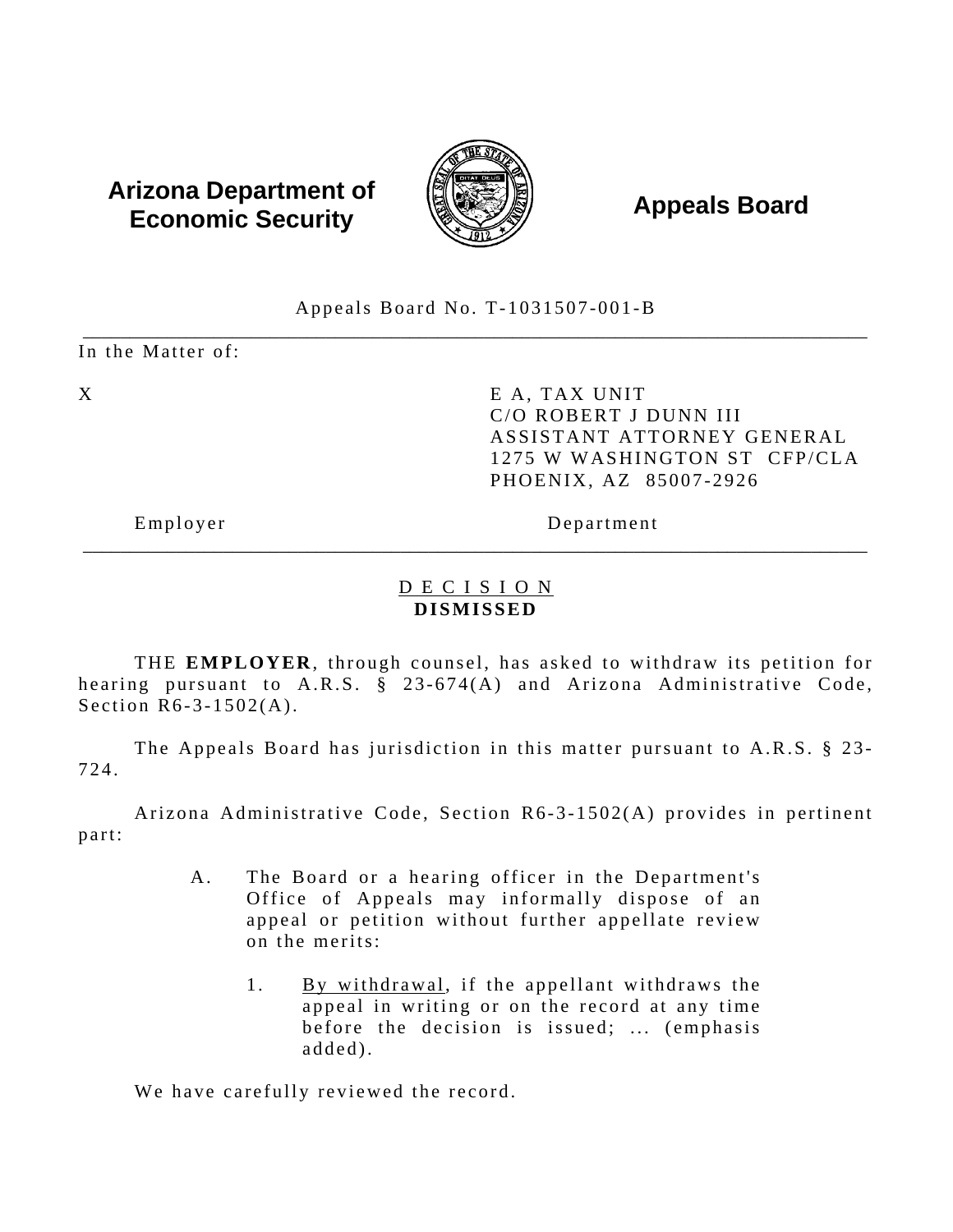THE APPEALS BOARD FINDS there is no reason to withhold granting the request. Accordingly,

THE APPEALS BOARD **DISMISSES** the petition. Any scheduled hearing is cancelled. This decision does not affect any agreement entered into between the Employer and the Department, either concurrently with the withdrawal or subsequent thereto.

DATED:

APPEALS BOARD

MARILYN J. WHITE, Chairman

HUGO M. FRANCO, Member

WILLIAM G. DADE, Member

**PERSONS WITH DISABILITIES:** Under the Americans with Disabilities Act, the Department must make a reasonable accommodation to allow a person with a disability to take part in a program, service, or activity. For example, this means that if necessary, the Department must provide sign language interpreters for people who are deaf, a wheelchair accessible location, or enlarged print materials. It also means that the Department will take any other reasonable action that allows you to take part in and understand a program or activity, including making reasonable changes to an activity. If you believe that you will not be able to understand or take part in a program or activity because of your disability, please let us know of your disability needs in advance if at all possible. Please contact the Appeals Board Chairman at (602) 229-2806.

\_\_\_\_\_\_\_\_\_\_\_\_\_\_\_\_\_\_\_\_\_\_\_\_\_\_\_\_\_\_\_\_\_\_\_\_\_\_\_\_\_\_\_\_\_\_\_\_\_\_\_\_\_\_\_\_\_\_\_\_\_\_\_\_\_\_\_\_\_\_\_\_\_\_\_\_\_\_\_\_\_\_\_\_\_

\_\_\_\_\_\_\_\_\_\_\_\_\_\_\_\_\_\_\_\_\_\_\_\_\_\_\_\_\_\_\_\_\_\_\_\_\_\_\_\_\_\_\_\_\_\_\_\_\_\_\_\_\_\_\_\_\_\_\_\_\_\_\_\_\_\_\_\_\_\_\_\_\_\_\_\_\_\_\_\_\_\_\_\_\_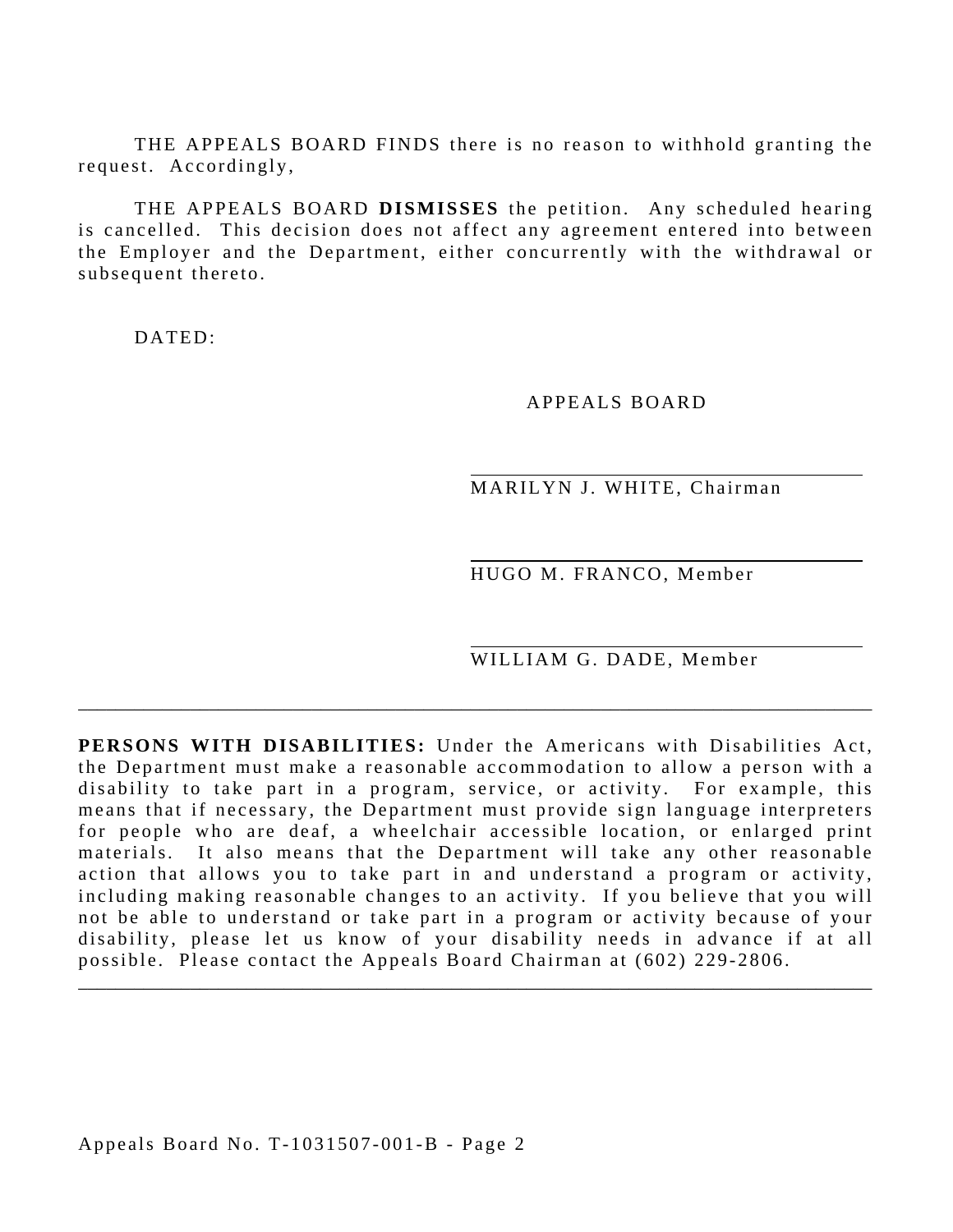### **RIGHT TO FURTHER REVIEW BY THE APPEALS BOARD**

Pursuant to A.R.S. § 23-672(F), the final date for filing a request for

r e v i e w i s

## **INSTRUCTIONS FOR FILING A REQUEST FOR REVIEW OF THE BOARD'S DECISION**

- received 1. A request for review must be filed in writing within 30 calendar days from the mailing date of the Appeals Board's decision. A request for review is considered filed on the date it is mailed via the United States Postal Service, as shown by the postmark, to any public employment office in the United States or Canada, or to the Appeals Board, 1140 E. Washington, Box 14, [Suite 104], Phoenix, Arizona 85034. Telephone: (602) 229-2806. A request for review may also be filed in person at the above locations or transmitted by a means other than the United States Postal Service. If it is filed in person or transmitted by a means other than the United States Postal Service, it will be considered filed on the date it is
- 2. Parties may be represented in the following manner:

An individual party (either claimant or opposing party) may represent himself or be represented by a duly authorized agent who is not charging a fee for the representation; an employer, including a corporate employer, may represent itself through an officer or employee; or a duly authorized agent who is charging a fee may represent any party, providing that an attorney authorized to practice law in the State of Arizona shall be responsible for and supervise such agent.

3. The request for review must be signed by the proper party and must be accompanied by a memorandum stating the reasons why the appeals board's decision is in error and containing appropriate citations of the record, rules and other authority. Upon motion, and for good cause, the Appeals Board may extend the time for filing a request for review. The timely filing of such a request for review is a prerequisite to any further appeal.

\_\_\_\_\_\_\_\_\_\_\_\_\_\_\_\_\_\_\_\_\_\_\_\_\_\_\_\_\_\_\_\_\_\_\_\_\_\_\_\_\_\_\_\_\_\_\_\_\_\_\_\_\_\_\_\_\_\_\_\_\_\_\_\_\_\_\_\_\_\_\_\_\_\_\_\_\_\_\_\_\_\_\_\_\_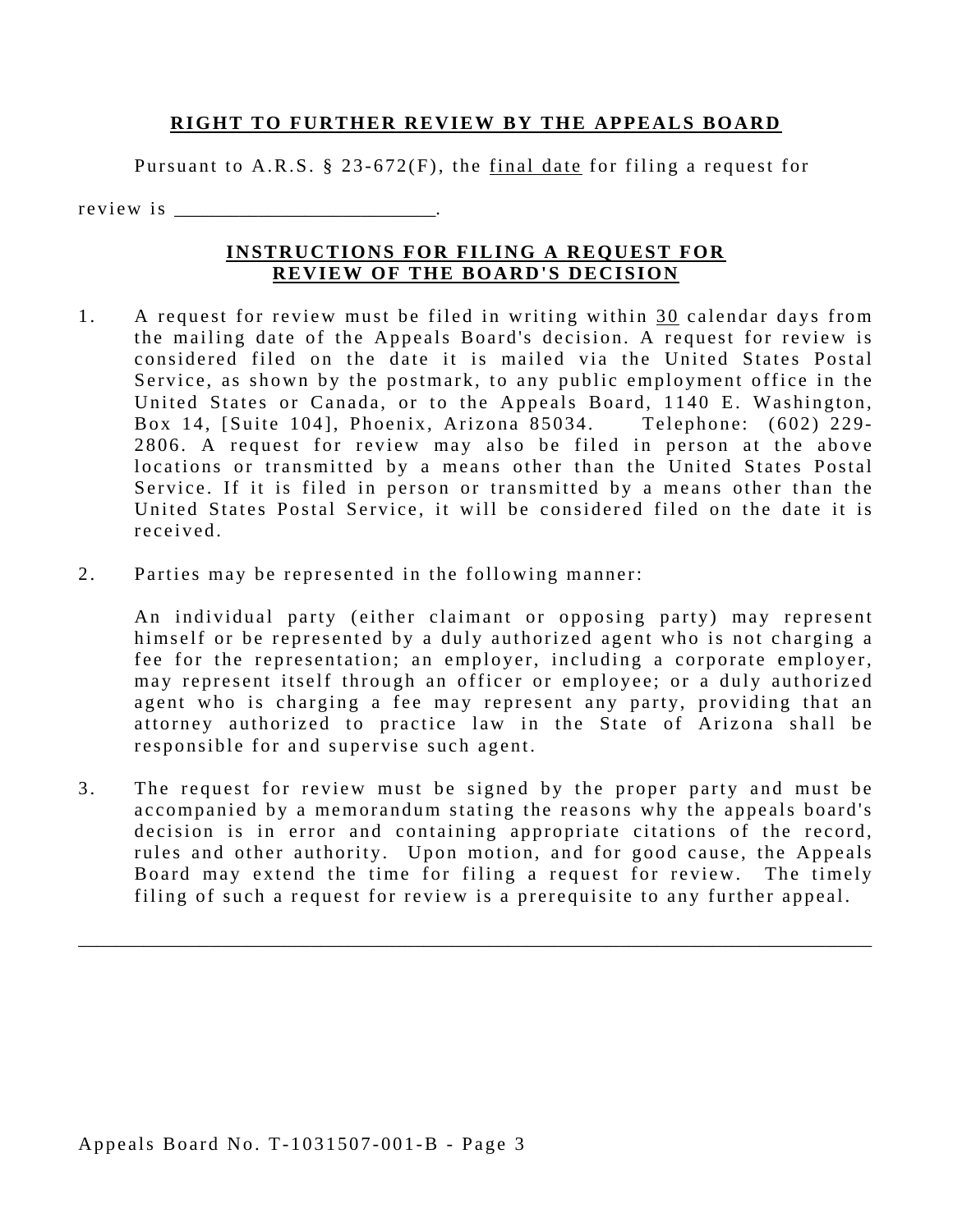A copy of the foregoing was mailed by certified mail on to:

(x) Er: X Acct. No: X

- (x) ROBERT J DUNN III ASSISTANT ATTORNEY GENERAL CFP/CLA 1275 W WASHINGTON PHOENIX, AZ 85007-2926
- (x) JOHN B. NORRIS, CHIEF OF TAX EMPLOYMENT ADMINISTRATION P. O. BOX 6028 SITE CODE - 911B-2 PHOENIX, AZ 85005
- $B y$ :

For The Appeals Board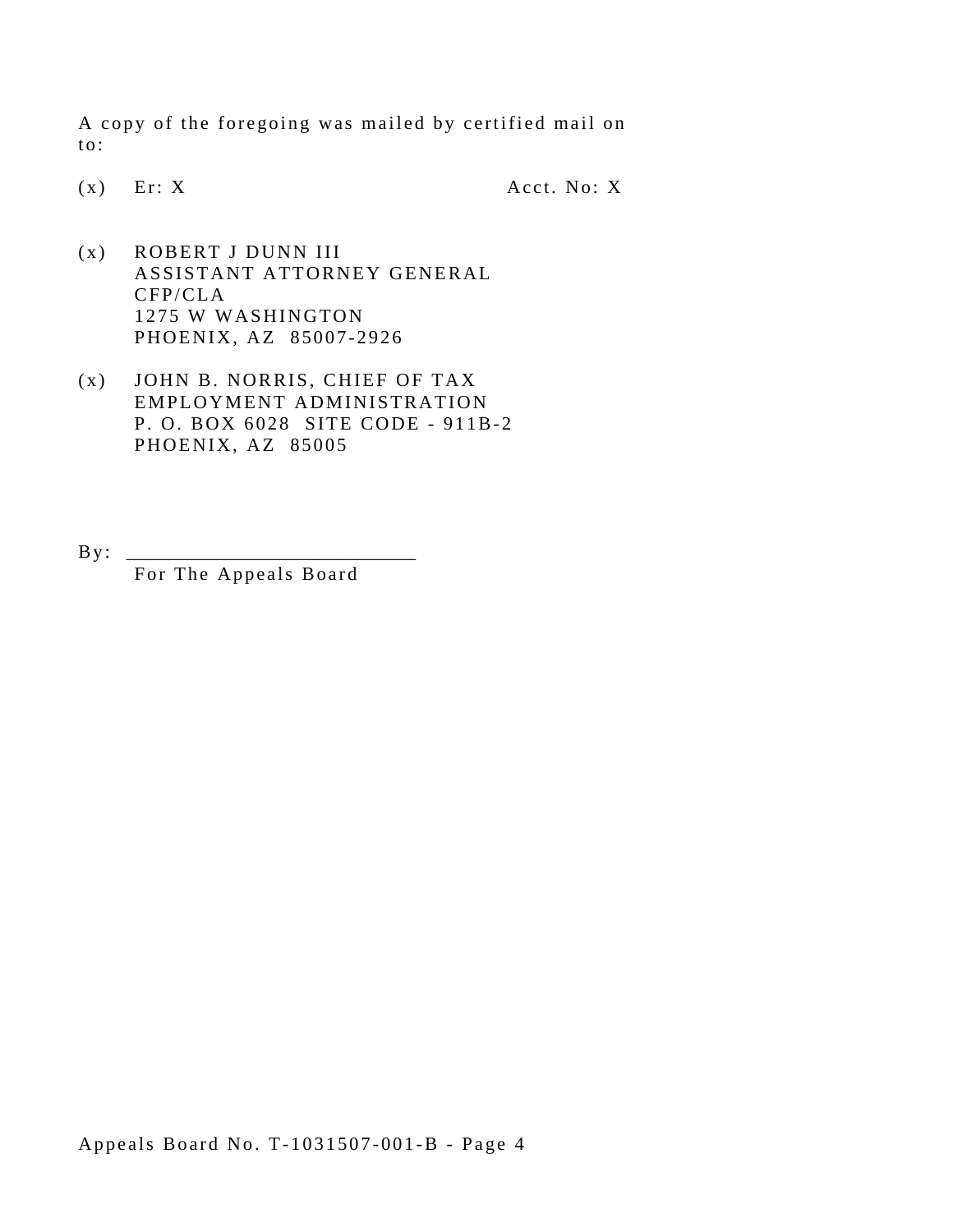# **Arizona Department of**  $\left(\begin{matrix} 1 & 0 & 0 \\ 0 & 0 & 0 \\ 0 & 0 & 0 \end{matrix}\right)$  **Appeals Board Economic Security**



#### \_\_\_\_\_\_\_\_\_\_\_\_\_\_\_\_\_\_\_\_\_\_\_\_\_\_\_\_\_\_\_\_\_\_\_\_\_\_\_\_\_\_\_\_\_\_\_\_\_\_\_\_\_\_\_\_\_\_\_\_\_\_\_\_\_\_\_\_\_\_\_\_\_\_\_\_\_\_\_\_\_\_\_\_\_ Appeals Board No. T-1020118-001-B

In the Matter of:

X STATE OF ARIZONA ESA-TAX UNIT ℅ ROBERT DUNN III, ASSISTANT ATTORNEY GENERAL 1275 W. WASHINGTON ST - CFP/CLA PHOENIX, AZ 85007-2926

Employer Department

## DECISION **AFFIRMED**

\_\_\_\_\_\_\_\_\_\_\_\_\_\_\_\_\_\_\_\_\_\_\_\_\_\_\_\_\_\_\_\_\_\_\_\_\_\_\_\_\_\_\_\_\_\_\_\_\_\_\_\_\_\_\_\_\_\_\_\_\_\_\_\_\_\_\_\_\_\_\_\_\_\_\_\_\_\_\_\_\_\_\_\_\_

THE **EMPLOYER,** through counsel, petitions for hearing from the Reconsidered Determination issued by the Department on June 19, 2006, which affirmed the Department's Determination of Unemployment Insurance Liability (Exh. 7), and the Department's Determination of Liability for Employment or Wages (Exh. 8), issued on May 2, 2006, and held that services performed by individuals as salesperson constitute employment and remuneration paid to individuals for such services constitutes wages.

The reconsidered Determination also specified that:

… remuneration received constituted wages for the quarters ending June 30, 2003, September 30, 2003, December 31, 2003, March 31, 2004, June 30, 2004, September 30, 2004, December 31, 2004, March 31, 2005, June 30, 2005, and September 30, 2005. (Bd. Exh. 4).

The petition for hearing has been timely filed. The Appeals Board has jurisdiction in this matter pursuant to Arizona Revised Statutes § 23-724(B).

At the direction of the Appeals Board and following proper notice to all parties, a hearing was conducted on January 17, 2007, in Phoenix, Arizona, before ROBERT T. NALL, Administrative Law Judge, for the purpose of receiving evidence in order to consider the following issues: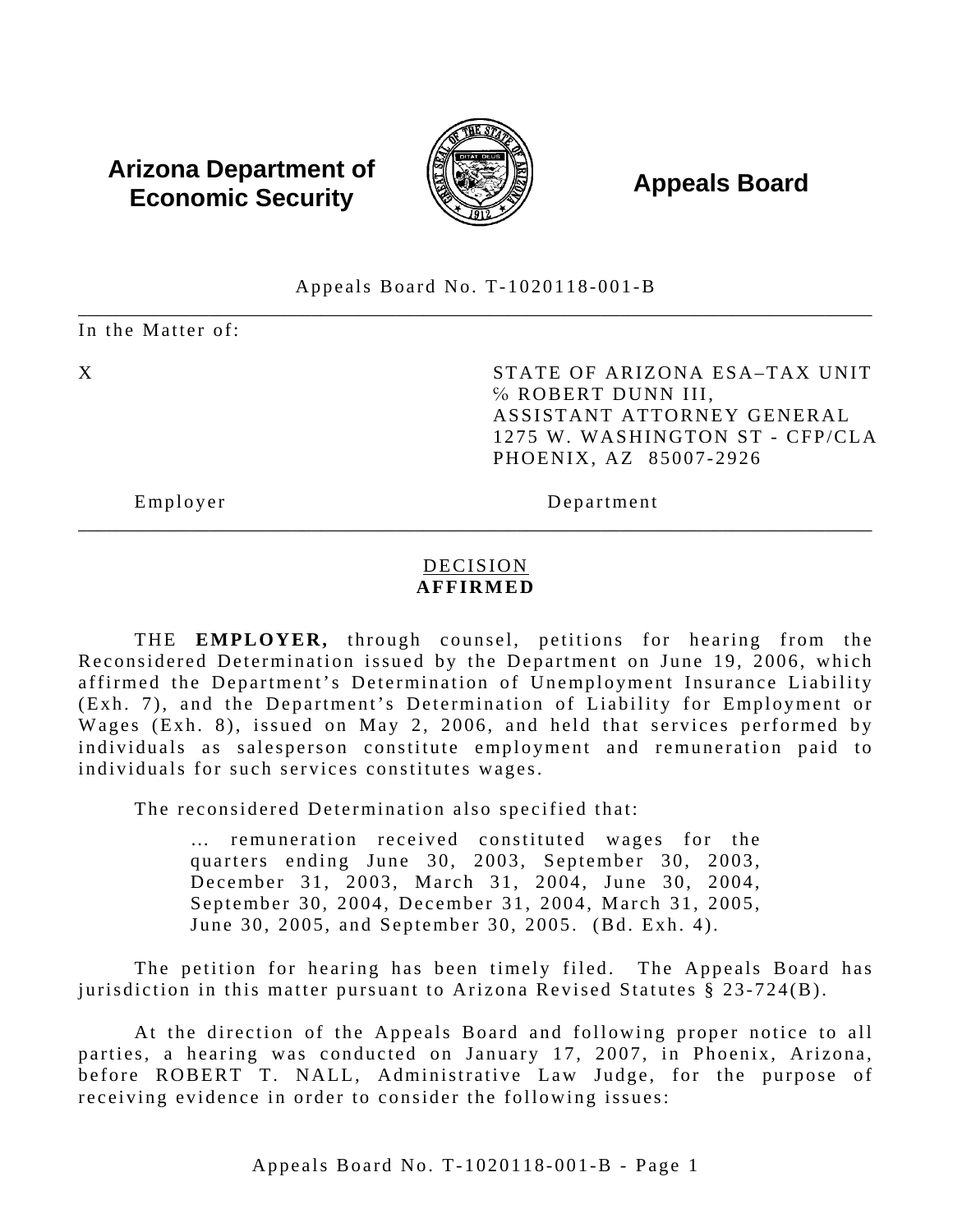- A. Whether the employing unit is liable for Arizona Unemployment Insurance taxes beginning with the quarter ending June 30, 2003, under A.R.S. § 23-613.
- B. Whether services performed by individuals, as salespersons, constitute "employment" as defined in A.R.S. § 23-615, and are not "exempt" or excluded from coverage under A.R.S.  $\S$  23-613.01, 23-615, or 23-617.
- C. Whether remuneration paid to individuals for such services constitutes "wages" as defined in A.R.S. § 23-622, which must be reported and on which State taxes for unemployment insurance are required to be paid.

The following persons appeared at the hearing: two Employer witnesses who testified, Employer's counsel, two Department witnesses who testified, and the Assistant Attorney General as the Department's counsel. At the hearing, Board Exhibits 1 through 17G were admitted into the record as evidence.

The APPEALS BOARD FINDS the following facts pertinent to the issues here under consideration:

- 1. The Employer operated as a Limited Liability Corporation that is licensed by Arizona to resell manufactured homes in manufactured housing communities. Its owner has operated under a manufactured housing broker license since May 2000 (Tr. pp. 22, 23; Bd. Exh. 11).
- 2. All of the persons who were authorized to sell manufactured homes under the Broker of Manufactured Homes or Mobile Homes license maintained by the Employer's owner, were themselves separately licensed by Arizona to sell manufactured housing units. Specifically, all were licensed by the Office of Manufactured Housing as part of the Arizona Department of Fire, Building and Life Safety (name effective July 1, 2006) under A.R.S. §§ 41-2141, *et seq.,* and Arizona Administrative Code, Sections R-4-34-101, *et seq*. (Tr. pp. 22, 27, 51, 52; Bd. Exh. 10).
- 3. Most of the licensed manufactured housing salespersons who acted on behalf of the Employer worked from their own homes, occasionally listing and showing manufactured homes for sale in established residential parks. The Employer did not provide them an office, computers or a place to work. Whenever a customer listed for sale or pu rchased a manufactured home, the licensed manufactured home salespersons would prepare an exclusive listing agreement or a purchase agreement using customized forms that were provided by the Employer in order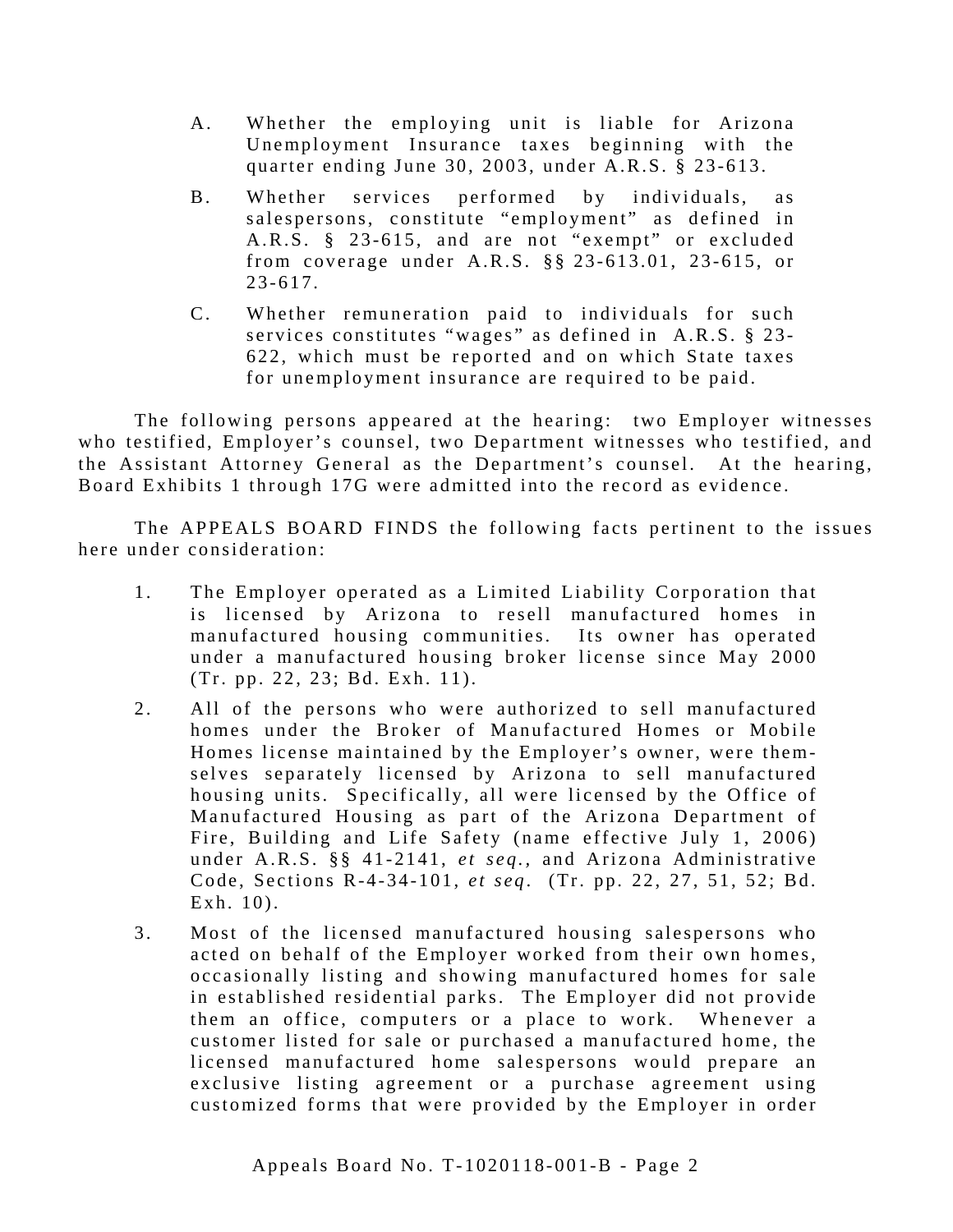to meet State legal requirements. The Employer paid each licensed manufactured home salesperson a commission upon completion of the purchase transaction. (Tr. pp. 27-35, 40, 46-49, 60; Bd. Exhs. 12, 13).

- 4. Three licensed manufactured housing salespersons also participated in selling newly-manufactured homes from the factory, commencing August 2003 through January 2006. The new manufactured housing sales business was operated during that period from an office provided by the Employer, wherein the salespersons used a computer provided by the Employer. These manufactured home salespersons showed model display manufactured homes provided by the Employer. The newlymanufactured home selling business operated under the trade name of "X", which was used by the Employer during that period (Tr. pp. 24, 29, 44, 45, 52-54, 63-70).
- salespersons were allowed by the Employer to sell real estate. 5. The Employer operates under a manufactured housing broker's license. That broker simultaneously operates a separate real estate company. She has maintained an office and a designated real estate broker's license to sell real estate properties since May 2002 (Tr. pp. 23, 30, 42). Because the sale of real estate is not permitted under any license to sell manufactured homes or mobile homes, none of the licensed manufactured home The licensed manufactured housing salespeople sold only the manufactured home itself (Tr. pp. 50, 51, 55-57).
- 6. All of the licensed manufactured home salespersons lived in residential manufactured home parks. All were retired. None of the licensed salespersons ma de any significant monetary investment in the sales enterprise  $(Tr. pp. 30, 31, 34, 36)$ .
- 7. Licensed manufactured home salespersons are prohibited from working for more than one licensed broker at any time. They could utilize a substitute salesperson on occasion, if that person was also licensed. If the licensed salesperson left the Employer to work with a different broker or manufactured home reseller, the salesperson was free to take their manufactured home sales license with him or her (Tr. pp. 30, 31, 34, 36).
- 8. The broker, under whose license the Employer operates, treated the manufactured home licensed salespeople essentially the same as the licensed real estate salespeople who worked separately under her real estate broker's license. This meant that she did not deduct taxes from their commission earnings and she did not report them as employees (Tr. p. 43).
- 9. The Employer entered into written "independent contractor agreements" with the licensed manufactured home salespersons.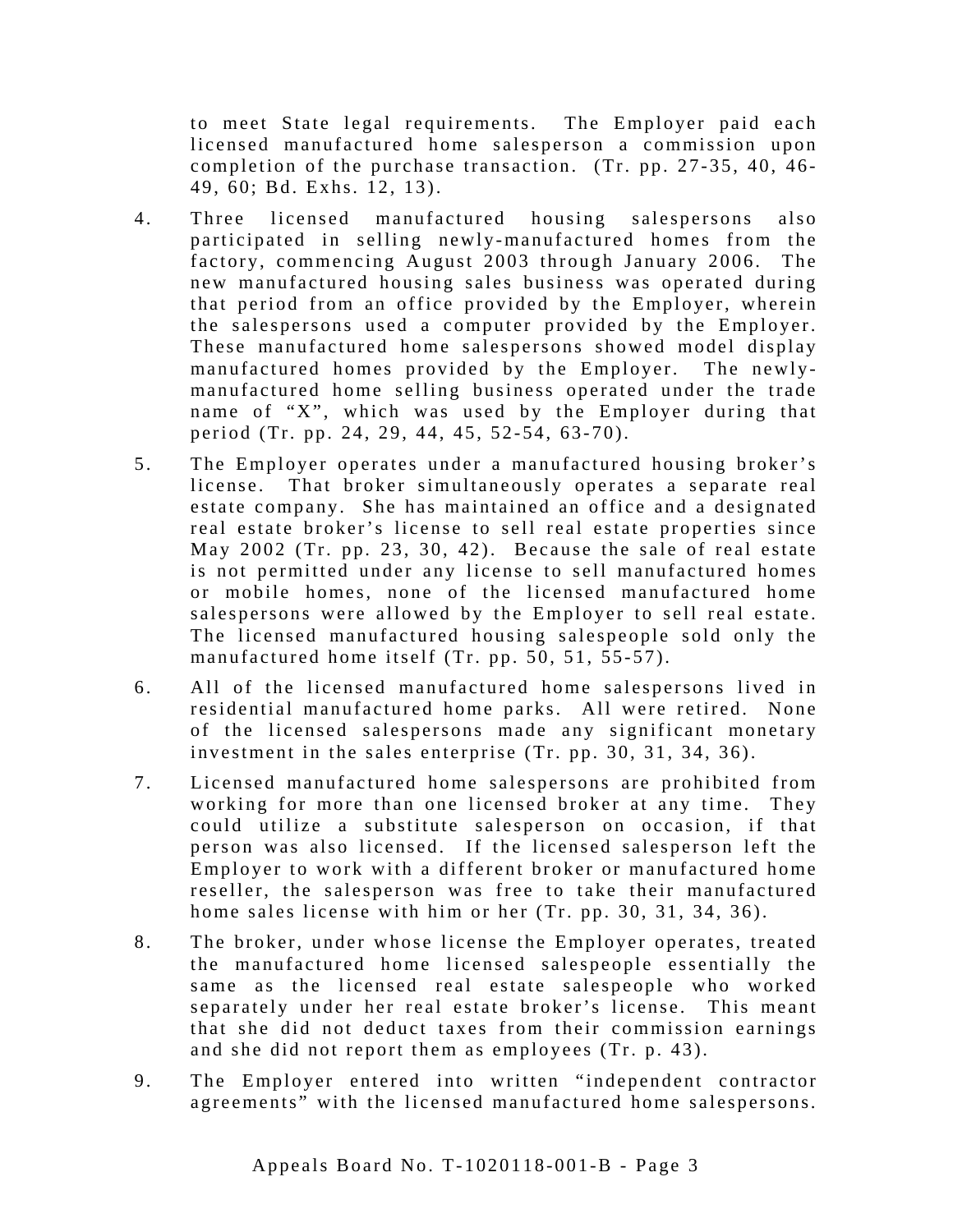These documents were authored by the broker or by her husband (Tr. pp. 43-46; Bd. Exh. 14).

10. On May 31, 1983, the Office of Manufactured Housing promulgated its Bulletin #83-9 entitled: "Prohibition of Independent Contractor Sales Persons Agreements". (Bd. Exh. 10). The prohibition has not been lifted or amended, and remains in effect currently. In part, the licensing authority cautioned licensees that:

> Any agreement which severs the necessary employer/employee relationship between dealer/ broker and sales personnel violates state licensing laws and rules and regulations for both parties. … it is necessary that one who has been certified as being competent to be a qualifying party, actually be in active and direct control of the work being performed.

- 11. Applicable laws require the participation of a licensed manufactured housing broker in any sales transaction. A licensed manufactured housing salesperson cannot complete a valid sales transaction, without the involvement and approval of a duly-licensed manufactured housing broker.
- 12. The Employer issued a Miscellaneous Income document, IRS report form 1099, identifying a total of \$13,350 the Employer paid to one of the licensed manufactured home salespersons during 2004. (Tr. p. 72).

The Employer contends that its commissioned manufactured housing salespeople, whose employment is in dispute in this case, are independent contractors, rather than employees. Specifically, the Employer contends that their efforts as commissioned salespeople, who maintain individual licenses to sell manufactured housing units, should be accorded the same exemption from "employee" status that is provided by statute for licensed real estate salespeople (Tr. p. 54; Bd. Exh. 6). The Employer also contends that the Office of Manufactured Housing bulletin is not intended to determine taxable status for the broker and the licensed salespeople  $(Tr. pp. 57-62; Bd. Exh. 10)$ . The Employer does not cite any case law, or any other legal provision including federal government exemption, expressly applicable to these circumstances.

Arizona Revised Statutes § 23-615 defines "employment" as follows:

"Employment" means any service of whatever nature performed by an employee for the person employing him, including service in interstate commerce …

Arizona Revised Statutes § 23-613.01(A) provides in part: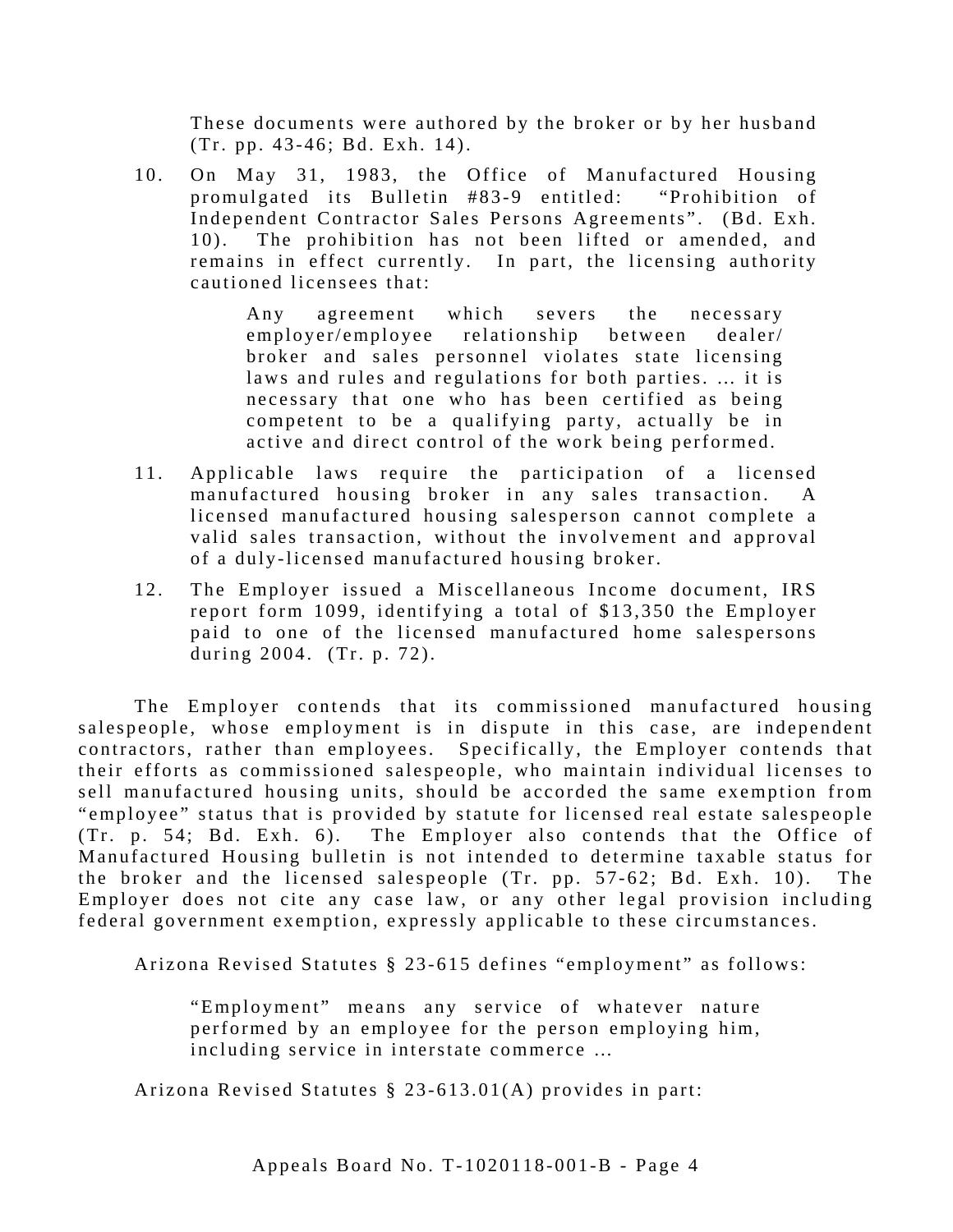Employee; definition; exempt employment

- A. "Employee" means any individual who performs services for an employing unit and who is subject to the direction, rule or control of the employing unit as to both the method of performing or executing the services and the result to be effected or accomplished, except employee does not include:
	- 1. An individual who performs services as an independent contractor, business person, agent or consultant, or in a capacity characteristics of an independent profession, trade, skill or occupation.
	- 2. An individual subject to the direction, rule, control or subject to the right of direction, rule or control of an employing unit solely because of a provision of law regulating the organization, trade or business of the employing unit.
	- 3. An individual or class of individuals that the federal government has decided not to and does not treat as an employee or employees for federal unemployment tax purposes. [Emphasis added].

\* \* \*

Arizona Revised Statutes § 23-617 provides in part as follows:

"Exempt employment" means employment not considered in determining whether an employing unit constitutes an "employer" under this chapter and includes:

\* \* \*

12. Service performed by an individual for an employing unit as an insurance producer, if all such service performed by the individual for such employing unit is performed for remuneration solely by way of commission.

\* \* \*

14. Service performed by an individual for an employing unit as a licensed real estate broker or a licensed cemetery broker or a licensed real estate salesman or licensed cemetery salesman, if all such service performed by the individual for such em-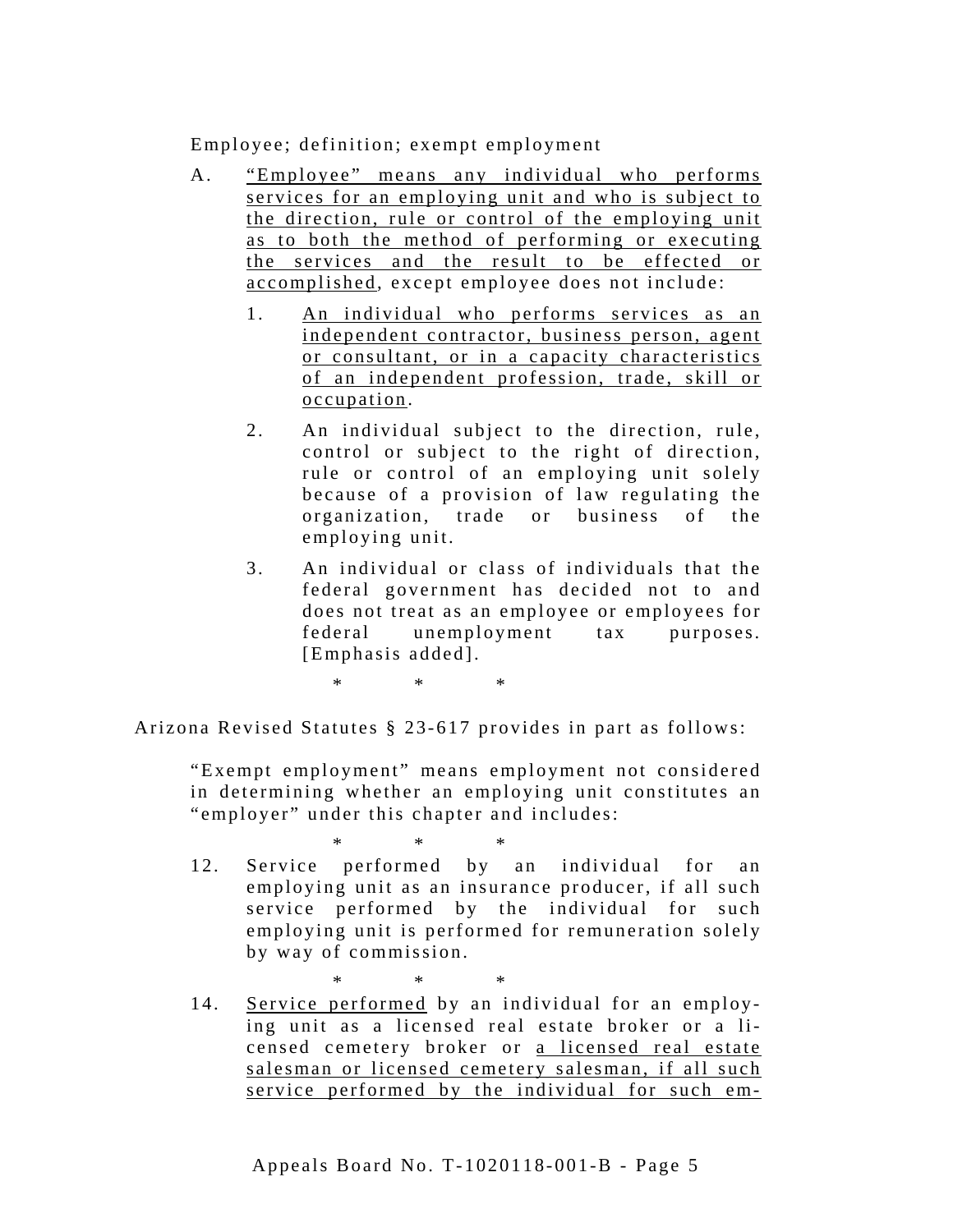ploying unit is performed for remuneration solely by way of commission, except that any service performed as a real estate broker, a cemetery broker, a real estate salesman or a cemetery salesman for an employing unit to which the provisions of section 23-750 apply is not exempt employment.

\* \* \*

- 18. Casual labor not in the course of the employer's trade or business.
- 19. Service performed by an individual for an employing unit as a securities salesman, if all such service performed by the individual for such employing unit is performed for remuneration solely by way of commission, …

\* \* \*

- 22. Service performed by individuals solely to the extent that the compensation includes commissions, overrides or profits realized on sales primarily re sulting from the in-person solicitation of orders for or making sales of consumer goods in the home, ...
- 23. Services performed by an individual for an employing unit in the preparation of tax returns and related schedules and documents, if all such services are performed for remuneration solely by way of commissions, independent of the control of the employing unit, … [Emphasis added].

Arizona Administrative Code, Section R6-3-1723 provides in pertinent part:

- A. "Employee" means any individual who performs services for an employing unit, and who is subject to the direction, rule or control of the employing unit as to both the method of performing or executing the services and the result to be affected or accomplished. Whether an individual is an employee under this definition shall be determined by the preponderance of the evidence.
	- 1. "Control" as used in A.R.S. § 23-613.01, includes the right to control as well as control in fact.
	- 2. "Method" is defined as the way, procedure or process for doing something; the means used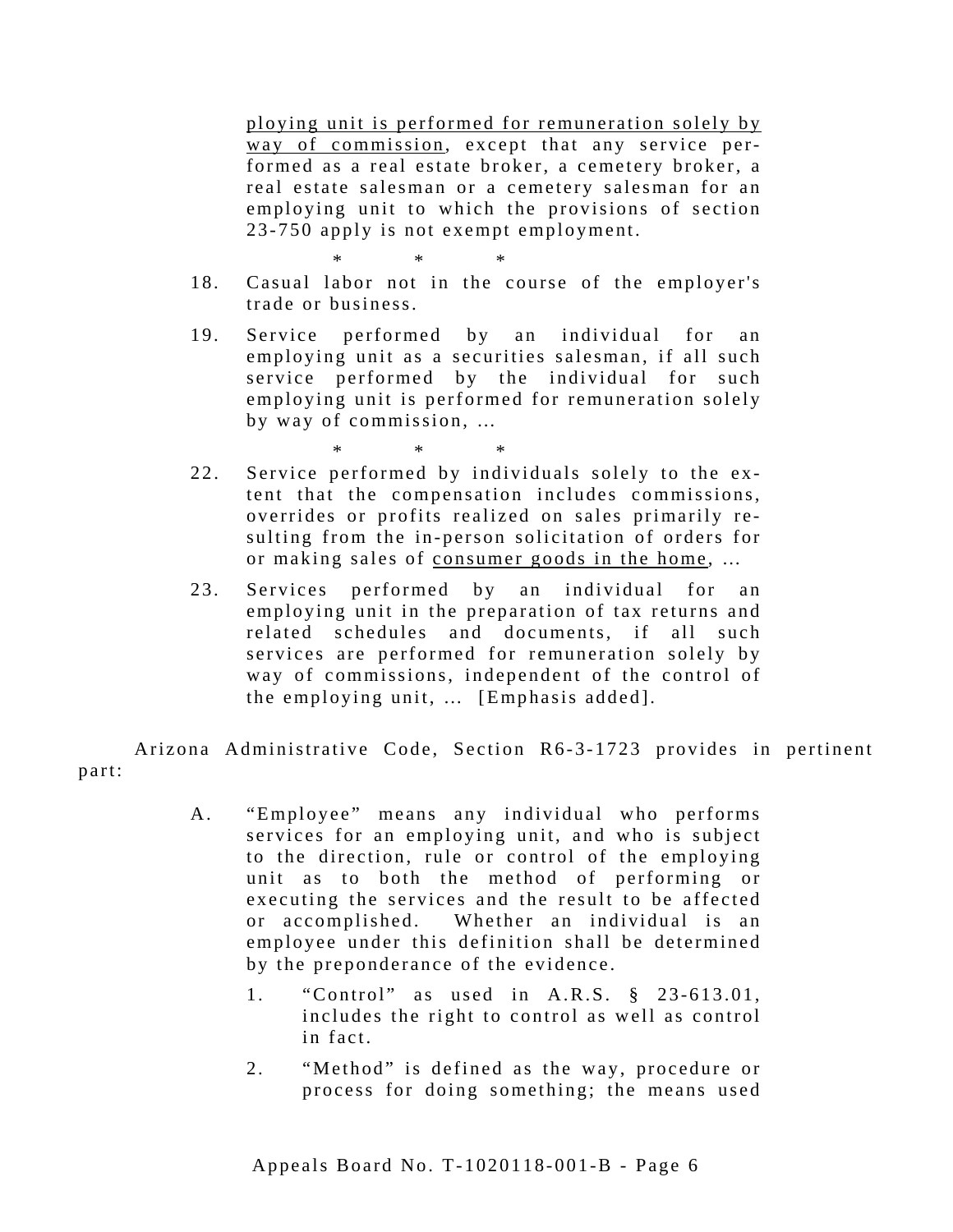in attaining a result as distinguished from the result itself.

- B. "Employee" as defined in subsection (A) does not include:
	- 1. An individual who performs services for an employing unit in a capacity as an independent contractor, independent business person, independent agent, or independent consultant, or in a capacity characteristic of an independent profession, trade, skill or occupation. The existence of independence shall be determined by the preponderance of the evidence .
	- 2. An individual subject to the direction, rule, control or subject to the right of direction, rule or control of an employing unit ". . . solely because of a provision of law regulating the organization, trade or business of the employing unit". This paragraph is applicable in all cases in which the individual performing services is subject to the control of the employing unit only to the extent specifically required by a provision of law governing the organization, trade or business of the employing unit.
		- a. "Solely" means, but is not limited to: Only, alone, exclusively, without other.
		- b. "Provision of law" includes, but is not limited to: statutes, regulations, licensing regulations, and federal and state mandates.
		- c. The designation of an individual as an employee, servant or agent of the employing unit for purposes of the provision of law is not determinative of the status of the individual for unemployment insurance purposes. The applicability of paragraph (2) of this subsection shall be determined in the same manner as if no such designated reference had been made. [Emphasis added].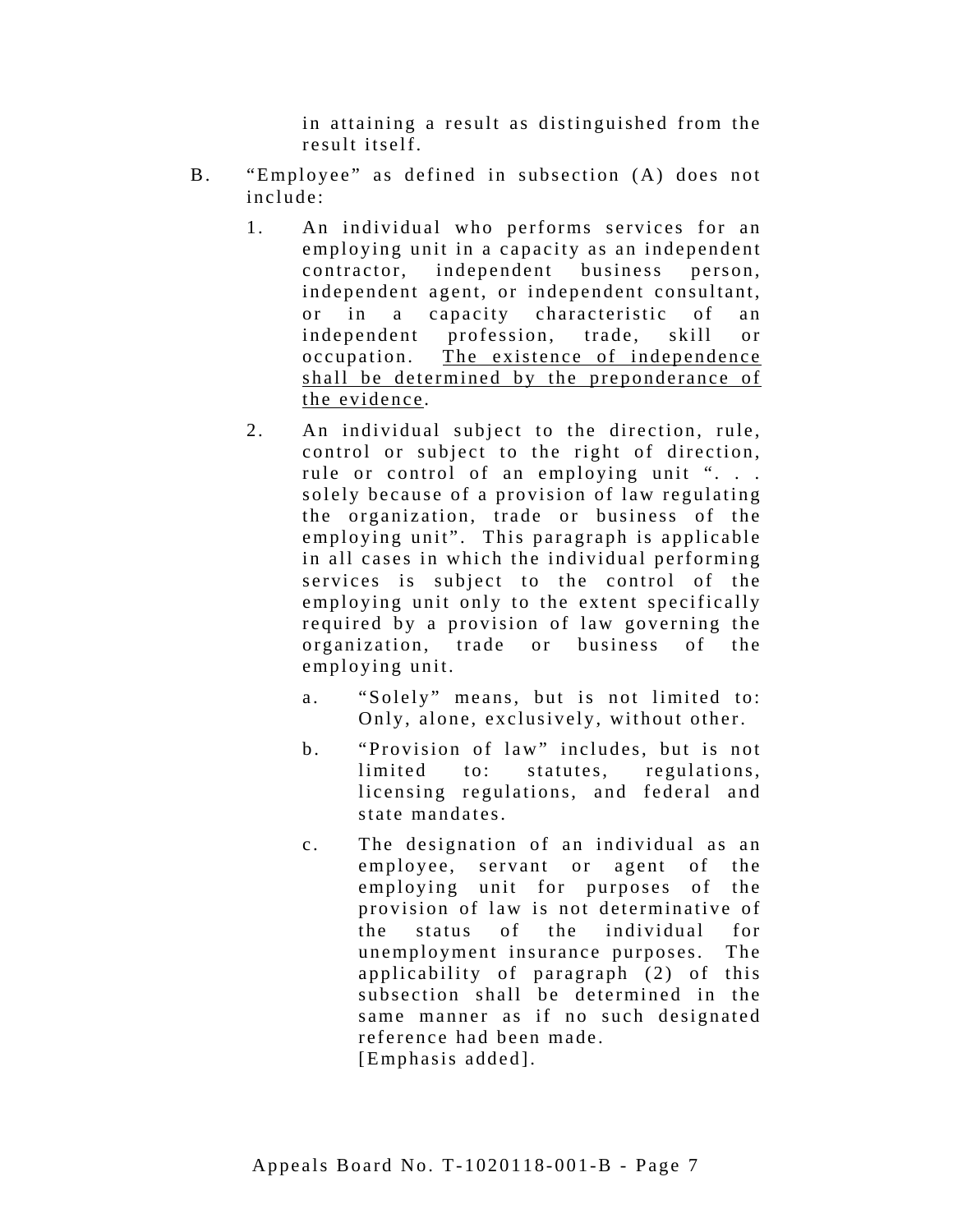Arizona Administrative Code, Section R6-3-1723(D)(2) identifies common indicia of control over the method of performing or executing services that may create an employment relationship, i.e., (a) who has authority over the individual's assistants, if any; (b) requirement for compliance with instructions; (c) requirement to make reports; (d) where the work is performed; (e) requirement to personally perform the services; (f) establishment of work sequence; (g) the right to discharge; (h) the establishment of set hours of work; (i) training of an individual; (j) whether the individual devotes full time to the activity of an employing unit; (k) whether the employing unit provides tools and materials to the individual; and (1) whether the employing unit reimburses the individual's travel or business expenses.

Additional factors to be considered in determining whether an individual may be an independent contractor rather than an employee, are enumerated in Arizona Administrative Code, Section R6-3-1723(E), i.e.: (1) whether the individual is available to the public on a continuing basis; (2) the basis of the compensation for the services rendered; (3) whether the individual is in a position to realize a profit or loss; (4) whether the individual is under an obligation to complete a specific job or may end his relationship at any time without incurring liability; (5) whether the individual has a significant investment in the facilities used by him; (6) whether the individual has simultaneous contracts with other persons or firms.

When applying the guidelines set forth in Arizona Administrative Code, Section  $R6-3-1723(D)(2)$ , our analysis includes consideration of the following factors:

a. Authority over Individual's Assistants Hiring, supervising and payment of the individual's assistants by the employing unit generally shows control over the individuals on the job.

None of the licensed salespersons used paid assistants. This factor is neutral, with no impact on the crucial issue.

b. Compliance with Instructions Control is present when the individual is required to comply with instructions about when, where or how he is to work. The control factor is present if the Employer has the right to instruct or direct.

The Employer is a licensed broker who must remain legally responsible for all sales transactions. Control exists in every finalized sales transaction. This factor demonstrates employment.

c. Oral or Written Reports If regular oral or written reports bearing upon the method in which the services are performed must be submitted to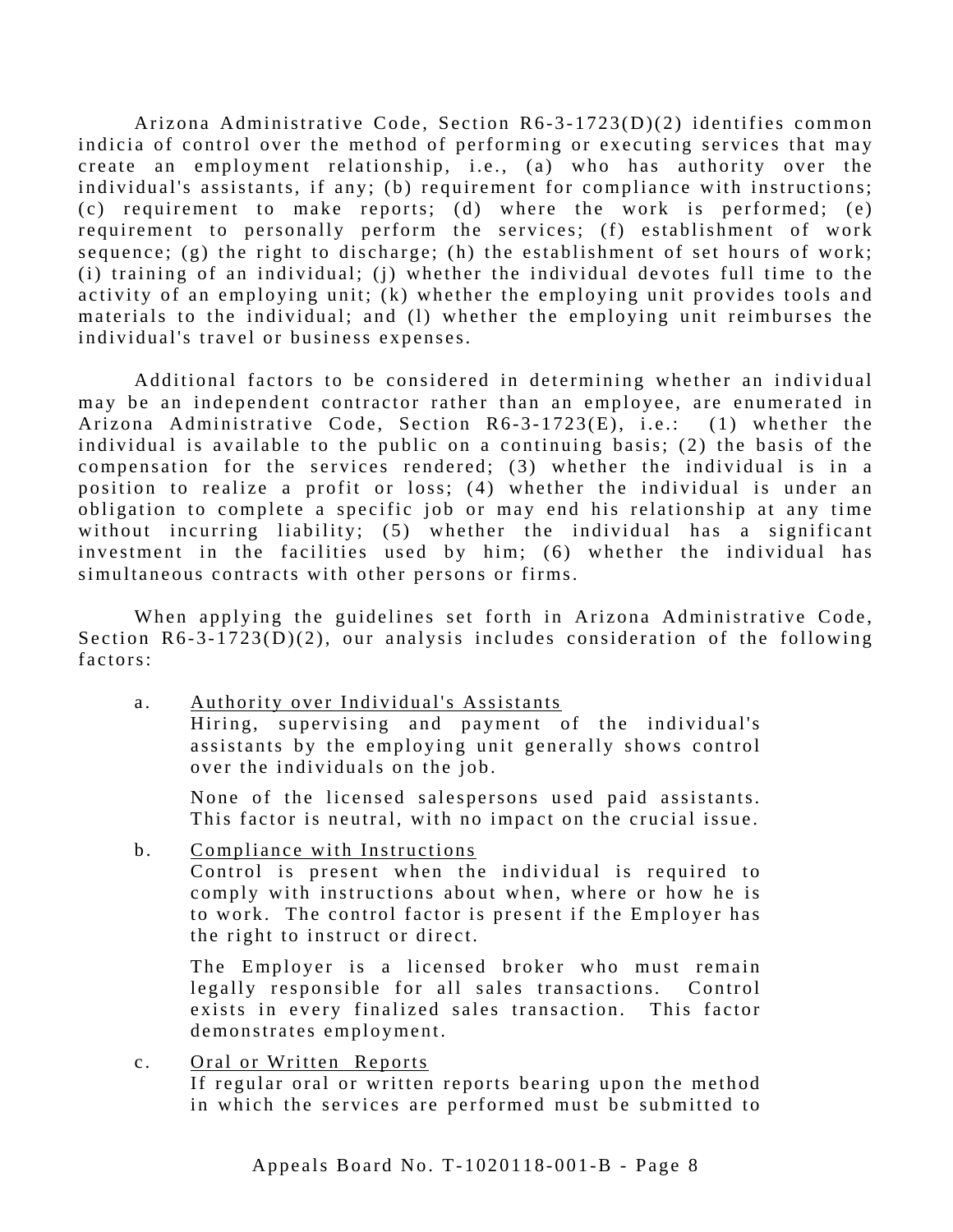the employing unit, it indicates control in that the worker is required to account for his actions.

Contract forms containing mandatory language are provided by the Employer as essential elements of every listing and every finalized sale. The practice, however, is that the broker becomes involved when completing the sales transaction without routine interim progress reports. This factor indicates independence.

d. Place of Work

The fact that work is performed off the Employer's premises does indicate some freedom from control; however, it does not by itself mean that the worker is not an employee.

For three licensed salespersons, the work was performed on premises and indicates control. For all other licensed salespersons, work was performed entirely off the Employer's premises, thus indicating independence.

e. Personal Performance

If the service must be rendered personally, this would tend to indicate that the employing unit is interested in the method of performance as well as the result and evidences concern as to who performs the job. Lack of control may be indicated when an individual has the right to hire a substitute without the employing unit's knowledge or consent.

Any licensed salesperson was entitled to substitute another licensed salesperson without the broker's prior consent. This factor indicates independence.

f. Establishment of Work Sequence

If a person must perform services in the order set for him by the employing unit, it indicates the worker is subject to control as he is not free to follow his own pattern of work, but must follow the routine and schedules of the employing unit.

Sales transactions require certain specified steps necessary in the industry, such as a valid listing agreement or "Employment Agreement" (Exhs. 12G, 12V, 12Y), and ex changes of offers, counteroffers, and disclosures. Finalization requires participation by the Employer as the licensed broker. Missing crucial steps in the mandatory sequence could trigger additional costs and could invalidate a transaction. This factor indicates employment.

g. Right to Discharge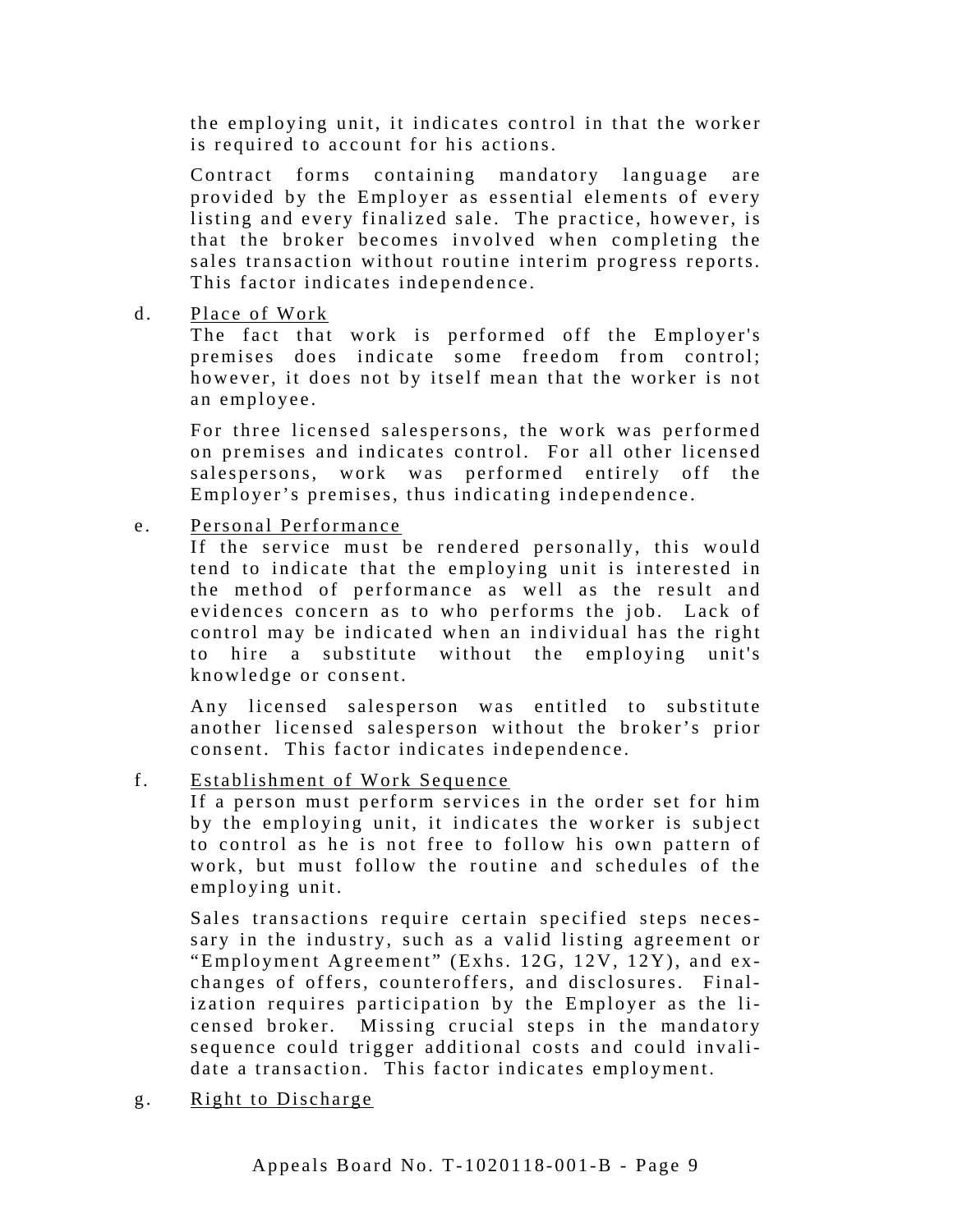The right to discharge, as distinguished from the right to terminate a contract, is a very important factor indicating that the person possessing the right has control.

The licensed broker retains the statutory right to deny consent or authorization, and always could preclude the licensed salesperson from using the business name and crucial documents. No contractual penalty is specified for termination, including liquidated damages. This factor indicates employment.

h. Set Hours of Work

The establishment of set hours of work by the employing unit is indicative of control. This condition bars the worker from being master of his own time, which is the right of an independent worker.

The practice allowed each licensed manufactured housing salesperson to keep irregular hours. This factor indicates independence.

i. Training

Training of an individual by an experienced employee working with him, or by required attendance at meetings, is indicative of control because it reflects that the Employer wants the service performed in a particular manner.

No formal training was undertaken because all workers already possessed the required salesperson license. This factor indicates independence.

j. Amount of Time

If the worker must devote his full time to the activity of the employing unit, it indicates control over the amount of time the worker spends working, and impliedly restricts him from doing other gainful work. An independent worker, on the other hand, is free to work when and for whom he chooses.

The practice allowed each licensed salesperson to work irregular hours at will. No minimum level of time or periodic effort was specified by the licensed broker. The only prohibition was working simultaneously with another licensed broker. This factor indicates independence.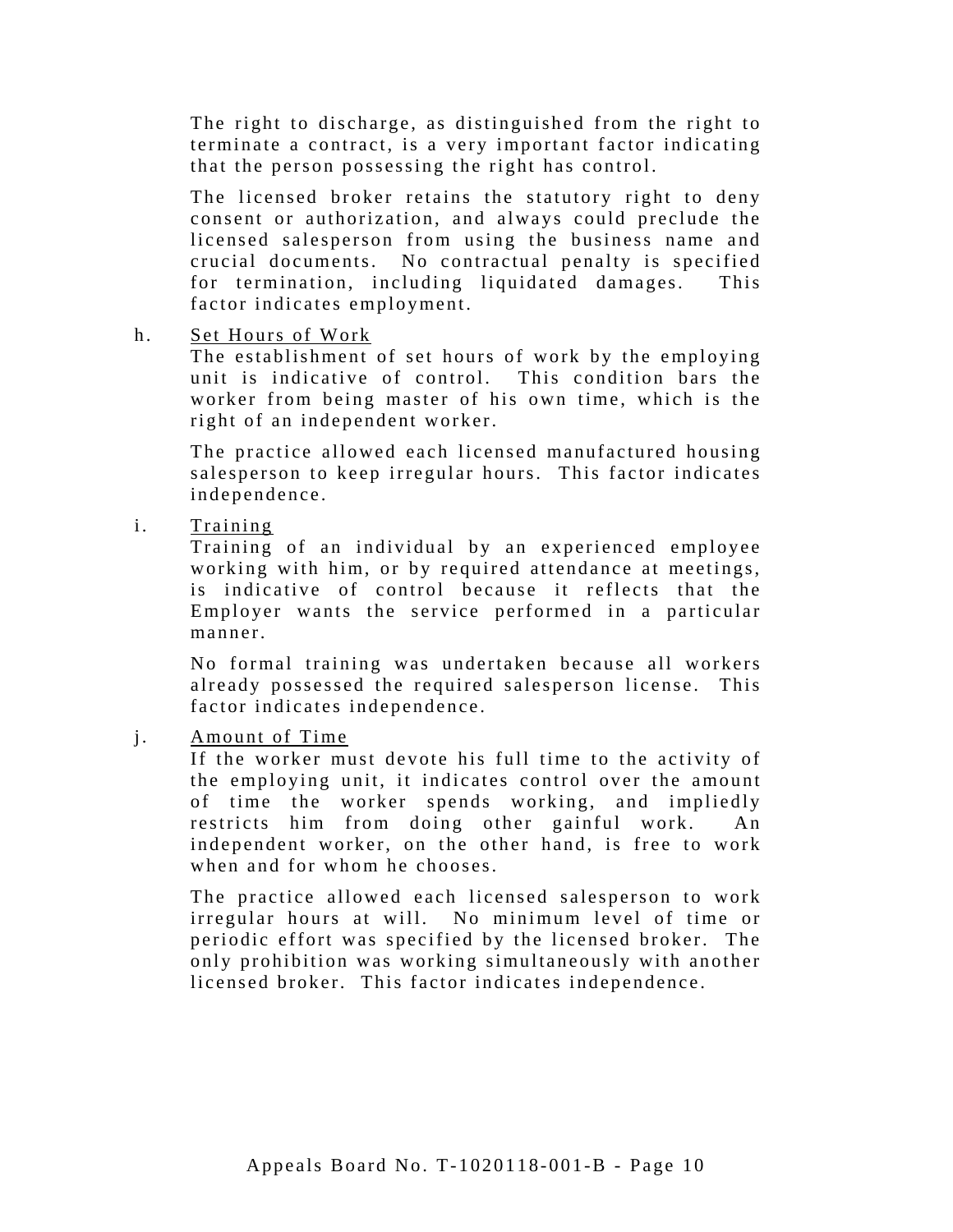### k. Tools and Materials

If an employing unit provides the tools, materials and wherewithal for the worker to do the job, it indicates control over the worker. Conversely, if the worker provides the means to do the job, a lack of control is indicated.

The only tools and materials involved were the contractual documents provided by the Employer, which contains language that the Employer is required by law to ensure exists throughout each completed sales transaction. No worker provided the means to do the job. This factor indicates employment.

i. Expense Reimbursement

Payment by the employing unit of the worker's approved business and/or traveling expenses is a factor indicating control over the worker. Conversely, a lack of control is indicated when the worker is paid on a job basis and has to take care of all incidental expenses.

No expenses were reimbursable. This factor indicates independence.

The following additional factors enumerated in Arizona Administrative Code, Section  $R6-3-1723(E)$  also are significant and appropriate for consideration in determining the relationship of the parties:

l. Availability to the Public

Generally, an independent contractor makes his or her services available to the general public, while an employee does not.

All licensed salespeople were prohibited by law from simultaneously working with another licensed broker. Although any member of the public would be a potential customer, no sales of manufactured housing were available without the auspices of a licensed broker. This factor indicates employment.

2. Compensation

Payment on a job basis is customary where the worker is independent, whereas an employee is usually paid by the hour, week or month.

Payment was calculated strictly on a commissioned sales basis. This factor indicates independence, but is not dispositive because employees often work on commission.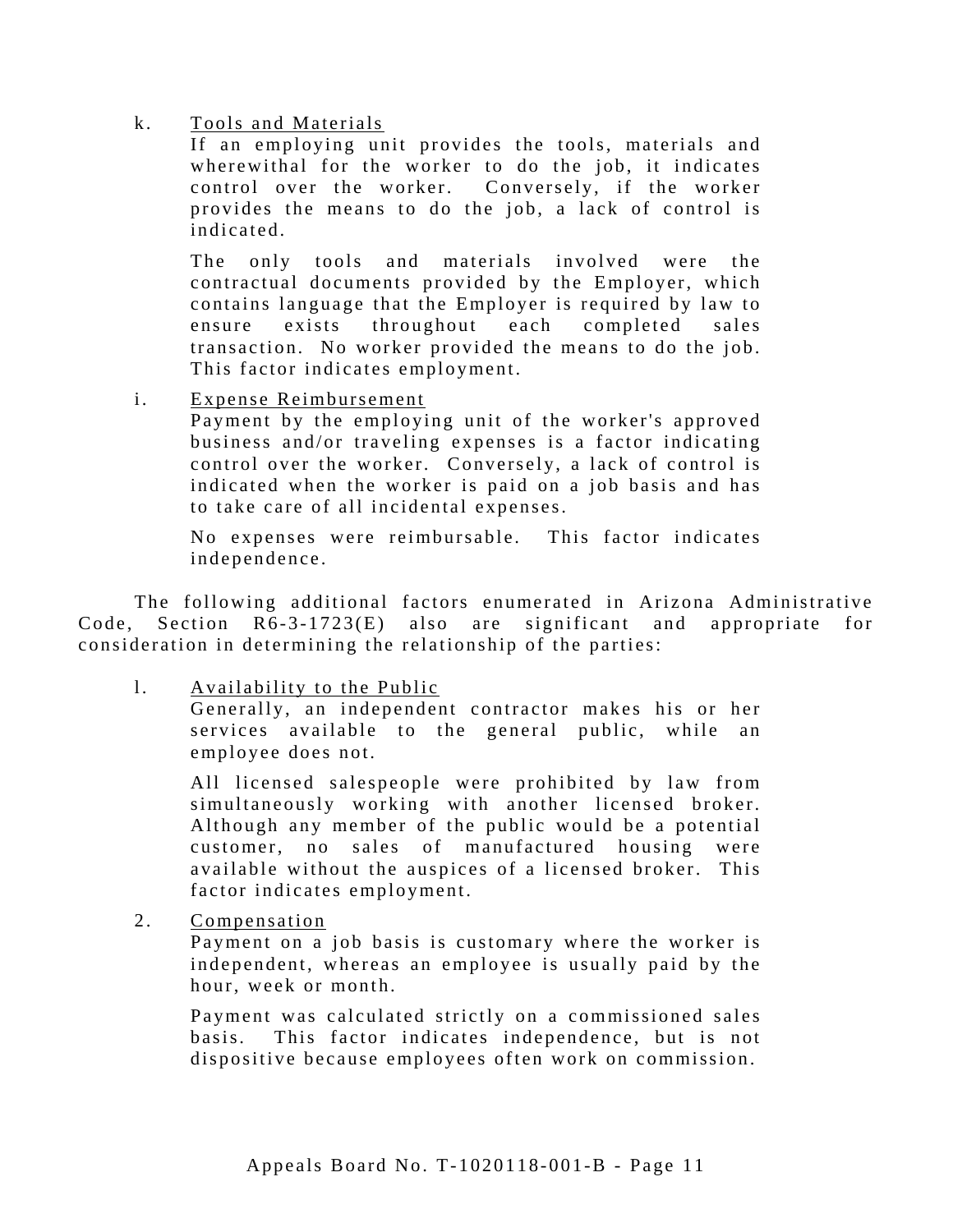## 3. Realization of Profit or Loss

An employee generally is not in a position to realize a profit or loss as a result of his services. An independent contractor, however, typically has recurring liabilities in connection with the work being performed. The success or failure of his endeavors depends in large degree upon the relationship of income to expenditures.

The licensed salespersons were not required to invest anything beyond their personal time and efforts. Enhanced efforts would not re sult in a higher commission, and lack of diligence would not reduce the commission amount. This factor indicates employment.

4. Obligation

An employee usually has the right to end the relationship with an Employer at any time without incurring liability. An independent worker usually agrees to complete a specific job.

Each licensed salesperson could cease efforts at any time without penalty to the Employer. The lack of liquidated penalties for non-completion indicates employment.

5. Significant Investme nt.

A significant investment, by the worker, in equipment and facilities would indicate an independent status. The furnishing of all necessary equipment and facilities by the employing unit would indicate the existence of an employee relationship.

The licensed salespersons were not required or permitted to invest anything beyond their personal time and efforts. This factor indicates employment.

6. Simultaneous Contracts

An individual who works for a number of people or companies at the same time may be considered an independent contractor because he is free from control by one company. However, the person may also be an employee of each person or company depending upon the particular circumstances.

All licensed salespeople were prohibited by law from simultaneously working with another licensed broker. Although any member of the public would be a potential customer, no sales of manufactured housing were available without the auspices of a licensed broker. This factor indicates employment.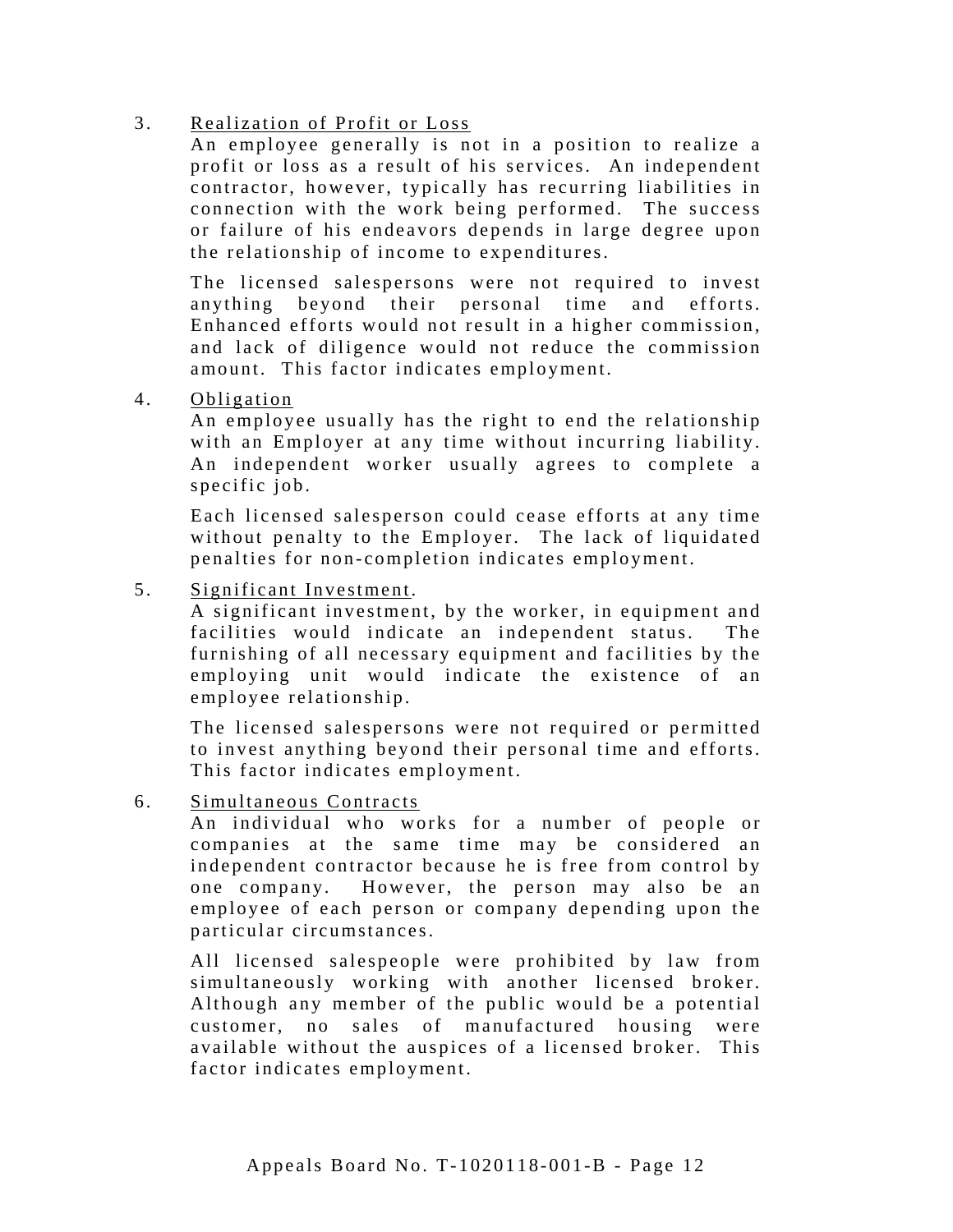Pursuant to Arizona Administrative Code, Section R6-3-1723(F), other factors not specifically identified in the rule subsections also may be considered.

One such crucial factor in this case is the complete absence of any legal authority for treating persons who are licensed to sell manufactured housing as subject to the exemption specifically afforded to persons who are licensed to sell real estate. Licensed real estate salespersons enjoy exemption from employee status pursuant to Arizona Revised Statutes § 23-617(14), and Arizona Administrative Code, Section R6-3-1725. The existence of exemptions specifically listed for other industries confirms that the Arizona Legislature deliberately set aside and authorized special non-employee status for licensed real estate salespeople. The Legislature also specifically and deliberately set aside other enumerated industries such as insurance, securities, tax returns and direct sales of consumer goods in the home. The Unemployment Insurance taxation treatment is similar to enumerated exemptions for professional athletes, elected officials, students, clergy, and prison inmates.

None of these specifically-listed exemptions applies to the industry in which the Employer and its salespersons admittedly engaged. The statutes and rules confirm that the Arizona Legislature deliberately did not include licensed manufactured housing salespersons in any listed exemption from employment status. Thus, we conclude that no exemption from employment status can be extended to the licensed retail sales of manufactured homes. No evidence was presented demonstrating that manufactured home salespersons undertake the substantial course of study and pass a comprehensive examination required of licensed real estate salespersons. Unless the factors required to be considered yield an obvious conclusion otherwise, a decision to include a similar industry for which the Legislature already set forth specifically-mandated requirements yet did not include amongst a list of exempted industries, would be fiat not authorized by the Arizona Legislature.

In addition, the Arizona licensing authority expressly has prohibited the application of independent contractor status between a licensed manufactured homes broker and all licensed salespersons engaged in the sale of manufactured homes for that broker. The licensing authority warned that professional discipline potentially could arise from claims of independent contractor status, due to the essential control over the entire manufactured home sales process that must be exercised by the licensed broker.

Prior existence of this written prohibition (Bd. Exh. 10) cuts to the heart of the arguments by the Employer and its counsel that the Employer exercised no control at all over activities by the licensed salespersons of manufactured homes. The prohibition of independent contractor status in this industry minimizes the value of the written independent contractor agreements drafted by the Employer and presented in this case. The Arizona licensing authority requires the licensed manufactured housing broker to exercise control over the sales transaction, and to exercise control over the licensed manufactured housing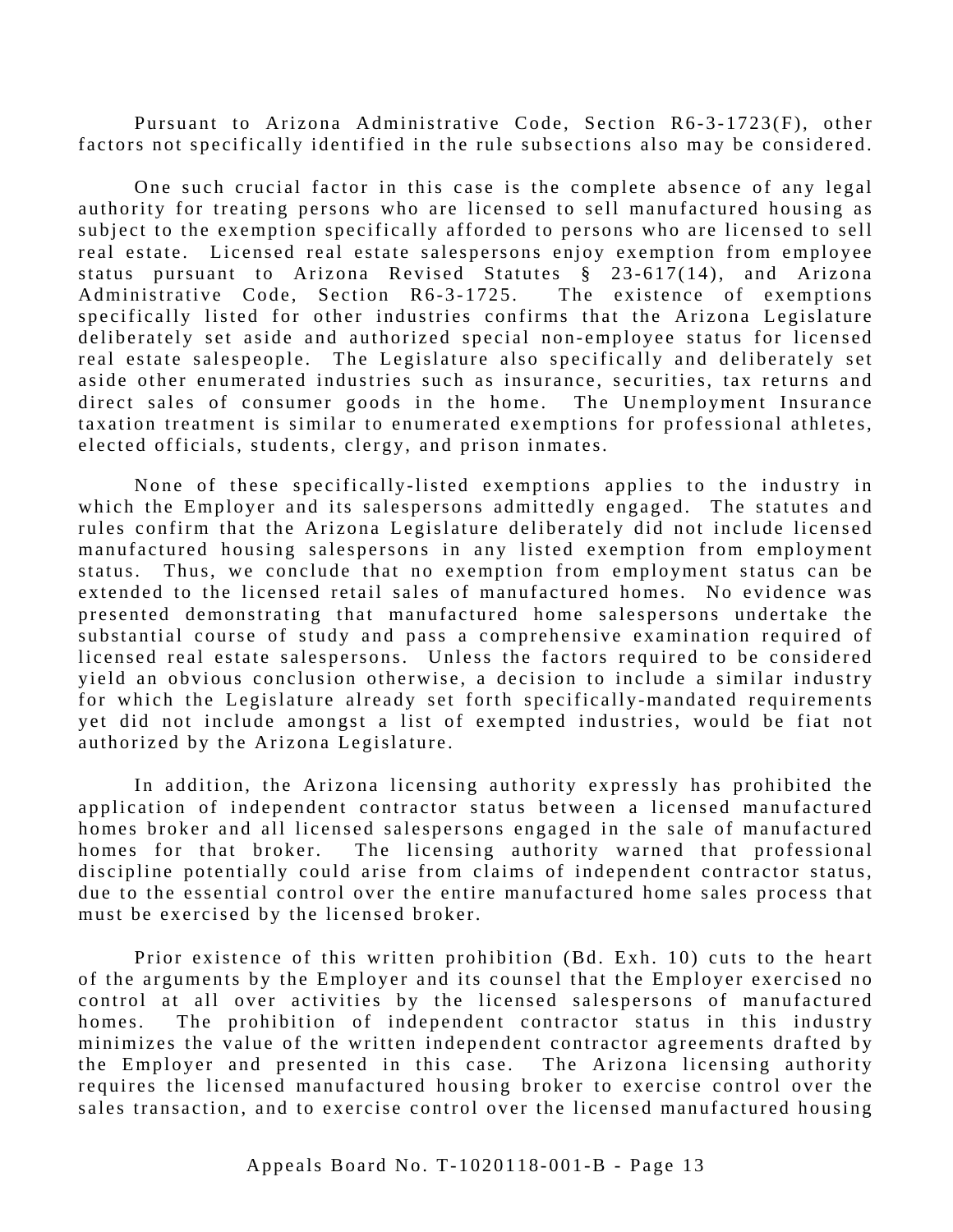salespersons whose status is the subject of this appeal. This factor not only is strongly indicative of control, but extends further by conclusively establishing that the relationship must be that of employer and employee.

We conclude that the industry-specific legal mandate upon the licensed manufactured home broker to exercise control is an essential characteristic of this business relationship. As a license requirement, control must be maintained throughout the process of selling manufactured homes. The legal requirement trumps all other concerns and considerations regarding the issue before us on review. Thus, payments for services rendered in this industry cannot be payments to an independent contractor, and necessarily constitute wages.

The Arizona Court of Appeals, in the case of *Arizona Department of Economic Security v. Little*, 24 Ariz. App 480, 539 P.2d 954 (1975), made it clear that all sections of the Employment Security Law should be given the longestablished liberal construction in an effort to include as many types of employment relationships as possible, when the Court held:

> The declaration of policy in the Act itself is the achievement of social security by encouraging employers to provide more stable employment and by the systematic accumulation of funds during periods of employment to provide benefits for periods of unemployment [See A.R.S.  $§ 23-601].$

This view was reiterated by the Arizona Court of Appeals in the case of *Warehouse Indemnity Corporation v. Arizona Department of Economic Security* , 128 Ariz. 504, 627 P.2d 235 (App. 1981), where the Court ruled:

> The Arizona Supreme Court has noted, however, that the Arizona Employment Security Act is remedial legislation. All sections, including the taxing section, should be given a liberal interpretation ... [Emphasis added].

In this case, the factors that tend to support the Employer's contention of independent contractor relationship include the existence of signed "independent" contractor agreements" (Bd. Exh. 17), existence of a professional license requirement, the consistent payment of commissions followed by a Form 1099, the lack of micromanaged sales activities, the lack of paid assistants, the ability to terminate the arrangement at any time, the opportunity to hire a similarlylicensed substitute, and the ability of licensed salespersons to work from their homes.

Factors that are characteristic of independence include the absence of set hours for work, the lack of extensive training and meetings, the lack of office space provided to all but three of the licensed manufactured home salespersons,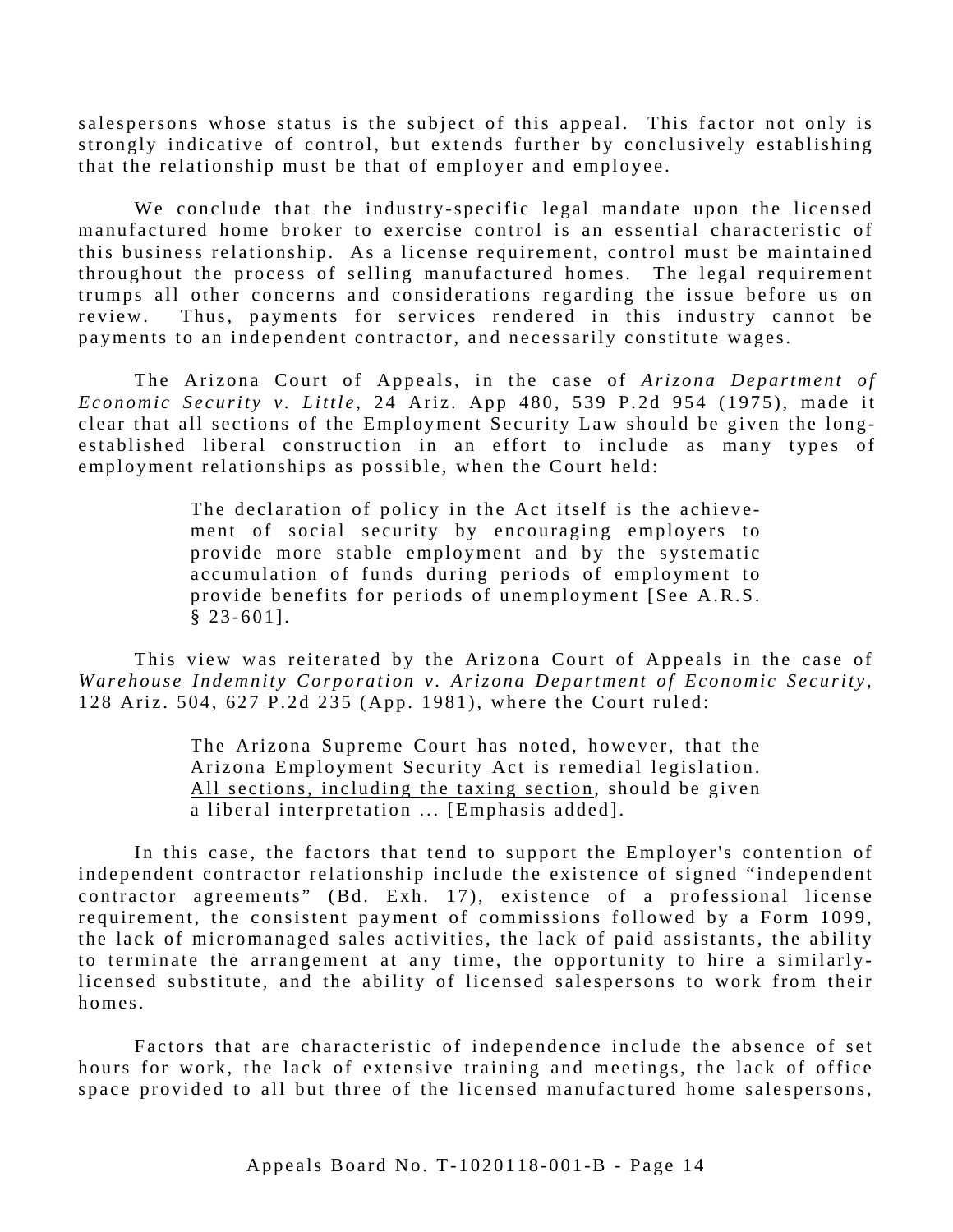and the freedom to work any hours with any potential customer. However, we conclude that the evidence of employee status outweighs these factors.

Although the individual licensed manufactured home salespersons were not necessarily required to comply with instructions about when, where or how the salesperson was to perform their essential duties, the control factor is present in this case because the Employer has the right to instruct or direct any licensed manufactured housing salesperson. The Employer's consent as a licensed broker is a legally required and essential ingredient to every completed sales transaction. Liabilities arising from defects and departures from instructions could run to the Employer, as the licensed broker who oversaw and who authorized the sales transaction. The Employer, operating with or as a licensed broker, was required to include certain mandatory steps and language in each transaction with the public.

An argument could be made that the licensed manufactured home salespersons are subject to the broker's direction, rule or control "... solely because of a provision of law regulating the organization, trade or business of the employing unit". We agree that this is a regulated industry in which all sales for a fee require a licensed broker, who is the qualifying party for any licensed manufactured home salesperson. The Employment Security Law of Arizona applies an exception provision:

> … in all cases in which the individual performing services is subject to the control of the employing unit only to the extent specifically required by a provision of law governing the organization, trade or business of the employing unit." Arizona Revised Statutes § 23- $613.01(A)(2)$  and Arizona Administrative Code, Section  $R6-3-1723(B)(2)$ .

this case. We perceive a plethora of legitimate reasons why a fee-charging salesperson must be under the control and supervision of a licensed broker, including but not limited to the potential for incomplete disclosures, fraud and overreaching, or other behaviors that could make one person or entity liable for damages incurred by another. The definitive requirement, "solely" by reason of provisions codifying professional requirements, is not met by the evidence in this case.<br>Appeals Board No. T-1020118-001-B - Page 15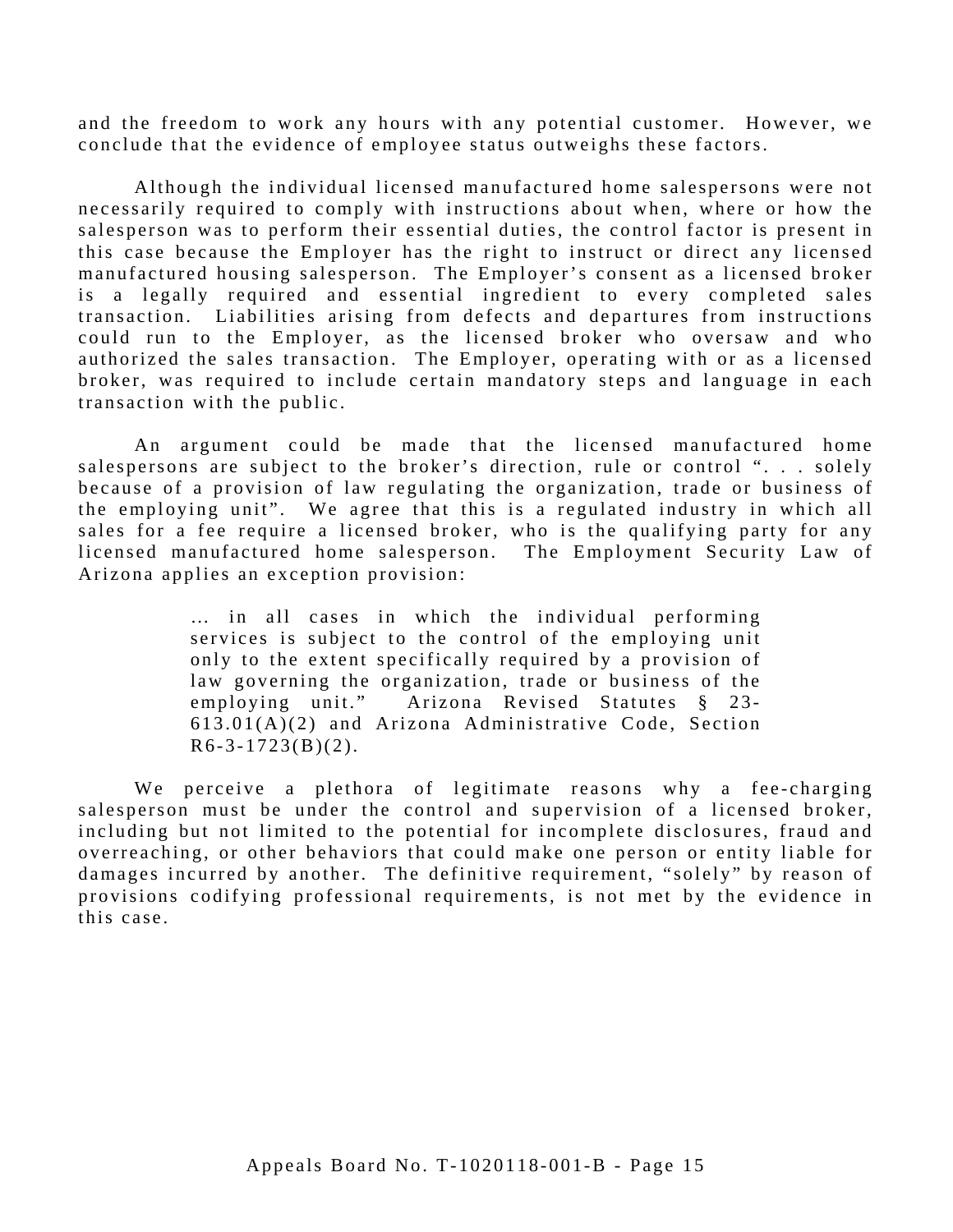The licensing agency phrased the distinction succinctly in 1983, by recognizing a far more inclusive and more extensive obligation exists to the public as follows:

> The law clearly requires a qualifying party for a license to have active and direct supervision and direct responsibility for all operations of that particular licensed business. An "independent contractor" by the very nature of that status would not be under the control or responsibility of the qualifying party for the license. (Bd. Exh. 10).

We conclude that the factors tending to support an employer/employee relationship in this case include: the lack of any statutory exclusion from employee status when other industries are specifically excluded, the provision of an office plus a computer and other supplies to at least three licensed salespersons, the legal prohibition against working simultaneously for more than one licensed broker, the lack of significant investment by the licensed manufactured home salespersons, the lack of recurring liabilities or expenditures by the licensed salespersons thereby averting an independent profit or loss risk to the salesperson, the provision of cu stomized sales documents by the broker to facilitate all sales, the existence of control required by law and by the licensing authority, and the licensing authority's specific prohibition of independent contractor status between a licensed broker and licensed salespeople.

We find that absence of significant investment, coupled with insulation from the risk of loss inherent in such business investment, are determinative elements in finding that the workers were employees rather than independent contractors. Similarly, we find that the exclusivity of the work efforts, as each licensed manufactured home salesperson always was legally prohibited from working simultaneously for any other broker, is a determinative element in finding that the workers were employees rather than independent contractors. We find that the provision of an office, model homes, name badges, logo shirts, and a computer to the three licensed manufactured home salespersons who were allowed to sell new manufactured homes is another determinative element in finding that the workers were employees rather than independent contractors.

The Employer, through counsel, implies that the broker's relationship with the three licensed manufactured home salespeople who sold new homes should be treated differently from the similar arrangement with those licensed manufactured home salespersons who always sold used manufactured homes. However, the provision of useful tools and materials was not limited to the three newly-manufactured home salespeople. The broker admittedly provided customized forms essential to commencing and completing each sales transaction, to all salespersons. The broker testified that she did so in order to fulfill her own license obligations to ensure that certain mandatory language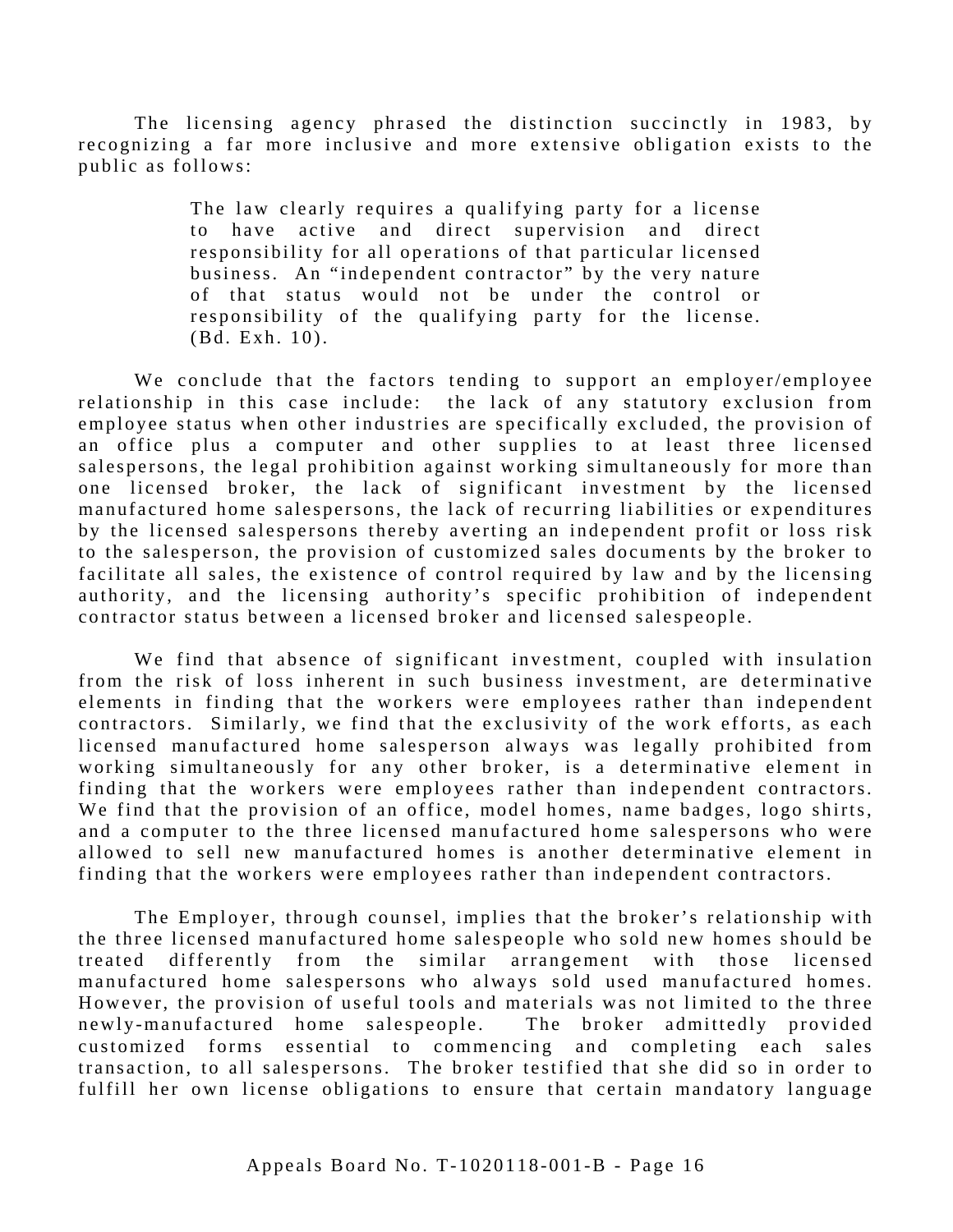must be included in all sales listings and contracts. No evidence was presented that any salesperson chose to express independence by redrafting different selling documents. Further, the licensing authority makes no material distinction between licensed sales of new and used manufactured homes.

We find that the payment on a per-job basis by commissions, rather than some other method of calculation, does not require a conclusion that this relationship is with independent contractors. Similarly, the existence of independent contractor agreements remains a device useful to allow an argument that the relationship is not employment. However, by law the licensed manufactured home salesperson cannot be truly independent in their actions. The licensed manufactured home salesperson cannot legitimately sell new or used manufactured homes for a fee, without the involvement of one licensed broker for each such effort. Certain mandatory language is required. None of the licensed manufactured home salespersons could hold their services out to the general public directly, because the involvement of one licensed broker is required by law. Simultaneous contracts with more than one broker are prohibited. Hence, these factors favor employment status.

The enumerated factors that are not directly applicable to our considerations, based upon the evidence presented in this case, include the absence of evidence that any compensatory payment was designated as hourly wages, and lack of assistants over whom the individuals could exercise authority. These factors are neutral in this case.

We have thoroughly examined the factors established as present by the facts in this case, and we have considered the relevant law and administrative rules as they are applicable to those facts. We have considered the evidence as it relates to the factors set out in the Arizona Administrative Code, Subsections R6-3-1723(D) and (E). We conclude that the existence of signed "independent contractor agreements" does not define the relationship involved in this industry, and does not remove the relationship from employment status for taxation purposes. The legal requirements of the licenses involved carry far more weight than whatever paperwork the licensees chose to sign (Exh. 14). We conclude that the services performed by individuals as licensed salespersons of manufactured homes, under the Employer's manufactured home broker license, constitute employment.

Arizona Revised Statutes § 23-622(A) defines "wages" as:

"Wages" means all remuneration for services from whatever source, including commissions, bonuses and fringe benefits and the cash value of all remuneration in any medium other than cash. ...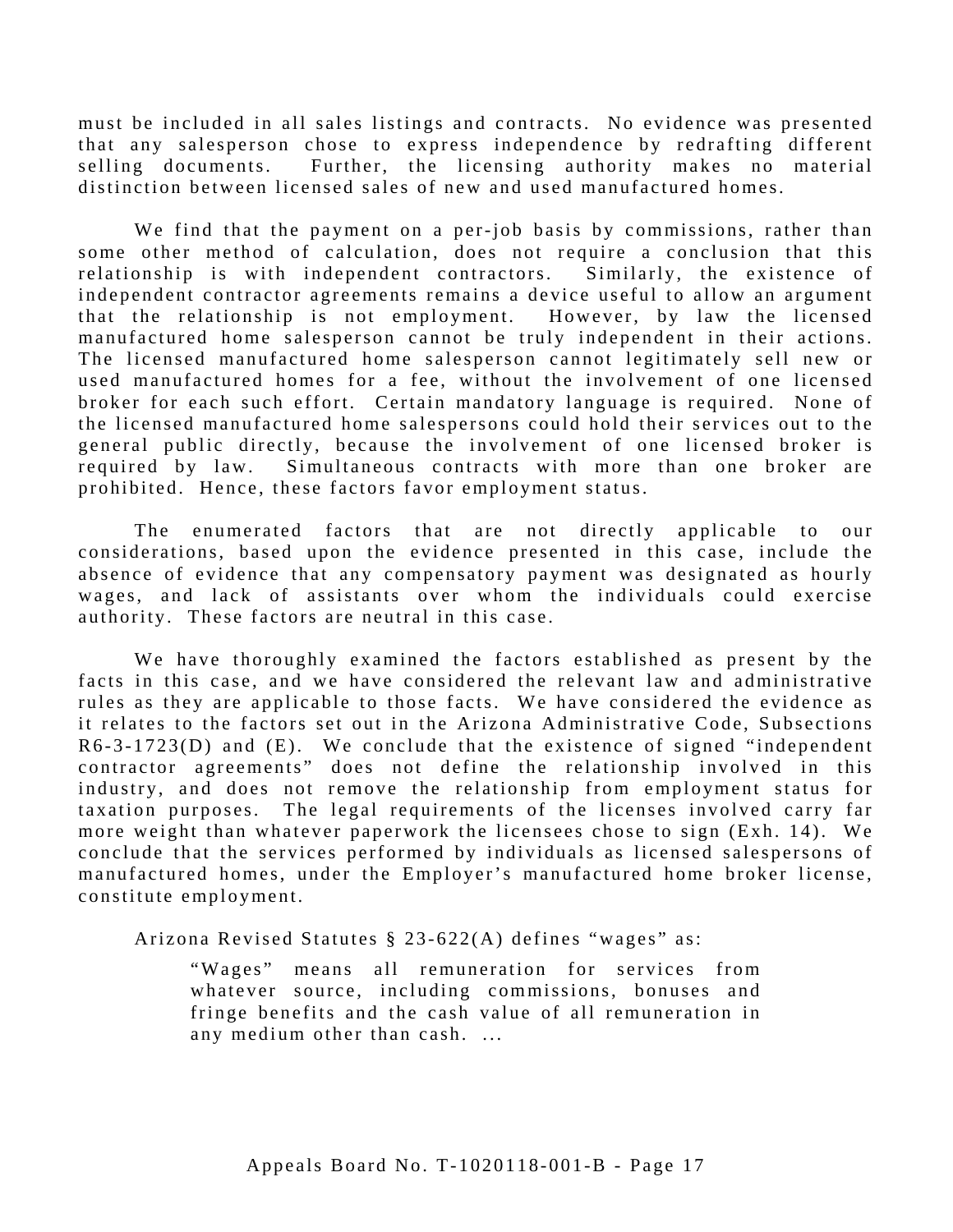Arizona Administrative Code, Section R6-3-1705(B) provides in pertinent part:

> The name by which the remuneration for employment, or potential employment as provided in ... [A.A.C. R6-3-1705(G)], is designated or the basis on which the remuneration is paid is immaterial. It may be paid in cash or in a medium other than cash, on the basis of piece work or percentage of profits, or it may be paid on an hourly, daily, weekly, monthly, annual or other basis. The remuneration may also be paid on the basis of an estimated or agreed upon amount in order to resolve an issue arising out of an employment or potential employment relationship.

In this case, the Employer paid commissions to the licensed salespersons, based upon their consummated sales of manufactured homes (Bd. Exh. 13). We conclude from the evidence that such remuneration constitutes wages as contemplated by the applicable statutes and administrative rules. Accordingly,

THE APPEALS BOARD **AFFIRMS** the Reconsidered Determination issued on June 19, 2006.

- 1. Services performed by individuals as licensed manufactured home salespersons constitute **Employment** as defined in A.R.S. §§ 23-613.01, 23-615 or 23-617, and such individuals are **Employees**  within the meaning of A.R.S. § 23-613.01 and Arizona Administrative Code, Section R6-3-1723.
- 2. The remuneration paid to individuals for the services performed constitutes **Wages** within the meaning of A.R.S. § 23-622, which must be reported and on which state taxes for unemployment insurance are required to be paid.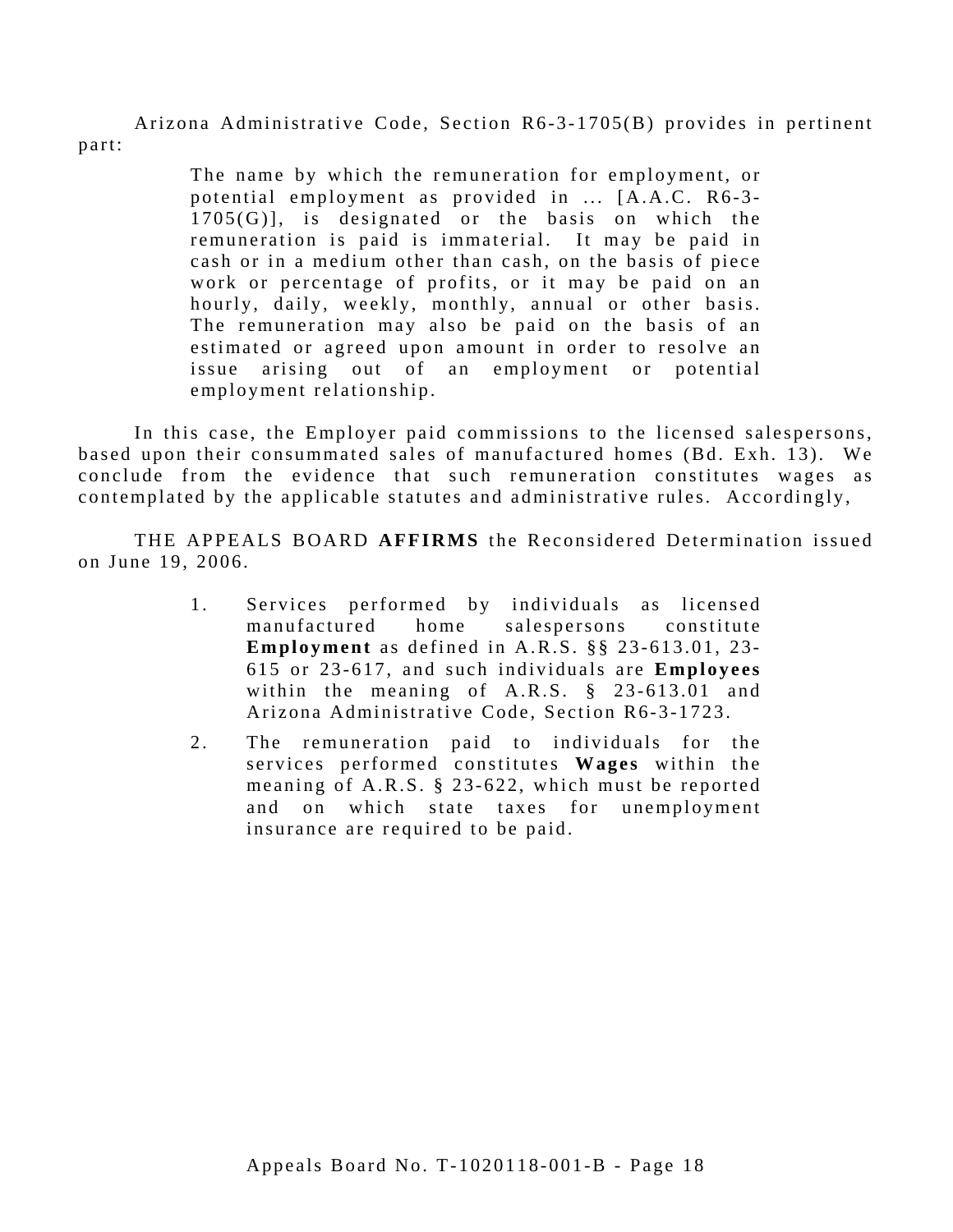3. The Employer is liable for Arizona Unemployment Insurance taxes on wages for the quarters ending June 30, 2003, September 30, 2003, December 31, 2003, March 31, 2004, June 30, 2004, September 30, 2004, December 31, 2004, March 31, 2005, June 30, 2005, and September 30, 2005, under A.R.S. § 23 - 613.

DATED:

APPEALS BOARD

MARILYN J. WHITE, Chairman

HUGO M. FRANCO, Member

WILLIAM G. DADE, Member

**PERSONS WITH DISABILITIES:** Under the Americans with Disabilities Act, the Department must make a reasonable accommodation to allow a person with a disability to take part in a program, service, or activity. For example, this means that if necessary, the Department must provide sign language interpreters for people who are deaf, a wheelchair accessible location, or enlarged print materials. It also means that the Department will take any other reasonable action that allows you to take part in and understand a program or activity, including making reasonable changes to an activity. If you believe that you will not be able to understand or take part in a program or activity because of your disability, please let us know of your disability needs in advance if at all possible. Please contact the Appeals Board Chairman at (602) 229-2806.

\_\_\_\_\_\_\_\_\_\_\_\_\_\_\_\_\_\_\_\_\_\_\_\_\_\_\_\_\_\_\_\_\_\_\_\_\_\_\_\_\_\_\_\_\_\_\_\_\_\_\_\_\_\_\_\_\_\_\_\_\_\_\_\_\_\_\_\_\_\_\_\_\_\_\_\_\_\_\_\_\_\_\_\_\_

## **RIGHT TO FURTHER REVIEW BY THE APPEALS BOARD**

\_\_\_\_\_\_\_\_\_\_\_\_\_\_\_\_\_\_\_\_\_\_\_\_\_\_\_\_\_\_\_\_\_\_\_\_\_\_\_\_\_\_\_\_\_\_\_\_\_\_\_\_\_\_\_\_\_\_\_\_\_\_\_\_\_\_\_\_\_\_\_\_\_\_\_\_\_\_\_\_\_\_\_\_\_

Pursuant to A.R.S. § 23-672(F), the final date for filing a request for

r e v i e w i s  $\cdot$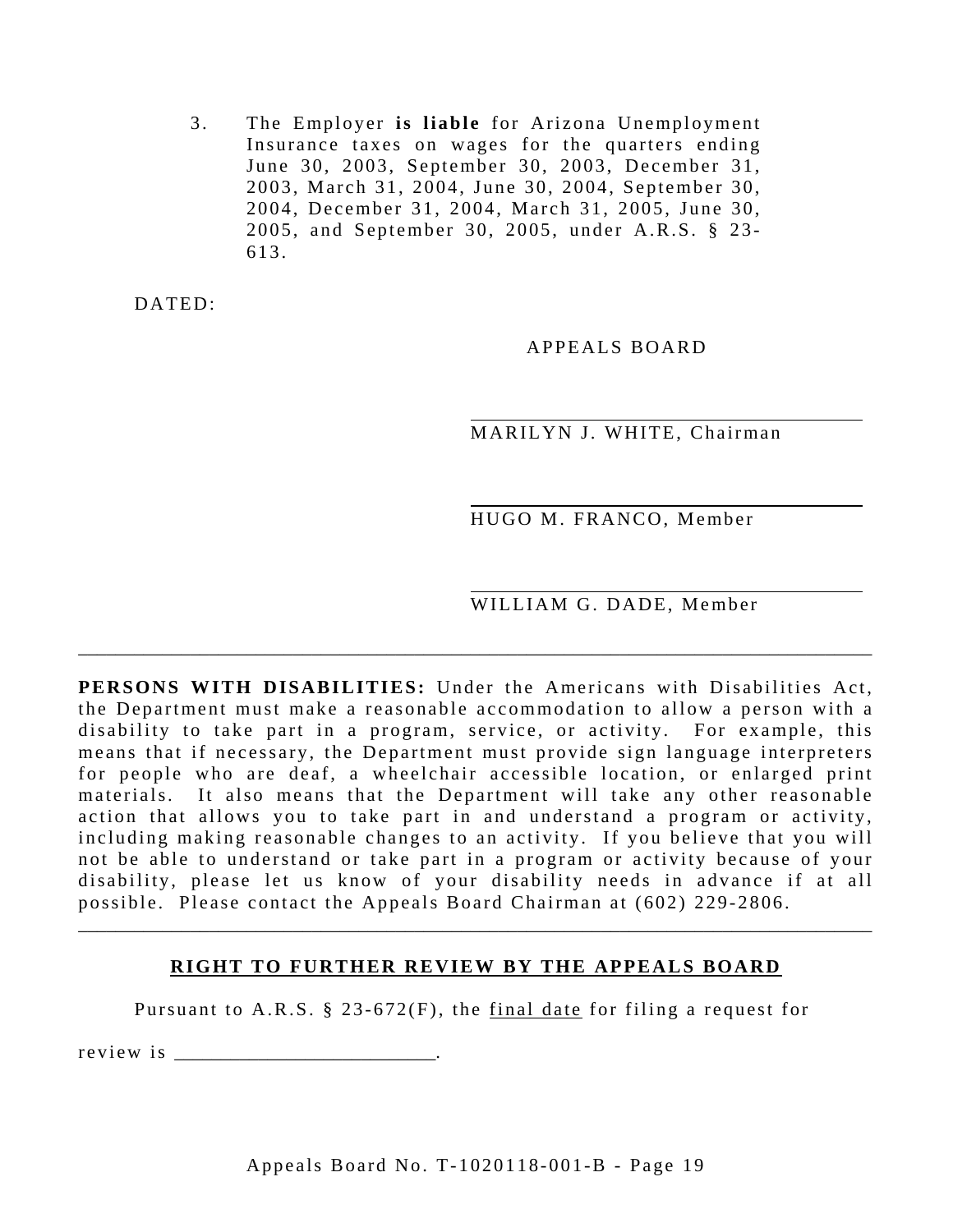### **INSTRUCTIONS FOR FILING A REQUEST FOR REVIEW OF THE BOARD'S DECISION**

- 1. A request for review must be filed in writing within 30 calendar days from the mailing date of the Appeals Board's decision. A request for review is considered filed on the date it is mailed via the United States Postal Service, as shown by the postmark, to any public employment office in the United States or Canada, or to the Appeals Board, 1140 E. Washington, Box 14, [Suite 104], Phoenix, Arizona 85034. Telephone: (602) 229-2806. A request for review may also be filed in person at the above locations or transmitted by a means other than the United States Postal Service. If it is filed in person or transmitted by a means other than the United States Postal Service, it will be considered filed on the date it is received.
- 2. Parties may be represented in the following manner:

An individual party (either claimant or opposing party) may represent himself or be represented by a duly authorized agent who is not charging a fee for the representation; an employer, including a corporate employer, may represent itself through an officer or employee; or a duly authorized agent who is charging a fee may represent any party, providing that an attorney authorized to practice law in the State of Arizona shall be responsible for and supervise such agent.

3. The request for review must be signed by the proper party and must be accompanied by a memorandum stating the reasons why the appeals board's decision is in error and containing appropriate citations of the record, rules and other authority. Upon motion, and for good cause, the Appeals Board may extend the time for filing a request for review. The timely filing of such a request for review is a prerequisite to any further appeal.

\_\_\_\_\_\_\_\_\_\_\_\_\_\_\_\_\_\_\_\_\_\_\_\_\_\_\_\_\_\_\_\_\_\_\_\_\_\_\_\_\_\_\_\_\_\_\_\_\_\_\_\_\_\_\_\_\_\_\_\_\_\_\_\_\_\_\_\_\_\_\_\_\_\_\_\_\_\_\_\_\_\_\_\_\_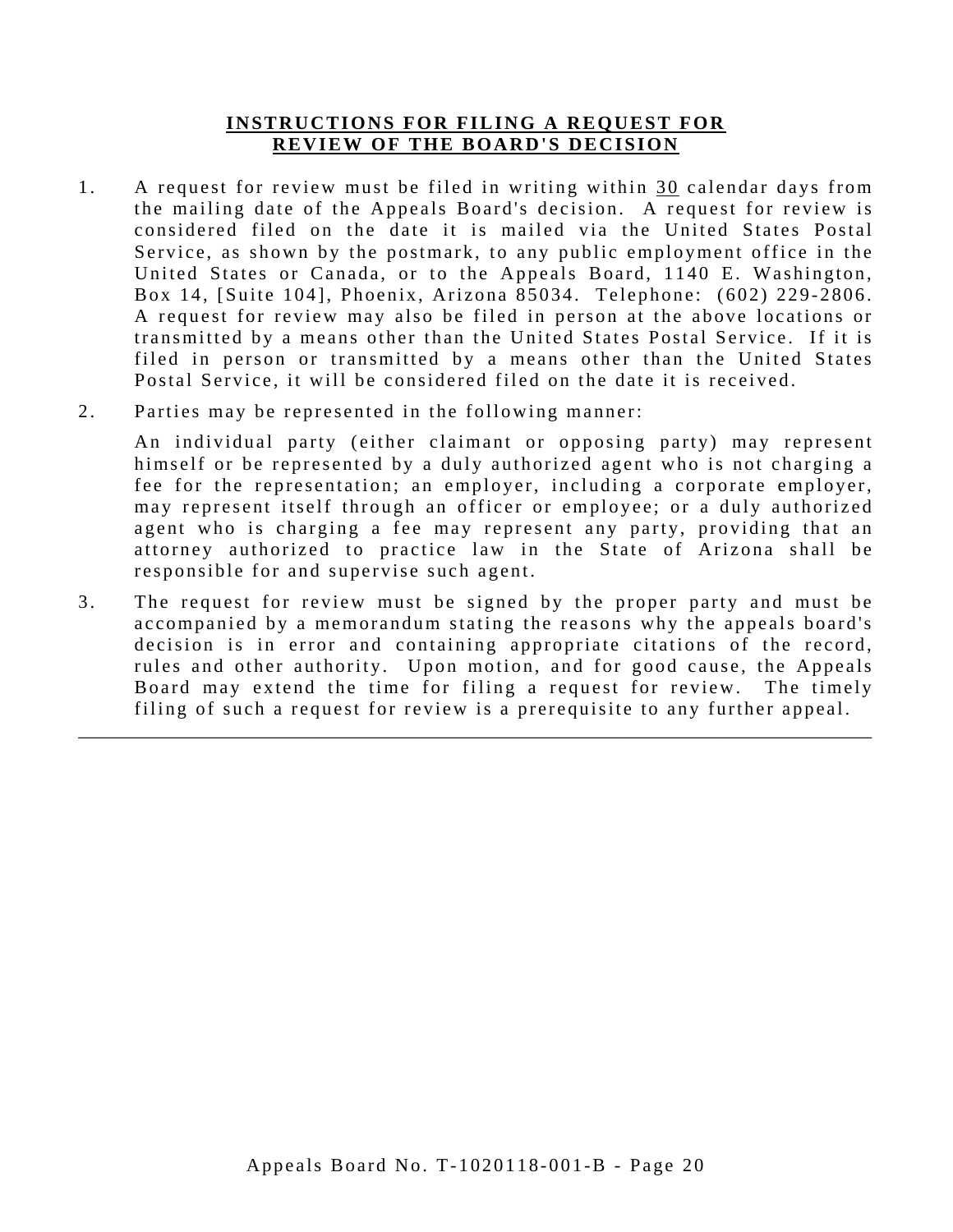A copy of the foregoing was mailed on to:

Er: X Acct. No: X

- $(x)$ Er. Rep.: JAMES C. FRISCH KING & FRISCH, P.C.
- (x) ROBERT DUNN, III, ASSISTANT ATTORNEY GENERAL 1275 W WASHINGTON PHOENIX, AZ 85007-2926
- P O BOX 6028 911B (x) JOHN NORRIS, CHIEF OF TAX EMPLOYMENT SECURITY ADMINISTRATION PHOENIX, AZ 85005
- $B y$ :

For The Appeals Board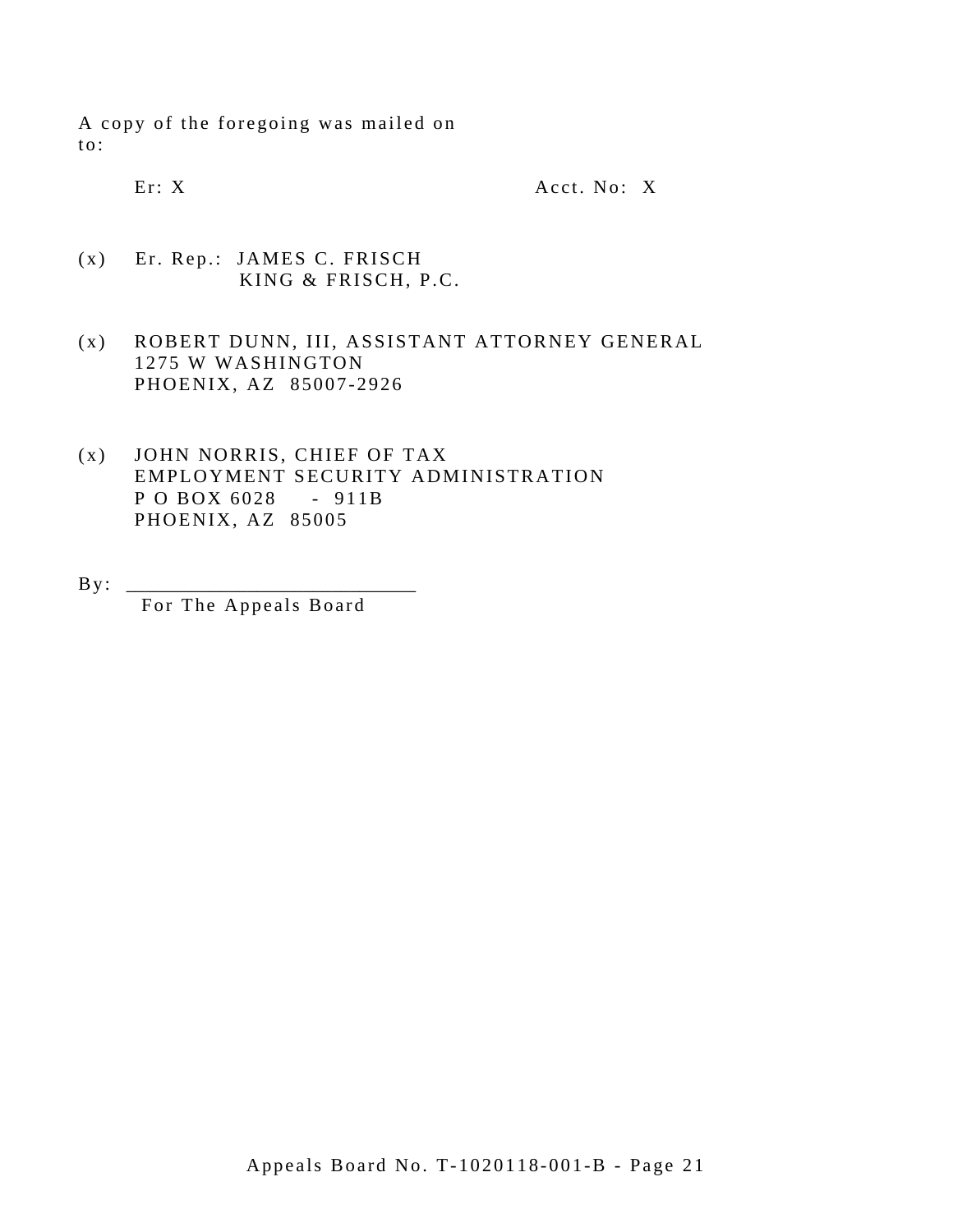# **Arizona Department of**  $\left(\begin{matrix} 1 & 0 & 0 \\ 0 & 0 & 0 \\ 0 & 0 & 0 \end{matrix}\right)$  **Appeals Board Economic Security**



#### \_\_\_\_\_\_\_\_\_\_\_\_\_\_\_\_\_\_\_\_\_\_\_\_\_\_\_\_\_\_\_\_\_\_\_\_\_\_\_\_\_\_\_\_\_\_\_\_\_\_\_\_\_\_\_\_\_\_\_\_\_\_\_\_\_\_\_\_\_\_\_\_\_\_\_\_\_\_\_\_\_\_\_\_\_ Appeals Board No. T-1038691-001-B

In the Matter of:

X EA, UI TAX SECTION C/O ROBERT J DUNN CFP/CLA ASSISTANT ATTORNEY GENERAL 1275 W WASHINGTON ST O40A PHOENIX, AZ 85007-2926

Employer Department

## DECISION **AFFIRMED**

\_\_\_\_\_\_\_\_\_\_\_\_\_\_\_\_\_\_\_\_\_\_\_\_\_\_\_\_\_\_\_\_\_\_\_\_\_\_\_\_\_\_\_\_\_\_\_\_\_\_\_\_\_\_\_\_\_\_\_\_\_\_\_\_\_\_\_\_\_\_\_\_\_\_\_\_\_\_\_\_\_\_\_\_\_

THE **EMPLOYER** petitions for a hearing from a Decision of the Department issued May, 15, 2006, which held that the Determination of Unemployment Insurance Liability, issued August 2, 2005, finding the Employer was a successor to part of a business of a liable employer, is final and binding because the request for reconsideration was not filed within the statutory period.

The Employer filed a timely petition for a hearing from the Department's Decision and the Appeals Board has jurisdiction in this matter pursuant to A.R.S. §§ 23-672(D), 23-733, and 23-724(A).

At the direction of the Appeals Board, a hearing was held on July 13, 2007, in Phoenix, Arizona, before William E. Good, Administrative Law Judge, for the purpose of considering the following issue, of which all parties were properly noticed:

> Whether the is Employer's request for reconsideration of the determination of Unemployment Insurance liability dated August 2, 2005, was timely filed.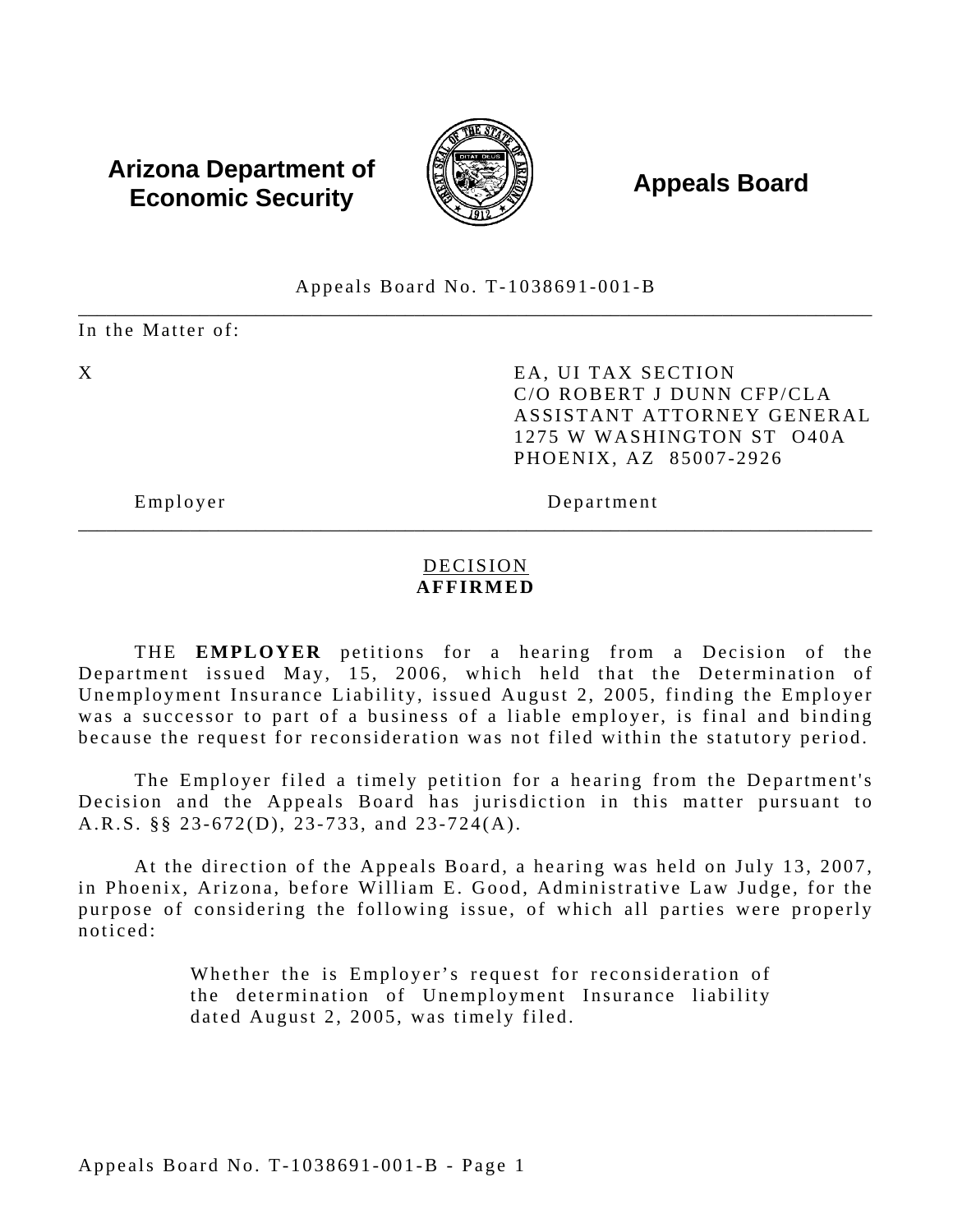The following persons were present at the hearing:

| KATHERINE WHALEY | Department witness |
|------------------|--------------------|
| ROBERT DUNN      | Department counsel |
| Х                | Employer           |

 1 through 56 were admitted into the record as evidence. At the hearing, the witnesses were sworn and testified. Board Exhibits No.

THE APPEALS BOARD FINDS the facts pertinent to the issue before us and necessary to our decision are:

- 1. A Determination of Unemployment Insurance Liability was sent by certified mail on August 2, 2005, to the Employer's last known address of record. The Determination informed the Employer that it was successor to part of a business of a liable employer. The Determination also advised the Employer that the Determination would become final unless written request for reconsideration wasfiled within fifteen days of the date of the Determination (Tr. pp. 13, 14, 17; Bd. Exh. 12). To be timely, a request for a reconsidered determination had to be filed by August 17, 2005.
- 2. By letter postmarked September 10, 2005, the Employer filed a request for reconsideration (Tr. pp. 14-16; Bd. Exhs. 16, 17).
- 3. On May 15, 2006, the Department issued a decision advising the Employer that the Determination of Unemployment Insurance Liability, issued August 2, 2005, finding the Employer was a successor to a part of the business of a liable employer, was final and binding because the request for reconsideration was not filed within the statutory period (Bd. Exh. 43).
- 4. By letter postmarked May, 30, 2006, the Employer filed a petition for a hearing or review of the Department decision (Bd. Exhs. 44, 45).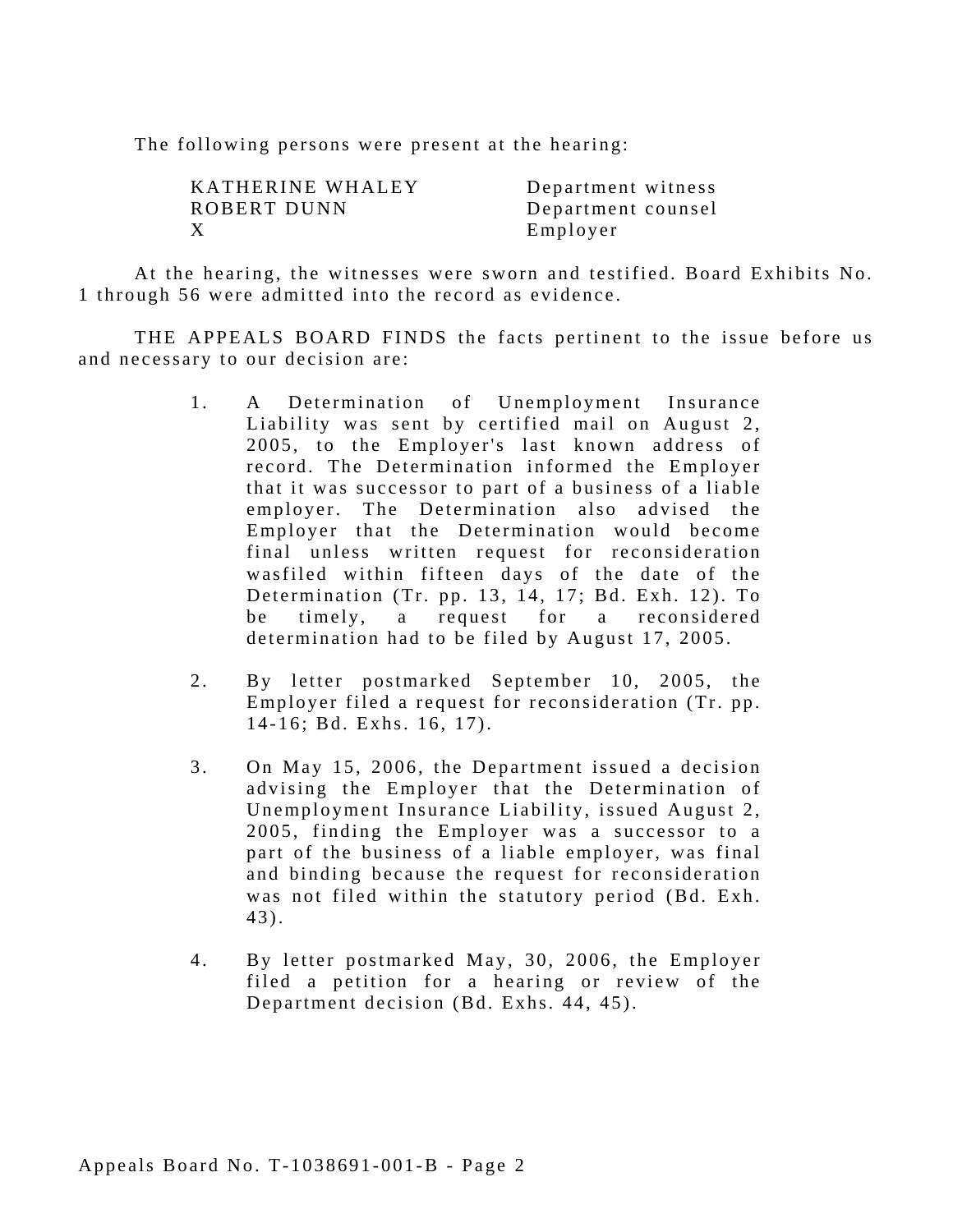#### Arizona Revised Statutes § 23-724(A) provides:

A. When the department makes a determination, which determination shall be made either on the motion of the department or upon application of an employing unit, that an employing unit constitutes an employer as defined in § 23-613 or that services performed for or in connection with the business of an employing unit constitute employment as defined in § 23-615 which is not exempt under § 23-617 or that remuneration for services constitutes wages as defined in § 23-622, the determination shall become final with respect to the employing unit fifteen days after written notice is served personally or by certified mail addressed to the last known address of the employing unit, unless within such time the employing unit files a written request for reconsideration (emphasis added).

In this case, the Employer had until August 17, 2005, to file a timely request for a reconsidered determination of the August 2, 2005 Determination of Unemployment Insurance Liability. The Employer did not file such a request until September 10, 2005.

Arizona Revised Statutes § 23-724(A), made applicable by Arizona Administrative Code, Section R6-3-1713(C) is unambiguous, declaring that the determination "... shall become final ... ." In the absence of a timely request for reconsideration, the Appeals Board is without authority to interpret the statute other than according to its terms.

The Arizona Court of Appeals has addressed the issue of timeliness of appeal from a prior determination, and has taken the position that the statutory prerequisites must be observed if an appeal is to be considered timely.

In Wallis v. Arizona Department of Economic Security, 126 Ariz. 582, 617 P. 2d 534 (Ariz. App. 1980) the court, interpreting A.R.S.  $\S$  23-773(B) held that a determination issued by a claims deputy becomes "final" unless there is a timely appeal to that determination. The court stated:

> We must assume that the legislature meant what it said, and therefore hold that where the statutory prerequisites for finality to a deputy's determination are established, that decision becomes "final", unless a timely appeal is perfected.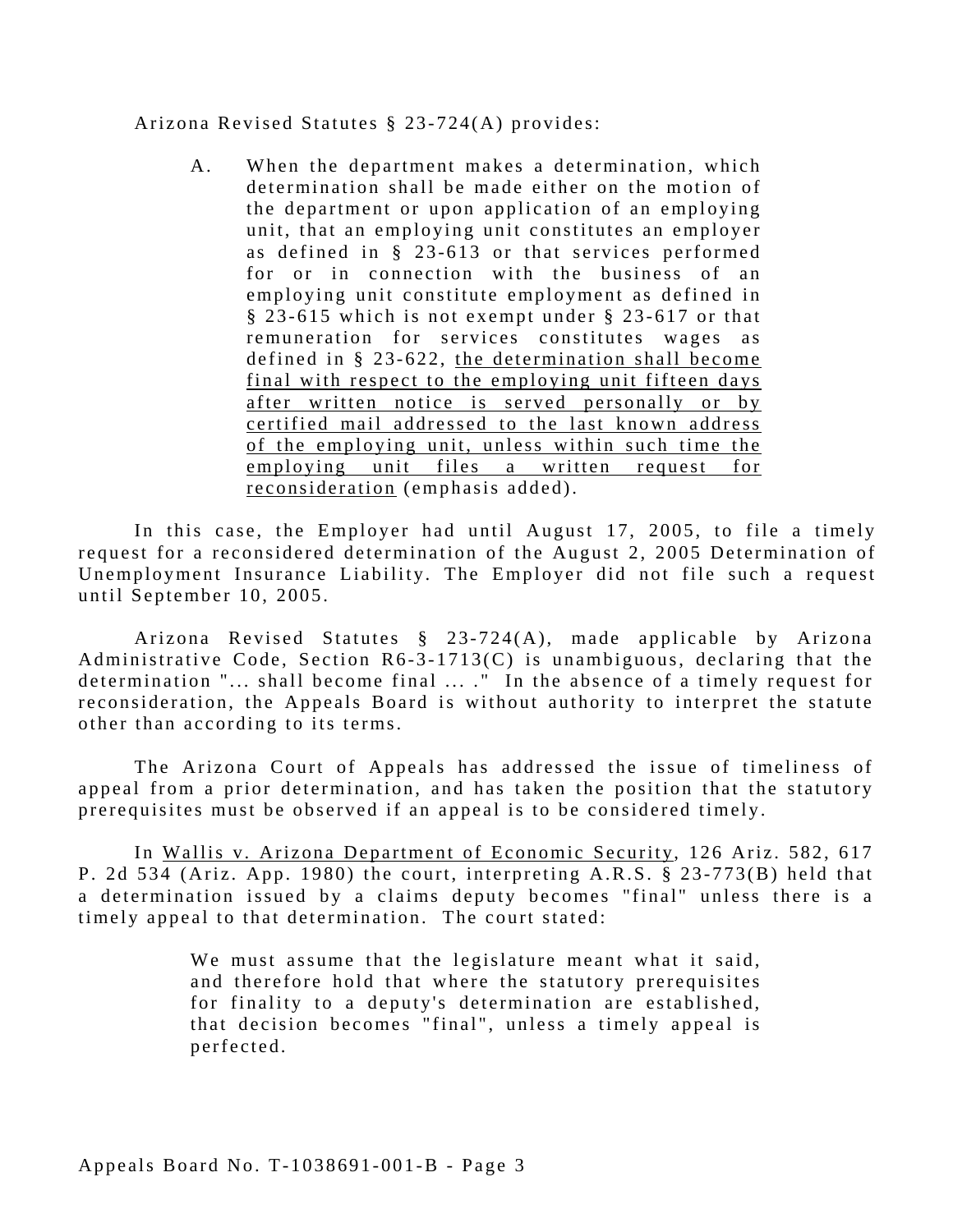In Banta v. Arizona Department of Economic Security, 130 Ariz. 472, 636 P.2d 1254 (Ariz. App. 1981) the court was confronted with virtually the identical issue before us in this case, i.e., an untimely request for reconsideration under A.R.S. § 23-724(A). In that decision the court said:

> ... We therefore hold that a liability determination becomes final fifteen days after written notice is served personally or by certified mail addressed to the last known address of the employing unit, unless within this time the unit files a written request for reconsideration.

Arizona Administrative Code, Section R6-3-1404 provides in pertinent part:

- A. Except as otherwise provided by statute or by Department regulation, any payment, appeal, application, request, notice, objection, petition, report, or other information or document submitted to the Department shall be considered received by and filed with the Department:
	- 1. If transmitted via the United States Postal Service or its successor, on the date it is mailed as shown by the postmark, or in the absence of a postmark the postage meter mark, of the envelope in which it is received; or if not postmarked or postage meter marked or if the mark is illegible, on the date entered on the document as the date of completion (emphasis added).

\* \* \*

B. The submission of any payment, appeal, application, request, notice, objection, petition, report, or other information or document not within the specified statutory or regulatory period shall be considered timely if it is established to the satisfaction of the Department that the delay in submission was due to: Department error or misinformation, delay or other action of the United States Postal Service or its successor, or when the delay in submission was because the individual changed his mailing address at a time when there would have been no reason for him to notify the Department of the address change.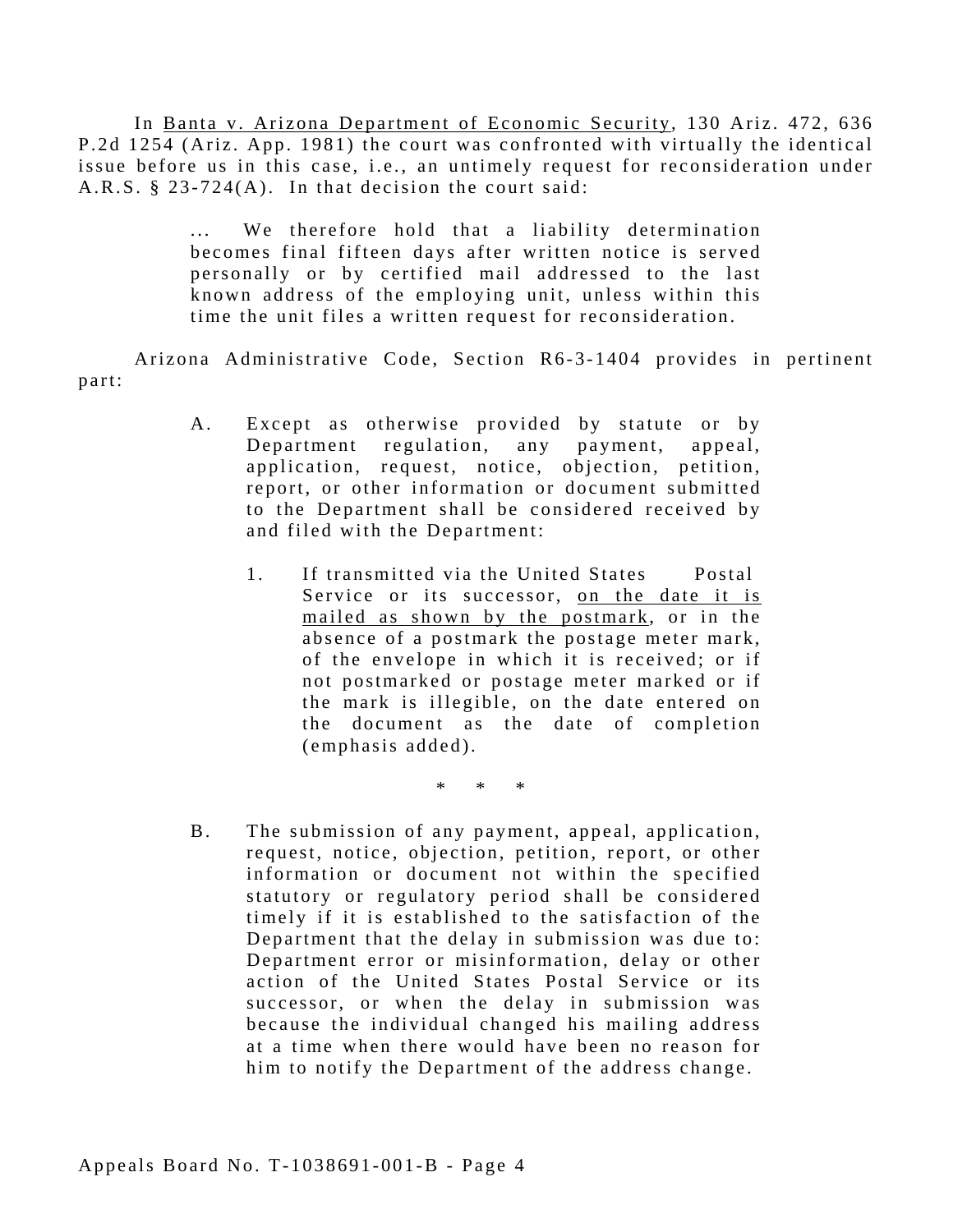- 4. If submission is not considered timely ... the Department shall issue an appealable decision to the interested party. The decision shall contain the reasons therefor, a statement that the party has the right to appeal the decision, and the period and manner in which such appeal must be filed under the provisions of the Arizona Employment Security Law (emphasis added).
- C. Any notice, report form, determination, decision, assessment, or other document mailed by the Department shall be considered as having been served on the addressee on the date it is mailed to addressee's last known address if not served in person . However, when it is established the interested party changed his mailing address at a time when there would have been no reason to notify the department, it shall be considered as having been served on the addressee on the date it is personally delivered or remailed to his current mailing address. The date mailed shall be presumed to be the date of the document, unless otherwise indicated by the facts (emphasis added).

Here, the Employer has asserted no reason for the late filing of the request for reconsideration which, if accepted as true, would establish a condition which would cause the Board to consider the request timely.

The court in Banta, supra, also addressed the application of Arizona Administrative Code, Section R6-3-1404(B), stating:

> The appellants have not established that their untimely request for reconsideration was the result of post office delay or other action. Their untimeliness, consequently, was inexcusable.

The evidence establishes that no request for reconsideration of the Determination issued August 2, 2005, was filed within the time prescribed by A.R.S. § 23-724(A). The Employer's letter postmarked September 10, 2005, was beyond the appeal period. A request for reconsideration filed outside the statutory period may be considered timely only if the late filing is due to Department error or misinformation, postal error, or a change of address when there is no reason to notify the Department of the change.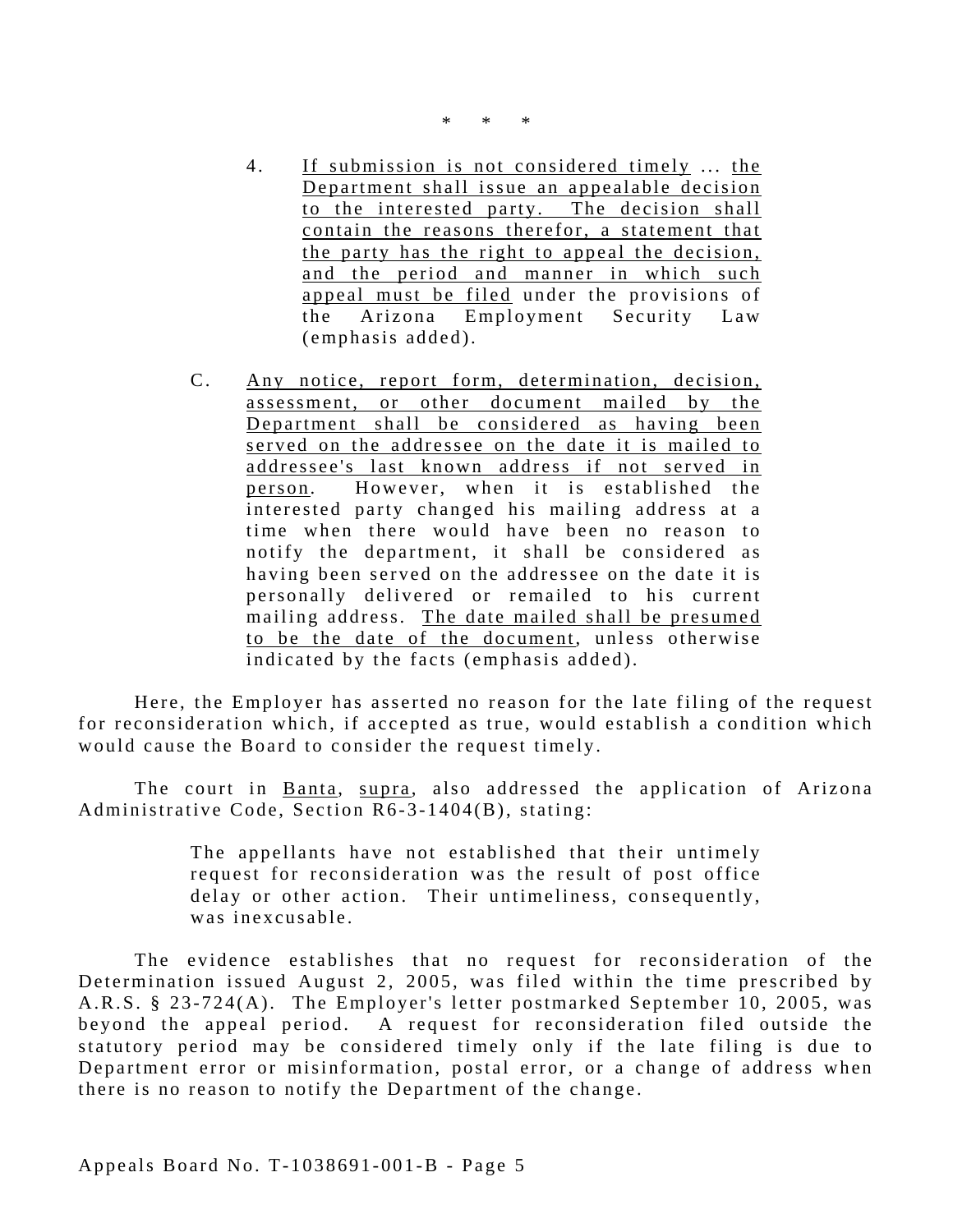Based upon the evidence before us, the Board concludes that the Employer failed to file a timely request for reconsideration of the Determination of Unemployment Insurance Liability issued August 2, 2005, and is not entitled to a hearing on the merit issues in this matter. Accordingly,

THE APPEALS BOARD **AFFIRMS** the Department's Decision of May 15, 2006.

The Determination of Unemployment Insurance Liability, issued August 2, 2005, is final and binding on the Employer.

DATED:

#### APPEALS BOARD

MARILYN J. WHITE, Chairman

HUGO M. FRANCO, Member

WILLIAM G. DADE, Member

**PERSONS WITH DISABILITIES:** Under the Americans with Disabilities Act, the Department must make a reasonable accommodation to allow a person with a disability to take part in a program, service, or activity. For example, this means that if necessary, the Department must provide sign language interpreters for people who are deaf, a wheelchair accessible location, or enlarged print materials. It also means that the Department will take any other reasonable action that allows you to take part in and understand a program or activity, including making reasonable changes to an activity. If you believe that you will not be able to understand or take part in a program or activity because of your disability, please let us know of your disability needs in advance if at all possible. Please contact the Appeals Board Chairman at (602) 229-2806.

\_\_\_\_\_\_\_\_\_\_\_\_\_\_\_\_\_\_\_\_\_\_\_\_\_\_\_\_\_\_\_\_\_\_\_\_\_\_\_\_\_\_\_\_\_\_\_\_\_\_\_\_\_\_\_\_\_\_\_\_\_\_\_\_\_\_\_\_\_\_\_\_\_\_\_\_\_\_\_\_\_\_\_\_\_

\_\_\_\_\_\_\_\_\_\_\_\_\_\_\_\_\_\_\_\_\_\_\_\_\_\_\_\_\_\_\_\_\_\_\_\_\_\_\_\_\_\_\_\_\_\_\_\_\_\_\_\_\_\_\_\_\_\_\_\_\_\_\_\_\_\_\_\_\_\_\_\_\_\_\_\_\_\_\_\_\_\_\_\_\_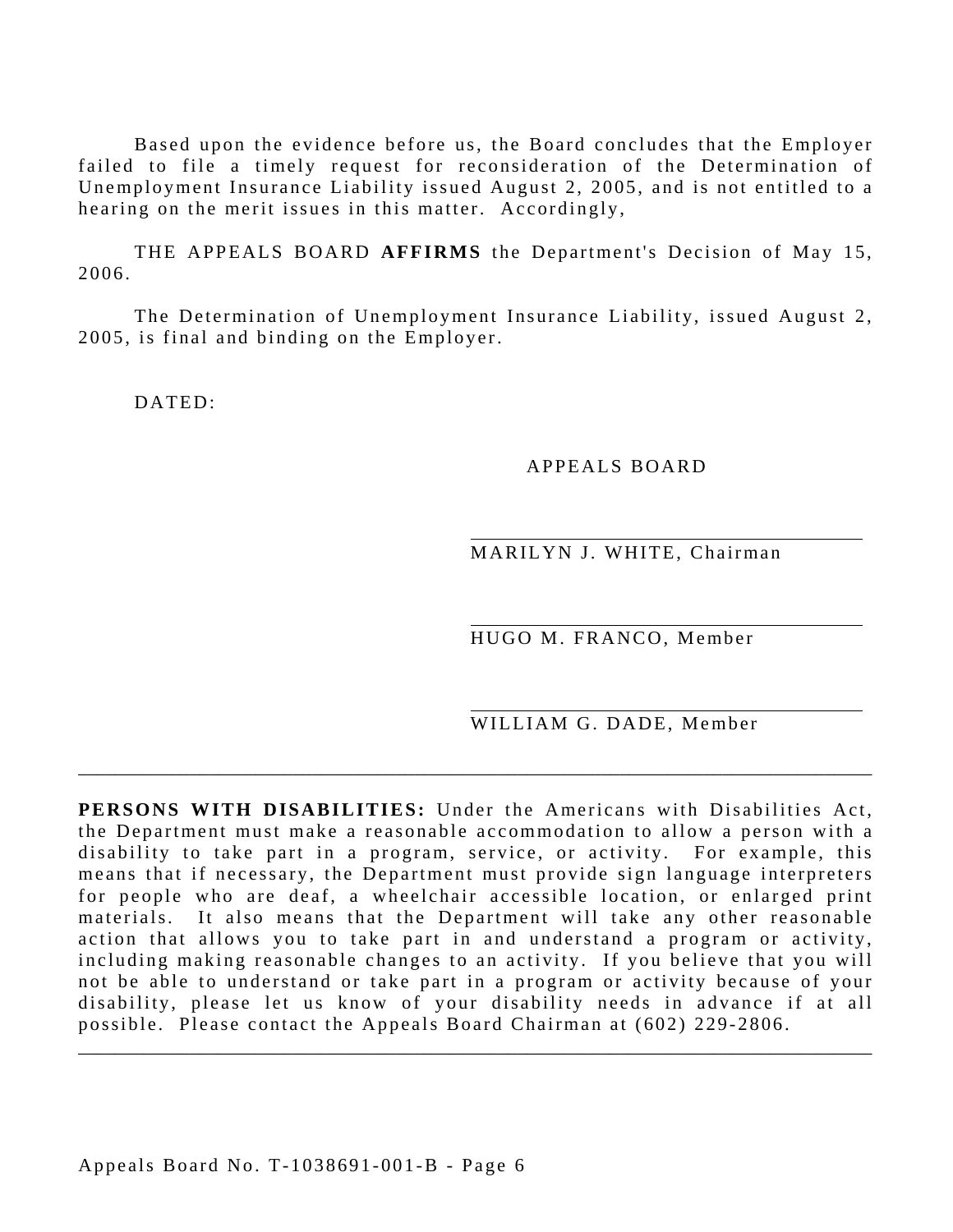#### **RIGHT TO FURTHER REVIEW BY THE APPEALS BOARD**

Pursuant to A.R.S. § 23-672(F), the final date for filing a request for

r e v i e w i s

#### **INSTRUCTIONS FOR FILING A REQUEST FOR REVIEW OF THE BOARD'S DECISION**

- received 1. A request for review must be filed in writing within 30 calendar days from the mailing date of the Appeals Board's decision. A request for review is considered filed on the date it is mailed via the United States Postal Service, as shown by the postmark, to any public employment office in the United States or Canada, or to the Appeals Board, 1140 E. Washington, Box 14, [Suite 104], Phoenix, Arizona 85034. Telephone: (602) 229-2806. A request for review may also be filed in person at the above locations or transmitted by a means other than the United States Postal Service. If it is filed in person or transmitted by a means other than the United States Postal Service, it will be considered filed on the date it is
- 2. Parties may be represented in the following manner:

An individual party (either claimant or opposing party) may represent himself or be represented by a duly authorized agent who is not charging a fee for the representation; an employer, including a corporate employer, may represent itself through an officer or employee; or a duly authorized agent who is charging a fee may represent any party, providing that an attorney authorized to practice law in the State of Arizona shall be responsible for and supervise such agent.

3. The request for review must be signed by the proper party and must be accompanied by a memorandum stating the reasons why the appeals board's decision is in error and containing appropriate citations of the record, rules and other authority. Upon motion, and for good cause, the Appeals Board may extend the time for filing a request for review. The timely filing of such a request for review is a prerequisite to any further appeal.

\_\_\_\_\_\_\_\_\_\_\_\_\_\_\_\_\_\_\_\_\_\_\_\_\_\_\_\_\_\_\_\_\_\_\_\_\_\_\_\_\_\_\_\_\_\_\_\_\_\_\_\_\_\_\_\_\_\_\_\_\_\_\_\_\_\_\_\_\_\_\_\_\_\_\_\_\_\_\_\_\_\_\_\_\_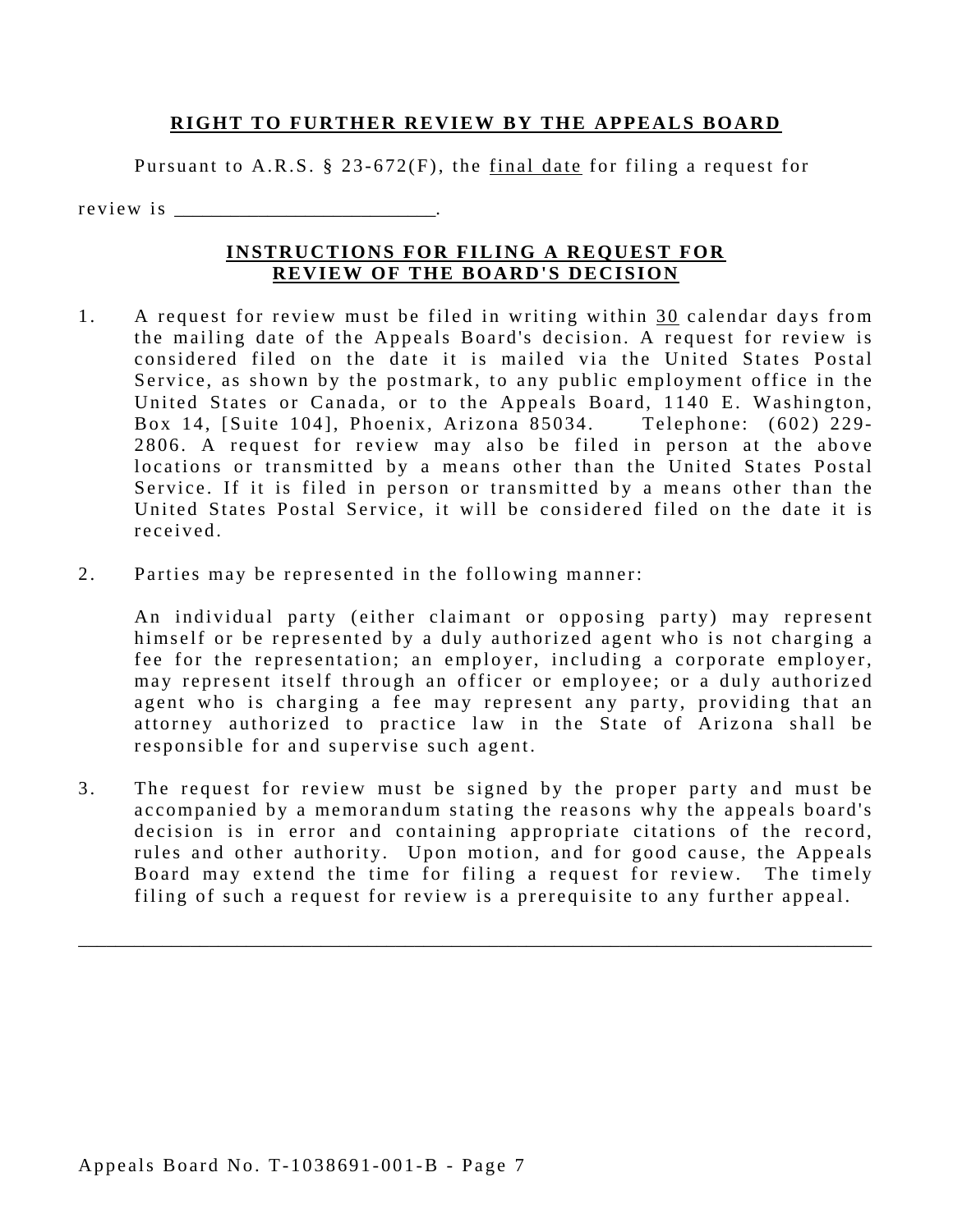A copy of the foregoing was mailed on to:

 $(x)$  Er: X Acct. No: X

- (x) ROBERT J DUNN III ASSISTANT ATTORNEY GENERAL CFP/CLA 1275 W WASHINGTON – SITE CODE 040A PHOENIX, AZ 85007-2926
- (x) JOHN NORRIS, CHIEF OF TAX EMPLOYMENT ADMINISTRATION P O BOX 6028 - SITE CODE 911B PHOENIX, AZ 85005-6028
- By : \_\_\_\_\_\_\_\_\_\_\_\_\_\_\_\_\_\_\_\_\_\_\_\_\_\_\_\_\_\_\_ For The Appeals Board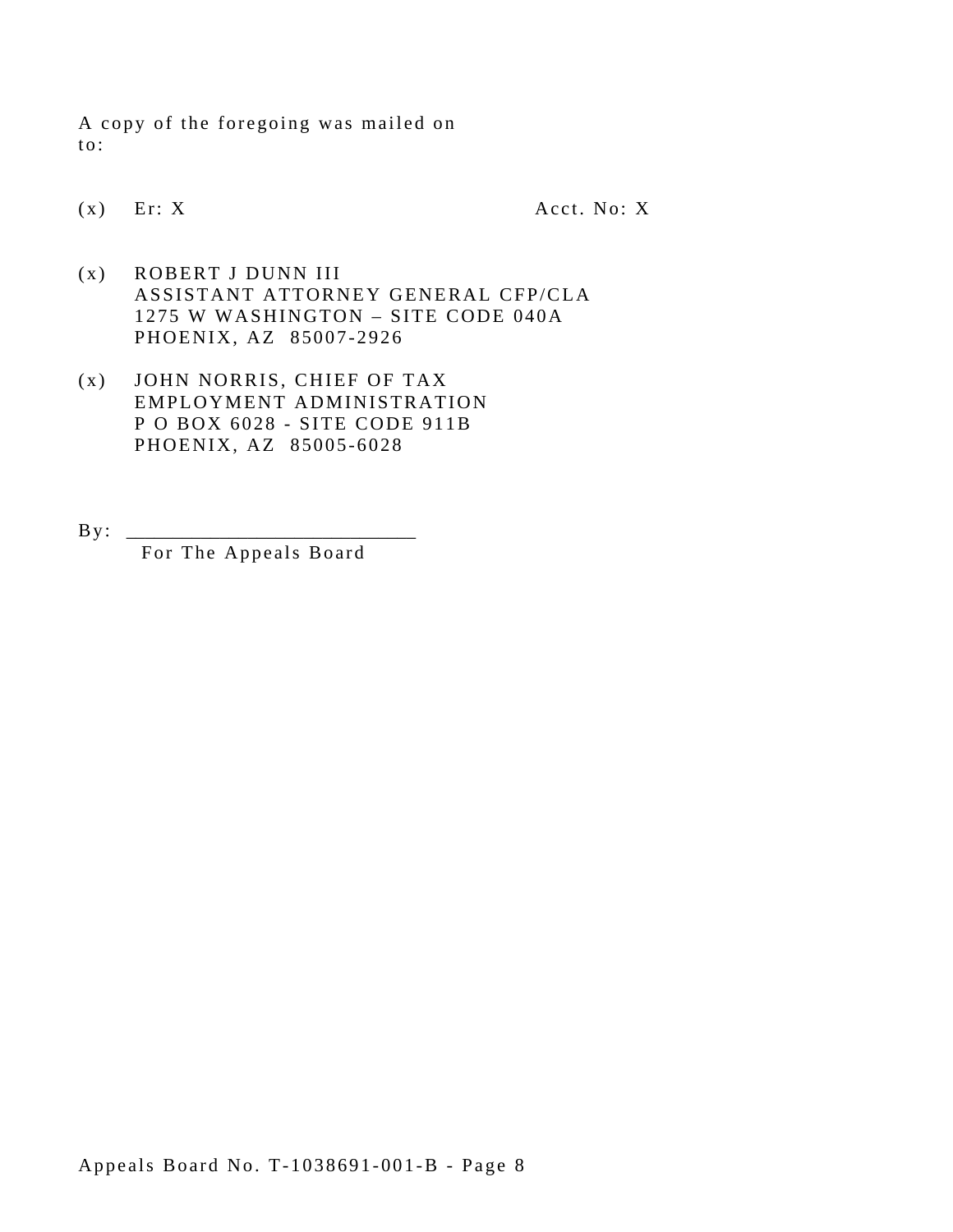# Arizona Department of  $\left(\begin{matrix} 1 & 0 & 0 \\ 0 & 0 & 0 \\ 0 & 0 & 0 \end{matrix}\right)$  Appeals Board



#### Appeals Board No. T-1032685-001-B \_\_\_\_\_\_\_\_\_\_\_\_\_\_\_\_\_\_\_\_\_\_\_\_\_\_\_\_\_\_\_\_\_\_\_\_\_\_\_\_\_\_\_\_\_\_\_\_\_\_\_\_\_\_\_\_\_\_\_\_\_\_\_\_\_\_\_\_\_\_\_\_\_\_\_\_\_\_\_\_\_\_\_\_

In the Matter of:

X EA TAX UNIT C/O ROBERT DUNN III ASST ATTY GENERAL- CFP/CLA 1275 W WASHINGTON ST SITE CODE 040A PHOENIX, AZ 85007-2926

Employer Department

### D E C I S I O N **DISMISSED**

\_\_\_\_\_\_\_\_\_\_\_\_\_\_\_\_\_\_\_\_\_\_\_\_\_\_\_\_\_\_\_\_\_\_\_\_\_\_\_\_\_\_\_\_\_\_\_\_\_\_\_\_\_\_\_\_\_\_\_\_\_\_\_\_\_\_\_\_\_\_\_\_\_\_\_\_\_\_\_\_\_\_\_\_

THE **EMPLOYER** has asked to withdraw its petition for hearing pursuant to A.R.S. § 23-674(A) and Arizona Administrative Code, Section R6-3-1502(A).

The Appeals Board has jurisdiction in this matter pursuant to A.R.S. § 23-724.

Arizona Administrative Code, Section R6-3-1502(A) provides in pertinent part:

- A. The Board or a hearing officer in the Department's Office of Appeals may informally dispose of an appeal or petition without further appellate review on the merits:
	- 1. By withdrawal, if the appellant withdraws the appeal in writing or on the record at any time before the decision is issued; ... (emphasis added).

We have carefully reviewed the record.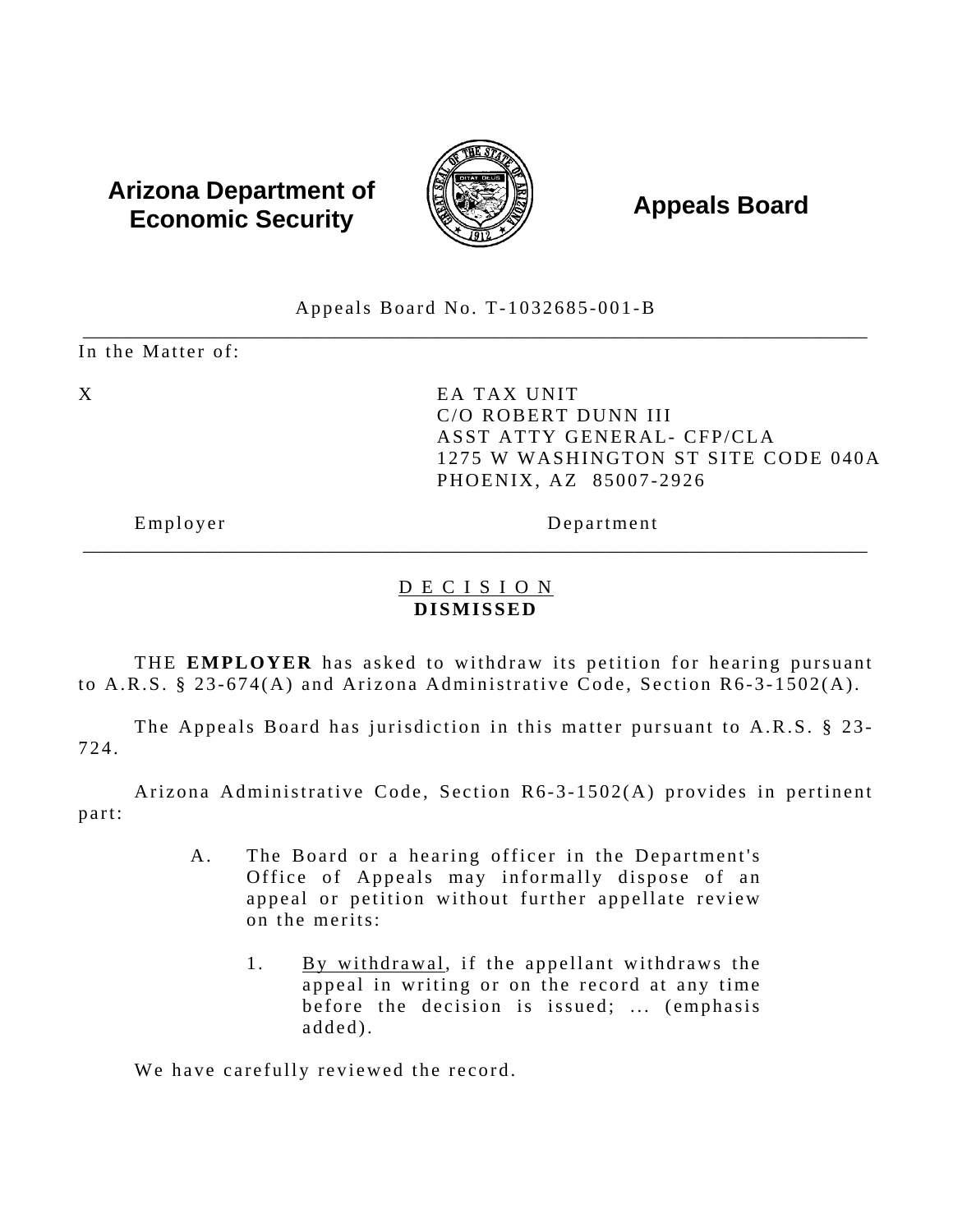THE APPEALS BOARD FINDS there is no reason to withhold granting the request. Accordingly,

THE APPEALS BOARD **DISMISSES** the petition. Any scheduled hearing is cancelled. This decision does not affect any agreement entered into between the Employer and the Department, either concurrently with the withdrawal or subsequent thereto.

DATED:

#### APPEALS BOARD

MARILYN J. WHITE, Chairman

HUGO M. FRANCO, Member

WILLIAM G. DADE, Member

**PERSONS WITH DISABILITIES:** Under the Americans with Disabilities Act, the Department must make a reasonable accommodation to allow a person with a disability to take part in a program, service, or activity. For example, this means that if necessary, the Department must provide sign language interpreters for people who are deaf, a wheelchair accessible location, or enlarged print materials. It also means that the Department will take any other reasonable action that allows you to take part in and understand a program or activity, including making reasonable changes to an activity. If you believe that you will not be able to understand or take part in a program or activity because of your disability, please let us know of your disability needs in advance if at all possible. Please contact the Appeals Board Chairman at (602) 229-2806.

\_\_\_\_\_\_\_\_\_\_\_\_\_\_\_\_\_\_\_\_\_\_\_\_\_\_\_\_\_\_\_\_\_\_\_\_\_\_\_\_\_\_\_\_\_\_\_\_\_\_\_\_\_\_\_\_\_\_\_\_\_\_\_\_\_\_\_\_\_\_\_\_\_\_\_\_\_\_\_\_\_\_\_\_\_

#### **RIGHT TO FURTHER REVIEW BY THE APPEALS BOARD**

\_\_\_\_\_\_\_\_\_\_\_\_\_\_\_\_\_\_\_\_\_\_\_\_\_\_\_\_\_\_\_\_\_\_\_\_\_\_\_\_\_\_\_\_\_\_\_\_\_\_\_\_\_\_\_\_\_\_\_\_\_\_\_\_\_\_\_\_\_\_\_\_\_\_\_\_\_\_\_\_\_\_\_\_\_

Pursuant to A.R.S. § 23-672(F), the final date for filing a request for

r e v i e w i s \_\_\_\_\_\_\_\_\_\_\_\_\_\_\_\_\_\_\_\_\_\_\_\_\_\_\_\_.

Appeals Board No. T-1032685-001-B - Page 2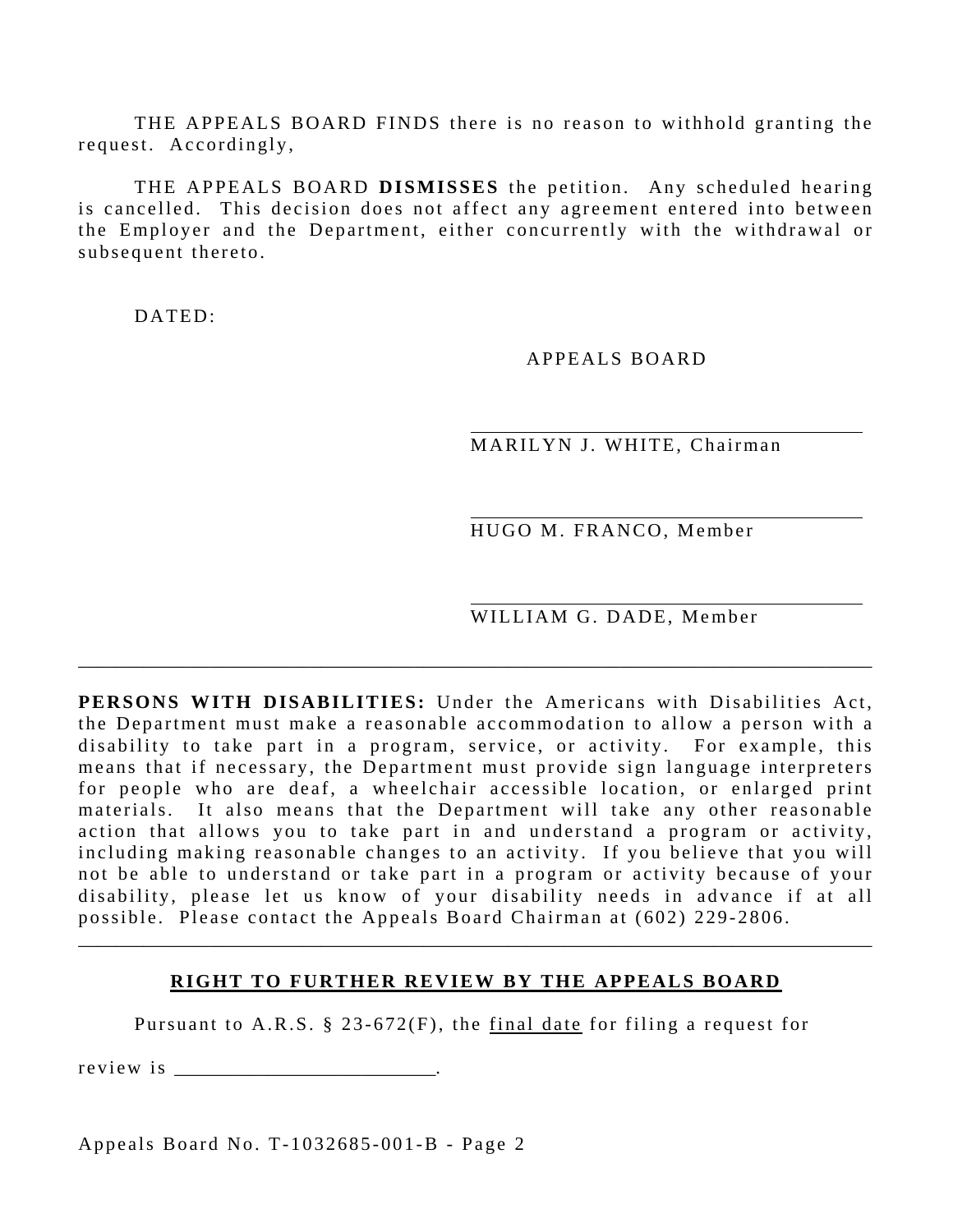#### **INSTRUCTIONS FOR FILING A REQUEST FOR REVIEW OF THE BOARD'S DECISION**

- 1. A request for review must be filed in writing within 30 calendar days from the mailing date of the Appeals Board's decision. A request for review is considered filed on the date it is mailed via the United States Postal Service, as shown by the postmark, to any public employment office in the United States or Canada, or to the Appeals Board, 1140 E. Washington, Box 14, [Suite 104], Phoenix, Arizona 85034. Telephone: (602) 229-2806. A request for review may also be filed in person at the above locations or transmitted by a means other than the United States Postal Service. If it is filed in person or transmitted by a means other than the United States Postal Service, it will be considered filed on the date it is received.
- 2. Parties may be represented in the following manner:

An individual party (either claimant or opposing party) may represent himself or be represented by a duly authorized agent who is not charging a fee for the representation; an employer, including a corporate employer, may represent itself through an officer or employee; or a duly authorized agent who is charging a fee may represent any party, providing that an attorney authorized to practice law in the State of Arizona shall be responsible for and supervise such agent.

3. The request for review must be signed by the proper party and must be accompanied by a memorandum stating the reasons why the appeals board's decision is in error and containing appropriate citations of the record, rules and other authority. Upon motion, and for good cause, the Appeals Board may extend the time for filing a request for review. The timely filing of such a request for review is a prerequisite to any further appeal.

\_\_\_\_\_\_\_\_\_\_\_\_\_\_\_\_\_\_\_\_\_\_\_\_\_\_\_\_\_\_\_\_\_\_\_\_\_\_\_\_\_\_\_\_\_\_\_\_\_\_\_\_\_\_\_\_\_\_\_\_\_\_\_\_\_\_\_\_\_\_\_\_\_\_\_\_\_\_\_\_\_\_\_\_\_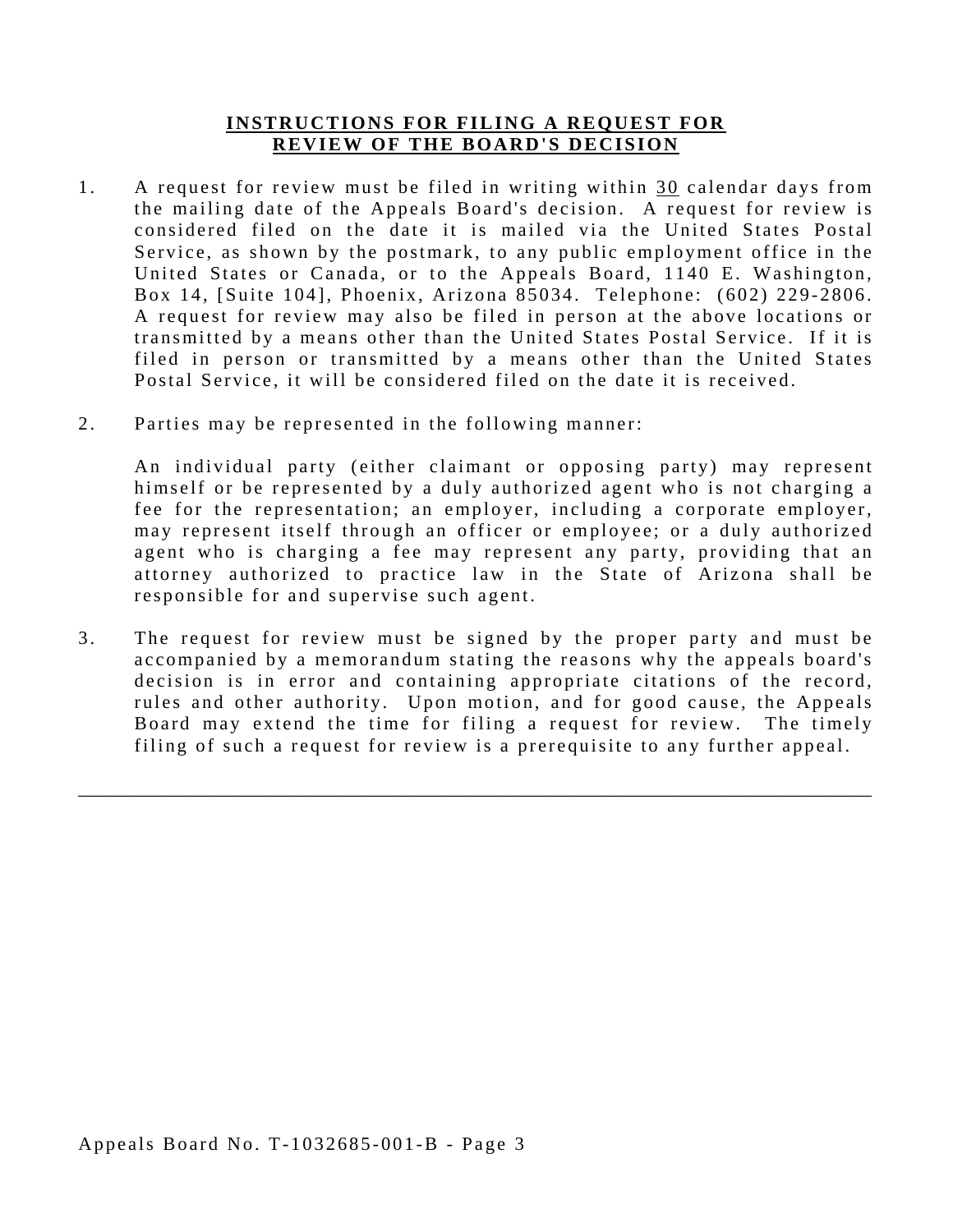A copy of the foregoing was mailed by certified mail on to:

(x) Er: X Acct. No: X

- (x) ROBERT J DUNN III ASSISTANT ATTORNEY GENERAL CFP/CLA 1275 W WASHINGTON – SITE CODE 040A PHOENIX, AZ 85007-2926
- (x) JOHN NORRIS, CHIEF OF TAX EMPLOYMENT ADMINISTRATION P O BOX 6028 - SITE CODE 911B PHOENIX, AZ 85005-6028
- $\mathbf{B} \, \mathbf{y}$ : For The Appeals Board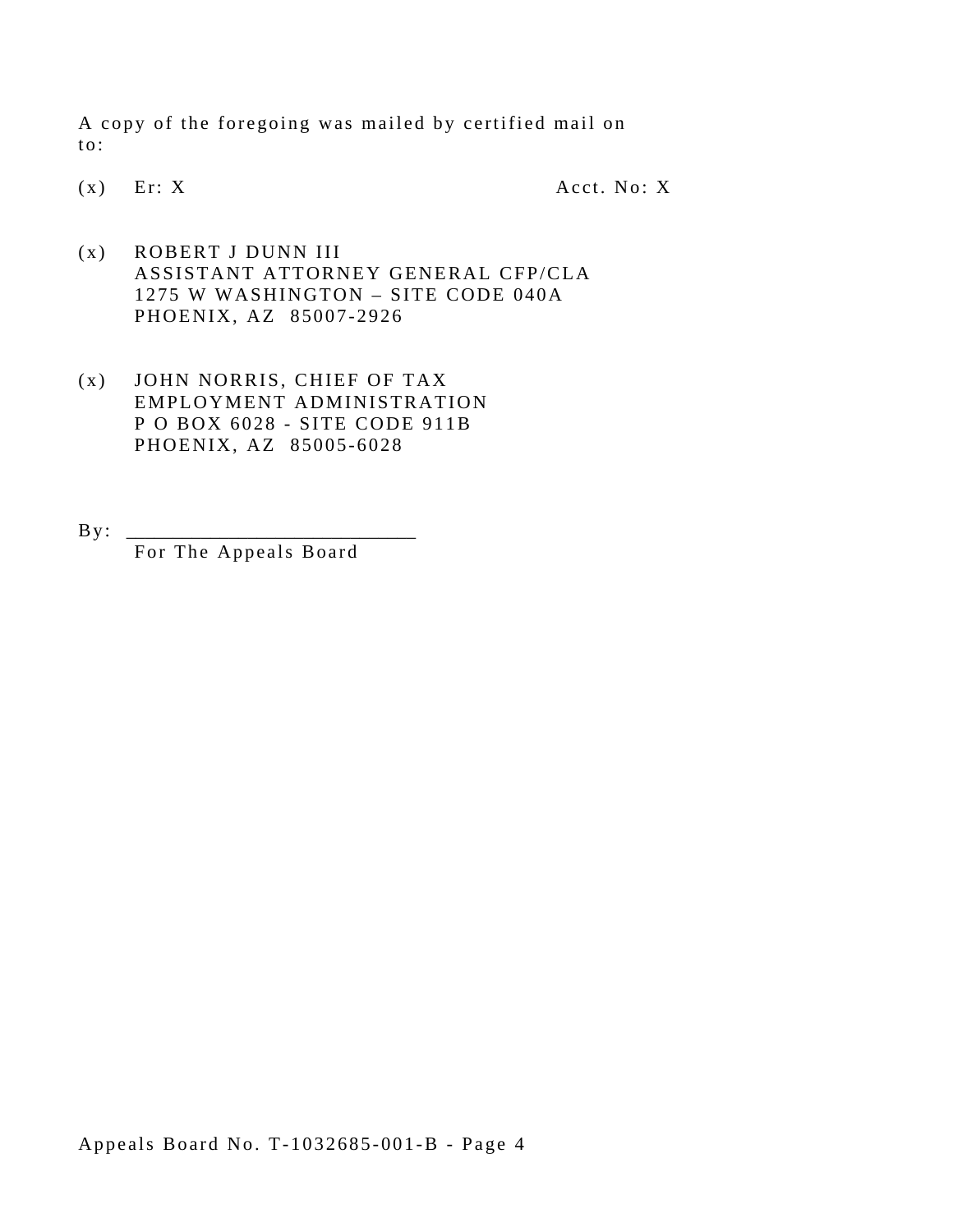## **Arizona Department of**  $\left(\begin{matrix} 1 & 0 & 0 \\ 0 & 0 & 0 \\ 0 & 0 & 0 \end{matrix}\right)$  **Appeals Board Economic Security**



#### \_\_\_\_\_\_\_\_\_\_\_\_\_\_\_\_\_\_\_\_\_\_\_\_\_\_\_\_\_\_\_\_\_\_\_\_\_\_\_\_\_\_\_\_\_\_\_\_\_\_\_\_\_\_\_\_\_\_\_\_\_\_\_\_\_\_\_\_\_\_\_\_\_\_\_\_\_\_\_\_\_\_\_\_\_ Appeals Board No. T-1034930-001-B

In the Matter of:

X EA UI TAX SECTION ROBERT J DUNN III ASSISTANT ATTORNEY GENERAL CFP/CLA 1275 W WASHINGTON – SITE CODE 040A PHOENIX, AZ 85007-2926

Employer Department

### DECISION **REVERSED IN PART SET ASIDE IN PART**

\_\_\_\_\_\_\_\_\_\_\_\_\_\_\_\_\_\_\_\_\_\_\_\_\_\_\_\_\_\_\_\_\_\_\_\_\_\_\_\_\_\_\_\_\_\_\_\_\_\_\_\_\_\_\_\_\_\_\_\_\_\_\_\_\_\_\_\_\_\_\_\_\_\_\_\_\_\_\_\_\_\_\_\_\_

THE **EMPLOYER** petitions from the Reconsidered Determination issued by the Department on February 13, 2007, which affirmed the Determination of Unemployment Insurance Liability and the Determination of Liability for Employment or Wages, both issued April 7, 2005. Those Determinations held that the Employer is liable for Arizona Unemployment Insurance Taxes on the basis of gross payroll of at least \$1,500 in a calendar quarter beginning January 1, 2003, and that services performed by individuals as telemarketing agents, constitute employment, and remuneration paid to those individuals constitutes wages.

The petition for hearing has been timely filed. The Appeals Board has jurisdiction in this matter pursuant to Arizona Revised Statutes § 23-724(B).

At the direction of the Appeals Board, a hearing was held on June 14. 2007, in Phoenix, Arizona, before William E. Good, an Administrative Law Judge, for the purpose of considering the following issues, of which all parties were properly noticed:

> 1. Whether the employing unit is liable for Arizona unemployment insurance taxes beginning January 1, 2003, under A.R.S. § 23-613.

Appeals Board No. T-1034930-001-B - Page 1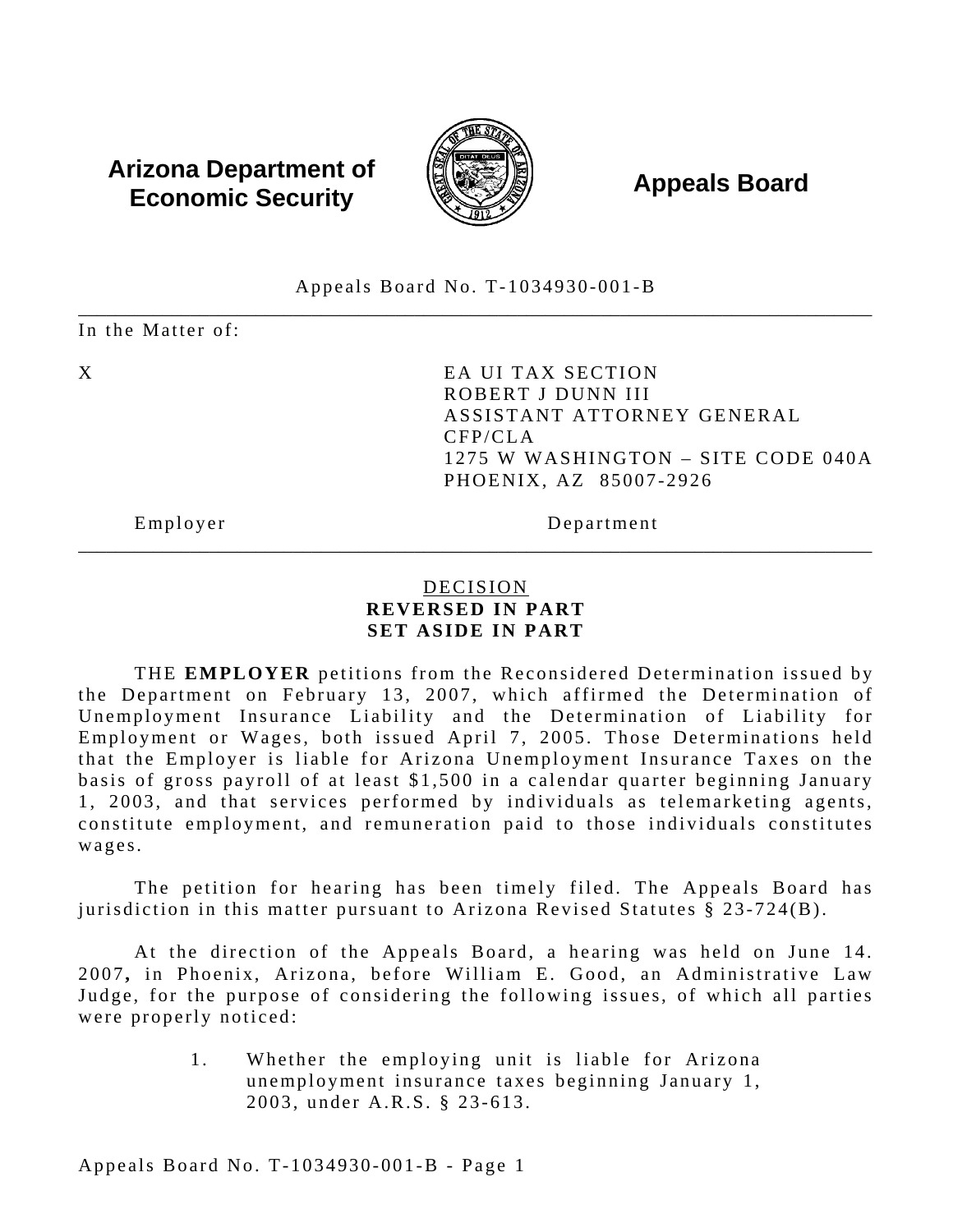- 2. Whether services performed by individuals as telemarketing agents constitute employment as defined in A.R.S. § 23-615, and are not exempt or excluded from coverage under A.R.S. §§ 23-613.01, 23-615, or 23-617.
- 3. Whether remuneration paid to individuals for such services constitutes wages as defined in A.R.S. § 23-622, which must be reported and on which State taxes for unemployment insurance are required to be paid.

The following persons were present at the hearing:

| ROBERT DUNN  | Department representative           |
|--------------|-------------------------------------|
| ALEX FAVELA  | Department witness                  |
| $\mathbf{X}$ | Employer representative and witness |
| X.           | Employer witness                    |
| $\mathbf X$  | Employer witness                    |
|              |                                     |

At the hearing, the witnesses were sworn and testified. Board Exhibits No. 1 through 15 were admitted into the record as evidence.

The APPEALS BOARD FINDS the following facts pertinent to the issues here under consideration:

- 1. The Employer engaged the services of individuals to perform tasks as telemarketers to convince customers to take tours offered by certain resorts who hoped to sell interest in real property, such as a "time share", to the potential customers (Tr. pp. 25, 28).
- 2. The telemarketers received a flat fee from the Employer in the form of a personal business check, for each "customer" that agreed to take the tour, provided the customer fit the resort's profile. The profile required the customer to be a married couple within a certain age group. If a prospective customer was not accepted by the resort, the telemarketers did not receive any compensation. (Tr. pp. 30-34, 45, 48).
- 3. All the telemarketers had previously performed the same duties for resorts themselves and, in some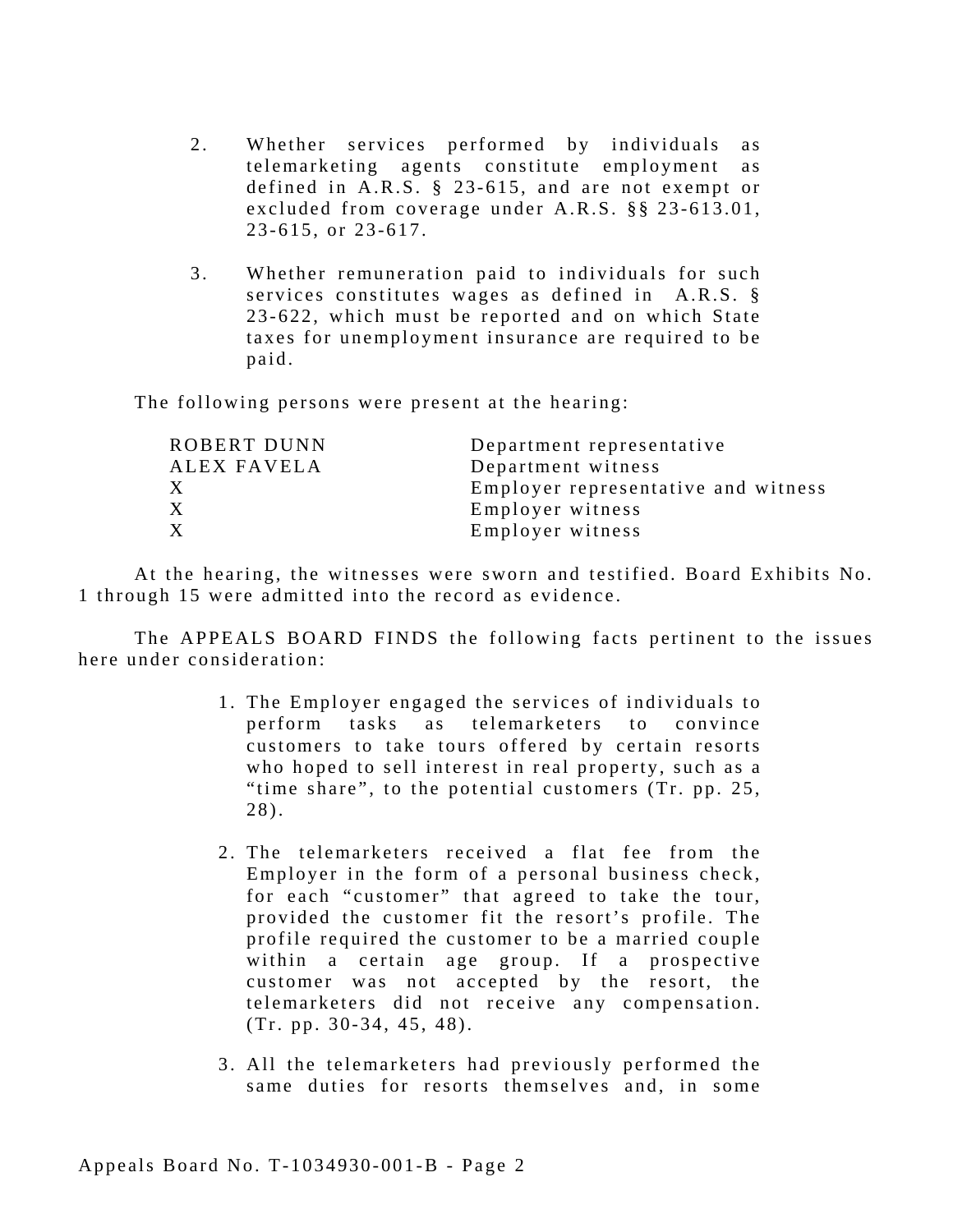cases, had been employees of a particular resort (Tr.  $p. 29$ ).

- 4. The Employer provided the workers with the needs of certain resorts and the worker used their own leads to contact potential customers for the tours (Tr. pp. 27, 33, 62, 63).
- 5. The resort paid a flat fee to the Employer for each customer. The Employer paid the worker negotiated flat amount, reserving the difference for itself (Tr. pp. 34, 35).
- 6. Workers worked from their own homes (Tr. pp. 25, 35, 41).
- 7. The Employer advised workers of the needs of certain resorts. Workers were free to work on their own if they independently knew of a resort's needs for time share customers (Tr. p. 37).
- 8. The Employer provided the workers with Federal "Do Not Call" lists so the workers and the Employer would not be liable for calling potential customers who were on the Do Not Call lists (Tr. pp. 31, 37, 40, 41, 60, 61).
- 9. When a worker arranged a tour, the worker faxed his or her own reservation form to the Employer for transmittal to the resort (Tr. p. 41).
- 10. The workers did not receive a training guide from the Employer. The Employer did not provide supplies or reimburse workers for expenses which included charges for long distance telephone calls (Tr. pp. 41, 47).
- 11. Workers were free to perform similar services for other agencies or on their own, if they had some contact with resorts needing the services (Tr. pp. 44-46).
- 12. Approximately 50 workers performed the telemarketing service for the Employer. They were issued Federal W-9 forms and were given 1099 forms each year (Tr. p. 53).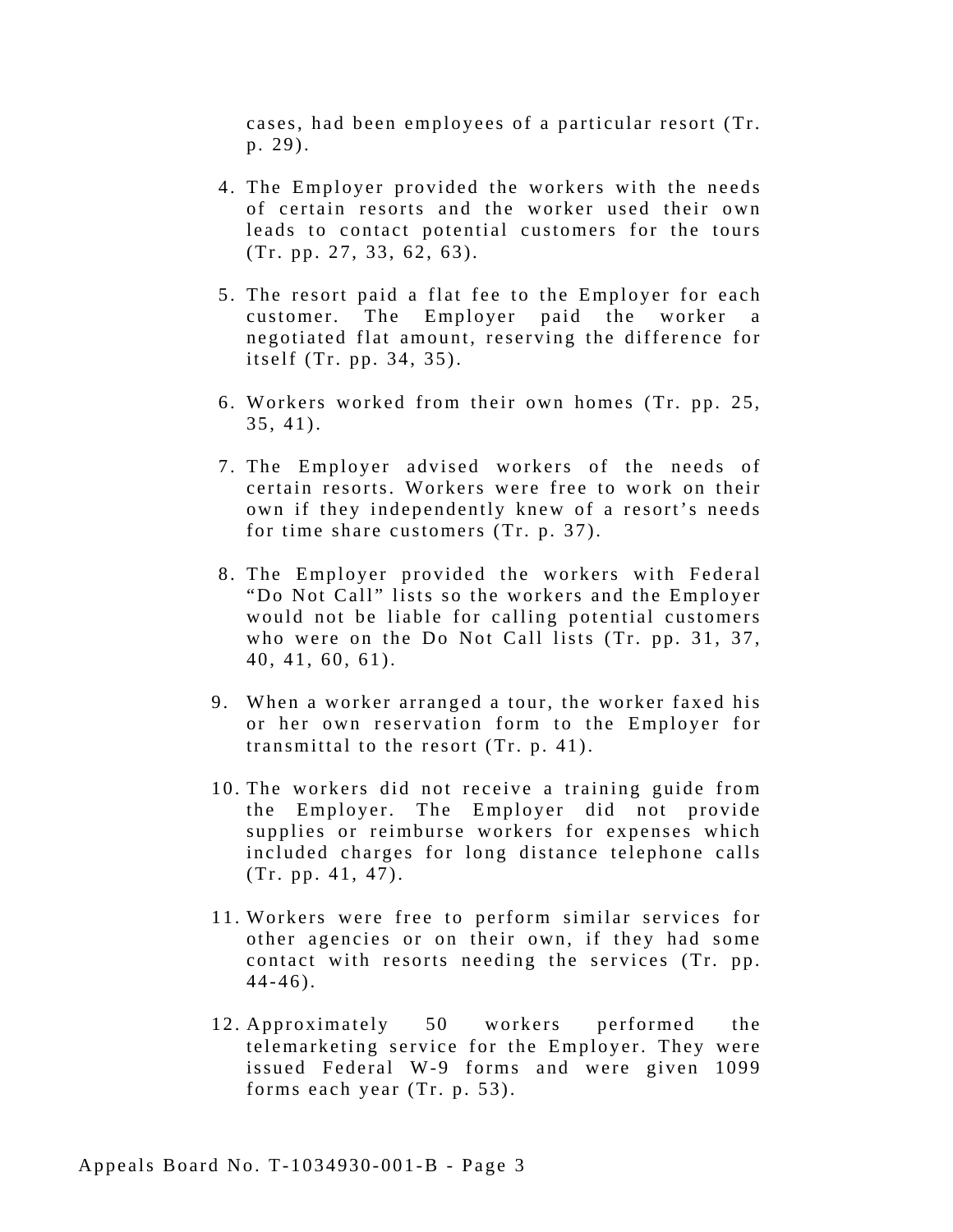- 13. The owner had her own materials to be certain she followed the resort's wishes. Those materials were not given to the workers (Tr. pp. 43, 57, 58, 62).
- 14. The owner passed along the information to telemarketers she assigned for a particular job so the telemarketers would know what type of potential customers to contact (Tr. pp. 63, 64).
- 15. The Employer ceased doing business in 2005, after receiving the Notice of Assessment (Tr. pp. 69, 70; Bd. Exh. 6).

The Employer contends that telemarketers, whose employment is in dispute in this case, are independent contractors and not employees.

Arizona Revised Statutes § 23-615 defines "employment:"

"Employment" means any service of whatever nature performed by an employee for the person employing him,

Arizona Revised Statutes § 23-613.01(A) provides:

Employee; definition; exempt employment

A. "Employee" means any individual who performs services for an employing unit and who is subject to the direction, rule or control of the employing unit as to both the method of performing or executing the services and the result to be effected or accomplished, except employee does not include:

- 1. An individual who performs services as an independent contractor, business person, agent or consultant, or in a capacity characteristics of an independent profession, trade, skill or occupation.
- 2. An individual subject to the direction, rule, control or subject to the right of direction, rule or control of an employing unit solely because of a provision of law regulating the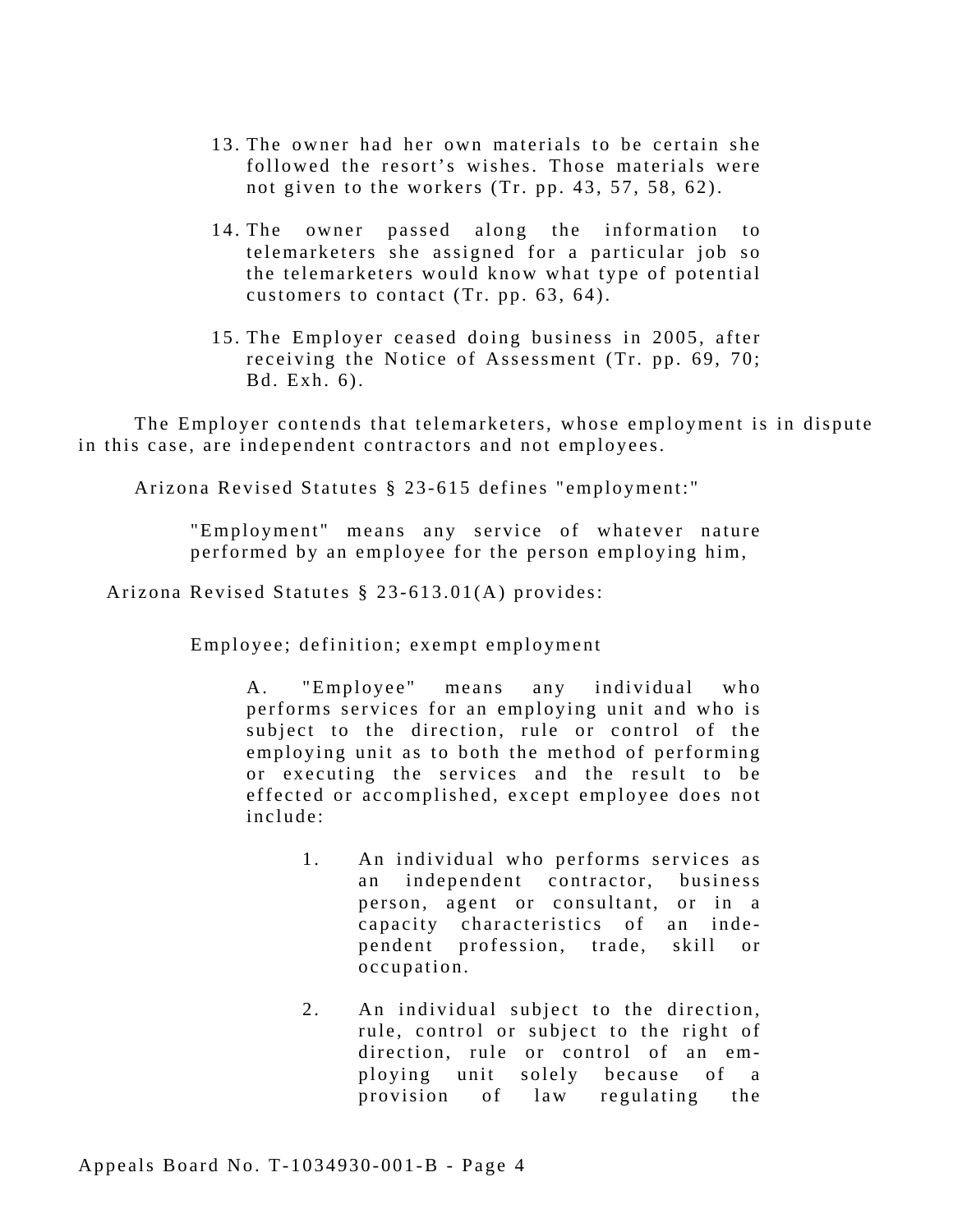organization, trade or business of the employing unit.

- 3. An individual or class of individuals that the federal government has decided not to and does not treat as an employee or employees for federal unemployment tax purposes.
- 4. An individual if the employing unit demonstrates the individual performs services in the same manner as a similarly situated class of individuals that the federal government has decided not to and does not treat as an employee or employees for federal unemployment tax purposes.

Arizona Administrative Code, Section R6-3-1723 provides in pertinent part:

> A. "Employee" means any individual who performs services for an employing unit, and who is subject to the direction, rule or control of the employing unit as to both the method of performing or executing the services and the result to be effected or accomplished. Whether an individual is an employee under this definition shall be determined by the preponderance of the evidence.

> > 1 . "Control" as used in A.R.S. § 23-613.01, includes the right to control as well as control in fact.

> > 2 . "Method" is defined as the way, procedure or process for doing something; the means used in attaining a result as distinguished from the result itself.

B. "Employee" as defined in subsection (A) does not include:

1. An individual who performs services for an employing unit in a capacity as an independent contractor, independent business person, independent agent, or independent consultant, or in a capacity characteristic of an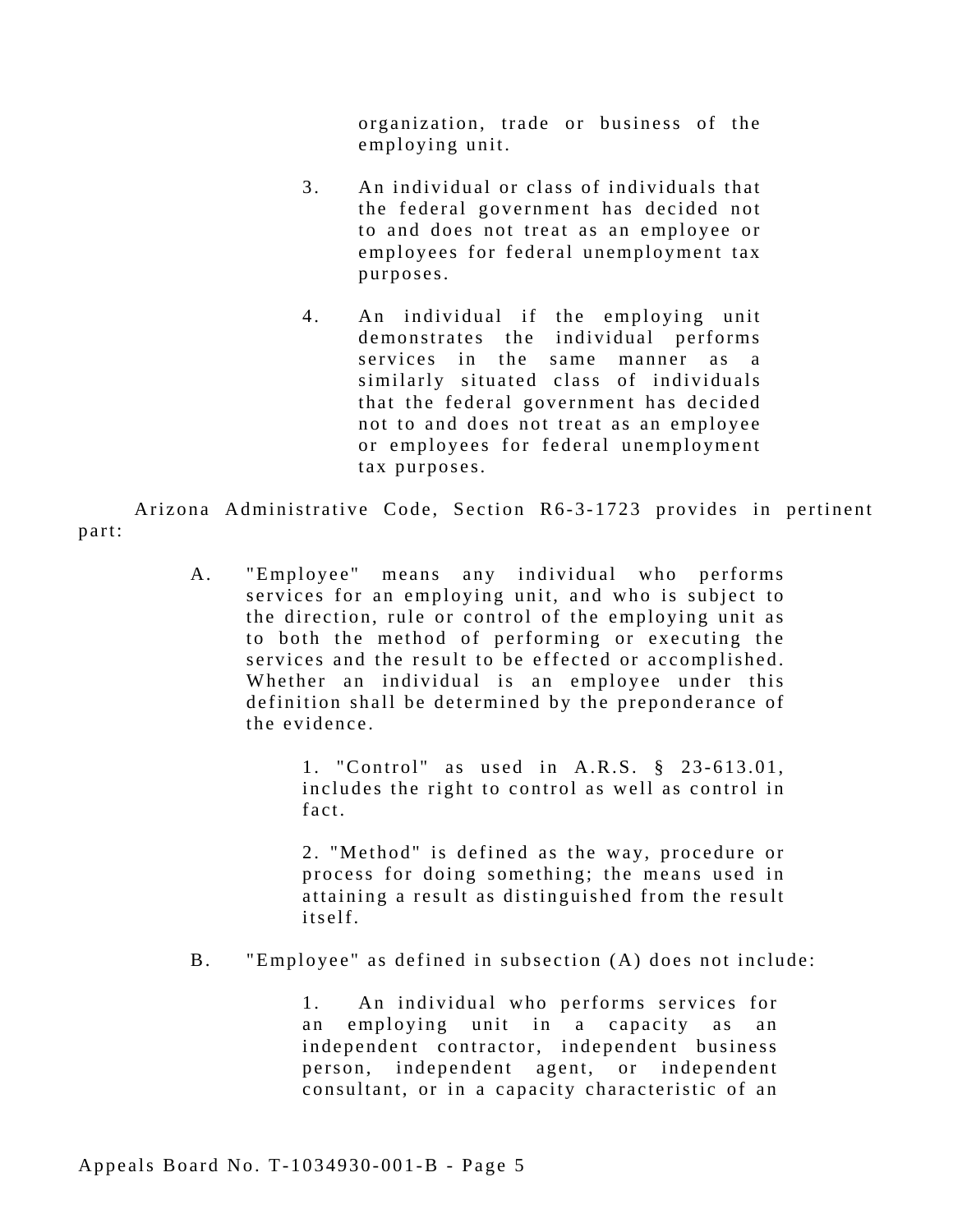independent profession, trade, skill or occupation. The existence of independence shall be determined by the preponderance of the evidence.

2. An individual subject to the direction, rule, control or subject to the right of direction, rule or control of an employing unit ". . . . solely because of a provision of law regulating the organization, trade or business of the employing unit". This paragraph is applicable in all cases in which the individual performing services is subject to the control of the employing unit only to the extent specifically required by a provision of law governing the organization, trade or business of the employing unit.

- a. "Solely" means, but is not limited to: Only, alone, exclusively, without other.
- b. "Provision of law" includes, but is not limited to: statutes, regulations, licensing regulations, and federal and state mandates.
- c . The designation of an individual as an employee, servant or agent of the employing unit for purposes of the provision of law is not determinative of the status of the individual for unemployment insurance purposes. The applicability of paragraph (2) of this subsection shall be determined in the same manner as if no such designated reference had been made.

Arizona Administrative Code, Section R6-3-1723(D)(2) identifies common indicia of control over the method of performing or executing services that may create an employment relationship, i.e., (a) who has authority over the individual's assistants, if any; (b) requirement for compliance with instructions; (c) requirement to make reports; (d) where the work is performed; (e) requirement to personally perform the services; (f) establishment of work sequence; (g) the right to discharge; (h) the establishment of set hours of work; (i) training of an individual; (j) whether the individual devotes full time to the activity of an employing unit; (k) whether the employing unit provides tools and materials to the individual; and (1) whether the employing unit reimburses the individual's travel or business expenses.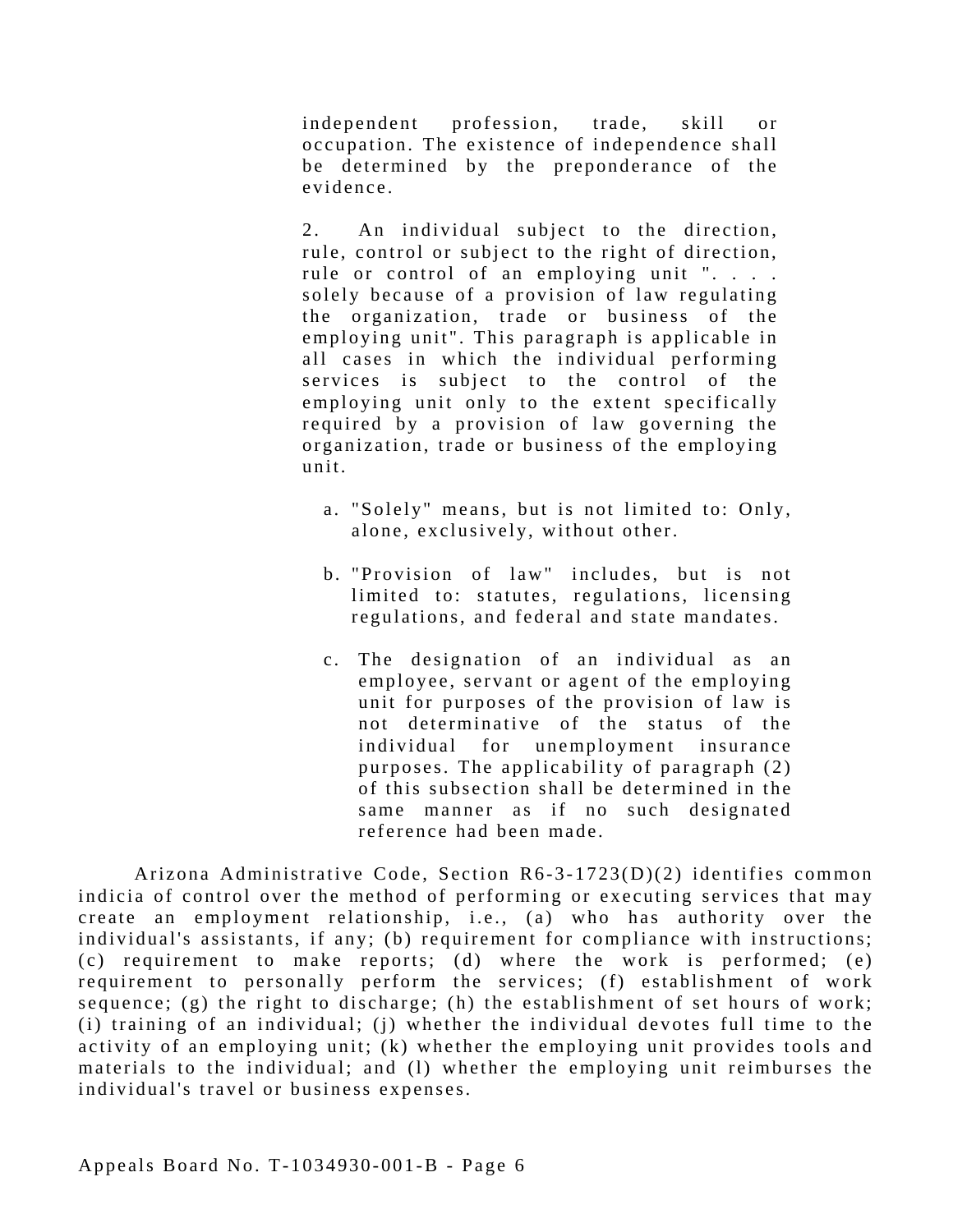Additional factors to be considered in determining whether an individual may be an independent contractor, enumerated in Arizona Administrative Code, Section R6-3-1723(E), are: (1) whether the individual is available to the public on a continuing basis; (2) the basis of the compensation for the services rendered; (3) whether the individual is in a position to realize a profit or loss; (4) whether the individual is under an obligation to complete a specific job or may end his relationship at any time without incurring liability; (5) whether the individual has a significant investment in the facilities used by him; (6) whether the individual has simultaneous contracts with other persons or firms.

In the application of the guidelines set out in Arizona Administrative Code, Section  $R6-3-1723(D)(2)$ , our analysis includes the following:

#### a. Authority over Individual's Assistants

Hiring, supervising and payment of the individual's assistants by the employing unit generally shows control over the individuals on the job.

The nature of the services did not require or contemplate the use of assistants.

We find that authority over individual's assistants is not a determinative element in finding that the worker is an employee or an independent contractor.

#### **It is neutral in this case.**

#### b. Compliance with Instructions

Control is present when the individual is required to comply with instructions about when, where or how he is to work. The control factor is present if the Employer has the right to instruct or direct.

Here, the individuals worked from their own homes and decided how much work they wished to perform.

We consider this factor significant in determining that the parties' relationship was that of **independent contractor.** 

#### c. Oral or Written Reports

If regular oral or written reports bearing upon the method in which the services are performed must be submitted to the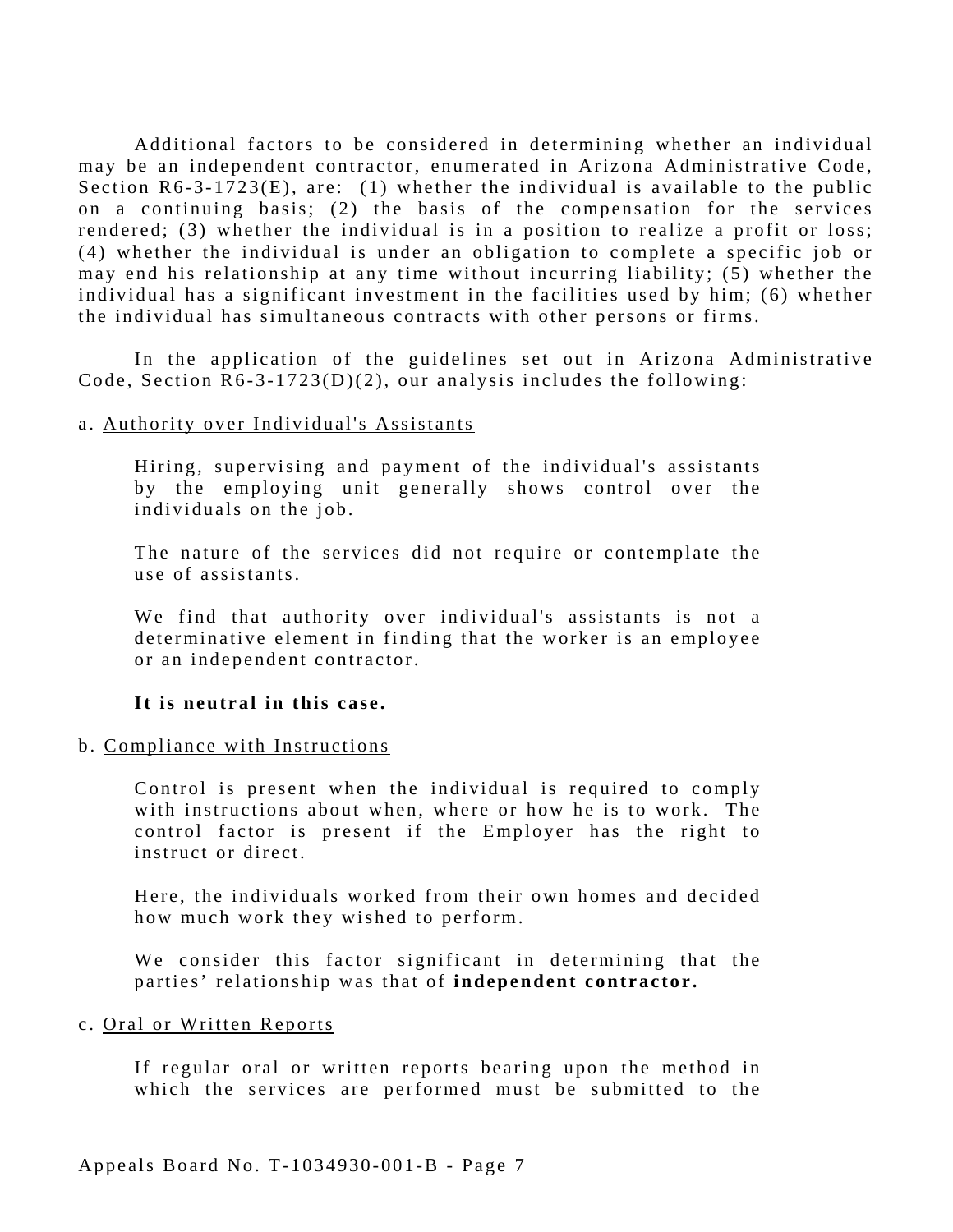employing unit, it indicates control in that the worker is required to account for his actions.

No reports were required by the Employer. The only communication about performance was the reservation submittal.

We consider this factor significant in determining that the parties' relationship was that of **independent contractor.** 

#### d. Place of Work

The fact that work is performed off the Employer's premises does indicate some freedom from control; however, it does not by itself mean that the worker is not an employee.

The workers provided their own methods of work free from control by the Employer who was interested only in the result.

We consider this factor significant in determining that the parties' relationship was that of **independent contractor.** 

#### e. Personal Performance

If the service must be rendered personally, this would tend to indicate that the employing unit is interested in the method of performance as well as the result and evidences concern as to who performs the job. Lack of control may be indicated when an individual has the right to hire a substitute without the employing unit's knowledge or consent.

The worker may have had anyone make the telephone calls that would have generated a reservation.

We consider this factor significant in determining that the parties' relationship was that of **independent contractor.** 

#### f. Establishment of Work Sequence

If a person must perform services in the order set for him by the employing unit, it indicates the worker is subject to control as he is not free to follow his own pattern of work, but must follow the routine and schedules of the employing unit.

The sequence of work, after the worker learned of the opportunity, was set by the worker.

Appeals Board No. T-1034930-001-B - Page 8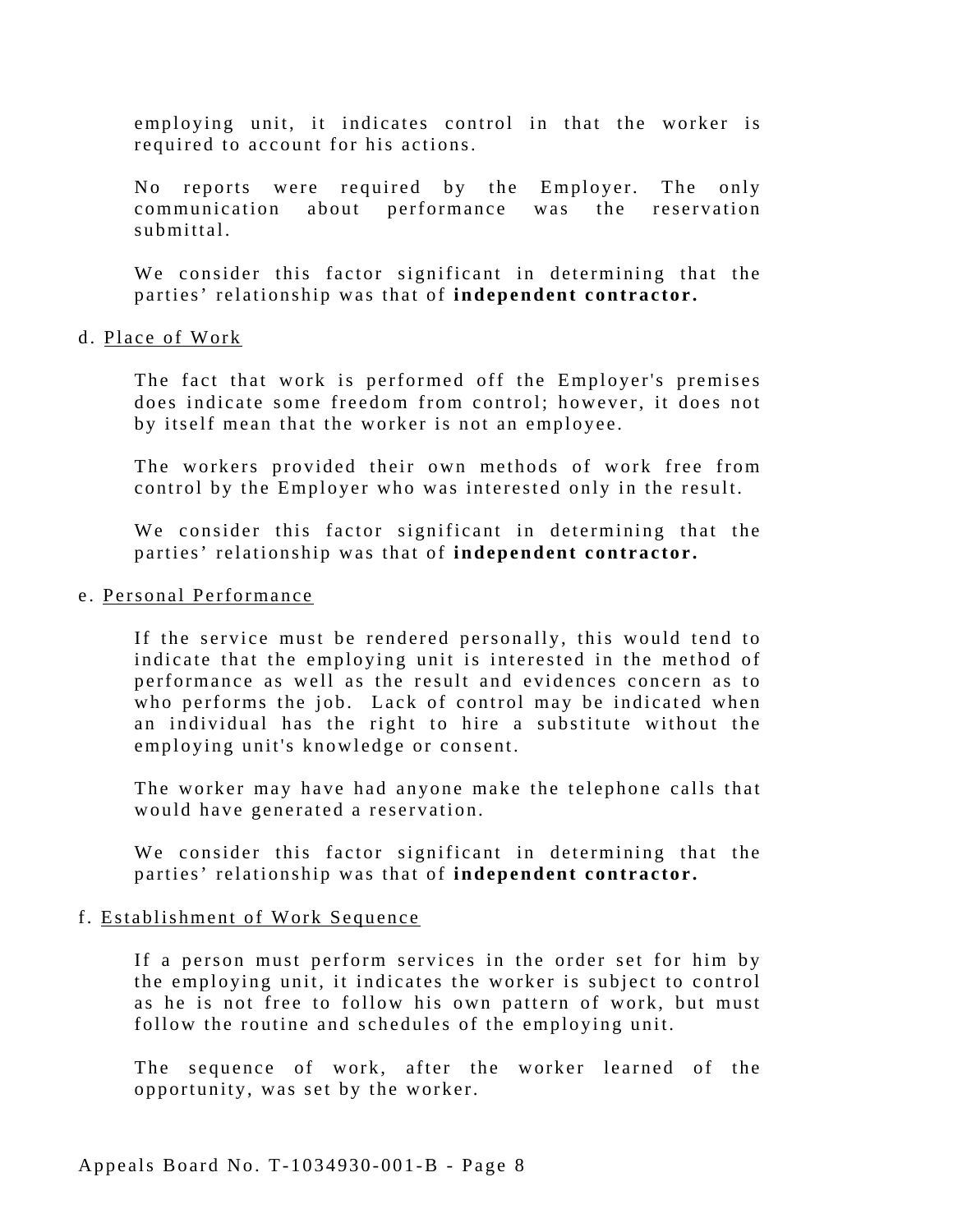We consider this factor significant in determining that the parties' relationship was that of **independent contractor.** 

#### g. Right to Discharge

The right to discharge, as distinguished from the right to terminate a contract, is a very important factor indicating that the person possessing the right has control.

Here, there was no evidence that the Employer or the worker could have done other than terminate any contract that may have been formed by the parties.

We consider this factor significant in determining that the parties' relationship was that of **independent contractor.** 

#### h. Set Hours of Work

The establishment of set hours of work by the employing unit is indicative of control. This condition bars the worker from being master of his own time, which is the right of an independent worker.

The worker chose the amount of time spent on performing the services and when the services would be performed.

We consider this factor significant in determining that the parties' relationship was that of **independent contractor.** 

#### i. Training

Training of an individual by an experienced employee working with him, or by required attendance at meetings, is indicative of control because it reflects that the Employer wants the service performed in a particular manner.

The workers here all had prior experience in arranging tours. The Employer did not engage in training.

We consider this factor significant in determining that the parties' relationship was that of **independent contractor.**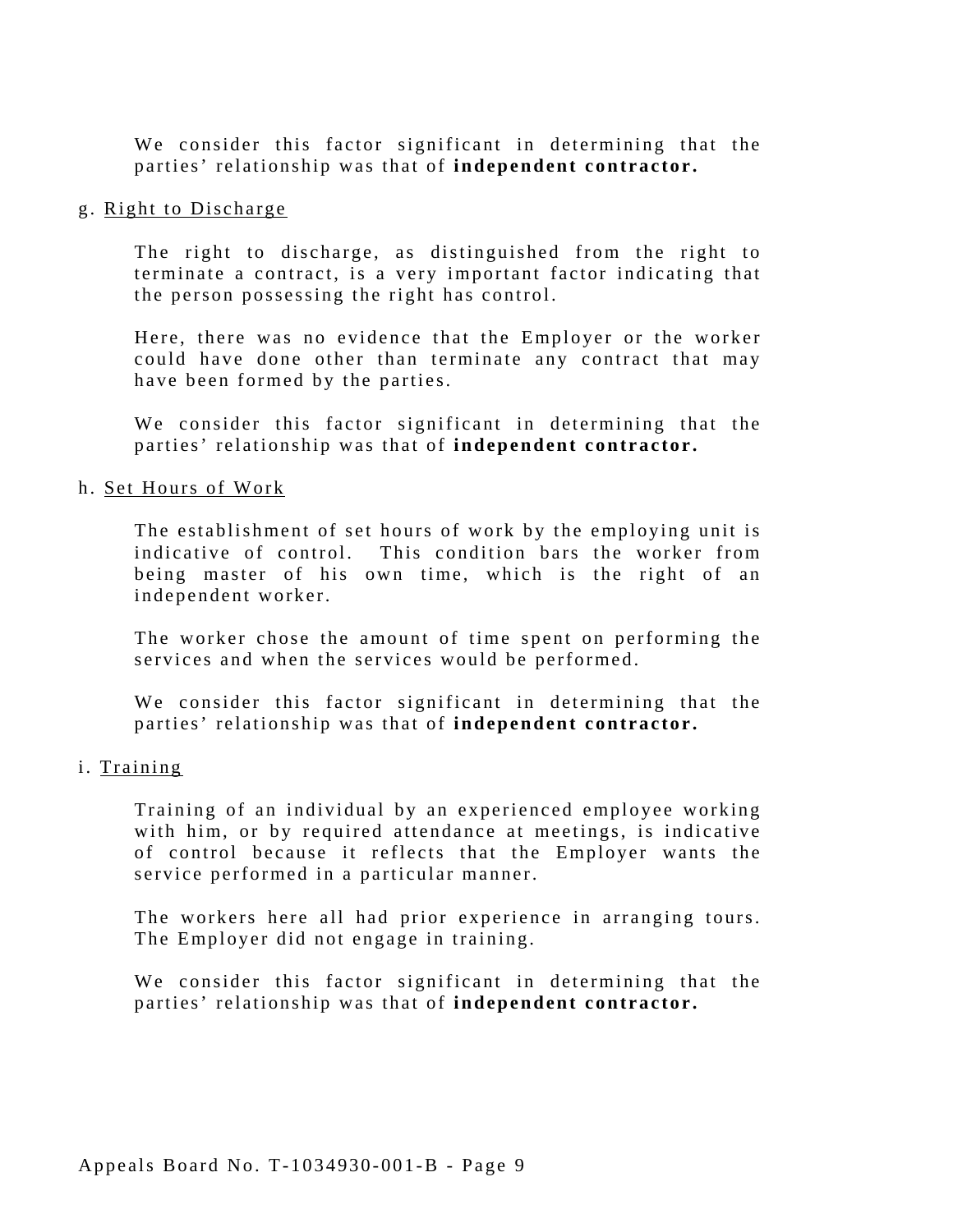#### j. Amount of Time

If the worker must devote his full-time to the activity of the employing unit, it indicates control over the amount of time the worker spends working, and impliedly restricts him from doing other gainful work. An independent worker, on the other hand, is free to work when and for whom he chooses.

Workers were free to perform services for others or to work on their own for potential clients.

We consider this factor significant in determining that the parties' relationship was that of **independent contractor.** 

#### k. Tools and Materials

If an employing unit provides the tools, materials and wherewithal for the worker to do the job, it indicates control over the worker. Conversely, if the worker provides the means to do the job, a lack of control is indicated.

The workers provided their own equipment and supplies.

We consider this factor significant in determining that the parties' relationship was that of **independent contractor.** 

#### i. Expense Reimbursement

Payment by the employing unit of the worker's approved business and/or traveling expenses is a factor indicating control over the worker. Conversely, a lack of control is indicated when the worker is paid on a job basis and has to take care of all incidental expenses.

Workers absorbed all incidental expenses in performing the work.

We consider this factor significant in determining that the parties' relationship was that of **independent contractor.** 

The additional factors enumerated in Arizona Administrative Code, Section  $R6-3-1723(E)$  are equally appropriate for consideration in determining the relationship of the parties.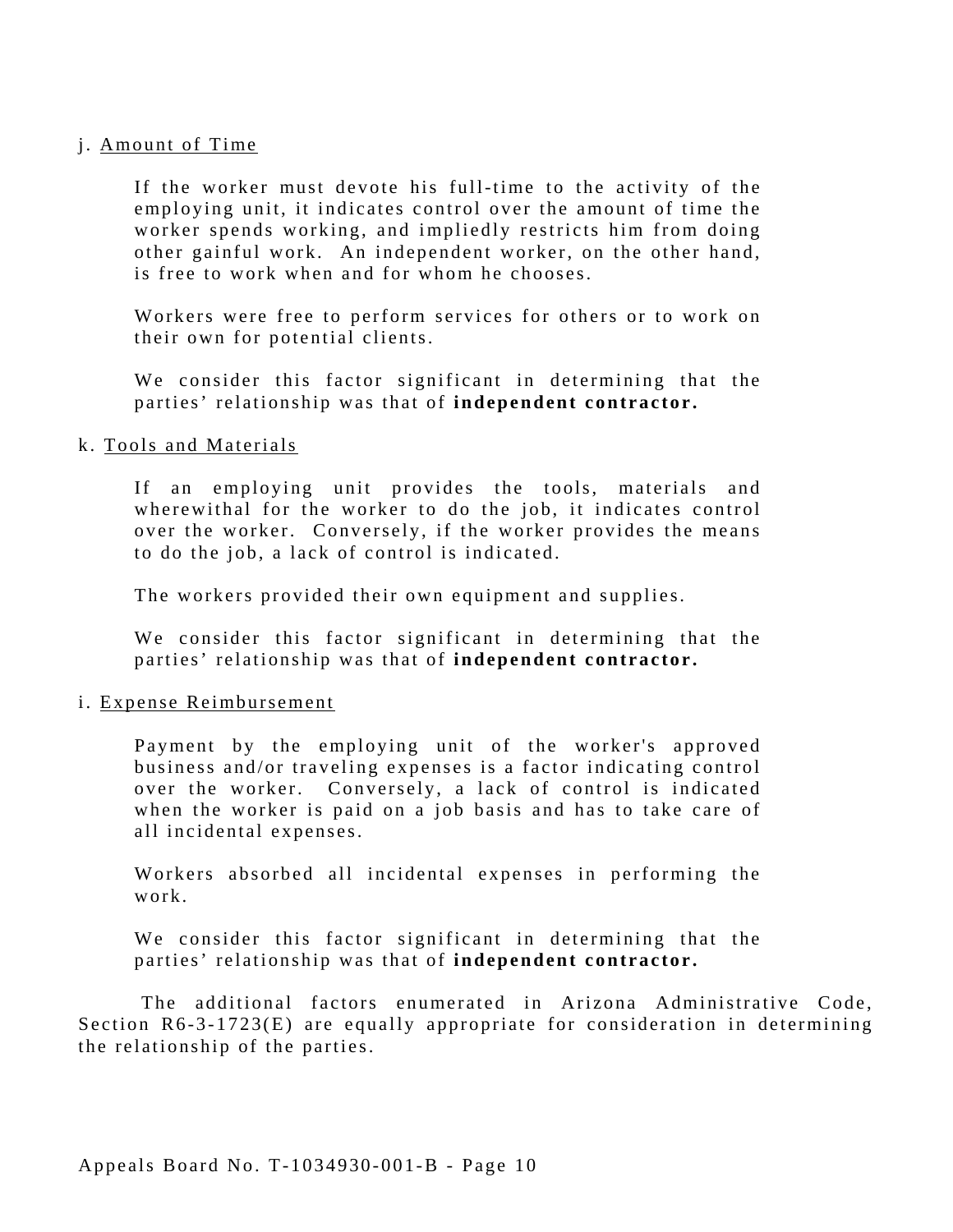#### l. Availability to the Public

Generally, an independent contractor makes his services available to the general public, while an employee does not.

The workers were free to work for others.

#### **We do not consider this factor significant in determining whether the parties' relationship was either that of employer/employee or independent contractor.**

2. Compensation

Payment on a job basis is customary where the worker is independent, whereas an employee is usually paid by the hour, week or month.

Here, the workers were paid on a job basis because that was the manner in which the Employer was paid for the services performed

We consider this factor significant in determining that the parties' relationship was that of **independent contractor.** 

#### 3. Realization of Profit or Loss

An employee is generally not in a position to realize a profit or loss as a result of his services. An independent contractor, however, typically has recurring liabilities in connection with the work being performed. The success or failure of his endeavors depends in large degree upon the relationship of income to expenditures.

A worker could have realized a loss based on work performed for a client of the Employer, but rejected because the customer did not meet the client's needs. A worker could realize a profit or loss by controlling expenses and performing more work to absorb fixed costs.

We consider this factor significant in determining that the parties' relationship was that of **independent contractor.**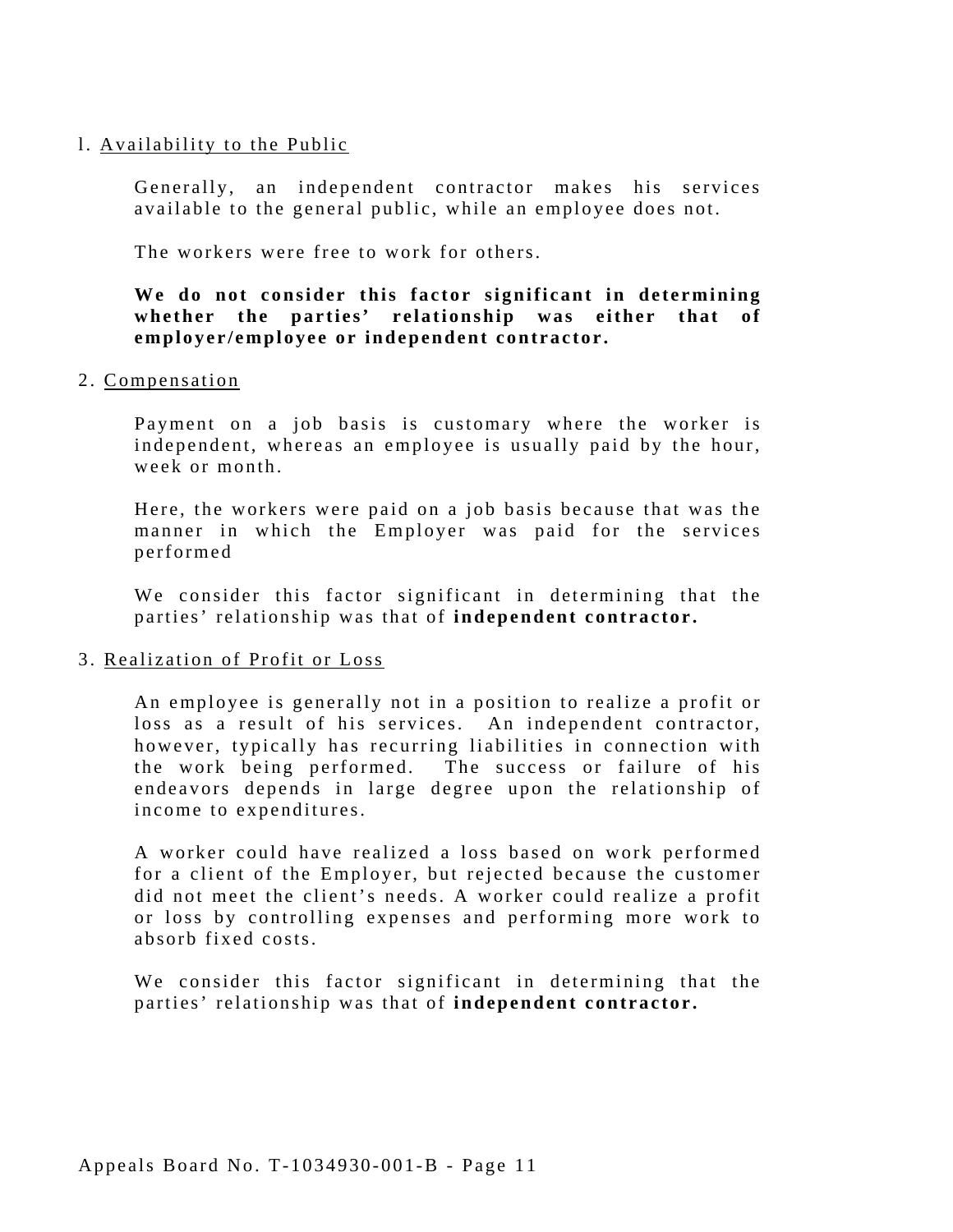#### 4. Obligation

An employee usually has the right to end the relationship with an Employer at any time without incurring liability. An independent worker usually agrees to complete a specific job.

The parties could end the relationship for any reason. There was no evidence that the parties were prevented from civil actions for breach of the relationship.

We consider this factor significant in determining that the parties' relationship was that of **independent contractor.** 

#### 5. Significant Investment.

A significant investment in equipment and facilities would indicate an independent status of the individual making the investment. The furnishing of all necessary equipment and facilities by the employing unit would indicate the existence of an employee relationship.

No significant investment was required by either party.

**We do not consider this factor significant in determining whether the parties' relationship was either that of employer/employee or independent contractor.** 

#### 6. Simultaneous Contracts

An individual who works for a number of people or companies at the same time may be considered an independent contractor because he is free from control by one company. However, the person may also be an employee of each person or company depending upon the particular circumstances.

The evidence did not establish that the workers had simultaneous contracts, although there was no prohibition on that practice.

We consider this factor significant in determining that the parties' relationship was that of **independent contractor.** 

The Arizona Court of Appeals, in the case of Arizona Department of Economic Security v. Little, 24 Ariz. App 480, 539 P.2d 954 (1975), made it clear that all sections of the Employment Security Law should be given its long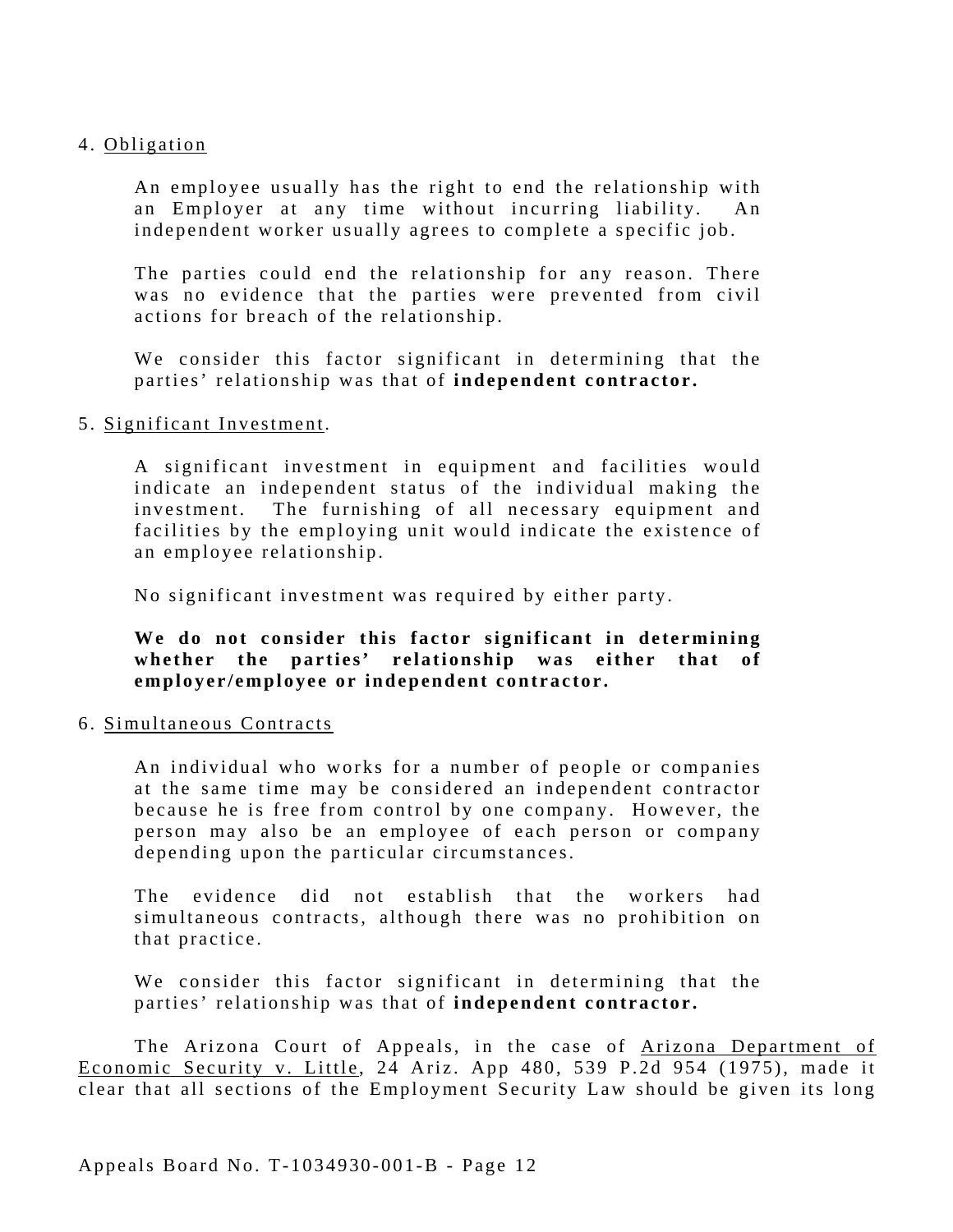established liberal construction in an effort to include as many types of employment relationships as possible, when it stated:

> The declaration of policy in the Act itself is the achievement of social security by encouraging employers to provide more stable employment and by the systematic accumulation of funds during periods of employment to provide benefits for periods of unemployment [See A.R.S. § 23-601].

This view was reiterated by the Arizona Court of Appeals, in the case of Warehouse Indemnity Corporation v. Arizona Department of Economic Security, 128 Ariz. 504, 627 P.2d 235 (App. 1981), where it stated:

> The Arizona Supreme Court has noted, however, that the Arizona Employment Security Act is remedial legislation. All sections, including the taxing section, should be given a liberal interpretation... (emphasis added).

#### **The factors that tend to support the Employer's contention of independent contractor relationship include:**

Compliance with Instructions, Oral or Written Reports, Training Compensation, Simultaneous Contracts, Personal Performance, Right to Discharge, Set Hours of Work, Amount of Time, Obligation*,* Tools and Materials, Realization of Profit or Loss, Place of Work, Establishment of Work Sequence, Expense Reimbursement.

#### **The factors that are not applicable in this case or are neutral:**

Authority over Individual's Assistants*,* Significant Investment*, ,*  Availability to the Public.

#### **There are no factors that tend to support an employer/employee relationship.**

We have thoroughly examined the facts present in this case and have considered the relevant law and administrative rules as they are applicable to those facts. We have considered the evidence as it relates to the factors set out in the Arizona Administrative Code, Section R6-3-1723(D) and (E), and conclude that the services performed by individuals as telemarketing agents do not constitute employment.

Having found that services performed by individuals as telemarketing agents do not constitute employment, we set aside that part of the Reconsidered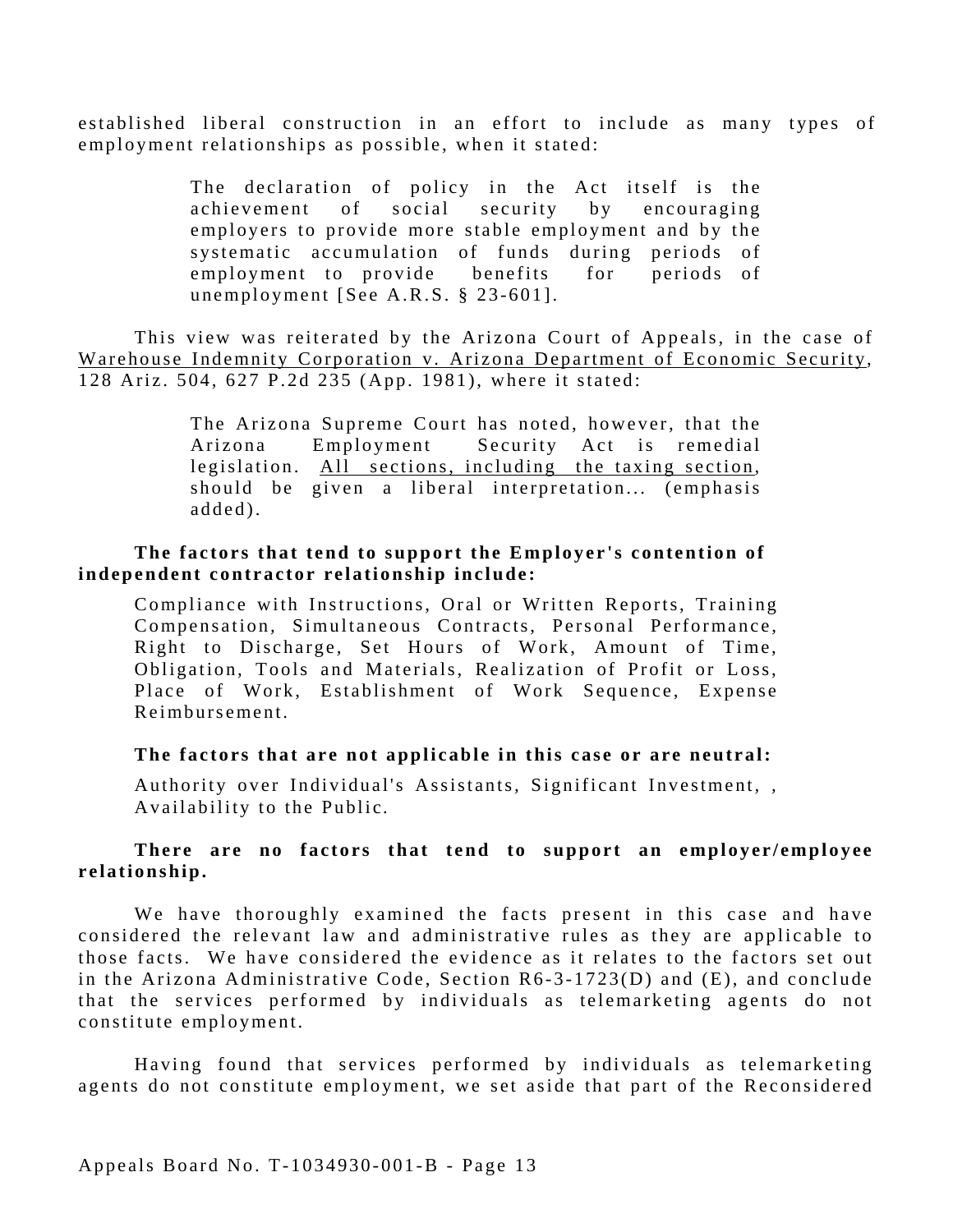Determination that found that remuneration paid to individuals for the services performed, constitutes wages. Accordingly,

THE APPEALS BOARD **REVERSES** that part of the Reconsidered Determination issued on February 13, 2007, which found that Employer is liable for Arizona Unemployment Insurance Taxes on the basis of gross payroll of at least \$1,500 in a calendar quarter beginning January 1, 2003, and that services performed by individuals as telemarketing agents, constitute employment.

Services performed by individuals as telemarketing agents do not constitute employment as defined in A.R.S. §§ 23-613.01, 23-615 or 23-617, and such individuals are not employees within the meaning of A.R.S. § 23-613.01 and Arizona Administrative Code, Section R6-3-1723.

THE APPEALS BOARD **SETS ASIDE** that part of the Reconsidered Determination regarding remuneration.

DATED:

APPEALS BOARD

MARILYN J. WHITE, Chairman

HUGO M. FRANCO, Member

WILLIAM G. DADE, Member

**PERSONS WITH DISABILITIES:** Under the Americans with Disabilities Act, the Department must make a reasonable accommodation to allow a person with a disability to take part in a program, service, or activity. For example, this means that if necessary, the Department must provide sign language interpreters for people who are deaf, a wheelchair accessible location, or enlarged print materials. It also means that the Department will take any other reasonable action that allows you to take part in and understand a program or activity, including making reasonable changes to an activity. If you believe that you will not be able to understand or take part in a program or activity because of your

\_\_\_\_\_\_\_\_\_\_\_\_\_\_\_\_\_\_\_\_\_\_\_\_\_\_\_\_\_\_\_\_\_\_\_\_\_\_\_\_\_\_\_\_\_\_\_\_\_\_\_\_\_\_\_\_\_\_\_\_\_\_\_\_\_\_\_\_\_\_\_\_\_\_\_\_\_\_\_\_\_\_\_\_\_

Appeals Board No. T-1034930-001-B - Page 14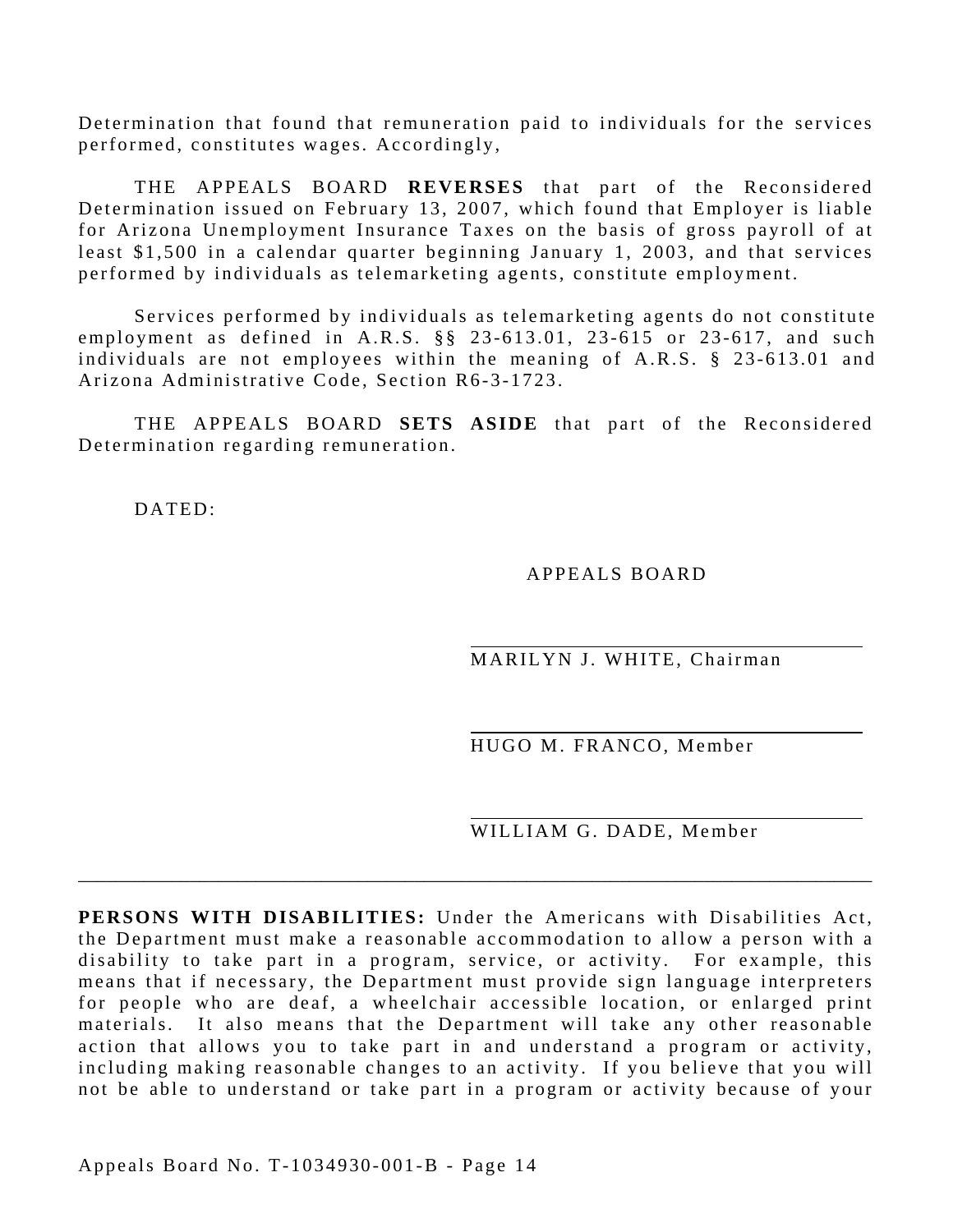disability, please let us know of your disability needs in advance if at all possible. Please contact the Appeals Board Chairman at (602) 229-2806.

\_\_\_\_\_\_\_\_\_\_\_\_\_\_\_\_\_\_\_\_\_\_\_\_\_\_\_\_\_\_\_\_\_\_\_\_\_\_\_\_\_\_\_\_\_\_\_\_\_\_\_\_\_\_\_\_\_\_\_\_\_\_\_\_\_\_\_\_\_\_\_\_\_\_\_\_\_\_\_\_\_\_\_\_\_

#### **RIGHT TO FURTHER REVIEW BY THE APPEALS BOARD**

Pursuant to A.R.S. § 23-672(F), the final date for filing a request for

r e v i e w i s \_\_\_\_\_\_\_\_\_\_\_\_\_\_\_\_\_\_\_\_\_\_\_\_\_\_\_\_.

#### **INSTRUCTIONS FOR FILING A REQUEST FOR REVIEW OF THE BOARD'S DECISION**

- received. 1. A request for review must be filed in writing within 30 calendar days from the mailing date of the Appeals Board's decision. A request for review is considered filed on the date it is mailed via the United States Postal Service, as shown by the postmark, to any public employment office in the United States or Canada, or to the Appeals Board, 1140 E. Washington, Box 14, [Suite 104], Phoenix, Arizona 85034. Telephone: (602) 229-2806. A request for review may also be filed in person at the above locations or transmitted by a means other than the United States Postal Service. If it is filed in person or transmitted by a means other than the United States Postal Service, it will be considered filed on the date it is
- 2. Parties may be represented in the following manner:

An individual party (either claimant or opposing party) may represent himself or be represented by a duly authorized agent who is not charging a fee for the representation; an employer, including a corporate employer, may represent itself through an officer or employee; or a duly authorized agent who is charging a fee may represent any party, providing that an attorney authorized to practice law in the State of Arizona shall be responsible for and supervise such agent.

3. The request for review must be signed by the proper party and must be accompanied by a memorandum stating the reasons why the appeals board's decision is in error and containing appropriate citations of the record, rules and other authority. Upon motion, and for good cause, the Appeals Board may extend the time for filing a request for review. The timely filing of such a request for review is a prerequisite to any further appeal.

\_\_\_\_\_\_\_\_\_\_\_\_\_\_\_\_\_\_\_\_\_\_\_\_\_\_\_\_\_\_\_\_\_\_\_\_\_\_\_\_\_\_\_\_\_\_\_\_\_\_\_\_\_\_\_\_\_\_\_\_\_\_\_\_\_\_\_\_\_\_\_\_\_\_\_\_\_\_\_\_\_\_\_\_\_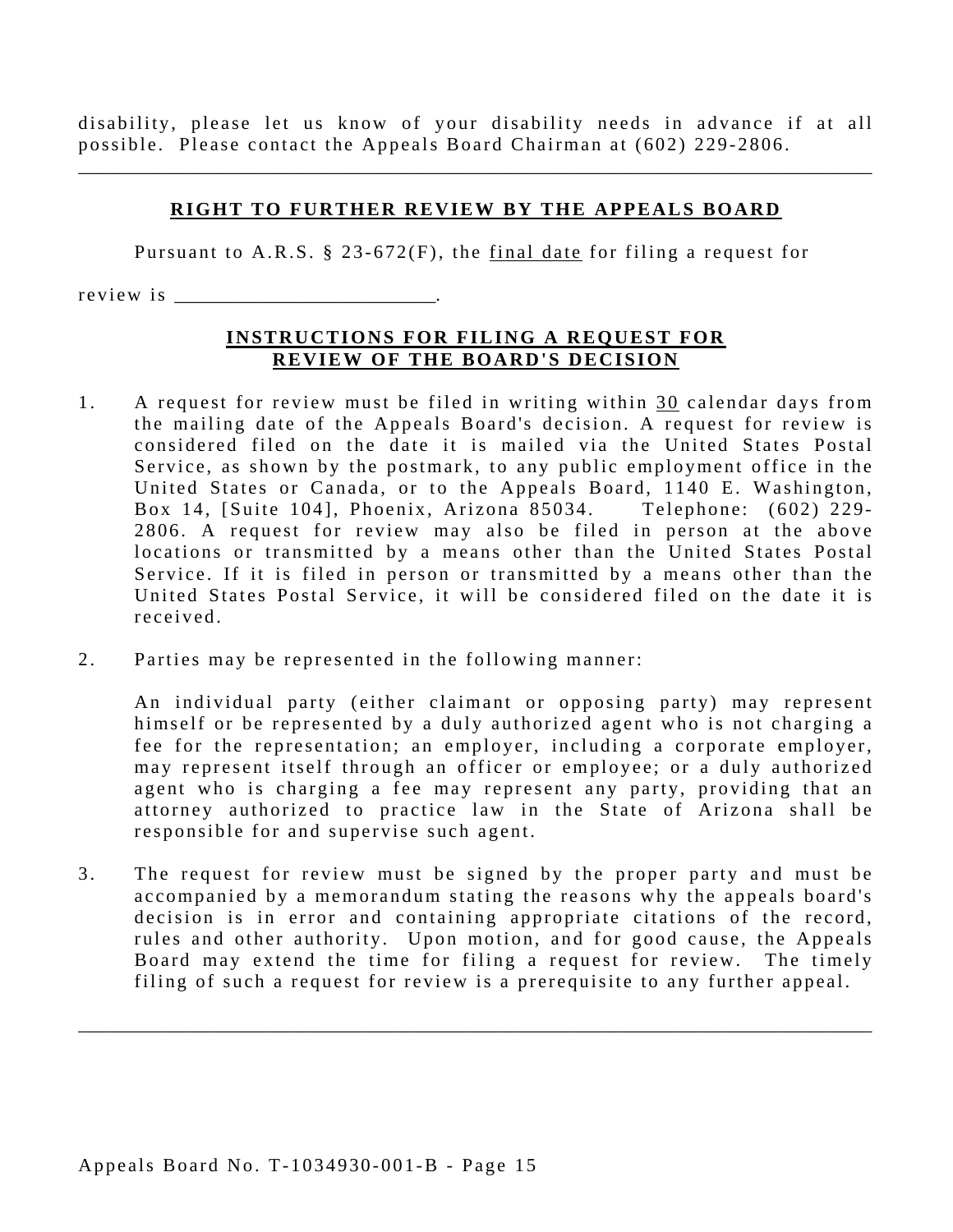A copy of the foregoing was mailed on to:

 $(x)$  Er: X Acct. No: X

- (x) ROBERT J DUNN III ASSISTANT ATTORNEY GENERAL CFP/CLA 1275 W WASHINGTON – SITE CODE 040A PHOENIX, AZ 85007-2926
- (x) JOHN NORRIS, CHIEF OF TAX EMPLOYMENT ADMINISTRATION P O BOX 6028 - SITE CODE 911B PHOENIX, AZ 85005-6028
- By : \_\_\_\_\_\_\_\_\_\_\_\_\_\_\_\_\_\_\_\_\_\_\_\_\_\_\_\_\_\_\_ For The Appeals Board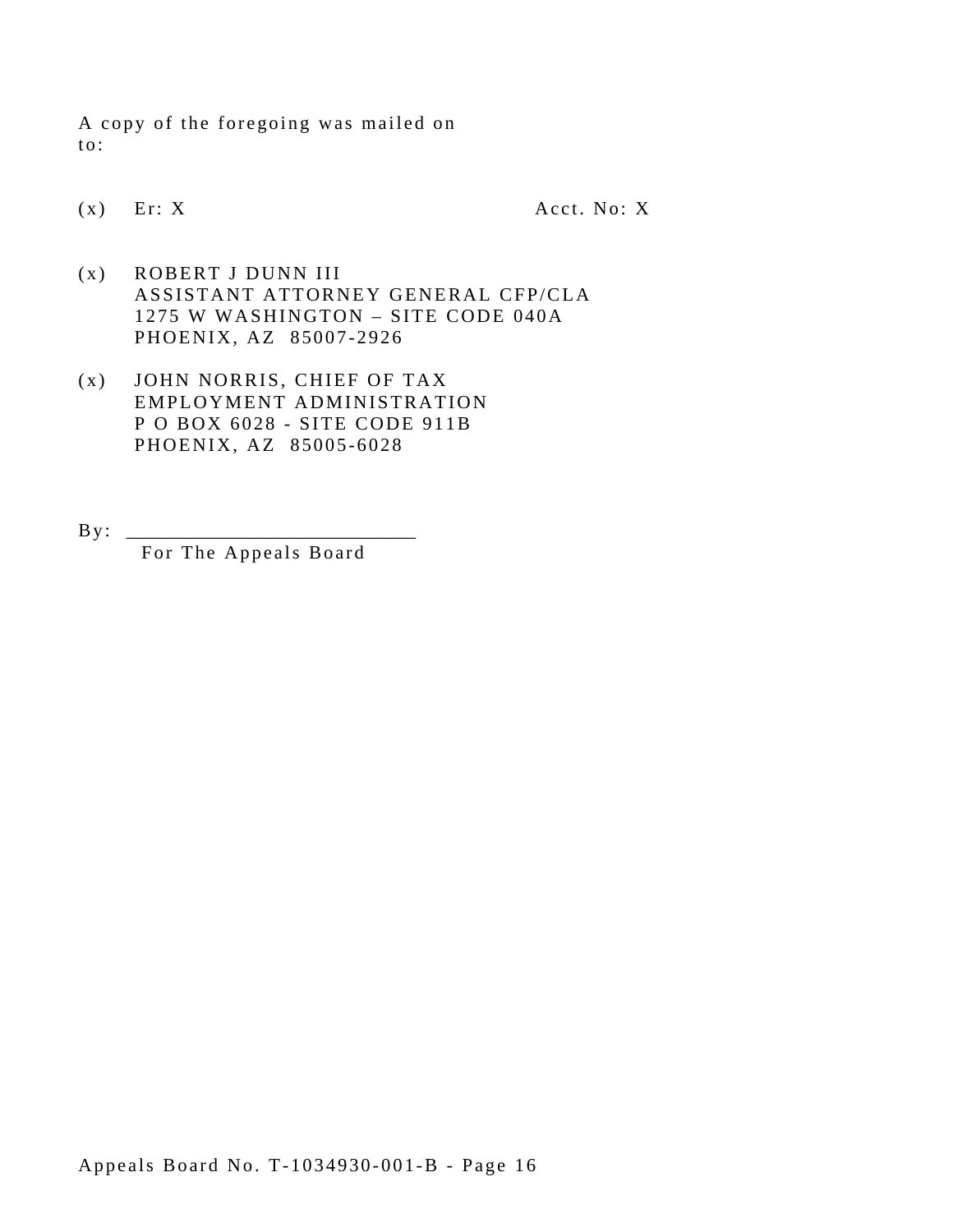# **Arizona Department of**  $\left(\begin{matrix} 1 & 0 & 0 \\ 0 & 0 & 0 \\ 0 & 0 & 0 \end{matrix}\right)$  **Appeals Board Economic Security**



## \_\_\_\_\_\_\_\_\_\_\_\_\_\_\_\_\_\_\_\_\_\_\_\_\_\_\_\_\_\_\_\_\_\_\_\_\_\_\_\_\_\_\_\_\_\_\_\_\_\_\_\_\_\_\_\_\_\_\_\_\_\_\_\_\_\_\_\_\_\_\_\_\_\_\_\_\_\_\_\_\_\_\_\_\_ \_\_\_\_\_\_\_\_\_\_\_\_\_\_\_\_\_\_\_\_\_\_\_\_\_\_\_\_\_\_\_\_\_\_\_\_\_\_\_\_\_\_\_\_\_\_\_\_\_\_\_\_\_\_\_\_\_\_\_\_\_\_\_\_\_\_\_\_\_\_\_\_\_\_\_\_\_\_\_\_\_\_\_\_\_ Appeals Board No. T-1038700-001-B In the Matter of:  $X$  and  $X$ Employer Department

### DECISION **AFFIRMED**

The **EMPLOYER**, through counsel, petitions for a hearing from the Reconsidered Determination issued March 22, 2004, which affirmed the Amended Determinations of Unemployment Tax Rates for calendar years 1999 and 2000, issued on September 13, 2001.

The appeal having been timely filed, the Appeals Board has jurisdiction in this matter pursuant to  $A.R.S. \S 23-732(A)$ .

We have carefully reviewed the record in this case, and have considered the contentions raised in the petition.

In its initial review of this case, the Board determined that the taking of additional evidence was necessary to a proper adjudication of the issue of the correctness of the Amended Determinations of Unemployment Tax Rate for Calendar Years 1999 and 2000.

A hearing was held on August 7, 2007, at 10:00 a.m., before William E. Good, an Administrative Law Judge, to take evidence on the following issue:

> Whether the Determination of Unemployment Insurance Tax Rate for Calendar Years 1999 and 2000, issued September 13, 2001, is correct.

The following persons appeared at the hearing:

Employer witness X

Appeals Board No. T-1038700-001-B - Page 1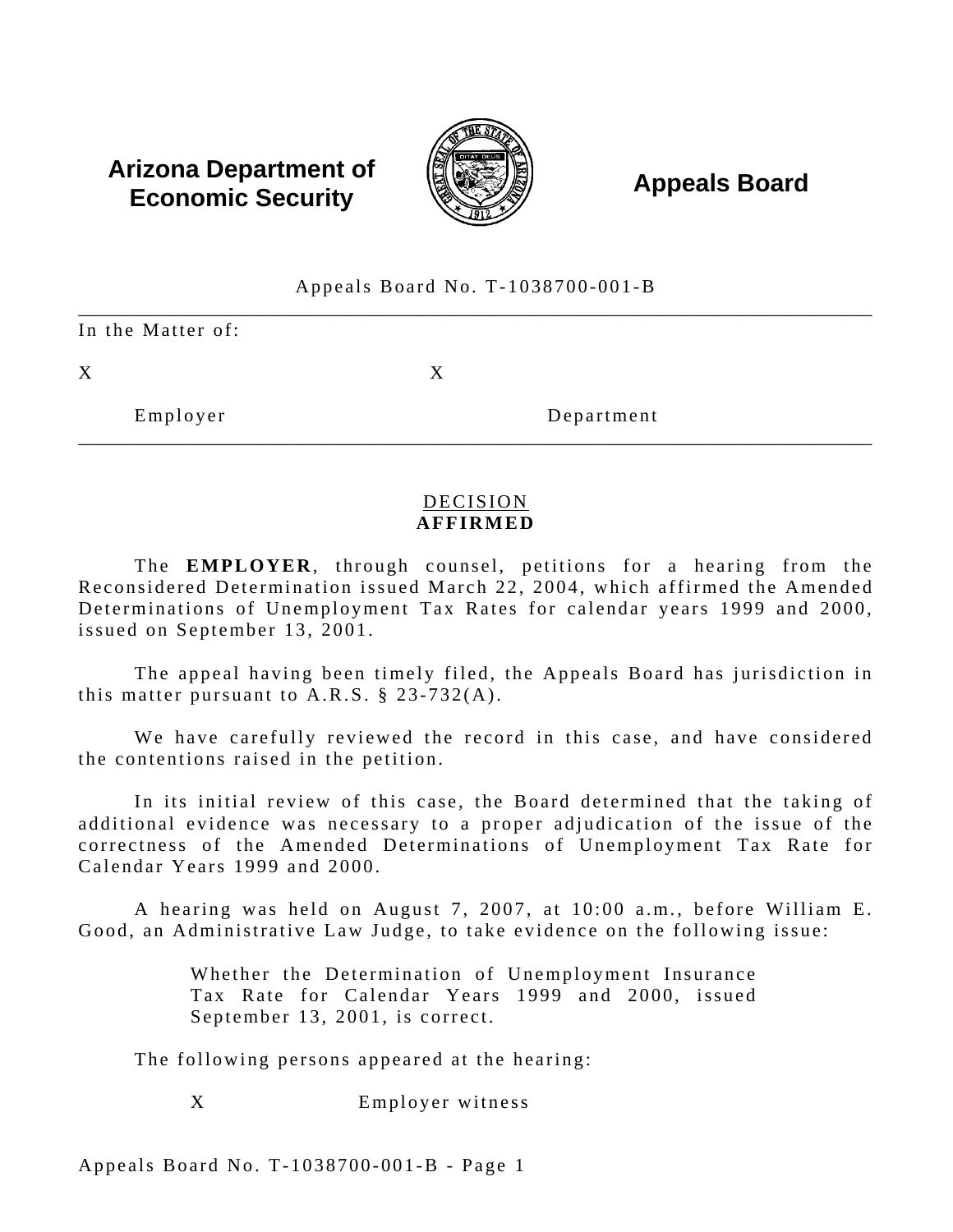| X | Employer witness   |                    |
|---|--------------------|--------------------|
| X | Employer witness   |                    |
|   | X Employer counsel |                    |
|   | KATHERIN WHALEY    | Department witness |
|   | ROBERT DUNN        | Department counsel |

The witnesses present at the hearing were sworn and gave testimony. Documents marked and identified as Board Exhibits 1 through 38 were admitted into evidence.

THE APPEALS BOARD FINDS the facts pertinent to the issue before us and necessary to our decision are:

- 1. A Determination of Unemployment Insurance Liability was sent by certified mail on January 15 1999, to the Employer's last known address of record. The Determination informed the Employer that it was a successor to a liable employer  $(X)$  and that its tax rate was based upon its predecessor's experience rating account. That had been transferred to the Employer, and the Employer would be held equally liable for any taxes, penalties or interest due and unpaid by the predecessor (Tr. p. 18; Bd.  $Exh. 5$ ).
- 2. A Determination of Unemployment Insurance Liability was sent by certified mail on January 15 1999, to the Employer's last known address of record. The Determination informed the Employer that it was successor to another liable employer  $(X)$ and that its tax rate was based upon its predecessor's experience rating account. That had been transferred to the Employer, and the Employer would be held equally liable for any taxes, penalties or interest due and unpaid by the predecessor (Tr. p. 18; Bd. Exh. 6).
- 3. A Determination of Unemployment Insurance Liability was sent by certified mail on January 15 1999, to the Employer's last known address of record. The Determination informed the Employer that it was successor to another liable employer  $(X)$ and that its tax rate was based upon its predecessor's experience rating account. That had been transferred to the Employer, and the Employer would be held equally liable for any taxes, penalties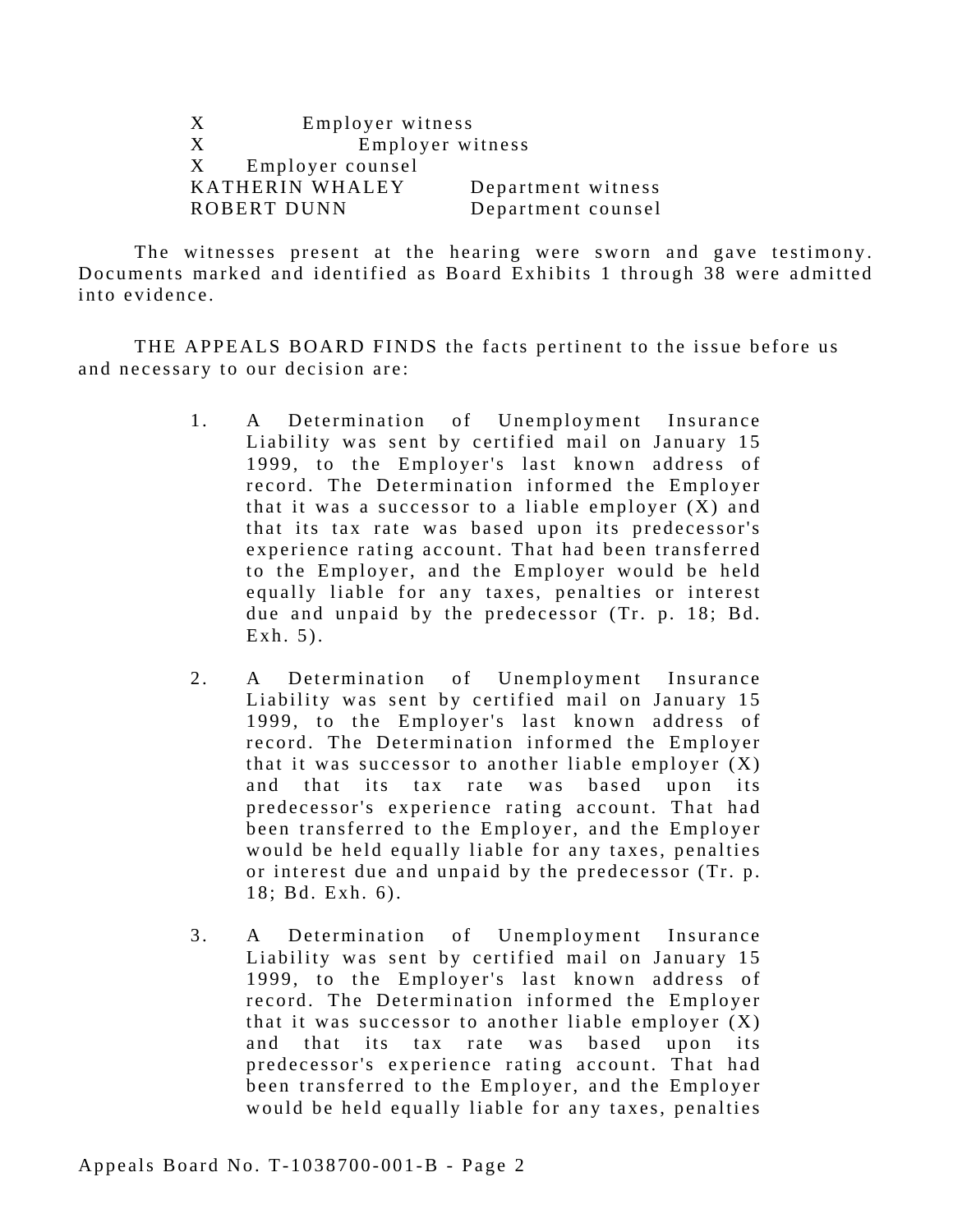or interest due and unpaid by the predecessor (Tr. p. 18; Bd. Exh. 7).

- 4. The Employer filed a late request for reconsideration of those determinations and they became final (Tr. pp. 18, 19, 23; Exh. 8).
- 5. Despite the Employer's late appeals from the Determinations of Liability, and based on the Employer's assertion that the Employer's letter of January 7, 1999 (Tr. p. 17; Bd. Exh. 2) was not correct, the Department amended the previously issued Determinations of Unemployment Tax Rate for Calendar Years 1999 and 2000. The Department did this by reversing the transfers and stating the true functions of the Employer (Tr. pp. 32, 33).
- 6. An Amended Determination of Unemployment Tax Rate for Calendar Year 1999 was sent by mail on September 13, 2001, to the Employer's last known address of record. The prior tax rate had been .75%. The amended Tax Rate was 2.70%. This was because the Employer had not reported any wages for the period in question, and had a zero reserve ratio. The Determination advised the Employer that the Determination would become final unless a written request for review was filed within 15 days of the mailing date as provided in A.R.S. § 23-732 (Tr. pp. 24-26; Bd. Exh. 12).
- 7. An Amended Determination of Unemployment Tax Rate for Calendar Year 2000 was sent by mail on September 13, 2001, to the Employer's last known address of record. The Employer's prior tax rate for 2000 was .87%. The amended rate was 1.61%. The Determination advised the Employer that the Determination would become final unless a written request for review was filed within 15 days of the mailing date as provided in A.R.S. § 23-732 (Tr. pp 22, 24; Bd. Exh. 11).
	- 8. On September 26, 2001, the Employer filed a timely request for review of both Amended Determinations of Unemployment Tax Rate (Bd. Exh. 13).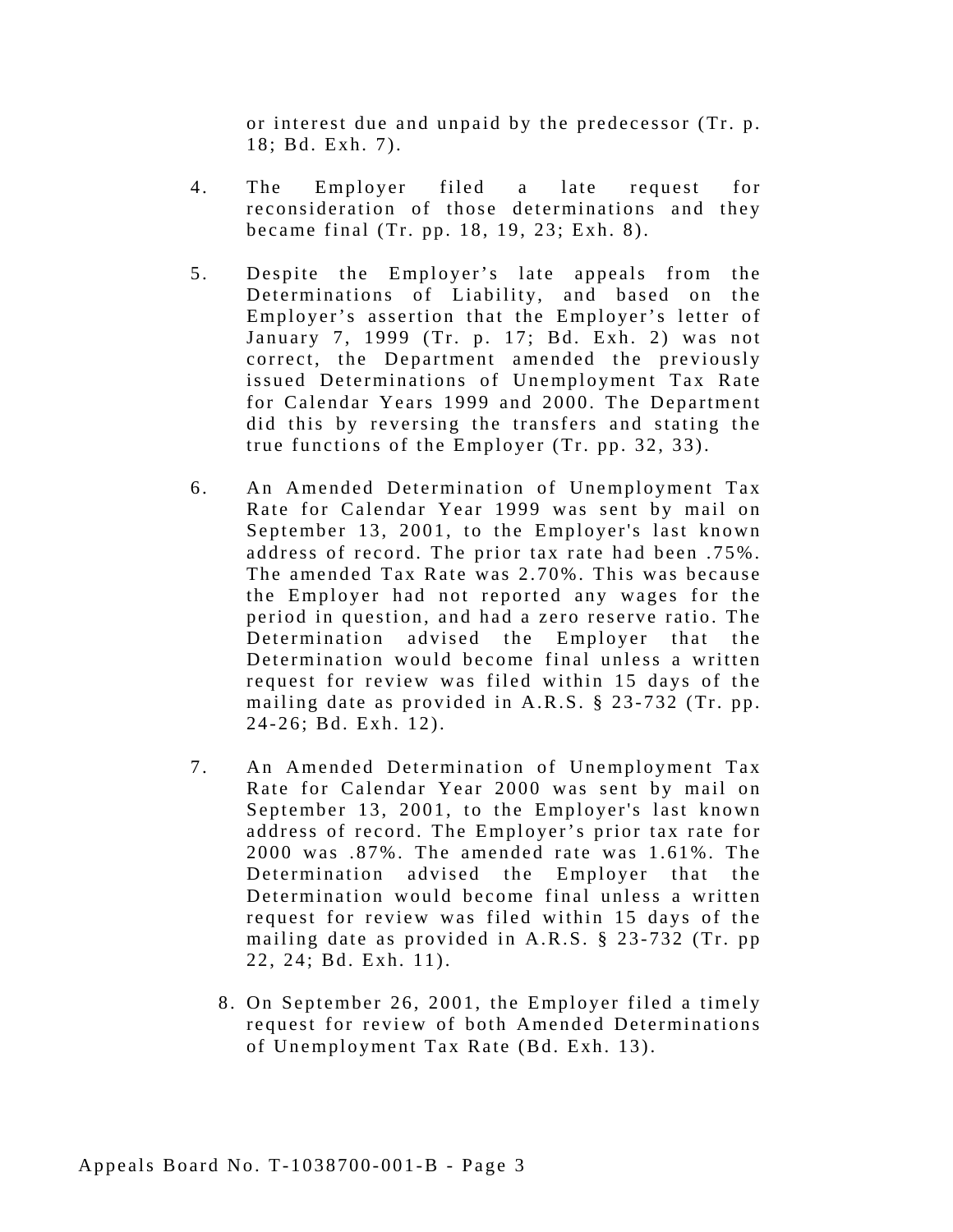- 9. On March 22, 2004, the Department issued a decision advising the Employer that the Amended Determinations of Unemployment Tax Rates for Calendar Years 1999 and 2000 were correctly computed (Bd. Exhs. 19, 20). The Employer timely appealed (Bd. Exh. 21).
- 10. The Reserve balance for the Employer as of June 30, 1998, was \$X. The Unemployment Insurance taxes paid by the Employer for the period June 30, 1998 through July 31, 1999, were \$X. The Employer's share of charges for benefits paid from June 30, 1998 through July 31, 1999, was \$0.00. The reserve balance as of June 30, 1999, was \$X. Dividing this reserve balance by the average taxable payroll of the Employer for the three year period ending June 30, 1999, (\$X), gives a reserve ratio of 1.29. The adjusted tax rate for 2000, for such a reserve ratio, is 1.61% (Bd. Exhs. 9-11).

The issue properly before the Board is whether the Determination (sic) of Unemployment Insurance Tax Rate for Calendar Years 1999 and 2000, issued September 13, 2001, is (sic) correct.

Arizona Revised Statutes § 23-732(A) provides in pertinent part:

The department shall promptly notify each employer of his rate of Contributions as determined for any calendar year. The determination shall become conclusive and binding upon the employer unless, within fifteen days after the mailing of notice thereof to his last known address or in the absence of mailing, within fifteen days after delivery of the notice, the employer files an application for review and redetermination, setting forth his reasons therefor. The department shall reconsider the rate... . The Employer shall be promptly notified of the department's denial of his application, or of the department's redetermination... .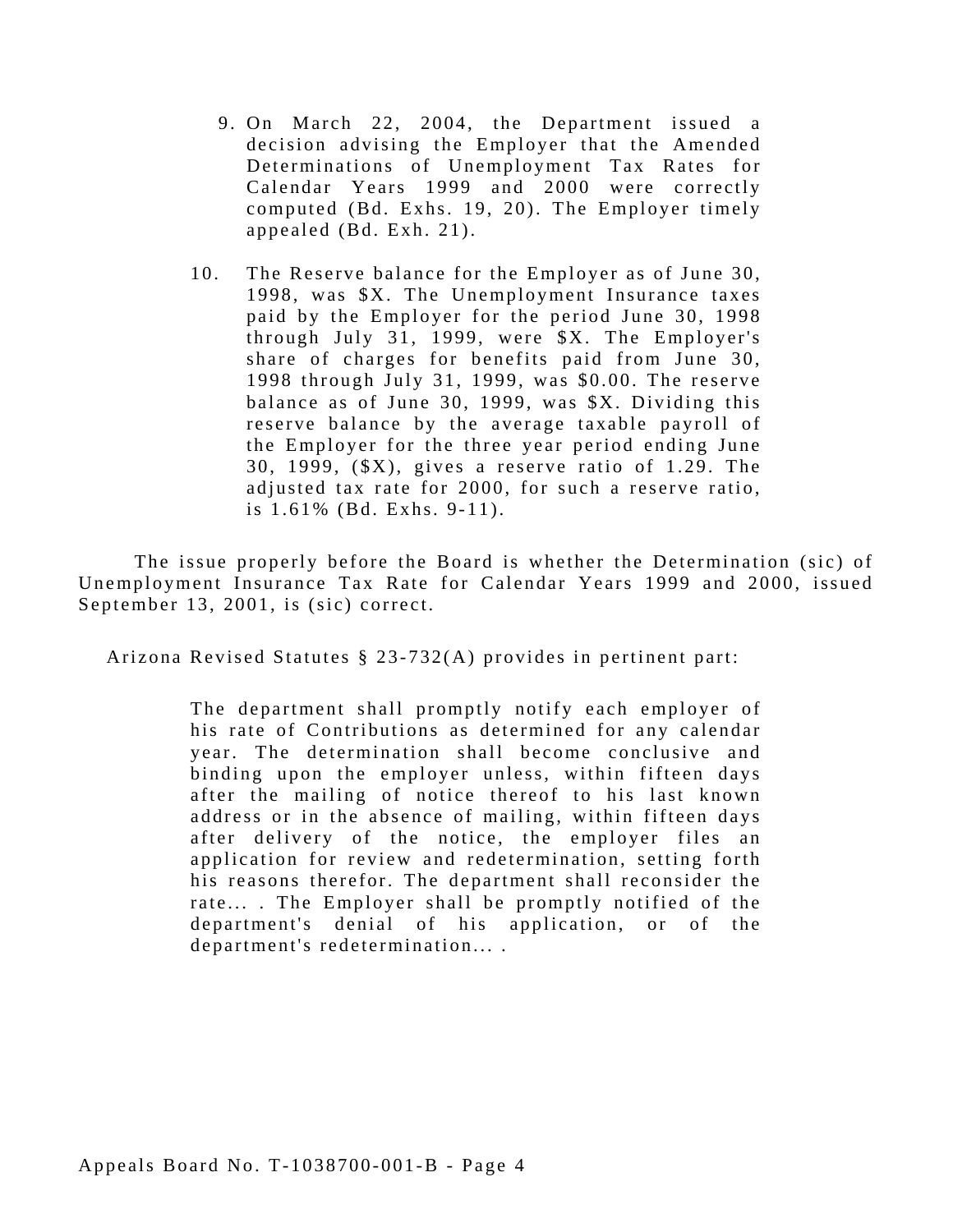Arizona Revised Statutes § 23-729, provides in pertinent part:

If an employer's account has been chargeable with benefits throughout the twelve consecutive calendar month period ending on June 30 of the preceding calendar year, the employer shall have a rate computed in accordance with section 23-730. ...

Arizona Revised Statutes § 23-730, provides in pertinent part:

For calendar year 1985 and each calendar year thereafter, variations from the standard rate of contribution shall be determined in accordance with the following requirements:

 $*$  \*  $*$ 

In this case, the evidence of record establishes that the figures on Board Exhibits 11 and 12 are correct. The Employer did not dispute the figures, but did object to the parts of the payroll being attributed to the Employer. The Department used the information given to it by the Employer just prior to issuance of the September 13, 2001 Amended Determinations (Tr. p. 20; Bd. Exhs. 9, 10). For 2000, an unadjusted rate was obtained from paragraph 2 of Arizona Revised Statutes § 23-730, in effect at the time. Thereafter, an adjusted rate of 1.61% was obtained from the adjustment method of Arizona Revised Statutes § 23-730, in effect at the time. Accordingly,

THE APPEALS BOARD **AFFIRMS** the decision of the Department based upon the evidence of record.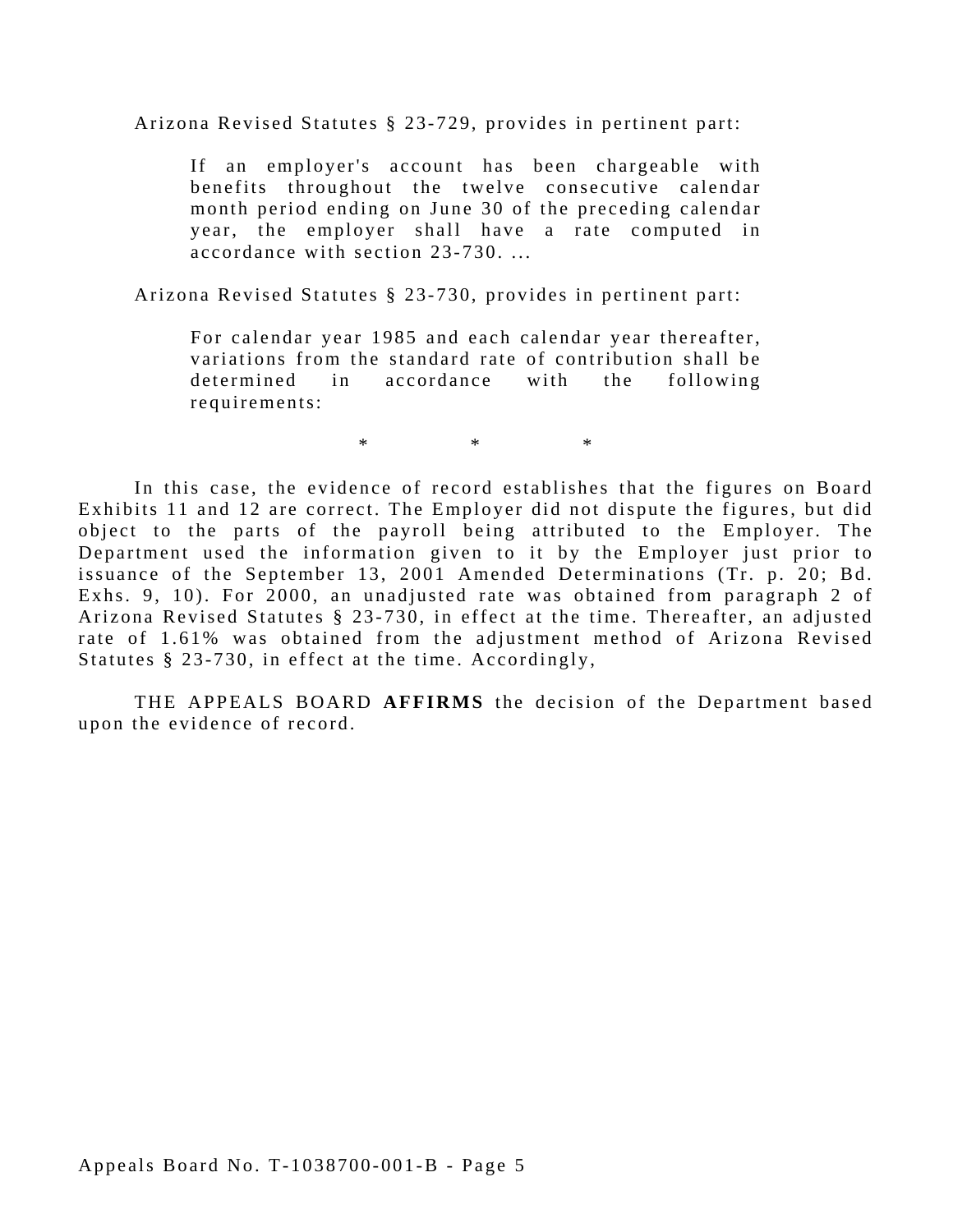The Employer's application for review and redetermination of the Determination of Unemployment Tax Rate for Calendar Years 1999 and 2000 was properly denied. The Employer's tax rate for calendar year 1999 is 2.70%. The Employer's tax rate for calendar year 2000 is 1.61%.

DATED:

APPEALS BOARD

WILLIAM G. DADE, Chairman

HUGO M. FRANCO, Member

MARILYN J. WHITE, Member

**PERSONS WITH DISABILITIES:** Under the Americans with Disabilities Act, the Department must make a reasonable accommodation to allow a person with a disability to take part in a program, service, or activity. For example, this means that if necessary, the Department must provide sign language interpreters for people who are deaf, a wheelchair accessible location, or enlarged print materials. It also means that the Department will take any other reasonable action that allows you to take part in and understand a program or activity, including making reasonable changes to an activity. If you believe that you will not be able to understand or take part in a program or activity because of your disability, please let us know of your disability needs in advance if at all possible. Please contact the Appeals Board Chairman at (602) 229-2806.

\_\_\_\_\_\_\_\_\_\_\_\_\_\_\_\_\_\_\_\_\_\_\_\_\_\_\_\_\_\_\_\_\_\_\_\_\_\_\_\_\_\_\_\_\_\_\_\_\_\_\_\_\_\_\_\_\_\_\_\_\_\_\_\_\_\_\_\_\_\_\_\_\_\_\_\_\_\_\_\_\_\_\_\_\_

#### **RIGHT TO FURTHER REVIEW BY THE APPEALS BOARD**

\_\_\_\_\_\_\_\_\_\_\_\_\_\_\_\_\_\_\_\_\_\_\_\_\_\_\_\_\_\_\_\_\_\_\_\_\_\_\_\_\_\_\_\_\_\_\_\_\_\_\_\_\_\_\_\_\_\_\_\_\_\_\_\_\_\_\_\_\_\_\_\_\_\_\_\_\_\_\_\_\_\_\_\_\_

Pursuant to A.R.S.  $\S$  23-672(F), the final date for filing a request for

r e v i e w i s

Appeals Board No. T-1038700-001-B - Page 6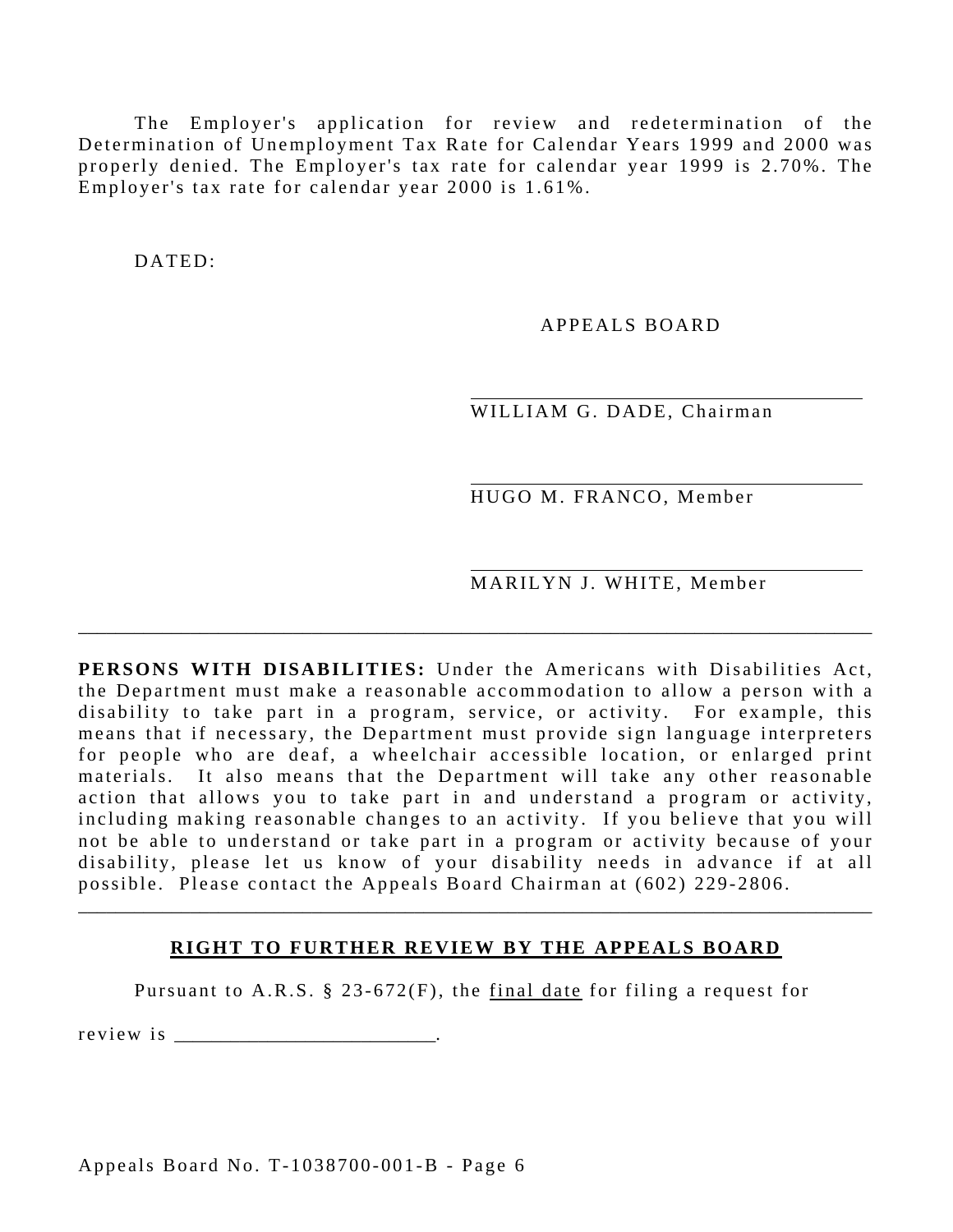#### **INSTRUCTIONS FOR FILING A REQUEST FOR REVIEW OF THE BOARD'S DECISION**

- received. 1. A request for review must be filed in writing within 30 calendar days from the mailing date of the Appeals Board's decision. A request for review is considered filed on the date it is mailed via the United States Postal Service, as shown by the postmark, to any public employment office in the United States or Canada, or to the Appeals Board, 1140 E. Washington, Box 14, [Suite 104], Phoenix, Arizona 85034. Telephone: (602) 229-2806. A request for review may also be filed in person at the above locations or transmitted by a means other than the United States Postal Service. If it is filed in person or transmitted by a means other than the United States Postal Service, it will be considered filed on the date it is
- 2. Parties may be represented in the following manner:

An individual party (either claimant or opposing party) may represent himself or be represented by a duly authorized agent who is not charging a fee for the representation; an employer, including a corporate employer, may represent itself through an officer or employee; or a duly authorized agent who is charging a fee may represent any party, providing that an attorney authorized to practice law in the State of Arizona shall be responsible for and supervise such agent.

3. The request for review must be signed by the proper party and must be accompanied by a memorandum stating the reasons why the appeals board's decision is in error and containing appropriate citations of the record, rules and other authority. Upon motion, and for good cause, the Appeals Board may extend the time for filing a request for review. The timely filing of such a request for review is a prerequisite to any further appeal.

\_\_\_\_\_\_\_\_\_\_\_\_\_\_\_\_\_\_\_\_\_\_\_\_\_\_\_\_\_\_\_\_\_\_\_\_\_\_\_\_\_\_\_\_\_\_\_\_\_\_\_\_\_\_\_\_\_\_\_\_\_\_\_\_\_\_\_\_\_\_\_\_\_\_\_\_\_\_\_\_\_\_\_\_\_